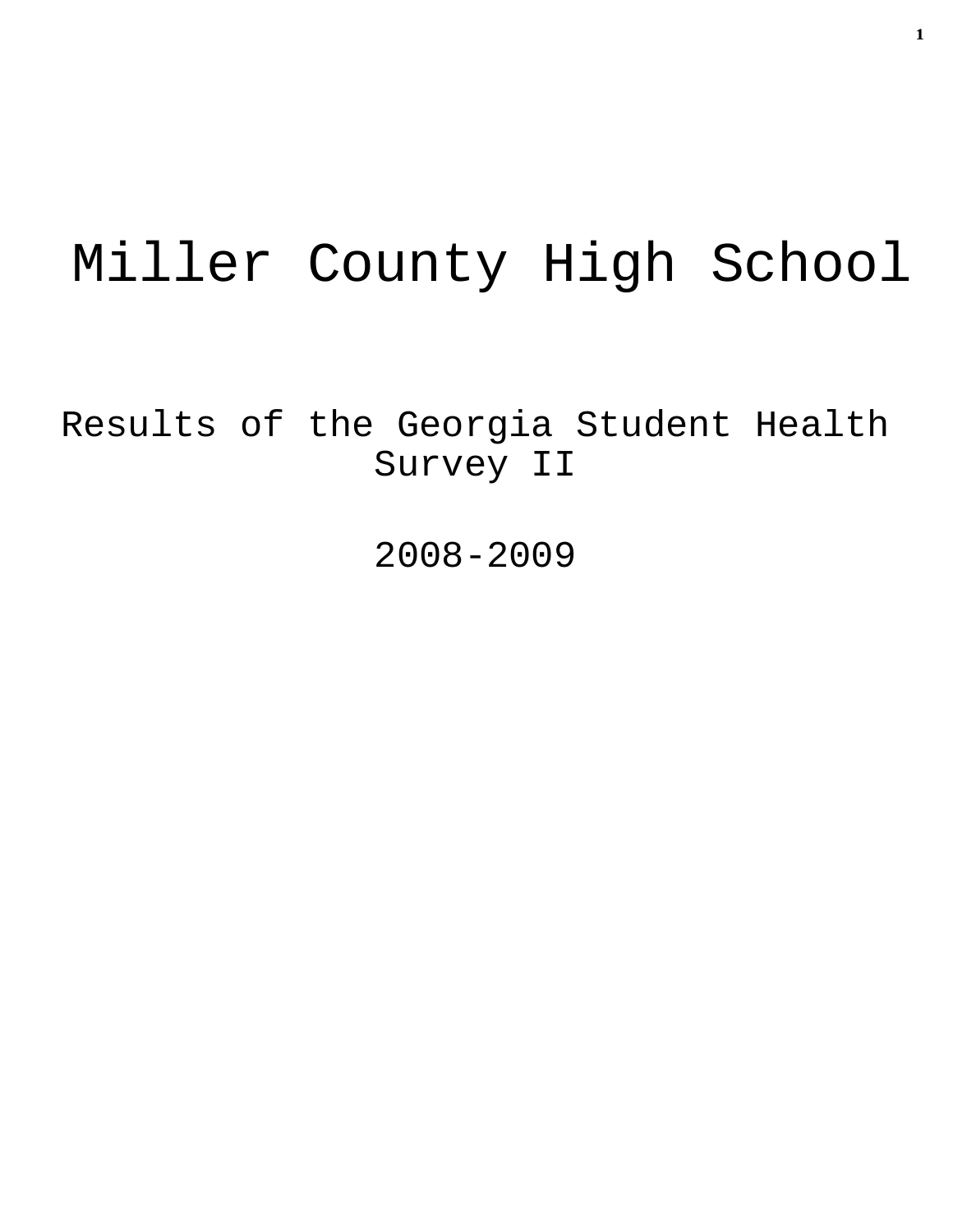# *Demographics* **2**

| Grade                    |    |  |  |
|--------------------------|----|--|--|
| <b>Grade   Frequency</b> |    |  |  |
| 10                       | 64 |  |  |
| 12                       | 76 |  |  |

| Frequency      | <b>Table of Gender by Grade</b> |              |             |              |  |
|----------------|---------------------------------|--------------|-------------|--------------|--|
| <b>Col Pct</b> |                                 | Grade(Grade) |             |              |  |
|                | Gender(Gender)                  | 10           | 12          | <b>Total</b> |  |
|                | <b>Female</b>                   | 38<br>59.38  | 35<br>46.05 | 73           |  |
|                | <b>Male</b>                     | 26<br>40.63  | 41<br>53.95 | 67           |  |
|                | <b>Total</b>                    | 64           | 76          | 140          |  |

| <b>Frequency</b> |
|------------------|
| <b>Col Pct</b>   |

| <b>Table of Ethnicity by Grade</b> |              |             |              |  |  |  |
|------------------------------------|--------------|-------------|--------------|--|--|--|
|                                    | Grade(Grade) |             |              |  |  |  |
| <b>Ethnicity</b> (Ethnicity)       | 10           | 12          | <b>Total</b> |  |  |  |
| <b>Black</b>                       | 23<br>35.94  | 26<br>34.21 | 49           |  |  |  |
| <b>Hispanic</b>                    | 1.56         | 0<br>0.00   | 1            |  |  |  |
| White                              | 38<br>59.38  | 49<br>64.47 | 87           |  |  |  |
| <b>Other</b>                       | 2<br>3.13    | 1.32        | 3            |  |  |  |
| <b>Total</b>                       | 64           | 76          | 140          |  |  |  |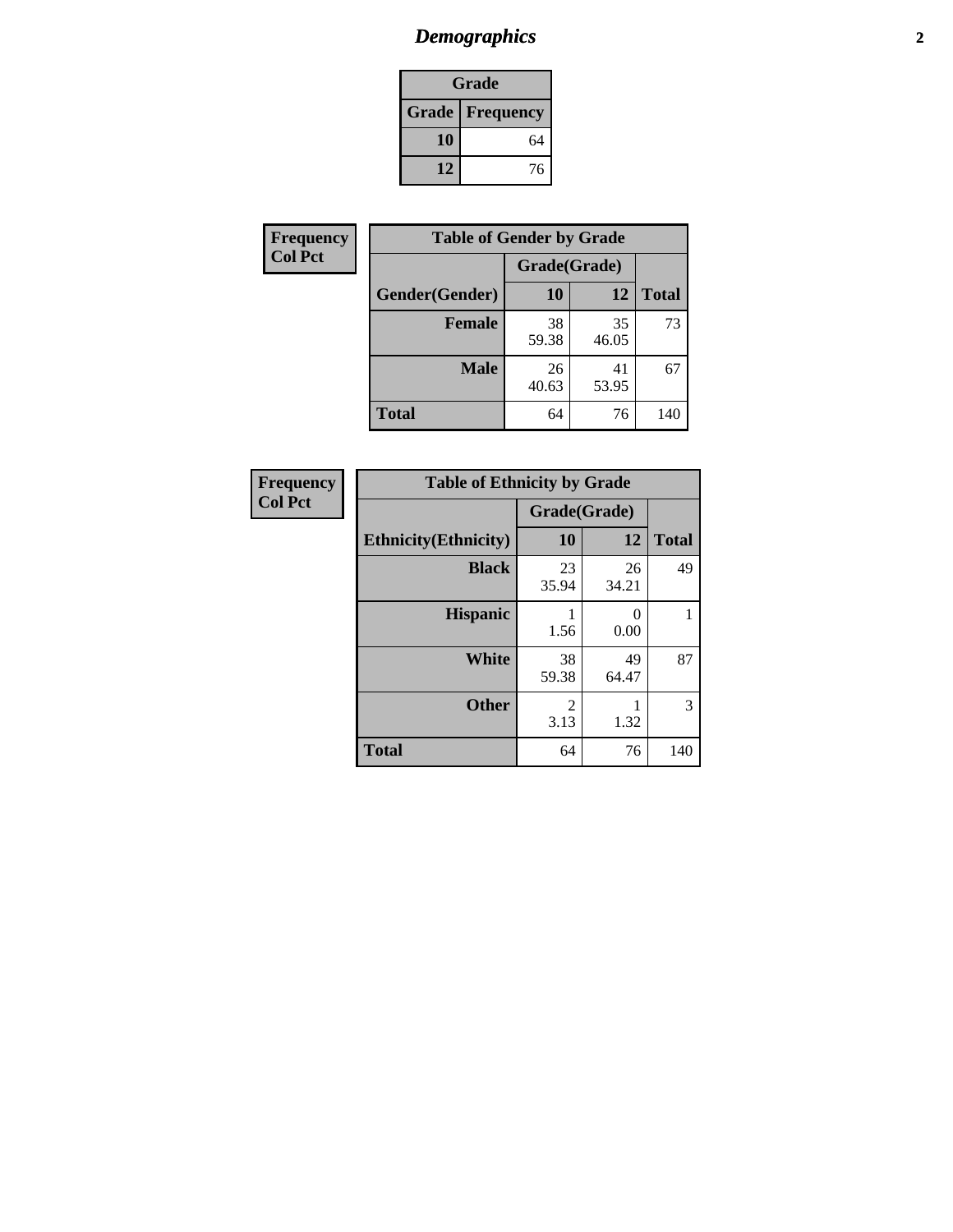### *Title IV, Part A, Schedule A* **3** *Goal 1: Ensure that all schools are drug-free Baseline Data: Year 2008-2009 Prevalence of Drug Use*

| Frequency<br><b>Col Pct</b> | <b>Table of AlcoholAlt by Grade</b> |              |             |              |  |  |
|-----------------------------|-------------------------------------|--------------|-------------|--------------|--|--|
|                             | AlcoholAlt(Alcohol                  | Grade(Grade) |             |              |  |  |
|                             | use, past 30 days)                  | 10           | 12          | <b>Total</b> |  |  |
|                             | Yes                                 | 11<br>17.19  | 28<br>36.84 | 39           |  |  |
|                             | N <sub>0</sub>                      | 53<br>82.81  | 48<br>63.16 | 101          |  |  |
|                             | <b>Total</b>                        | 64           | 76          | 140          |  |  |

| Frequency      | <b>Table of TobaccoAny by Grade</b> |              |             |              |  |
|----------------|-------------------------------------|--------------|-------------|--------------|--|
| <b>Col Pct</b> | <b>TobaccoAny(Tobacco</b>           | Grade(Grade) |             |              |  |
|                | use, past 30 days)                  | 10           | 12          | <b>Total</b> |  |
|                | Yes                                 | 14<br>21.88  | 18<br>23.68 | 32           |  |
|                | N <sub>0</sub>                      | 50<br>78.13  | 58<br>76.32 | 108          |  |
|                | <b>Total</b>                        | 64           | 76          | 140          |  |

| Frequency<br><b>Col Pct</b> | <b>Table of MarijuanaAlt by Grade</b> |              |             |              |  |
|-----------------------------|---------------------------------------|--------------|-------------|--------------|--|
|                             | MarijuanaAlt(Marijuana                | Grade(Grade) |             |              |  |
|                             | use, past 30 days)                    | <b>10</b>    | 12          | <b>Total</b> |  |
|                             | Yes                                   | 4<br>6.25    | 8<br>10.53  | 12           |  |
|                             | N <sub>0</sub>                        | 60<br>93.75  | 68<br>89.47 | 128          |  |
|                             | <b>Total</b>                          | 64           | 76          | 140          |  |

| Frequency      | <b>Table of OtherDrugAny by Grade</b>  |              |             |              |  |  |
|----------------|----------------------------------------|--------------|-------------|--------------|--|--|
| <b>Col Pct</b> | <b>OtherDrugAny(Other</b><br>drug use, | Grade(Grade) |             |              |  |  |
|                | past 30 days)                          | 10           | 12          | <b>Total</b> |  |  |
|                | Yes                                    | 4<br>6.25    | 6<br>7.89   | 10           |  |  |
|                | N <sub>0</sub>                         | 60<br>93.75  | 70<br>92.11 | 130          |  |  |
|                | <b>Total</b>                           | 64           | 76          | 140          |  |  |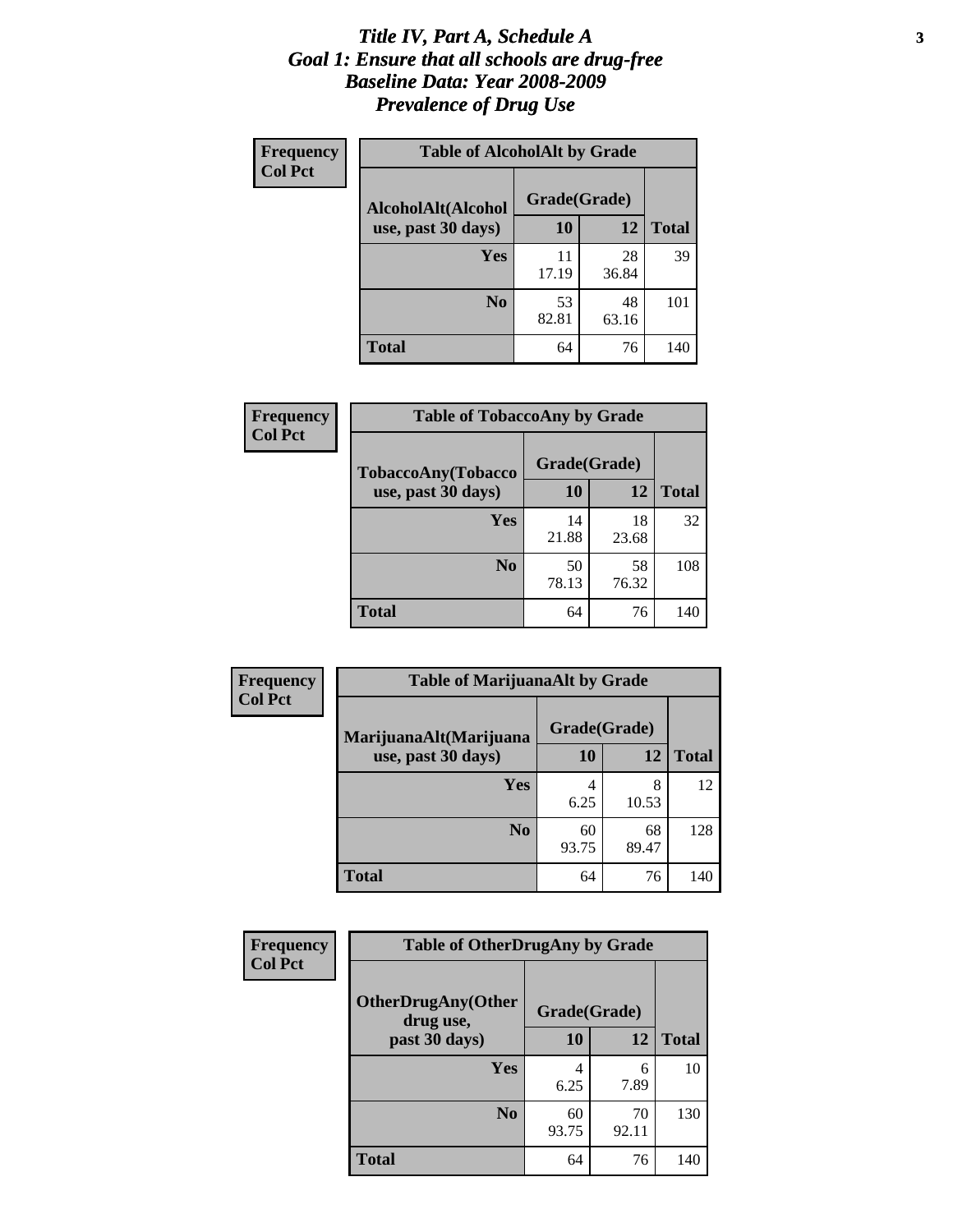### *Average Age of Onset of Use* **4** *Results for "Average Age of Onset of Use" questions exclude students who said they did not use that substance*

| <b>Variable</b>    | Label                                                              | <b>Mean</b> |
|--------------------|--------------------------------------------------------------------|-------------|
| Alcoholinit2       | I started using alcohol when I was                                 | 14.49       |
| Cigarettesinit2    | I started smoking tobacco when I was                               | 14.00       |
| Smokelessinit2     | I started chewing tobacco when I was                               | 14.57       |
| Marijuanainit2     | I started using marijuana when I was                               | 13.88       |
| Cocaineinit2       | I started using cocaine when I was                                 | 14.75       |
| Inhalantsinit2     | I started using inhalants when I was                               | 13.00       |
| Steroidsinit2      | I started using steroids when I was                                |             |
| Ecstasyinit2       | I started using ecstasy when I was                                 |             |
| Methinit2          | I started using methamphetamines when I was                        | 16.00       |
| Hallucinogensinit2 | I started using hallucinogens when I was                           | 16.00       |
| Prescriptioninit2  | I started using prescription drugs not prescribed to me when I was | 14.80       |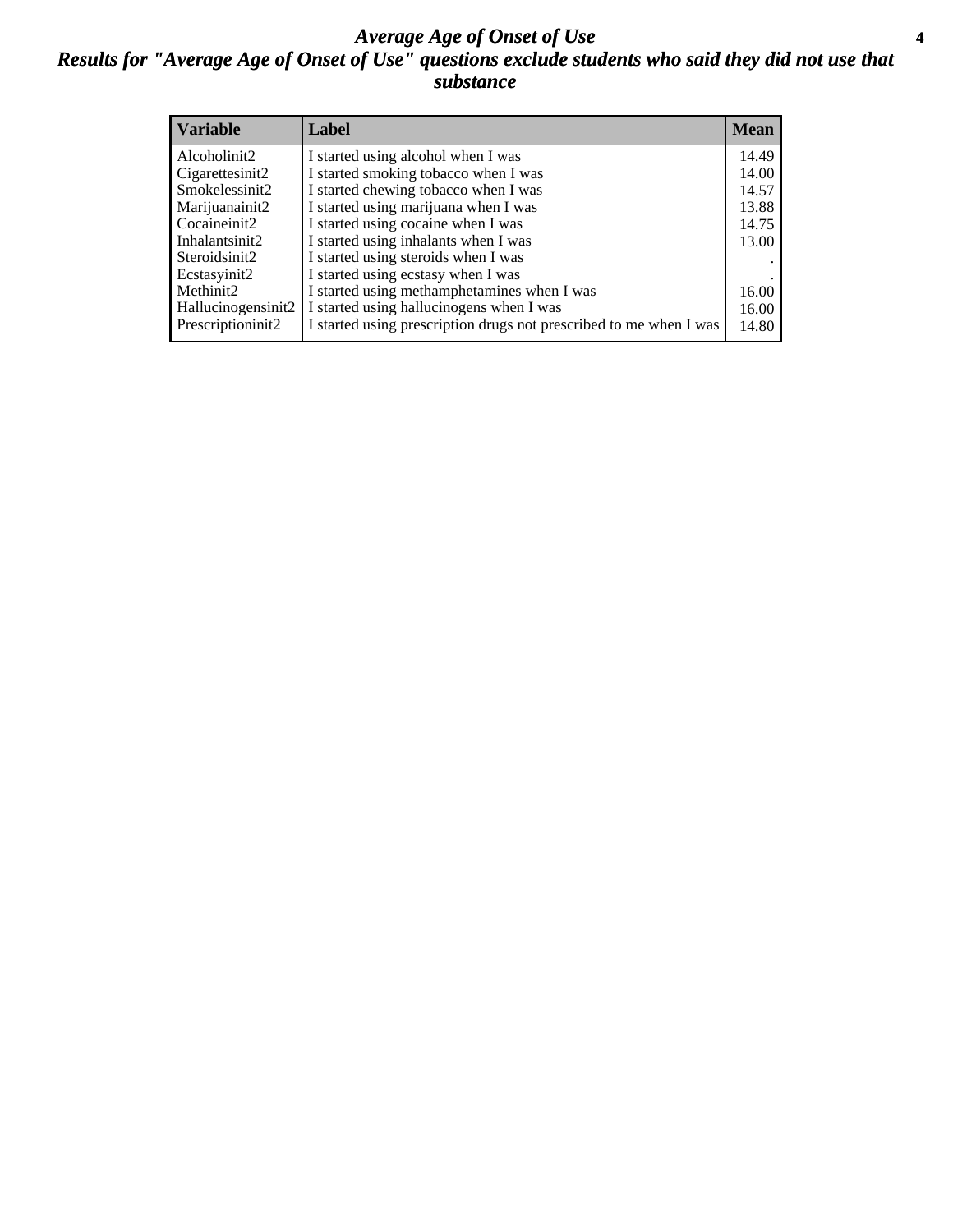# *Perception of Health Risk* **5**

| <b>Frequency</b> | <b>Table of Alcoholharmdich by Grade</b> |              |       |              |  |
|------------------|------------------------------------------|--------------|-------|--------------|--|
| <b>Col Pct</b>   | Alcoholharmdich(I<br>think alcohol is    | Grade(Grade) |       |              |  |
|                  | harmful)                                 | 10           | 12    | <b>Total</b> |  |
|                  | Yes                                      | 49           | 58    | 107          |  |
|                  |                                          | 76.56        | 76.32 |              |  |
|                  | N <sub>0</sub>                           | 15           | 18    | 33           |  |
|                  |                                          | 23.44        | 23.68 |              |  |
|                  | <b>Total</b>                             | 64           | 76    | 140          |  |

| Frequency      | <b>Table of Tobaccoharmdich by Grade</b> |              |             |              |  |
|----------------|------------------------------------------|--------------|-------------|--------------|--|
| <b>Col Pct</b> | Tobaccoharmdich(I<br>think tobacco is    | Grade(Grade) |             |              |  |
|                | harmful)                                 | 10           | 12          | <b>Total</b> |  |
|                | <b>Yes</b>                               | 58<br>90.63  | 66<br>86.84 | 124          |  |
|                | N <sub>0</sub>                           | 6<br>9.38    | 10<br>13.16 | 16           |  |
|                | <b>Total</b>                             | 64           | 76          | 140          |  |

| Frequency      | <b>Table of Marijuanaharmdich by Grade</b> |              |             |              |  |
|----------------|--------------------------------------------|--------------|-------------|--------------|--|
| <b>Col Pct</b> | Marijuanaharmdich(I<br>think marijuana is  | Grade(Grade) |             |              |  |
|                | harmful)                                   | 10           | 12          | <b>Total</b> |  |
|                | Yes                                        | 49<br>76.56  | 54<br>71.05 | 103          |  |
|                | N <sub>0</sub>                             | 15<br>23.44  | 22<br>28.95 | 37           |  |
|                | <b>Total</b>                               | 64           | 76          | 140          |  |

| <b>Frequency</b> | <b>Table of Otherdrugharmdich by Grade</b>   |              |             |              |  |
|------------------|----------------------------------------------|--------------|-------------|--------------|--|
| <b>Col Pct</b>   | Otherdrugharmdich(I<br>think other drugs are | Grade(Grade) |             |              |  |
|                  | harmful)                                     | <b>10</b>    | 12          | <b>Total</b> |  |
|                  | <b>Yes</b>                                   | 62<br>96.88  | 71<br>93.42 | 133          |  |
|                  | N <sub>0</sub>                               | 3.13         | 5<br>6.58   |              |  |
|                  | <b>Total</b>                                 | 64           | 76          | 140          |  |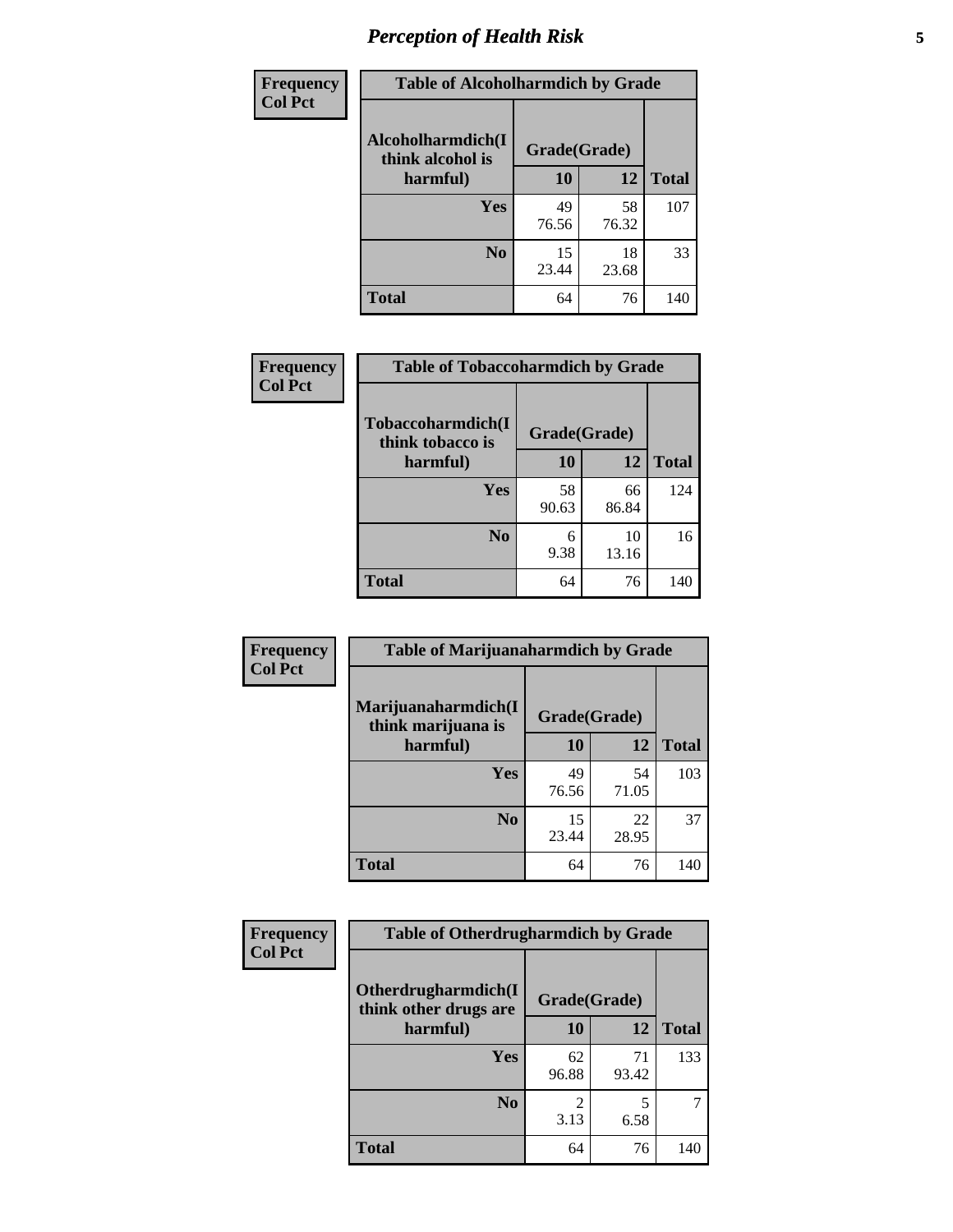# *Social Disapproval* **6**

| Frequency      |                                                             | <b>Table of Alcoholpeerdich by Grade</b> |             |              |  |  |
|----------------|-------------------------------------------------------------|------------------------------------------|-------------|--------------|--|--|
| <b>Col Pct</b> | Alcoholpeerdich(My<br>friends would<br>disapprove if I used | Grade(Grade)                             |             |              |  |  |
|                | alcohol)                                                    | 10                                       | 12          | <b>Total</b> |  |  |
|                | <b>Yes</b>                                                  | 27<br>42.19                              | 29<br>38.16 | 56           |  |  |
|                | N <sub>0</sub>                                              | 37<br>57.81                              | 47<br>61.84 | 84           |  |  |
|                | <b>Total</b>                                                | 64                                       | 76          | 140          |  |  |

| <b>Frequency</b> |
|------------------|
| <b>Col Pct</b>   |

| <b>Table of Tobaccopeerdich by Grade</b>                    |              |             |              |  |  |
|-------------------------------------------------------------|--------------|-------------|--------------|--|--|
| Tobaccopeerdich(My<br>friends would<br>disapprove if I used | Grade(Grade) |             |              |  |  |
| tobacco)                                                    | 10<br>12     |             | <b>Total</b> |  |  |
| Yes                                                         | 41<br>64.06  | 39<br>51.32 | 80           |  |  |
| N <sub>0</sub>                                              | 23<br>35.94  | 37<br>48.68 | 60           |  |  |
| <b>Total</b>                                                | 64           | 76          | 140          |  |  |

| <b>Frequency</b> | <b>Table of Marijuanapeerdich by Grade</b>                    |              |             |              |  |
|------------------|---------------------------------------------------------------|--------------|-------------|--------------|--|
| <b>Col Pct</b>   | Marijuanapeerdich(My<br>friends would<br>disapprove if I used | Grade(Grade) |             |              |  |
|                  | marijuana)                                                    | 10           | 12          | <b>Total</b> |  |
|                  | <b>Yes</b>                                                    | 39<br>60.94  | 41<br>53.95 | 80           |  |
|                  | N <sub>0</sub>                                                | 25<br>39.06  | 35<br>46.05 | 60           |  |
|                  | <b>Total</b>                                                  | 64           | 76          | 140          |  |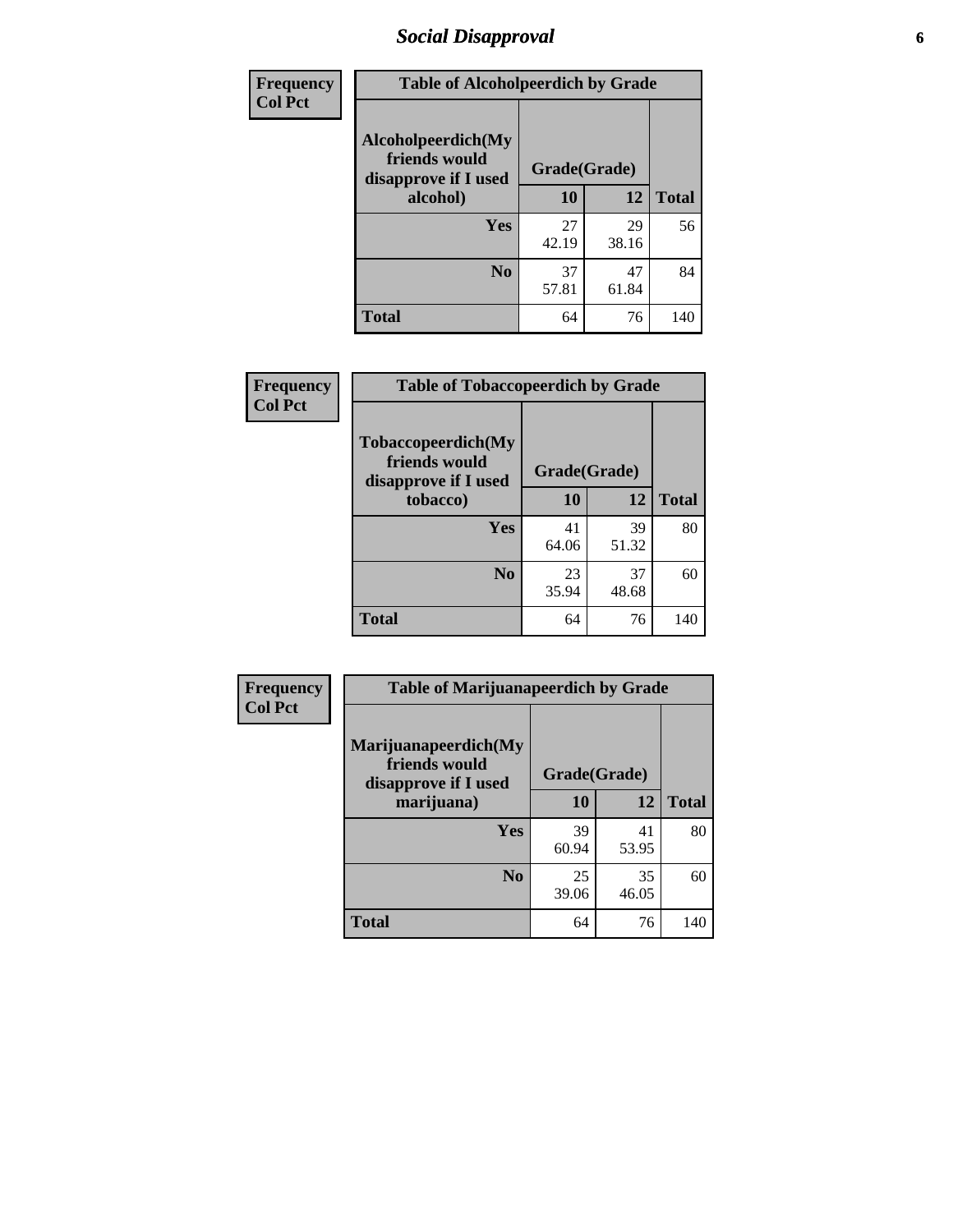# *Social Disapproval* **7**

| Frequency      | <b>Table of Otherdrugpeerdich by Grade</b>                    |              |             |              |  |
|----------------|---------------------------------------------------------------|--------------|-------------|--------------|--|
| <b>Col Pct</b> | Otherdrugpeerdich(My<br>friends would<br>disapprove if I used | Grade(Grade) |             |              |  |
|                | other drugs)                                                  | 10           | 12          | <b>Total</b> |  |
|                | <b>Yes</b>                                                    | 48<br>75.00  | 59<br>77.63 | 107          |  |
|                | N <sub>0</sub>                                                | 16<br>25.00  | 17<br>22.37 | 33           |  |
|                | <b>Total</b>                                                  | 64           | 76          | 140          |  |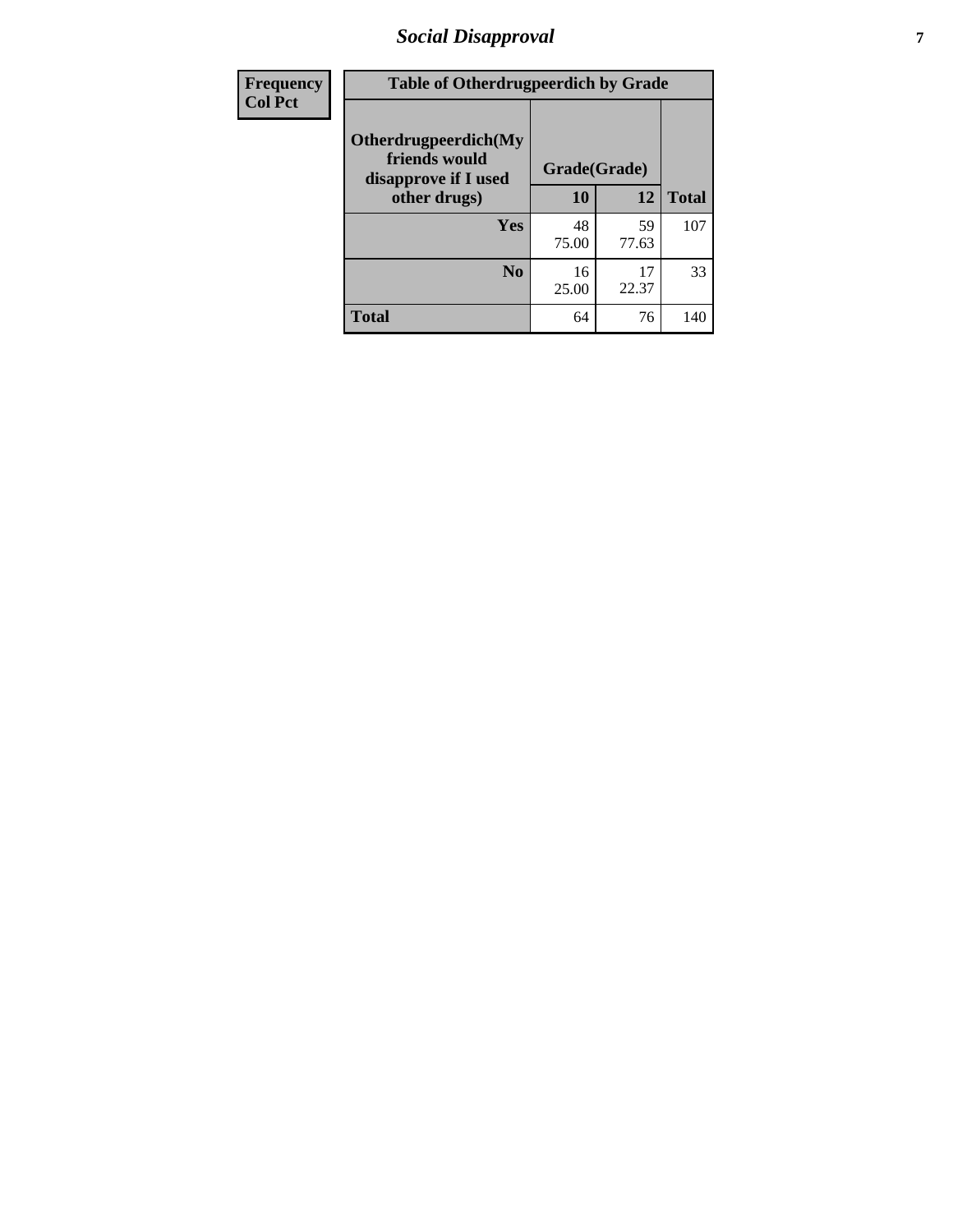### Title IV, Part A, Schedule A **8** *Goal 2: To help ensure that all schools are safe and disciplined Baseline Data: Year 2008-2009 Student Involvement in Gang Activity*

| Frequency      | <b>Table of Gangself by Grade</b>                                                                 |                    |             |              |  |
|----------------|---------------------------------------------------------------------------------------------------|--------------------|-------------|--------------|--|
| <b>Col Pct</b> | Gangself(I<br>have<br>participated<br>in illegal<br>gang<br>activities in<br>the past 30<br>days) | Grade(Grade)<br>10 | 12          | <b>Total</b> |  |
|                | Yes                                                                                               | 4<br>6.25          | 3<br>3.95   | 7            |  |
|                | N <sub>0</sub>                                                                                    | 60<br>93.75        | 73<br>96.05 | 133          |  |
|                | <b>Total</b>                                                                                      | 64                 | 76          | 140          |  |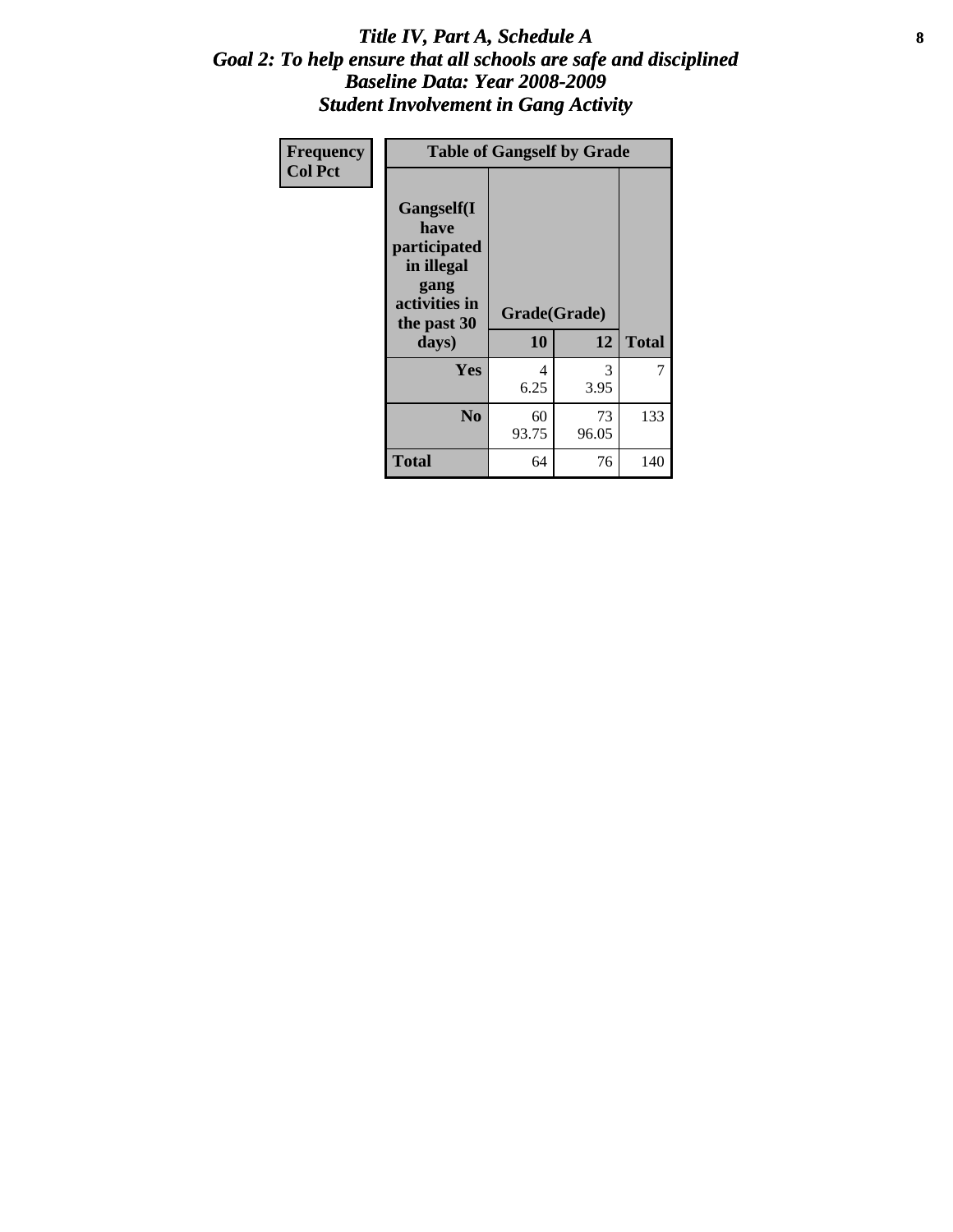# *Student Perception of School Safety* **9**

| <b>Frequency</b><br>Row Pct |
|-----------------------------|
|                             |

| <b>Table of Grade by Safeschool</b> |                          |                                                        |                             |                                    |              |  |
|-------------------------------------|--------------------------|--------------------------------------------------------|-----------------------------|------------------------------------|--------------|--|
|                                     |                          | Safeschool (School is a place at which I feel<br>safe) |                             |                                    |              |  |
| Grade(Grade)                        | <b>Strongly</b><br>Agree | <b>Somewhat</b><br>Agree                               | <b>Somewhat</b><br>Disagree | <b>Strongly</b><br><b>Disagree</b> | <b>Total</b> |  |
| 10                                  | 10<br>15.63              | 31<br>48.44                                            | 14<br>21.88                 | 9<br>14.06                         | 64           |  |
| 12                                  | 22<br>28.95              | 38<br>50.00                                            | 11<br>14.47                 | 5<br>6.58                          | 76           |  |
| <b>Total</b>                        | 32                       | 69                                                     | 25                          | 14                                 | 140          |  |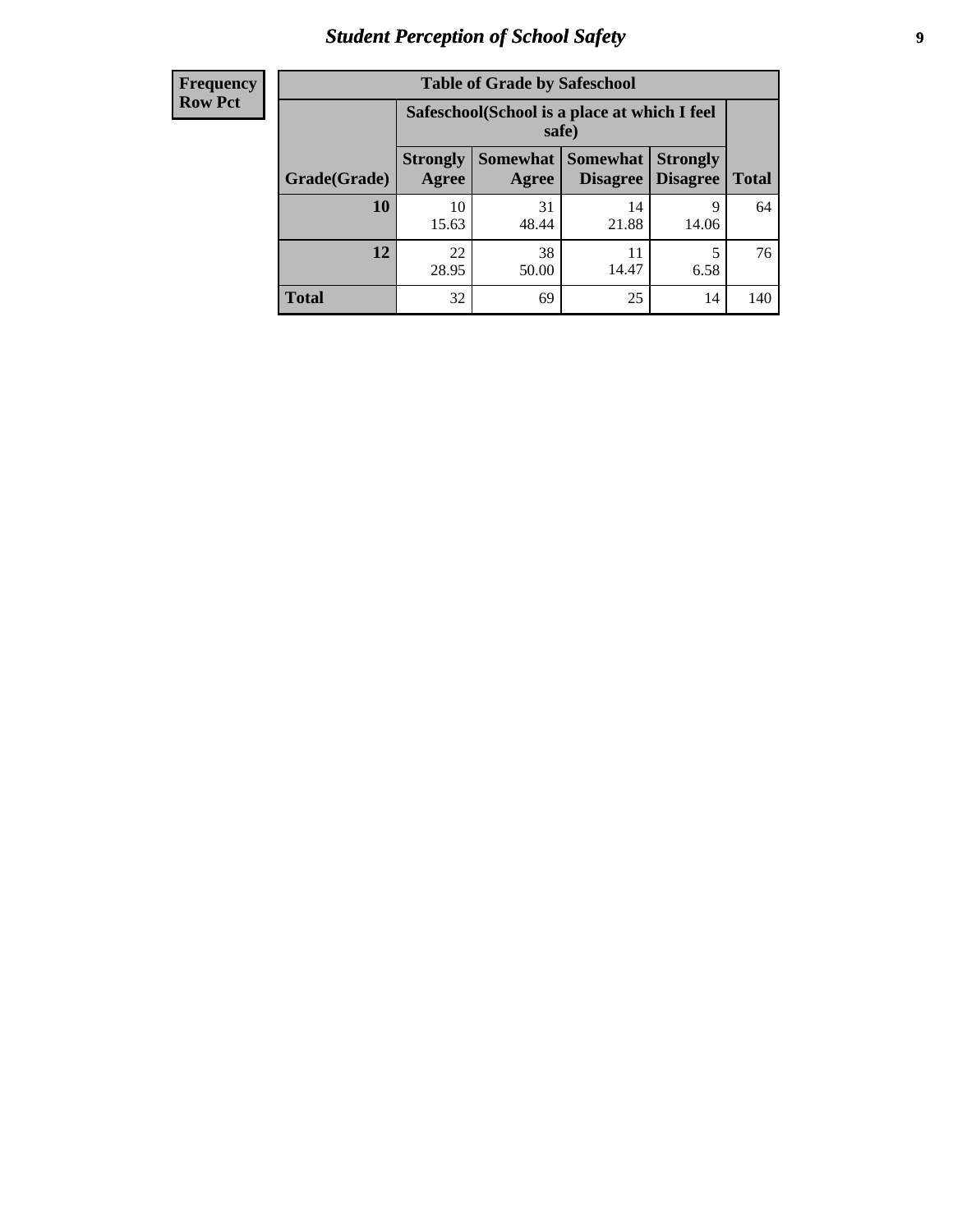### *Students Who Have Been Bullied* **10**

| <b>Frequency</b> | <b>Table of Grade by Bullied</b> |                                                                               |                          |                  |                        |                        |                |              |
|------------------|----------------------------------|-------------------------------------------------------------------------------|--------------------------|------------------|------------------------|------------------------|----------------|--------------|
| <b>Row Pct</b>   |                                  | <b>Bullied</b> (I have been bullied by other<br>students in the past 30 days) |                          |                  |                        |                        |                |              |
|                  |                                  | $\mathbf{0}$                                                                  | $1$ or<br>$\overline{2}$ | $3$ to<br>5      | <b>6 to</b><br>9       | <b>10</b><br>to<br>19  | All<br>30      |              |
|                  | Grade(Grade)                     | <b>Days</b>                                                                   | days                     | days             | days                   | days                   | days           | <b>Total</b> |
|                  | 10                               | 54<br>84.38                                                                   | 5<br>7.81                | $\Omega$<br>0.00 | $\mathfrak{D}$<br>3.13 | $\overline{2}$<br>3.13 | 1.56           | 64           |
|                  | 12                               | 70<br>92.11                                                                   | $\overline{2}$<br>2.63   | 3<br>3.95        | $\Omega$<br>0.00       | 0<br>0.00              | 1.32           | 76           |
|                  | <b>Total</b>                     | 124                                                                           | 7                        | 3                | $\overline{2}$         | $\overline{2}$         | $\overline{2}$ | 140          |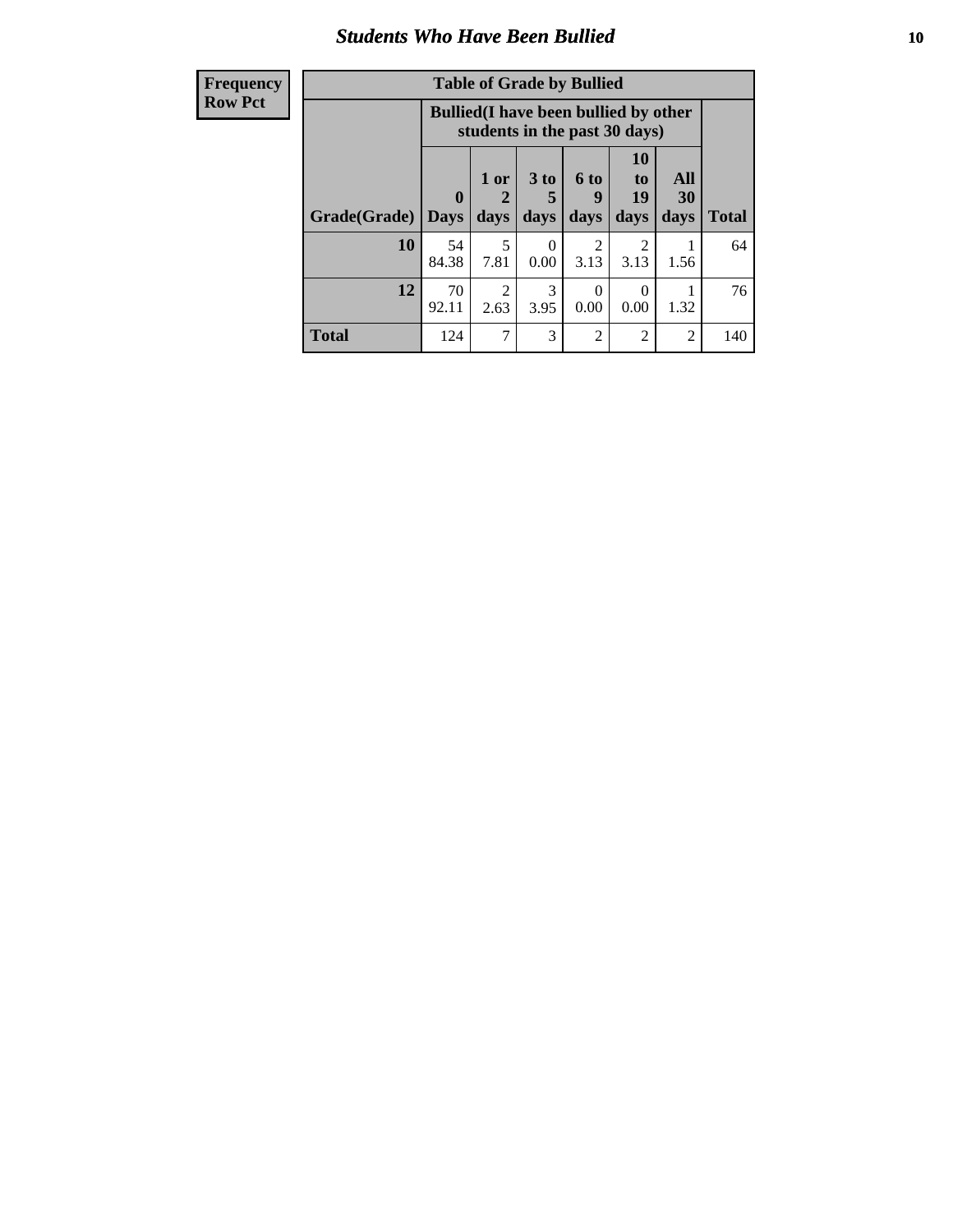### *School Climate* **11**

| Frequency      | <b>Table of SchoolClimate1 by Grade</b> |                    |             |              |  |  |
|----------------|-----------------------------------------|--------------------|-------------|--------------|--|--|
| <b>Col Pct</b> | SchoolClimate1(I<br>like school)        | Grade(Grade)<br>10 | 12          | <b>Total</b> |  |  |
|                | <b>Strongly Agree</b>                   | 16<br>25.00        | 21<br>27.63 | 37           |  |  |
|                | <b>Somewhat Agree</b>                   | 41<br>64.06        | 43<br>56.58 | 84           |  |  |
|                | <b>Somewhat Disagree</b>                | 6<br>9.38          | 9.21        | 13           |  |  |
|                | <b>Strongly Disagree</b>                | 1.56               | 5<br>6.58   | 6            |  |  |
|                | <b>Total</b>                            | 64                 | 76          | 140          |  |  |

| Frequency<br>Col Pct |
|----------------------|

|                                                   | <b>Table of SchoolClimate2 by Grade</b> |             |              |  |  |
|---------------------------------------------------|-----------------------------------------|-------------|--------------|--|--|
| SchoolClimate2(I<br>feel successful at<br>school) | Grade(Grade)<br>10                      | 12          | <b>Total</b> |  |  |
| <b>Strongly Agree</b>                             | 29<br>45.31                             | 22<br>28.95 | 51           |  |  |
| <b>Somewhat Agree</b>                             | 24<br>37.50                             | 45<br>59.21 | 69           |  |  |
| <b>Somewhat Disagree</b>                          | 8<br>12.50                              | 8<br>10.53  | 16           |  |  |
| <b>Strongly Disagree</b>                          | 3<br>4.69                               | 1.32        | 4            |  |  |
| <b>Total</b>                                      | 64                                      | 76          | 140          |  |  |

| Frequency      | <b>Table of SchoolClimate3 by Grade</b>                               |                           |             |              |
|----------------|-----------------------------------------------------------------------|---------------------------|-------------|--------------|
| <b>Col Pct</b> | SchoolClimate3(My<br>school has high<br>standards for<br>achievement) | Grade(Grade)<br><b>10</b> | 12          | <b>Total</b> |
|                |                                                                       |                           |             |              |
|                | <b>Strongly Agree</b>                                                 | 21<br>32.81               | 23<br>30.26 | 44           |
|                | <b>Somewhat Agree</b>                                                 | 35<br>54.69               | 34<br>44.74 | 69           |
|                | <b>Somewhat Disagree</b>                                              | 6<br>9.38                 | 16<br>21.05 | 22           |
|                | <b>Strongly Disagree</b>                                              | $\mathfrak{D}$<br>3.13    | 3<br>3.95   | 5            |
|                | Total                                                                 | 64                        | 76          | 140          |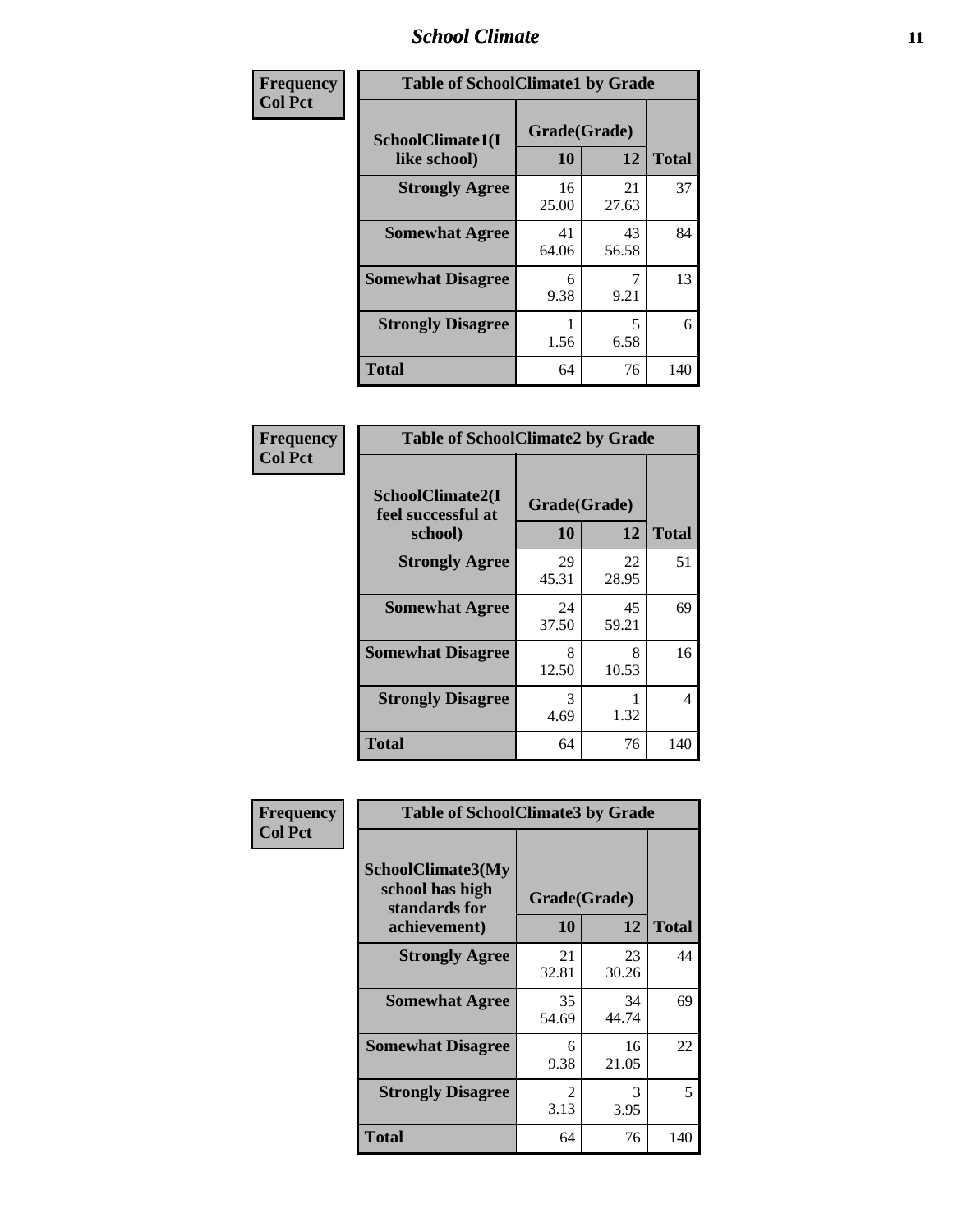### *School Climate* **12**

| Frequency      | <b>Table of SchoolClimate4 by Grade</b>                              |                        |             |              |
|----------------|----------------------------------------------------------------------|------------------------|-------------|--------------|
| <b>Col Pct</b> | <b>SchoolClimate4(My</b><br>school sets clear<br>rules for behavior) | Grade(Grade)<br>10     | 12          | <b>Total</b> |
|                | <b>Strongly Agree</b>                                                | 35<br>54.69            | 28<br>36.84 | 63           |
|                | <b>Somewhat Agree</b>                                                | 21<br>32.81            | 42<br>55.26 | 63           |
|                | <b>Somewhat Disagree</b>                                             | 6<br>9.38              | 3<br>3.95   | 9            |
|                | <b>Strongly Disagree</b>                                             | $\mathfrak{D}$<br>3.13 | 3<br>3.95   | 5            |
|                | <b>Total</b>                                                         | 64                     | 76          | 140          |

| <b>Table of SchoolClimate5 by Grade</b>                   |                        |             |              |  |  |
|-----------------------------------------------------------|------------------------|-------------|--------------|--|--|
| SchoolClimate5(I<br>know what to do in<br>an emergency at | Grade(Grade)           |             |              |  |  |
| school)                                                   | 10                     | 12          | <b>Total</b> |  |  |
| <b>Strongly Agree</b>                                     | 42<br>65.63            | 40<br>52.63 | 82           |  |  |
| <b>Somewhat Agree</b>                                     | 19<br>29.69            | 27<br>35.53 | 46           |  |  |
| <b>Somewhat Disagree</b>                                  | $\mathfrak{D}$<br>3.13 | 5<br>6.58   | 7            |  |  |
| <b>Strongly Disagree</b>                                  | 1.56                   | 4<br>5.26   | 5            |  |  |
| Total                                                     | 64                     | 76          | 140          |  |  |

| Frequency      | <b>Table of SchoolClimate6 by Grade</b>                  |                    |             |              |
|----------------|----------------------------------------------------------|--------------------|-------------|--------------|
| <b>Col Pct</b> | <b>SchoolClimate6(Teachers</b><br>treat me with respect) | Grade(Grade)<br>10 | 12          | <b>Total</b> |
|                | <b>Strongly Agree</b>                                    | 24<br>37.50        | 31<br>40.79 | 55           |
|                | <b>Somewhat Agree</b>                                    | 20<br>31.25        | 28<br>36.84 | 48           |
|                | <b>Somewhat Disagree</b>                                 | 11<br>17.19        | 12<br>15.79 | 23           |
|                | <b>Strongly Disagree</b>                                 | Q<br>14.06         | 5<br>6.58   | 14           |
|                | <b>Total</b>                                             | 64                 | 76          | 140          |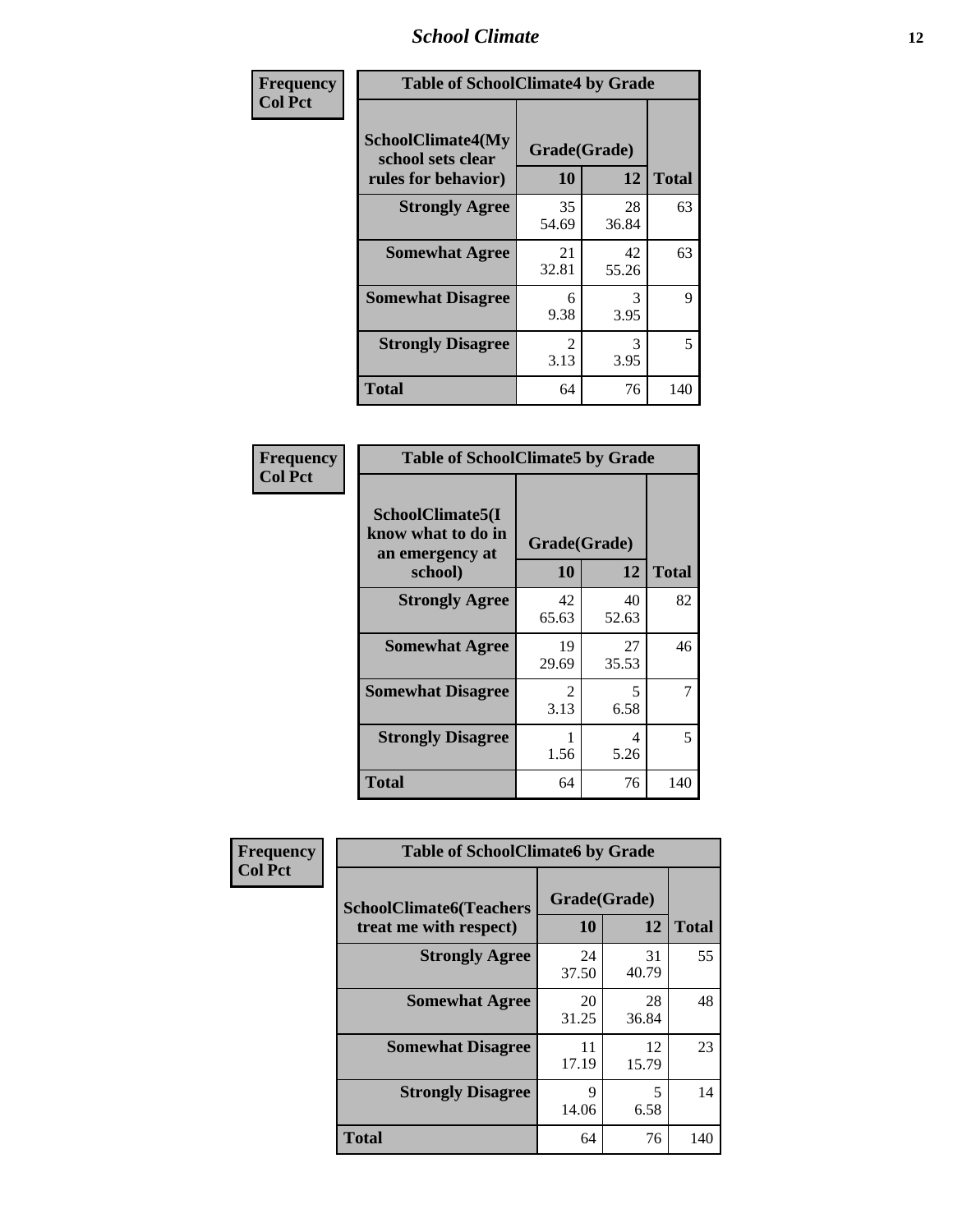### *School Climate* **13**

| Frequency      | <b>Table of SchoolClimate7 by Grade</b>                                       |                           |             |              |
|----------------|-------------------------------------------------------------------------------|---------------------------|-------------|--------------|
| <b>Col Pct</b> | <b>SchoolClimate7(Behaviors</b><br>in my class allow the<br>teacher to teach) | Grade(Grade)<br><b>10</b> | 12          | <b>Total</b> |
|                | <b>Strongly Agree</b>                                                         | 12<br>18.75               | 16<br>21.05 | 28           |
|                | <b>Somewhat Agree</b>                                                         | 20<br>31.25               | 38<br>50.00 | 58           |
|                | <b>Somewhat Disagree</b>                                                      | 22<br>34.38               | 19<br>25.00 | 41           |
|                | <b>Strongly Disagree</b>                                                      | 10<br>15.63               | 3<br>3.95   | 13           |
|                | <b>Total</b>                                                                  | 64                        | 76          | 140          |

| Frequency      | <b>Table of SchoolClimate8 by Grade</b>                                              |                    |             |              |
|----------------|--------------------------------------------------------------------------------------|--------------------|-------------|--------------|
| <b>Col Pct</b> | <b>SchoolClimate8(Students</b><br>are frequently<br>recognized for good<br>behavior) | Grade(Grade)<br>10 | 12          | <b>Total</b> |
|                | <b>Strongly Agree</b>                                                                | 10<br>15.63        | 12<br>15.79 | 22           |
|                | <b>Somewhat Agree</b>                                                                | 22<br>34.38        | 28<br>36.84 | 50           |
|                | <b>Somewhat Disagree</b>                                                             | 19<br>29.69        | 25<br>32.89 | 44           |
|                | <b>Strongly Disagree</b>                                                             | 13<br>20.31        | 11<br>14.47 | 24           |
|                | <b>Total</b>                                                                         | 64                 | 76          | 140          |

| Frequency      | <b>Table of SchoolClimate9 by Grade</b>                                           |                    |                        |              |
|----------------|-----------------------------------------------------------------------------------|--------------------|------------------------|--------------|
| <b>Col Pct</b> | SchoolClimate9(School<br>counselor would be<br>helpful if I needed<br>assistance) | Grade(Grade)<br>10 | 12                     | <b>Total</b> |
|                | <b>Strongly Agree</b>                                                             | 42<br>65.63        | 63<br>82.89            | 105          |
|                | <b>Somewhat Agree</b>                                                             | 11<br>17.19        | $\mathbf Q$<br>11.84   | 20           |
|                | <b>Somewhat Disagree</b>                                                          | 3<br>4.69          | $\mathfrak{D}$<br>2.63 | 5            |
|                | <b>Strongly Disagree</b>                                                          | 8<br>12.50         | $\mathfrak{D}$<br>2.63 | 10           |
|                | Total                                                                             | 64                 | 76                     | 140          |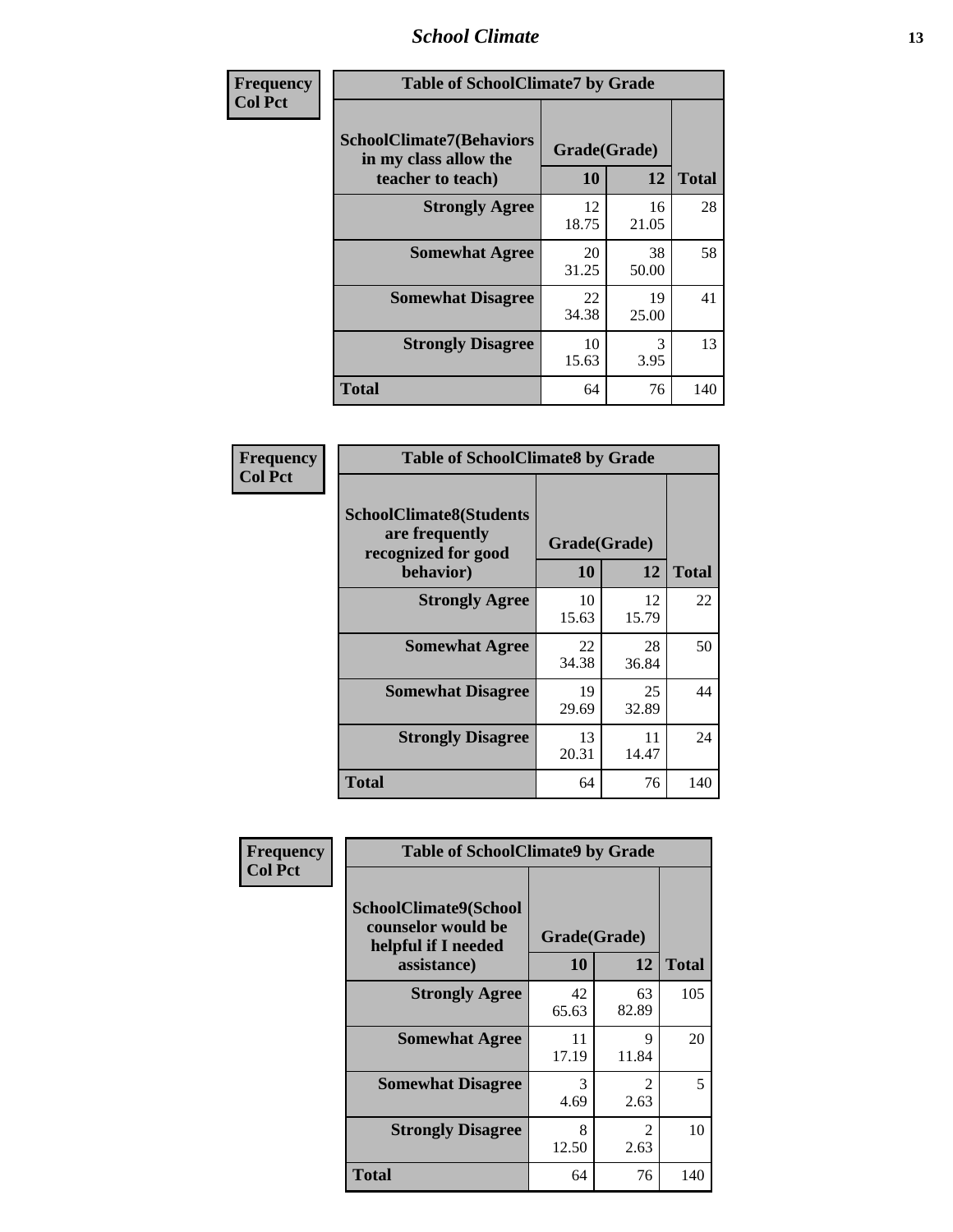### *Reasons for Dropping Out* **14**

| Frequency      | <b>Table of Dropoutreason by Grade</b>                                   |             |                    |              |
|----------------|--------------------------------------------------------------------------|-------------|--------------------|--------------|
| <b>Col Pct</b> | Dropoutreason(If<br>I dropped out the<br>reason would<br>most likely be) | <b>10</b>   | Grade(Grade)<br>12 | <b>Total</b> |
|                | <b>Won't Drop out</b>                                                    | 31<br>48.44 | 45<br>59.21        | 76           |
|                | <b>Bored</b>                                                             | 8<br>12.50  | 11<br>14.47        | 19           |
|                | <b>Family Reasons</b>                                                    | 10<br>15.63 | 3<br>3.95          | 13           |
|                | <b>Being Bullied</b>                                                     | 1.56        | 1.32               | 2            |
|                | <b>Other</b>                                                             | 14<br>21.88 | 16<br>21.05        | 30           |
|                | <b>Total</b>                                                             | 64          | 76                 | 140          |

| Frequency      | <b>Table of Dropout by Grade</b>                                       |                    |             |              |  |
|----------------|------------------------------------------------------------------------|--------------------|-------------|--------------|--|
| <b>Col Pct</b> | Dropout(I<br>have<br>thought<br>about<br>dropping<br>out of<br>school) | Grade(Grade)<br>10 | 12          | <b>Total</b> |  |
|                | Yes                                                                    | 24<br>37.50        | 21<br>27.63 | 45           |  |
|                | N <sub>0</sub>                                                         | 40<br>62.50        | 55<br>72.37 | 95           |  |
|                | <b>Total</b>                                                           | 64                 | 76          | 140          |  |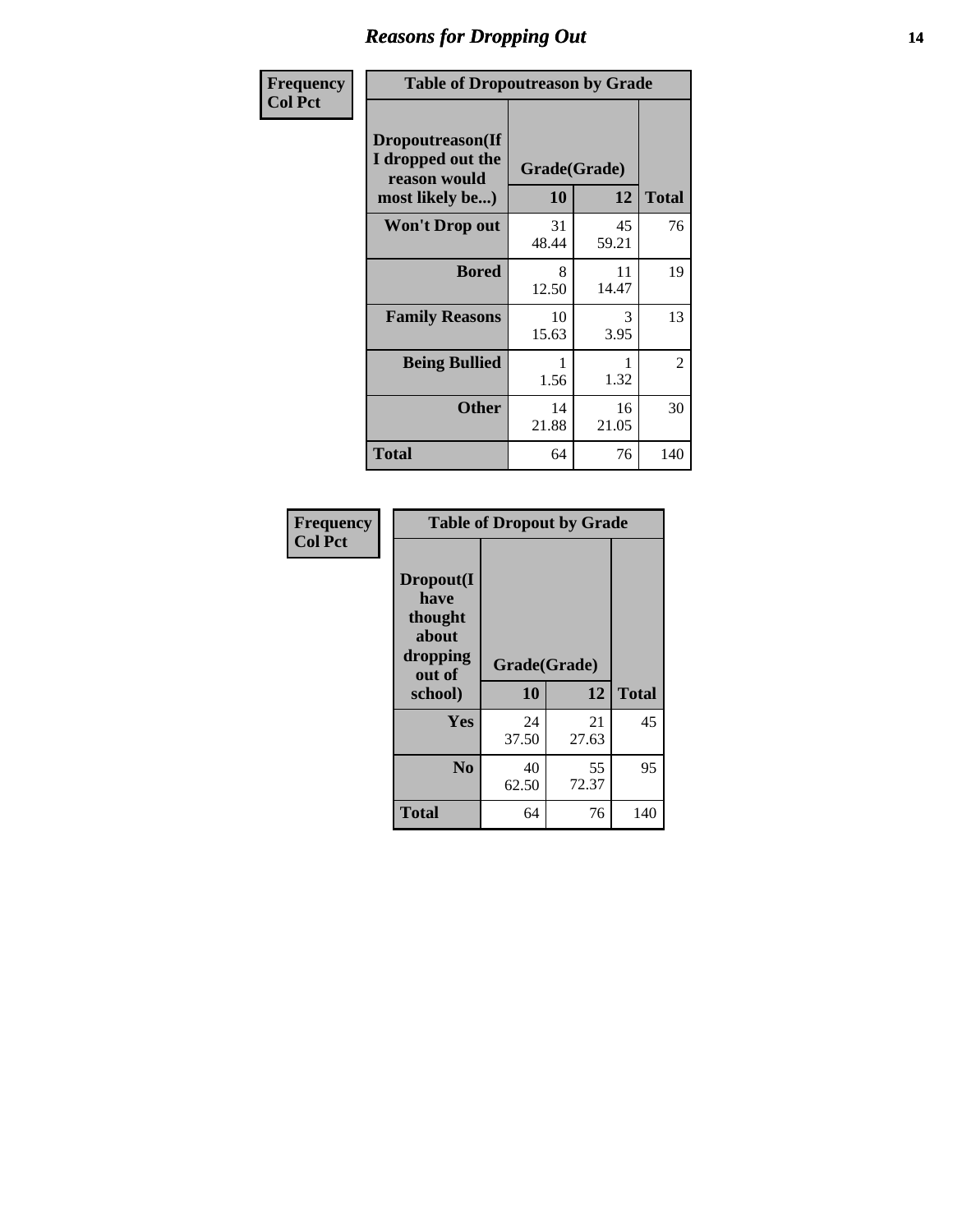*School Safety* **15**

| Frequency      | <b>Table of Gangself by Grade</b>                                                                 |                    |             |              |
|----------------|---------------------------------------------------------------------------------------------------|--------------------|-------------|--------------|
| <b>Col Pct</b> | Gangself(I<br>have<br>participated<br>in illegal<br>gang<br>activities in<br>the past 30<br>days) | Grade(Grade)<br>10 | 12          | <b>Total</b> |
|                | Yes                                                                                               | 4<br>6.25          | 3<br>3.95   | 7            |
|                | N <sub>0</sub>                                                                                    | 60<br>93.75        | 73<br>96.05 | 133          |
|                | <b>Total</b>                                                                                      | 64                 | 76          | 140          |

| Frequency<br><b>Col Pct</b> | <b>Table of Gangpeers by Grade</b>                                                                                             |                    |             |              |
|-----------------------------|--------------------------------------------------------------------------------------------------------------------------------|--------------------|-------------|--------------|
|                             | <b>Gangpeers</b> (I<br>have friends<br>who have<br>participated<br>in illegal<br>gang<br>activities in<br>the past 30<br>days) | Grade(Grade)<br>10 | 12          | <b>Total</b> |
|                             | <b>Yes</b>                                                                                                                     | 13<br>20.31        | 6<br>7.89   | 19           |
|                             | N <sub>0</sub>                                                                                                                 | 51<br>79.69        | 70<br>92.11 | 121          |
|                             | <b>Total</b>                                                                                                                   | 64                 | 76          | 140          |

| Frequency      | <b>Table of Pickedon by Grade</b>                                   |              |             |              |  |  |  |
|----------------|---------------------------------------------------------------------|--------------|-------------|--------------|--|--|--|
| <b>Col Pct</b> | <b>Pickedon</b> (I have<br>been picked on or<br>teased at school in | Grade(Grade) |             |              |  |  |  |
|                | the past 30 days)                                                   | 10           | 12          | <b>Total</b> |  |  |  |
|                | <b>Strongly Agree</b>                                               | 21<br>32.81  | 6<br>7.89   | 27           |  |  |  |
|                | <b>Somewhat Agree</b>                                               | 11<br>17.19  | 13<br>17.11 | 24           |  |  |  |
|                | <b>Somewhat Disagree</b>                                            | 10<br>15.63  | 10<br>13.16 | 20           |  |  |  |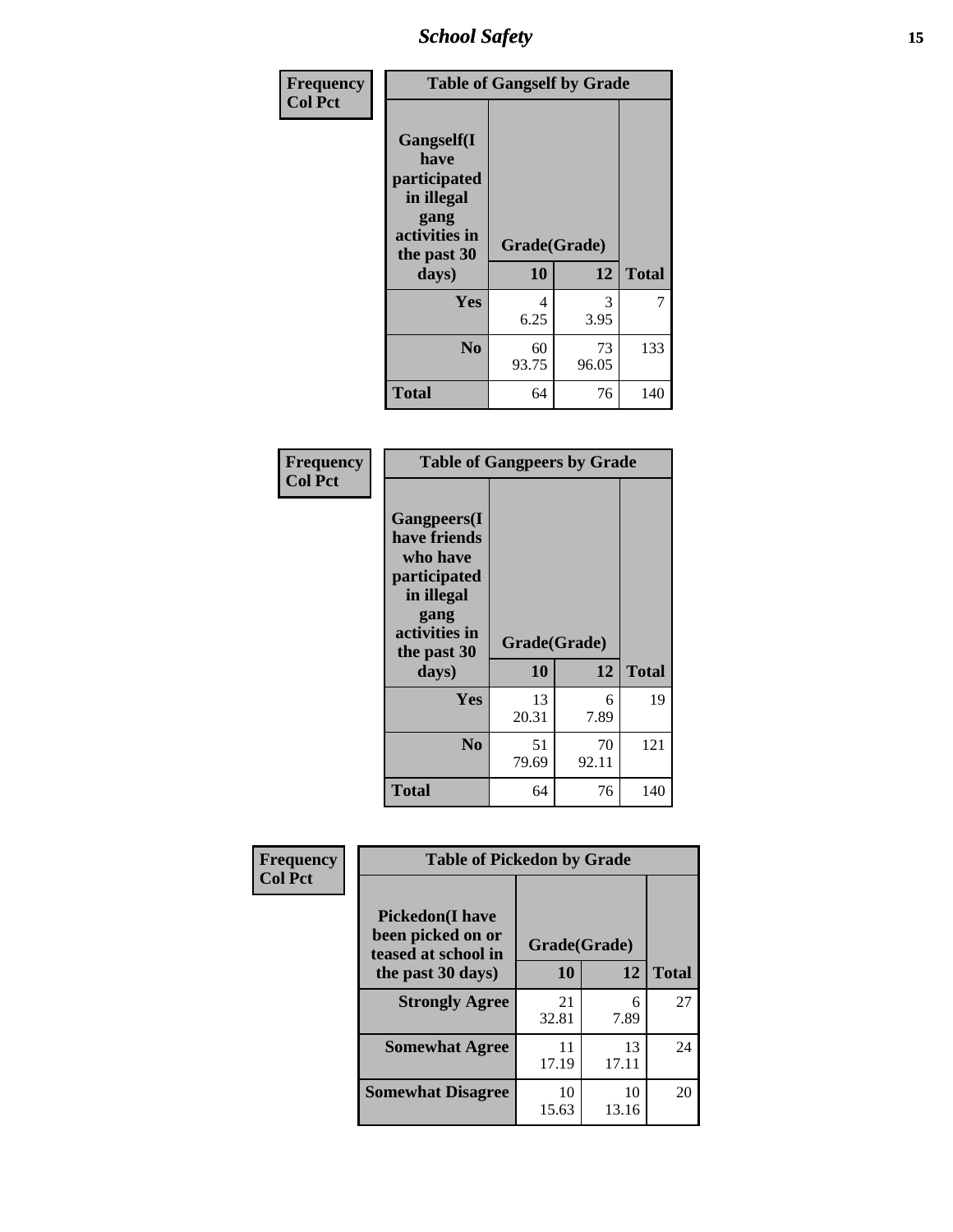*School Safety* **16**

| <b>Frequency</b> | <b>Table of Pickedon by Grade</b>                                                        |                    |             |              |  |  |  |  |
|------------------|------------------------------------------------------------------------------------------|--------------------|-------------|--------------|--|--|--|--|
| <b>Col Pct</b>   | <b>Pickedon</b> (I have<br>been picked on or<br>teased at school in<br>the past 30 days) | Grade(Grade)<br>10 | 12          | <b>Total</b> |  |  |  |  |
|                  | <b>Strongly Disagree</b>                                                                 | 22<br>34.38        | 47<br>61.84 | 69           |  |  |  |  |
|                  | <b>Total</b>                                                                             | 64                 | 76          | 140          |  |  |  |  |

| Frequency      | <b>Table of Safeschool by Grade</b>                      |                    |             |              |
|----------------|----------------------------------------------------------|--------------------|-------------|--------------|
| <b>Col Pct</b> | Safeschool(School<br>is a place at which I<br>feel safe) | Grade(Grade)<br>10 | 12          | <b>Total</b> |
|                | <b>Strongly Agree</b>                                    | 10<br>15.63        | 22<br>28.95 | 32           |
|                | <b>Somewhat Agree</b>                                    | 31<br>48.44        | 38<br>50.00 | 69           |
|                | <b>Somewhat Disagree</b>                                 | 14<br>21.88        | 11<br>14.47 | 25           |
|                | <b>Strongly Disagree</b>                                 | 9<br>14.06         | 5<br>6.58   | 14           |
|                | <b>Total</b>                                             | 64                 | 76          | 140          |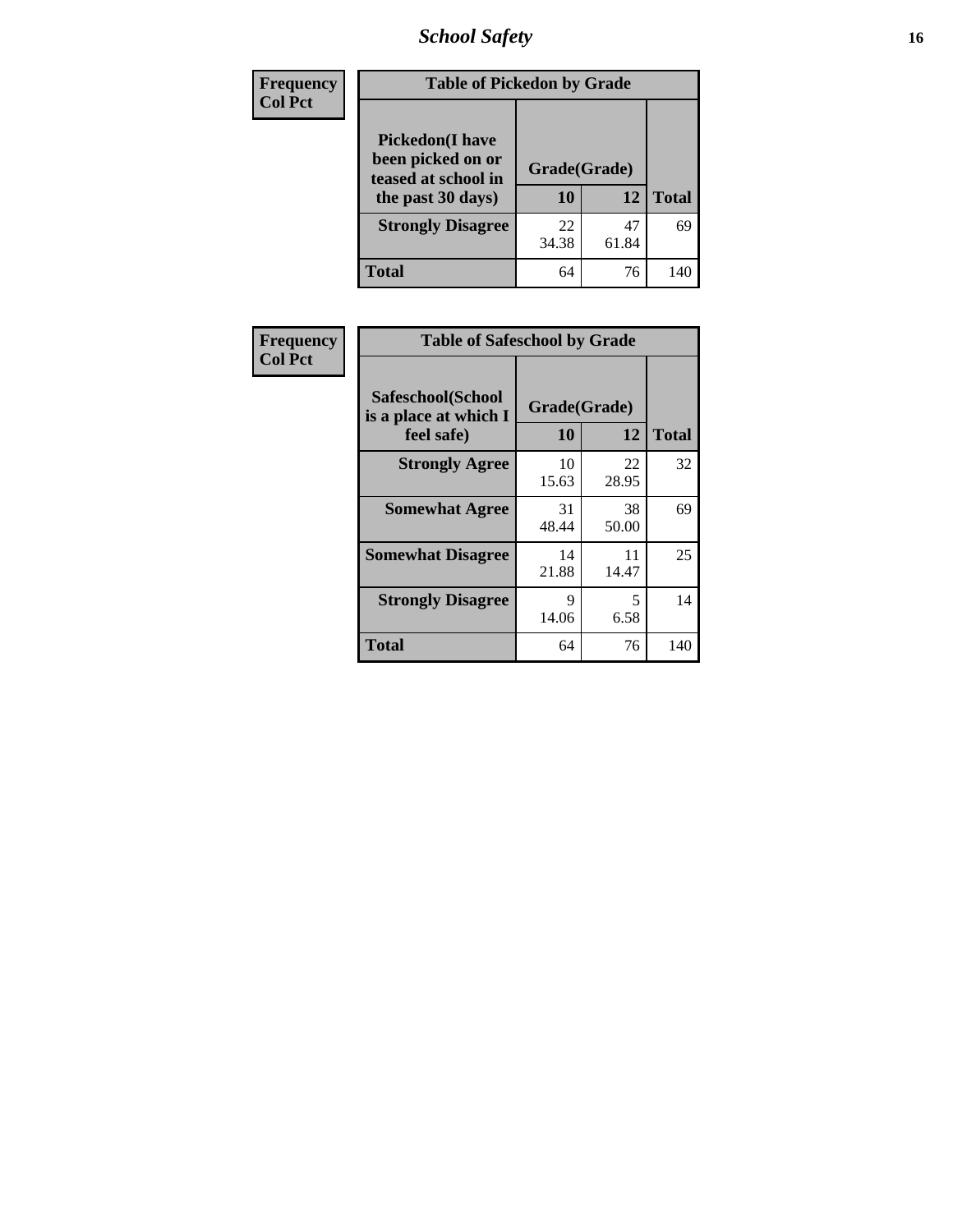*School Safety* **17**

| <b>Frequency</b> |                           |             | <b>Table of Grade by Bullied</b>                                              |                              |                        |                        |                          |              |  |  |  |  |  |  |
|------------------|---------------------------|-------------|-------------------------------------------------------------------------------|------------------------------|------------------------|------------------------|--------------------------|--------------|--|--|--|--|--|--|
| <b>Row Pct</b>   |                           |             | <b>Bullied</b> (I have been bullied by other<br>students in the past 30 days) |                              |                        |                        |                          |              |  |  |  |  |  |  |
|                  | <b>Grade</b> (Grade) Days | $\mathbf 0$ | 1 or<br>days                                                                  | 3 <sub>to</sub><br>5<br>days | 6 to<br>9<br>days      | 10<br>to<br>19<br>days | All<br><b>30</b><br>days | <b>Total</b> |  |  |  |  |  |  |
|                  | 10                        | 54<br>84.38 | 5<br>7.81                                                                     | 0<br>0.00                    | $\mathfrak{D}$<br>3.13 | 2<br>3.13              | 1.56                     | 64           |  |  |  |  |  |  |
|                  | 12                        | 70<br>92.11 | $\overline{c}$<br>2.63                                                        | $\mathcal{R}$<br>3.95        | 0<br>0.00              | 0<br>0.00              | 1.32                     | 76           |  |  |  |  |  |  |
|                  | <b>Total</b>              | 124         | 7                                                                             | 3                            | 2                      | $\overline{2}$         | $\overline{2}$           | 140          |  |  |  |  |  |  |

| <b>Frequency</b> |              | <b>Table of Grade by Bulliedothers</b> |                                               |                        |                        |                               |                   |              |  |  |  |  |  |
|------------------|--------------|----------------------------------------|-----------------------------------------------|------------------------|------------------------|-------------------------------|-------------------|--------------|--|--|--|--|--|
| <b>Row Pct</b>   |              |                                        | <b>Bulliedothers</b> (I bullied others in the |                        | past 30 days)          |                               |                   |              |  |  |  |  |  |
|                  | Grade(Grade) | $\mathbf{0}$<br><b>Days</b>            | 1 or<br>days                                  | 3 to<br>5<br>days      | 10<br>to<br>19<br>days | <b>20</b><br>to<br>29<br>days | All<br>30<br>days | <b>Total</b> |  |  |  |  |  |
|                  | 10           | 57<br>89.06                            | 2<br>3.13                                     | 2<br>3.13              | 2<br>3.13              | 0<br>0.00                     | 1.56              | 64           |  |  |  |  |  |
|                  | 12           | 72<br>94.74                            | 1.32                                          | $\mathfrak{D}$<br>2.63 | 0<br>0.00              | 1.32                          | $\Omega$<br>0.00  | 76           |  |  |  |  |  |
|                  | <b>Total</b> | 129                                    | 3                                             | 4                      | $\overline{2}$         | 1                             |                   | 140          |  |  |  |  |  |

| <b>Frequency</b> |              | <b>Table of Grade by Weaponschool</b> |                                                           |                              |                          |                        |              |
|------------------|--------------|---------------------------------------|-----------------------------------------------------------|------------------------------|--------------------------|------------------------|--------------|
| <b>Row Pct</b>   |              |                                       | Weaponschool (I brought a<br>weapon to school in the past | 30 days)                     |                          |                        |              |
|                  | Grade(Grade) | $\bf{0}$<br><b>Days</b>               | 1 or<br>2<br>days                                         | 3 <sub>to</sub><br>5<br>days | <b>6 to</b><br>9<br>days | 20<br>to<br>29<br>days | <b>Total</b> |
|                  | 10           | 63<br>98.44                           | 0<br>0.00                                                 | $\Omega$<br>0.00             | 0<br>0.00                | 1.56                   | 64           |
|                  | 12           | 73<br>96.05                           | 1.32                                                      | 1.32                         | 1.32                     | 0<br>0.00              | 76           |
|                  | <b>Total</b> | 136                                   |                                                           | 1                            |                          | 1                      | 140          |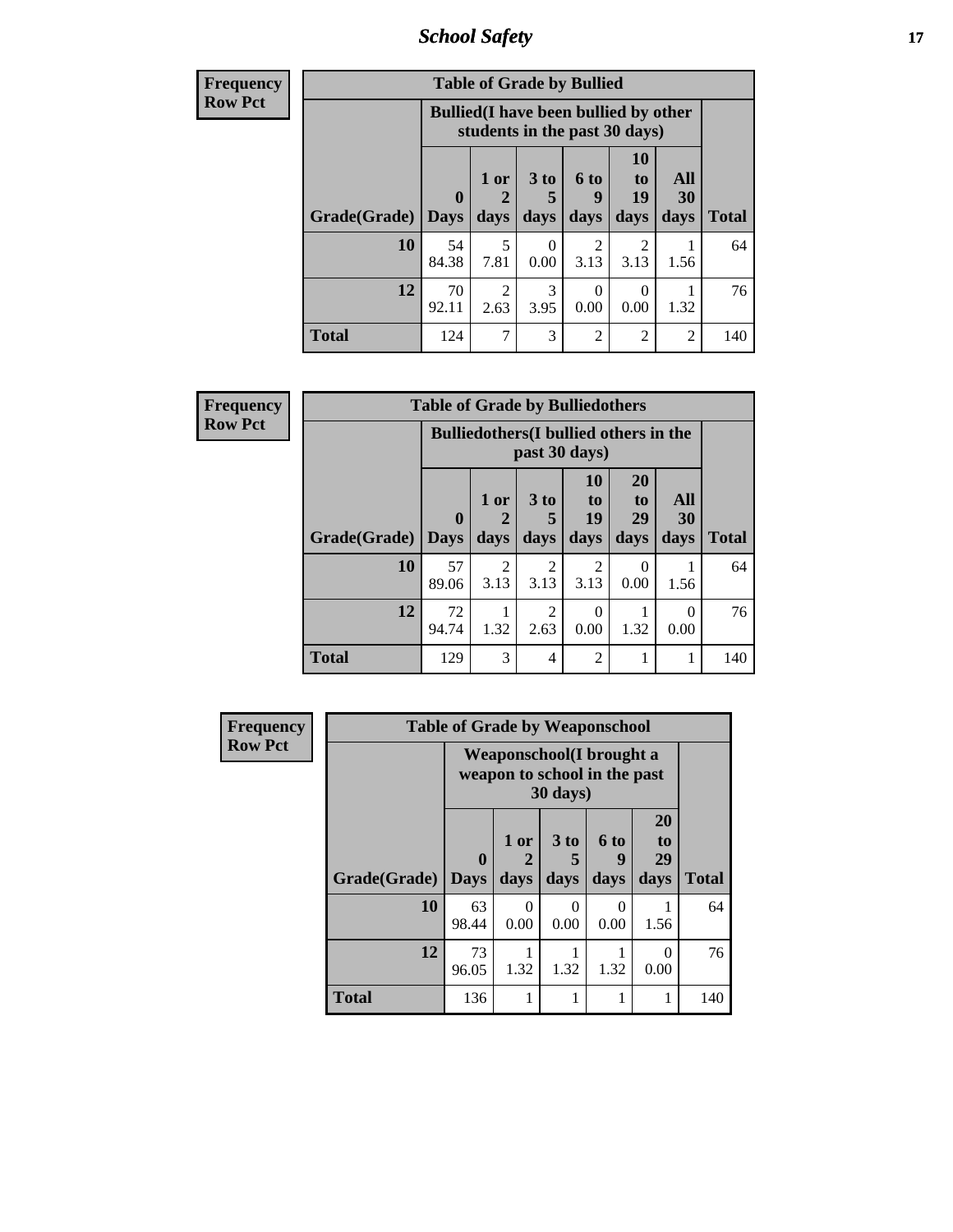*School Safety* **18**

| <b>Frequency</b> | <b>Table of Grade by Absentunsafe</b> |                                                                                           |                       |              |
|------------------|---------------------------------------|-------------------------------------------------------------------------------------------|-----------------------|--------------|
| <b>Row Pct</b>   |                                       | Absentunsafe(I)<br>have missed<br>school because I<br>felt unsafe in the<br>past 30 days) |                       |              |
|                  | Grade(Grade)                          | 0 Days                                                                                    | <b>All 30</b><br>days | <b>Total</b> |
|                  | 10                                    | 63<br>98.44                                                                               | 1.56                  | 64           |
|                  | 12                                    | 75<br>98.68                                                                               | 1.32                  | 76           |
|                  | <b>Total</b>                          | 138                                                                                       | 2                     | 140          |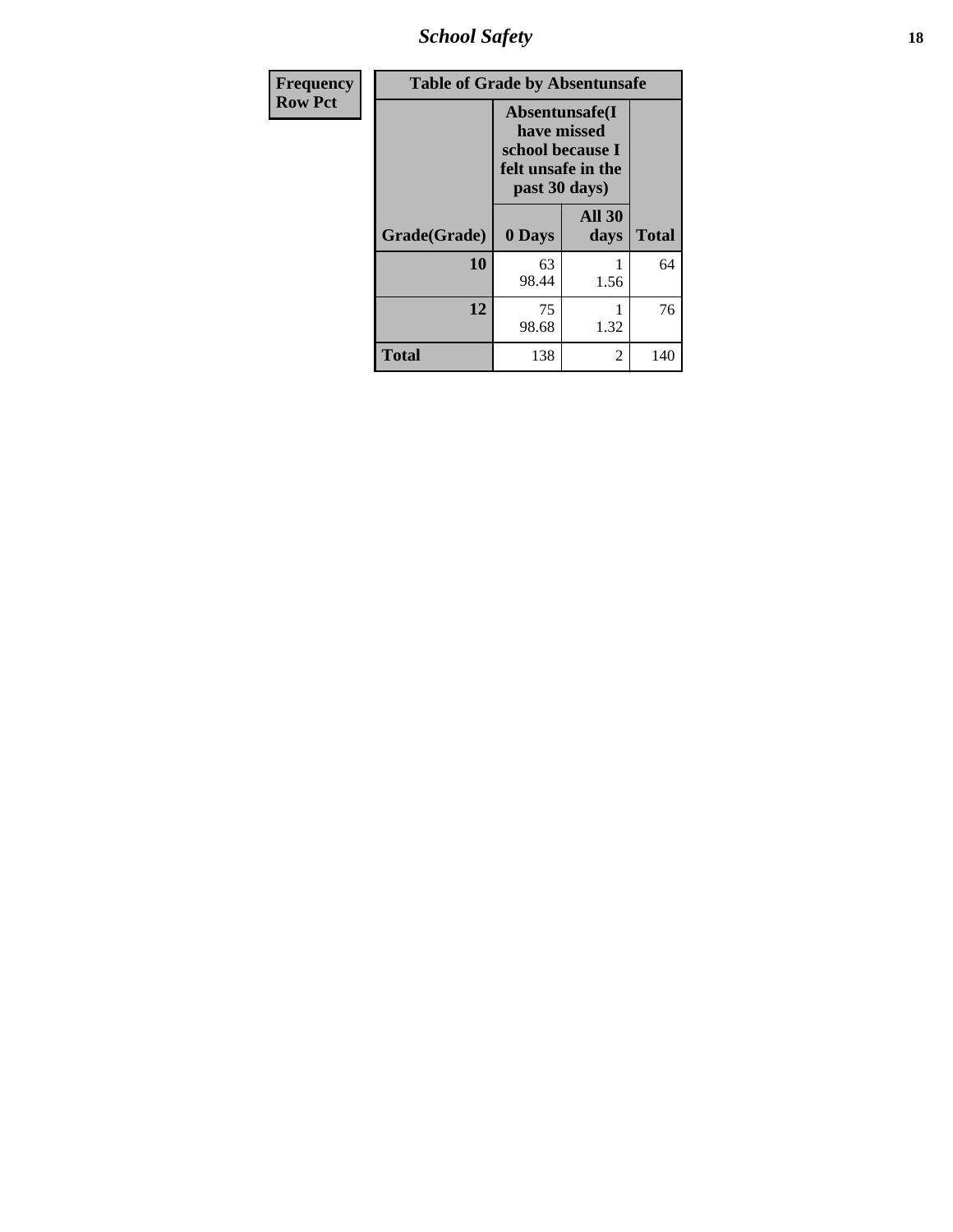# *Drug Use During Last 30 Days* **19**

#### **Frequency Row Pct**

| <b>Table of Grade by Alcohol</b> |                          |                                                                                                             |            |           |           |           |     |  |  |  |
|----------------------------------|--------------------------|-------------------------------------------------------------------------------------------------------------|------------|-----------|-----------|-----------|-----|--|--|--|
|                                  |                          | Alcohol(Alcohol use, past 30 days)                                                                          |            |           |           |           |     |  |  |  |
| Grade(Grade)                     | Did<br>not<br><b>use</b> | $10-19$<br>$6-9$<br>$20 - 29$<br>$3 - 5$<br>$1 - 2$<br><b>Total</b><br>days<br>days<br>days<br>days<br>days |            |           |           |           |     |  |  |  |
| 10                               | 53<br>82.81              | $\Omega$<br>0.00                                                                                            | 7<br>10.94 | 0<br>0.00 | 3<br>4.69 | 1.56      | 64  |  |  |  |
| 12                               | 48<br>63.16              | 7<br>9.21                                                                                                   | 9<br>11.84 | 7<br>9.21 | 3<br>3.95 | 2<br>2.63 | 76  |  |  |  |
| <b>Total</b>                     | 101                      | 7                                                                                                           | 16         | 7         | 6         | 3         | 140 |  |  |  |

#### **Frequency Row Pct**

| <b>Table of Grade by Cigarettes</b> |                                 |                                                                                                                                  |           |           |           |      |                        |     |  |  |
|-------------------------------------|---------------------------------|----------------------------------------------------------------------------------------------------------------------------------|-----------|-----------|-----------|------|------------------------|-----|--|--|
|                                     |                                 | <b>Cigarettes</b> (Smoking tobacco use,<br>past 30 days)                                                                         |           |           |           |      |                        |     |  |  |
| Grade(Grade)                        | <b>Did</b><br>not<br><b>use</b> | $6 - 9$<br>$10-19$<br>20-29<br>$1 - 2$<br>$3 - 5$<br><b>Every</b><br>days<br><b>Total</b><br>days<br>days<br>day<br>days<br>days |           |           |           |      |                        |     |  |  |
| 10                                  | 51<br>79.69                     | $\mathfrak{D}$<br>3.13                                                                                                           | 2<br>3.13 | 3<br>4.69 | 3<br>4.69 | 1.56 | $\overline{2}$<br>3.13 | 64  |  |  |
| 12                                  | 62<br>81.58                     | 5<br>$\overline{c}$<br>3<br>$\overline{c}$<br>$\overline{c}$<br>$\theta$<br>0.00<br>6.58<br>2.63<br>3.95<br>2.63<br>2.63         |           |           |           |      |                        |     |  |  |
| <b>Total</b>                        | 113                             | $\overline{7}$                                                                                                                   | 2         | 5         | 6         | 3    | 4                      | 140 |  |  |

| Frequency      |              | <b>Table of Grade by Smokeless</b> |                        |                           |                            |              |
|----------------|--------------|------------------------------------|------------------------|---------------------------|----------------------------|--------------|
| <b>Row Pct</b> |              |                                    |                        | <b>Smokeless</b> (Chewing | tobacco use, past 30 days) |              |
|                | Grade(Grade) | Did<br>not<br><b>use</b>           | $1 - 2$<br>days        | $6-9$<br>days             | <b>Every</b><br>day        | <b>Total</b> |
|                | 10           | 61<br>95.31                        | $\mathfrak{D}$<br>3.13 | 1.56                      | $\cup$<br>0.00             | 64           |
|                | 12           | 70<br>92.11                        | 6.58                   | 0.00                      | 1.32                       | 76           |
|                | <b>Total</b> | 131                                | 7                      |                           |                            | 140          |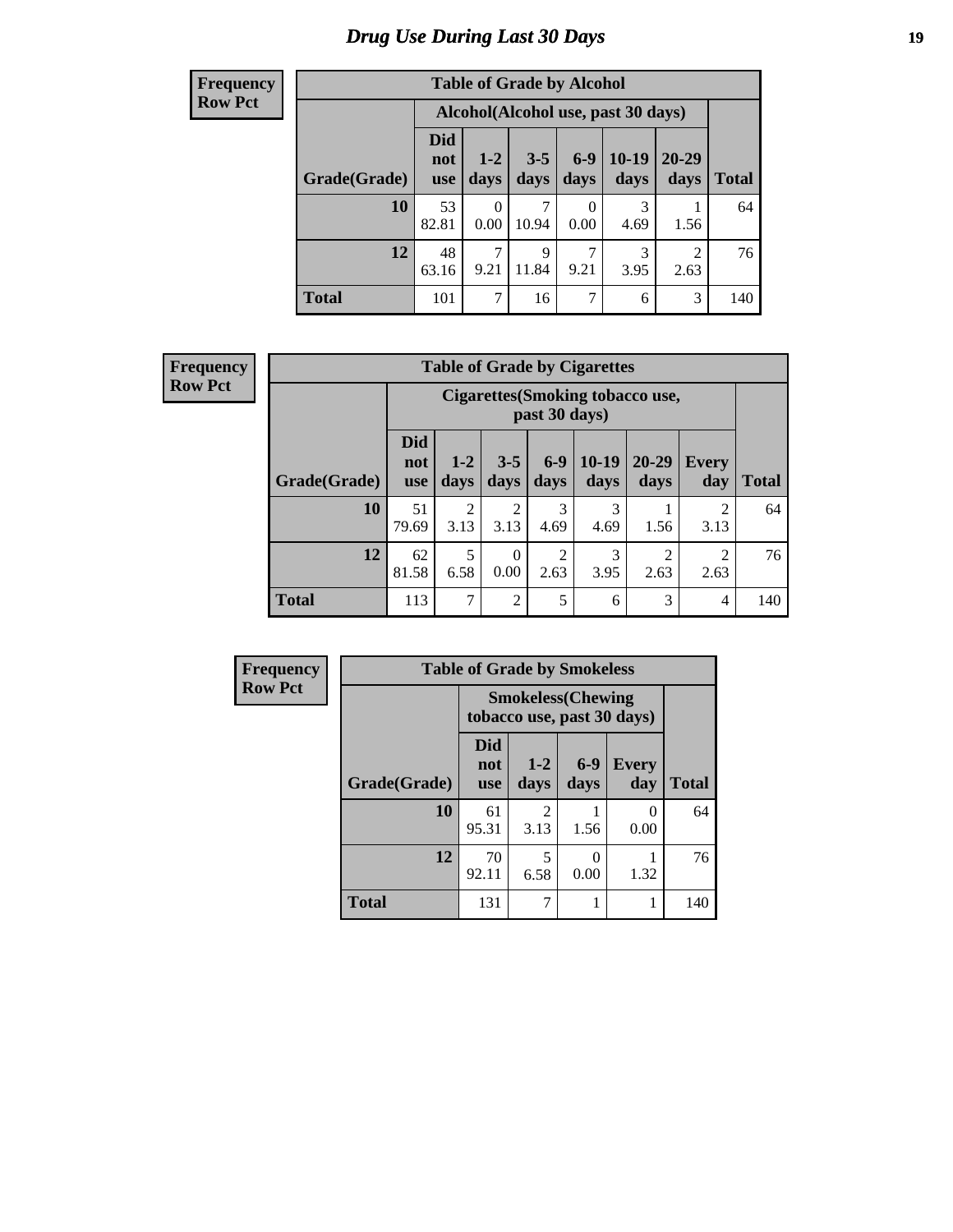| <b>Frequency</b> |
|------------------|
| <b>Row Pct</b>   |

| <b>Table of Grade by Marijuana</b> |                                 |                                                                                                       |           |           |                |           |     |  |  |
|------------------------------------|---------------------------------|-------------------------------------------------------------------------------------------------------|-----------|-----------|----------------|-----------|-----|--|--|
|                                    |                                 | Marijuana (Marijuana use,<br>past 30 days)                                                            |           |           |                |           |     |  |  |
| Grade(Grade)                       | <b>Did</b><br>not<br><b>use</b> | 10-19<br>$6-9$<br>20-29<br>$1 - 2$<br>$3 - 5$<br><b>Total</b><br>days<br>days<br>days<br>days<br>days |           |           |                |           |     |  |  |
| 10                                 | 60<br>93.75                     | 2<br>3.13                                                                                             | 2<br>3.13 | 0<br>0.00 | 0<br>0.00      | 0<br>0.00 | 64  |  |  |
| 12                                 | 68<br>89.47                     | 3<br>2<br>1.32<br>1.32<br>3.95<br>2.63<br>1.32                                                        |           |           |                |           |     |  |  |
| <b>Total</b>                       | 128                             | 5                                                                                                     | 3         | 1         | $\overline{2}$ | 1         | 140 |  |  |

| <b>Frequency</b> | <b>Table of Grade by Cocaine</b> |                                 |                                               |                 |              |
|------------------|----------------------------------|---------------------------------|-----------------------------------------------|-----------------|--------------|
| <b>Row Pct</b>   |                                  |                                 | <b>Cocaine</b> (Cocaine<br>use, past 30 days) |                 |              |
|                  | Grade(Grade)                     | <b>Did</b><br>not<br><b>use</b> | $1 - 2$<br>days                               | $6 - 9$<br>days | <b>Total</b> |
|                  | 10                               | 62<br>96.88                     | 1.56                                          | 1.56            | 64           |
|                  | 12                               | 73<br>96.05                     | $\overline{2}$<br>2.63                        | 1.32            | 76           |
|                  | <b>Total</b>                     | 135                             | 3                                             | 2               | 140          |

| <b>Frequency</b> |
|------------------|
| <b>Row Pct</b>   |

| <b>Table of Grade by Inhalants</b> |                                                  |               |              |  |  |  |
|------------------------------------|--------------------------------------------------|---------------|--------------|--|--|--|
|                                    | <b>Inhalants</b> (Inhalant<br>use, past 30 days) |               |              |  |  |  |
| Grade(Grade)                       | Did not<br><b>use</b>                            | 10-19<br>days | <b>Total</b> |  |  |  |
| 10                                 | 64<br>100.00                                     | 0.00          | 64           |  |  |  |
| 12                                 | 75<br>98.68                                      | 1.32          | 76           |  |  |  |
| <b>Total</b>                       | 139                                              |               | 140          |  |  |  |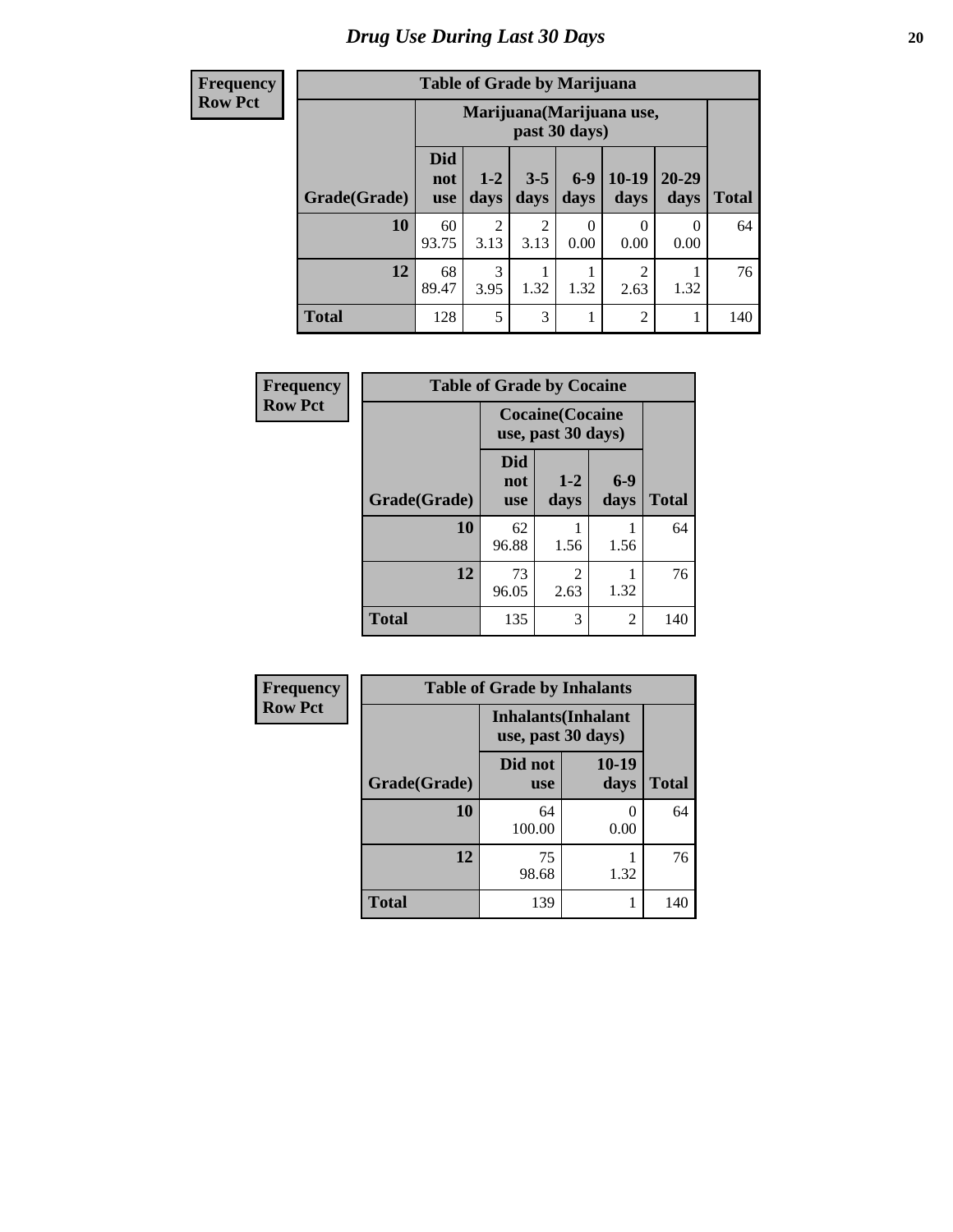| <b>Frequency</b> |              | <b>Table of Grade by Steroids</b> |              |  |  |  |
|------------------|--------------|-----------------------------------|--------------|--|--|--|
| <b>Row Pct</b>   |              |                                   |              |  |  |  |
|                  | Grade(Grade) | Did not use                       | <b>Total</b> |  |  |  |
|                  | 10           | 64<br>100.00                      | 64           |  |  |  |
|                  | 12           | 76<br>100.00                      | 76           |  |  |  |
|                  | <b>Total</b> | 140                               | 140          |  |  |  |

| <b>Frequency</b> | <b>Table of Grade by Ecstasy</b> |              |              |  |  |  |
|------------------|----------------------------------|--------------|--------------|--|--|--|
| <b>Row Pct</b>   |                                  |              |              |  |  |  |
|                  | Grade(Grade)                     | Did not use  | <b>Total</b> |  |  |  |
|                  | 10                               | 64<br>100.00 | 64           |  |  |  |
|                  | 12                               | 76<br>100.00 | 76           |  |  |  |
|                  | <b>Total</b>                     | 140          | 140          |  |  |  |

| Frequency      | <b>Table of Grade by Meth</b> |                                                    |              |  |  |  |
|----------------|-------------------------------|----------------------------------------------------|--------------|--|--|--|
| <b>Row Pct</b> |                               | <b>Meth</b> (Methamphetamine<br>use, past 30 days) |              |  |  |  |
|                | Grade(Grade)                  | Did not use                                        | <b>Total</b> |  |  |  |
|                | 10                            | 64<br>100.00                                       | 64           |  |  |  |
|                | 12                            | 76<br>100.00                                       | 76           |  |  |  |
|                | <b>Total</b>                  | 140                                                | 140          |  |  |  |

| <b>Frequency</b> |                                                          | <b>Table of Grade by Hallucinogens</b> |              |  |  |
|------------------|----------------------------------------------------------|----------------------------------------|--------------|--|--|
| <b>Row Pct</b>   | <b>Hallucinogens</b> (Hallucinogen<br>use, past 30 days) |                                        |              |  |  |
|                  | Grade(Grade)                                             | Did not use                            | <b>Total</b> |  |  |
|                  | 10                                                       | 64<br>100.00                           | 64           |  |  |
|                  | 12                                                       | 76<br>100.00                           | 76           |  |  |
|                  | <b>Total</b>                                             | 140                                    | 140          |  |  |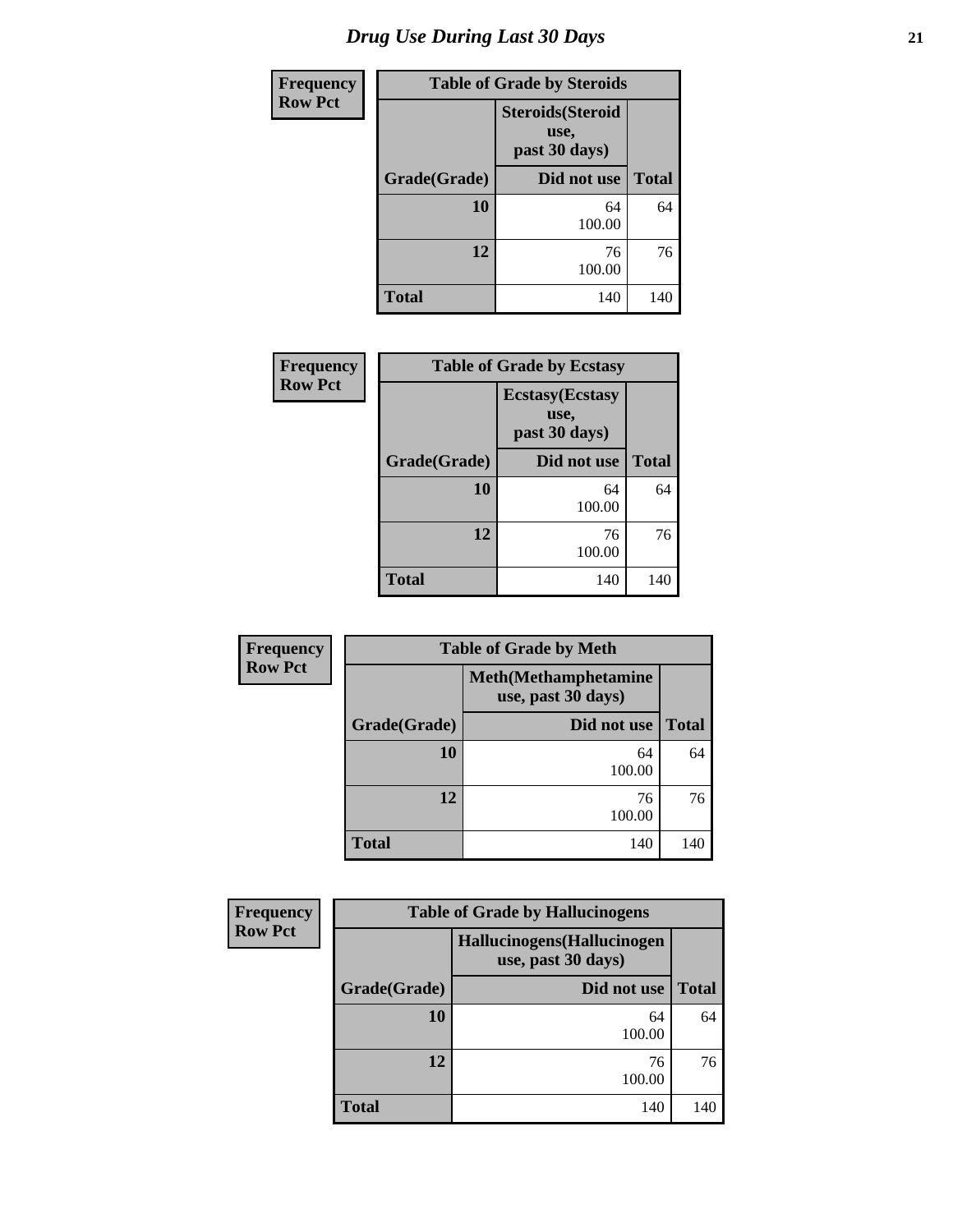# *Drug Use During Last 30 Days* **22**

| <b>Frequency</b> |  |
|------------------|--|
| <b>Row Pct</b>   |  |

# **Table of Grade by Prescription**

| спс у     | Lable of Graue by Liescription |                          |                                                                                   |                 |                   |                     |              |
|-----------|--------------------------------|--------------------------|-----------------------------------------------------------------------------------|-----------------|-------------------|---------------------|--------------|
| <b>ct</b> |                                |                          | <b>Prescription</b> (Prescription drugs<br>not prescribed to me,<br>past 30 days) |                 |                   |                     |              |
|           | Grade(Grade)                   | <b>Did</b><br>not<br>use | $1 - 2$<br>days                                                                   | $3 - 5$<br>days | $20 - 29$<br>days | <b>Every</b><br>day | <b>Total</b> |
|           | 10                             | 61<br>95.31              | 2<br>3.13                                                                         | 1.56            | 0<br>0.00         | 0<br>0.00           | 64           |
|           | 12                             | 73<br>96.05              | 1.32                                                                              | 0<br>0.00       | 1.32              | 1.32                | 76           |
|           | <b>Total</b>                   | 134                      | 3                                                                                 |                 |                   |                     | 140          |

٦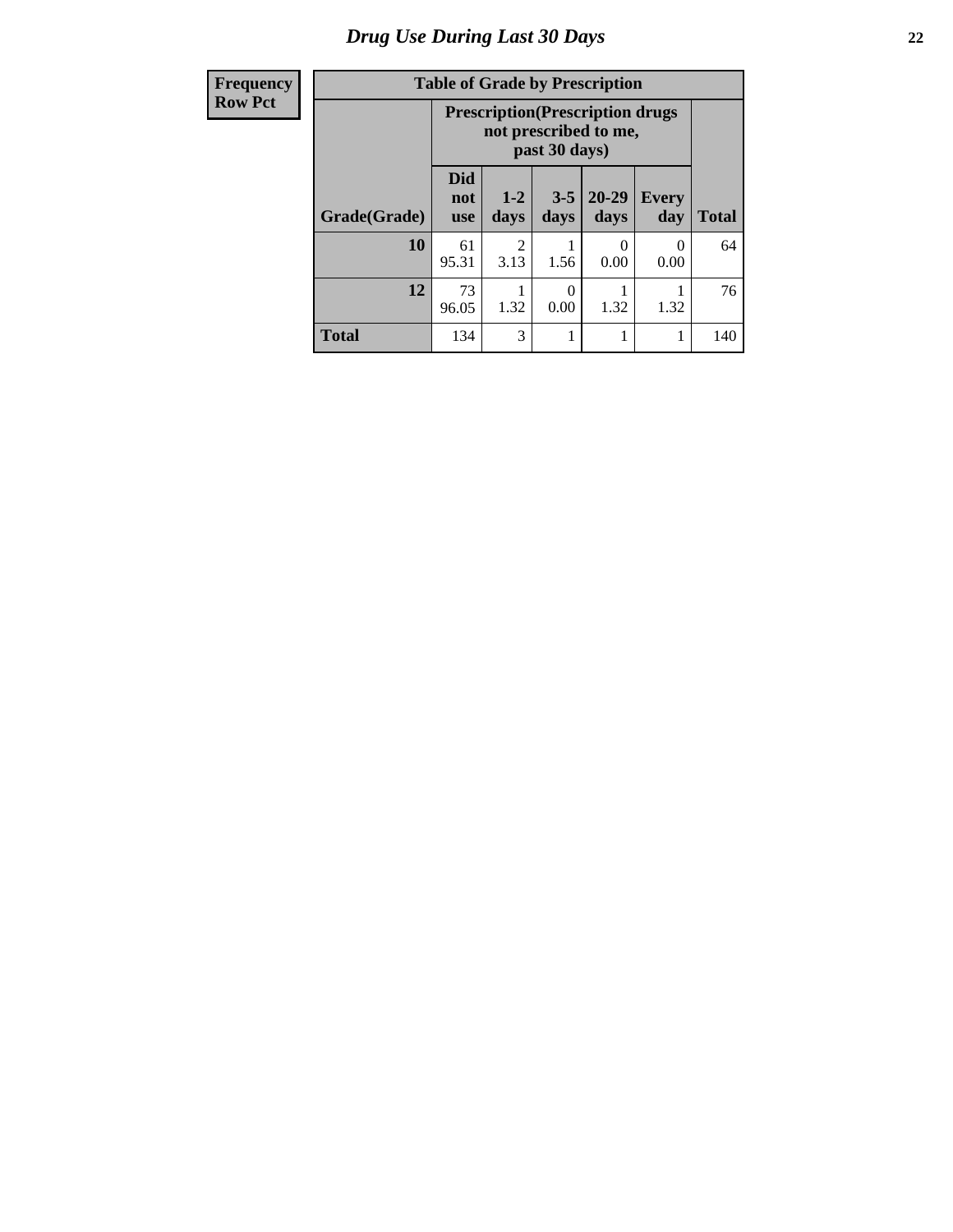| Frequency      | <b>Table of Alcoholease by Grade</b>              |                    |             |              |  |
|----------------|---------------------------------------------------|--------------------|-------------|--------------|--|
| <b>Col Pct</b> | <b>Alcoholease</b> (It is<br>easy to get alcohol) | Grade(Grade)<br>10 | 12          | <b>Total</b> |  |
|                | <b>Strongly Agree</b>                             | 32<br>50.00        | 42<br>55.26 | 74           |  |
|                | <b>Somewhat Agree</b>                             | 15<br>23.44        | 18<br>23.68 | 33           |  |
|                | <b>Somewhat Disagree</b>                          | 5<br>7.81          | 8<br>10.53  | 13           |  |
|                | <b>Strongly Disagree</b>                          | 12<br>18.75        | 8<br>10.53  | 20           |  |
|                | <b>Total</b>                                      | 64                 | 76          | 140          |  |

| Frequency      | <b>Table of Cigarettesease by Grade</b>                 |                    |             |              |  |
|----------------|---------------------------------------------------------|--------------------|-------------|--------------|--|
| <b>Col Pct</b> | Cigarettesease(It is<br>easy to get smoking<br>tobacco) | Grade(Grade)<br>10 | 12          | <b>Total</b> |  |
|                | <b>Strongly Agree</b>                                   | 36<br>56.25        | 47<br>61.84 | 83           |  |
|                | <b>Somewhat Agree</b>                                   | 9<br>14.06         | 16<br>21.05 | 25           |  |
|                | <b>Somewhat Disagree</b>                                | 5<br>7.81          | 4<br>5.26   | 9            |  |
|                | <b>Strongly Disagree</b>                                | 14<br>21.88        | 9<br>11.84  | 23           |  |
|                | Total                                                   | 64                 | 76          | 140          |  |

| Frequency      | <b>Table of Smokelessease by Grade</b>                         |                           |             |              |  |
|----------------|----------------------------------------------------------------|---------------------------|-------------|--------------|--|
| <b>Col Pct</b> | <b>Smokelessease</b> (It is<br>easy to get chewing<br>tobacco) | Grade(Grade)<br><b>10</b> | 12          | <b>Total</b> |  |
|                | <b>Strongly Agree</b>                                          | 31<br>48.44               | 41<br>53.95 | 72           |  |
|                | <b>Somewhat Agree</b>                                          | 9<br>14.06                | 20<br>26.32 | 29           |  |
|                | <b>Somewhat Disagree</b>                                       | 7<br>10.94                | 5<br>6.58   | 12           |  |
|                | <b>Strongly Disagree</b>                                       | 17<br>26.56               | 10<br>13.16 | 27           |  |
|                | <b>Total</b>                                                   | 64                        | 76          | 140          |  |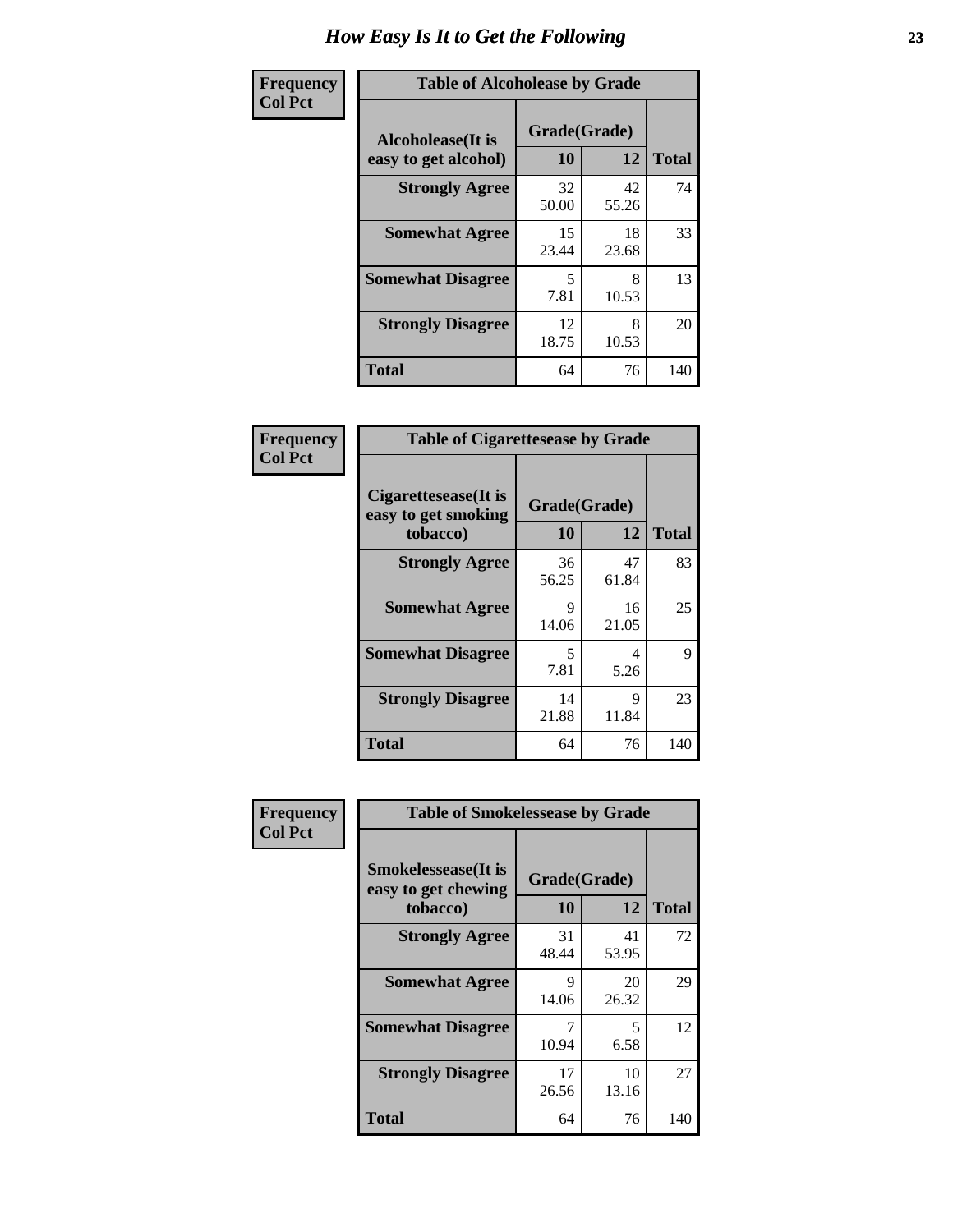| Frequency      | <b>Table of Marijuanaease by Grade</b>           |                    |             |              |
|----------------|--------------------------------------------------|--------------------|-------------|--------------|
| <b>Col Pct</b> | Marijuanaease(It is<br>easy to get<br>marijuana) | Grade(Grade)<br>10 | 12          | <b>Total</b> |
|                | <b>Strongly Agree</b>                            | 32<br>50.00        | 30<br>39.47 | 62           |
|                | <b>Somewhat Agree</b>                            | 9<br>14.06         | 24<br>31.58 | 33           |
|                | <b>Somewhat Disagree</b>                         | 8<br>12.50         | 9<br>11.84  | 17           |
|                | <b>Strongly Disagree</b>                         | 15<br>23.44        | 13<br>17.11 | 28           |
|                | <b>Total</b>                                     | 64                 | 76          | 140          |

| <b>Table of Cocaineease by Grade</b>              |                    |              |     |  |  |  |  |  |  |  |
|---------------------------------------------------|--------------------|--------------|-----|--|--|--|--|--|--|--|
| <b>Cocaineease</b> (It is<br>easy to get cocaine) | Grade(Grade)<br>10 | <b>Total</b> |     |  |  |  |  |  |  |  |
| <b>Strongly Agree</b>                             | 18                 | 12<br>13     | 31  |  |  |  |  |  |  |  |
|                                                   | 28.13              | 17.11        |     |  |  |  |  |  |  |  |
| <b>Somewhat Agree</b>                             | 10<br>15.63        | 19<br>25.00  | 29  |  |  |  |  |  |  |  |
| <b>Somewhat Disagree</b>                          | 11<br>17.19        | 16<br>21.05  | 27  |  |  |  |  |  |  |  |
| <b>Strongly Disagree</b>                          | 25<br>39.06        | 28<br>36.84  | 53  |  |  |  |  |  |  |  |
| <b>Total</b>                                      | 64                 | 76           | 140 |  |  |  |  |  |  |  |

| Frequency      | <b>Table of Inhalantsease by Grade</b>     |              |             |              |
|----------------|--------------------------------------------|--------------|-------------|--------------|
| <b>Col Pct</b> | <b>Inhalantsease</b> (It is<br>easy to get | Grade(Grade) |             |              |
|                | inhalants)                                 | 10           | 12          | <b>Total</b> |
|                | <b>Strongly Agree</b>                      | 23<br>35.94  | 21<br>27.63 | 44           |
|                | <b>Somewhat Agree</b>                      | 13<br>20.31  | 19<br>25.00 | 32           |
|                | <b>Somewhat Disagree</b>                   | 10.94        | 15<br>19.74 | 22           |
|                | <b>Strongly Disagree</b>                   | 21<br>32.81  | 21<br>27.63 | 42           |
|                | <b>Total</b>                               | 64           | 76          | 140          |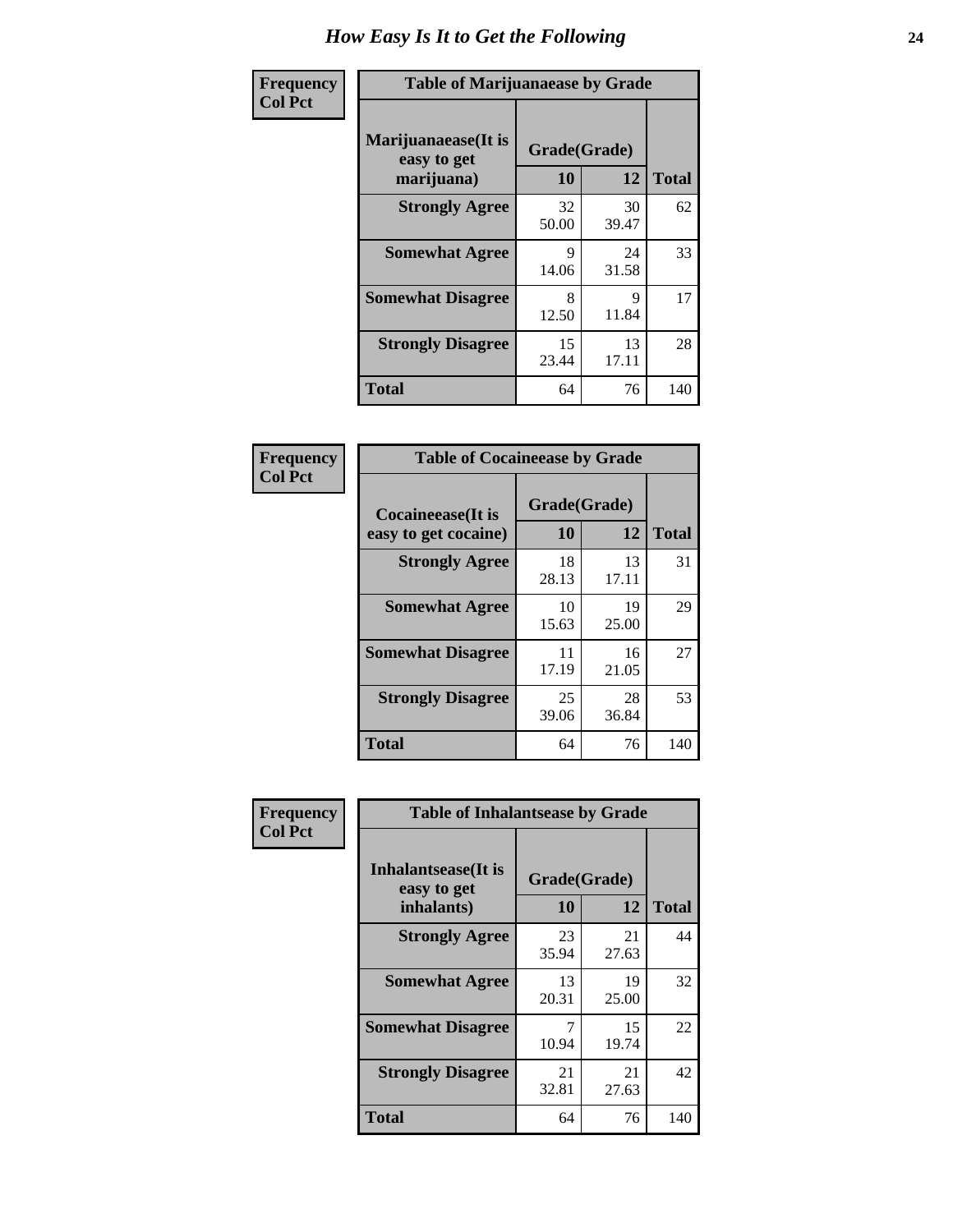| Frequency      | <b>Table of Steroidsease by Grade</b>               |                    |             |              |
|----------------|-----------------------------------------------------|--------------------|-------------|--------------|
| <b>Col Pct</b> | <b>Steroidsease</b> (It is<br>easy to get steroids) | Grade(Grade)<br>10 | 12          | <b>Total</b> |
|                | <b>Strongly Agree</b>                               | 10<br>15.63        | 16<br>21.05 | 26           |
|                | <b>Somewhat Agree</b>                               | 17<br>26.56        | 23<br>30.26 | 40           |
|                | <b>Somewhat Disagree</b>                            | 11<br>17.19        | 20<br>26.32 | 31           |
|                | <b>Strongly Disagree</b>                            | 26<br>40.63        | 17<br>22.37 | 43           |
|                | <b>Total</b>                                        | 64                 | 76          | 140          |

| Frequency      | <b>Table of Ecstasyease by Grade</b>              |                           |             |              |  |  |  |  |  |  |  |
|----------------|---------------------------------------------------|---------------------------|-------------|--------------|--|--|--|--|--|--|--|
| <b>Col Pct</b> | <b>Ecstasyease</b> (It is<br>easy to get ecstasy) | Grade(Grade)<br><b>10</b> | 12          | <b>Total</b> |  |  |  |  |  |  |  |
|                | <b>Strongly Agree</b>                             | 12<br>18.75               | 13<br>17.11 | 25           |  |  |  |  |  |  |  |
|                | <b>Somewhat Agree</b>                             | 13<br>20.31               | 15<br>19.74 | 28           |  |  |  |  |  |  |  |
|                | <b>Somewhat Disagree</b>                          | 13<br>20.31               | 19<br>25.00 | 32           |  |  |  |  |  |  |  |
|                | <b>Strongly Disagree</b>                          | 26<br>40.63               | 29<br>38.16 | 55           |  |  |  |  |  |  |  |
|                | <b>Total</b>                                      | 64                        | 76          | 140          |  |  |  |  |  |  |  |

| Frequency      | <b>Table of Methease by Grade</b>     |              |             |              |
|----------------|---------------------------------------|--------------|-------------|--------------|
| <b>Col Pct</b> | <b>Methease</b> (It is easy<br>to get | Grade(Grade) |             |              |
|                | methamphetamines)                     | <b>10</b>    | 12          | <b>Total</b> |
|                | <b>Strongly Agree</b>                 | 12<br>18.75  | 10<br>13.16 | 22           |
|                | <b>Somewhat Agree</b>                 | 9<br>14.06   | 24<br>31.58 | 33           |
|                | <b>Somewhat Disagree</b>              | 14<br>21.88  | 12<br>15.79 | 26           |
|                | <b>Strongly Disagree</b>              | 29<br>45.31  | 30<br>39.47 | 59           |
|                | <b>Total</b>                          | 64           | 76          | 140          |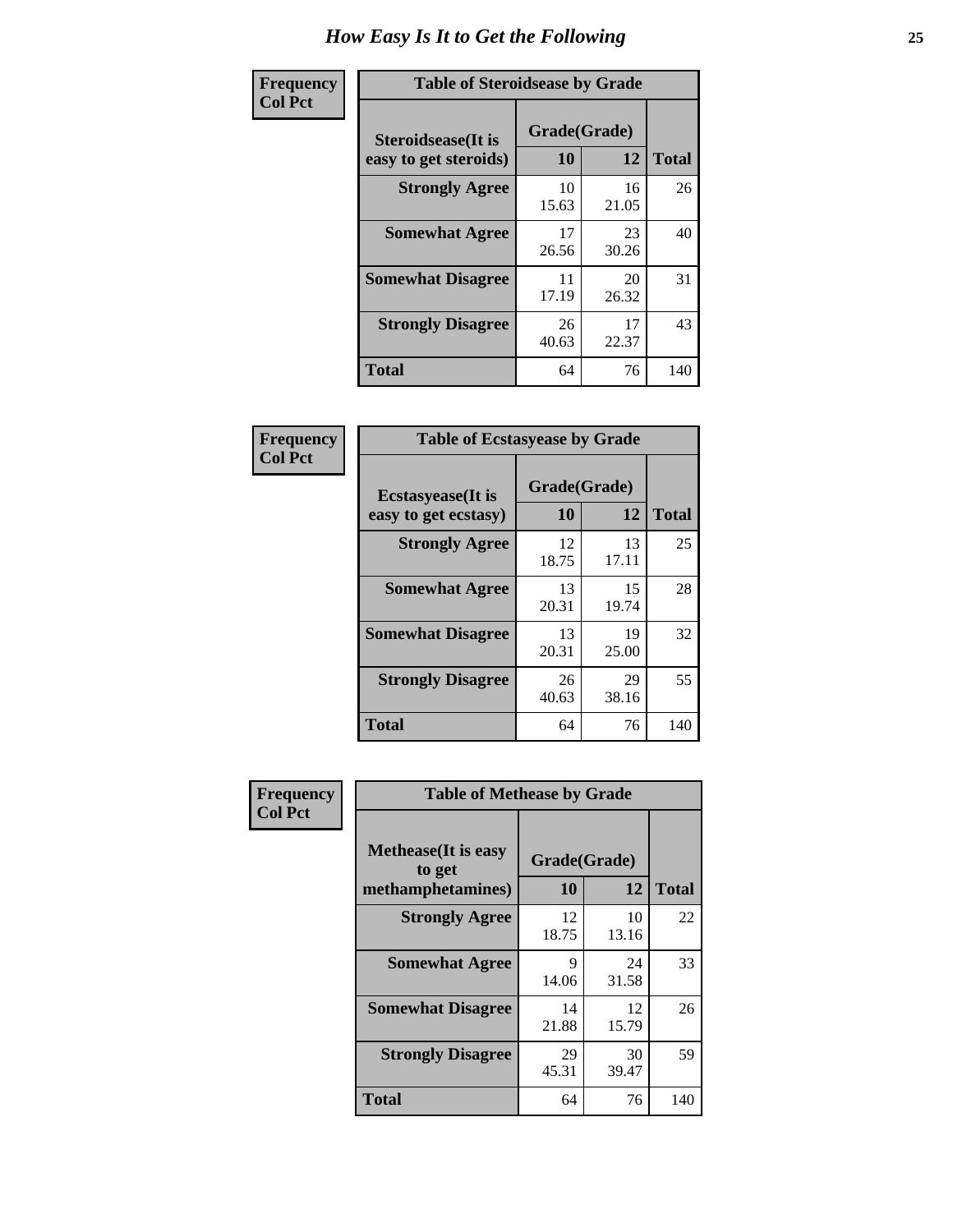| <b>Frequency</b> | <b>Table of Hallucinogensease by Grade</b>               |             |                    |     |  |  |  |  |  |  |
|------------------|----------------------------------------------------------|-------------|--------------------|-----|--|--|--|--|--|--|
| <b>Col Pct</b>   | Hallucinogensease(It<br>is easy to get<br>hallucinogens) | 10          | Grade(Grade)<br>12 |     |  |  |  |  |  |  |
|                  | <b>Strongly Agree</b>                                    | 10<br>15.63 | 6<br>7.89          | 16  |  |  |  |  |  |  |
|                  | <b>Somewhat Agree</b>                                    | 10<br>15.63 | 16<br>21.05        | 26  |  |  |  |  |  |  |
|                  | <b>Somewhat Disagree</b>                                 | 13<br>20.31 | 23<br>30.26        | 36  |  |  |  |  |  |  |
|                  | <b>Strongly Disagree</b>                                 | 31<br>48.44 | 31<br>40.79        | 62  |  |  |  |  |  |  |
|                  | <b>Total</b>                                             | 64          | 76                 | 140 |  |  |  |  |  |  |

| <b>Table of Prescriptionease by Grade</b>                                                |                        |             |              |
|------------------------------------------------------------------------------------------|------------------------|-------------|--------------|
| <b>Prescriptionease</b> (It<br>is easy to get<br>prescription drugs<br>not prescribed to | Grade(Grade)           |             |              |
| me)                                                                                      | 10                     | 12          | <b>Total</b> |
| <b>Strongly Agree</b>                                                                    | 26<br>40.63            | 26<br>34.21 | 52           |
| <b>Somewhat Agree</b>                                                                    | 19<br>29.69            | 20<br>26.32 | 39           |
| <b>Somewhat Disagree</b>                                                                 | $\mathfrak{D}$<br>3.13 | 13<br>17.11 | 15           |
| <b>Strongly Disagree</b>                                                                 | 17<br>26.56            | 17<br>22.37 | 34           |
| <b>Total</b>                                                                             | 64                     | 76          | 140          |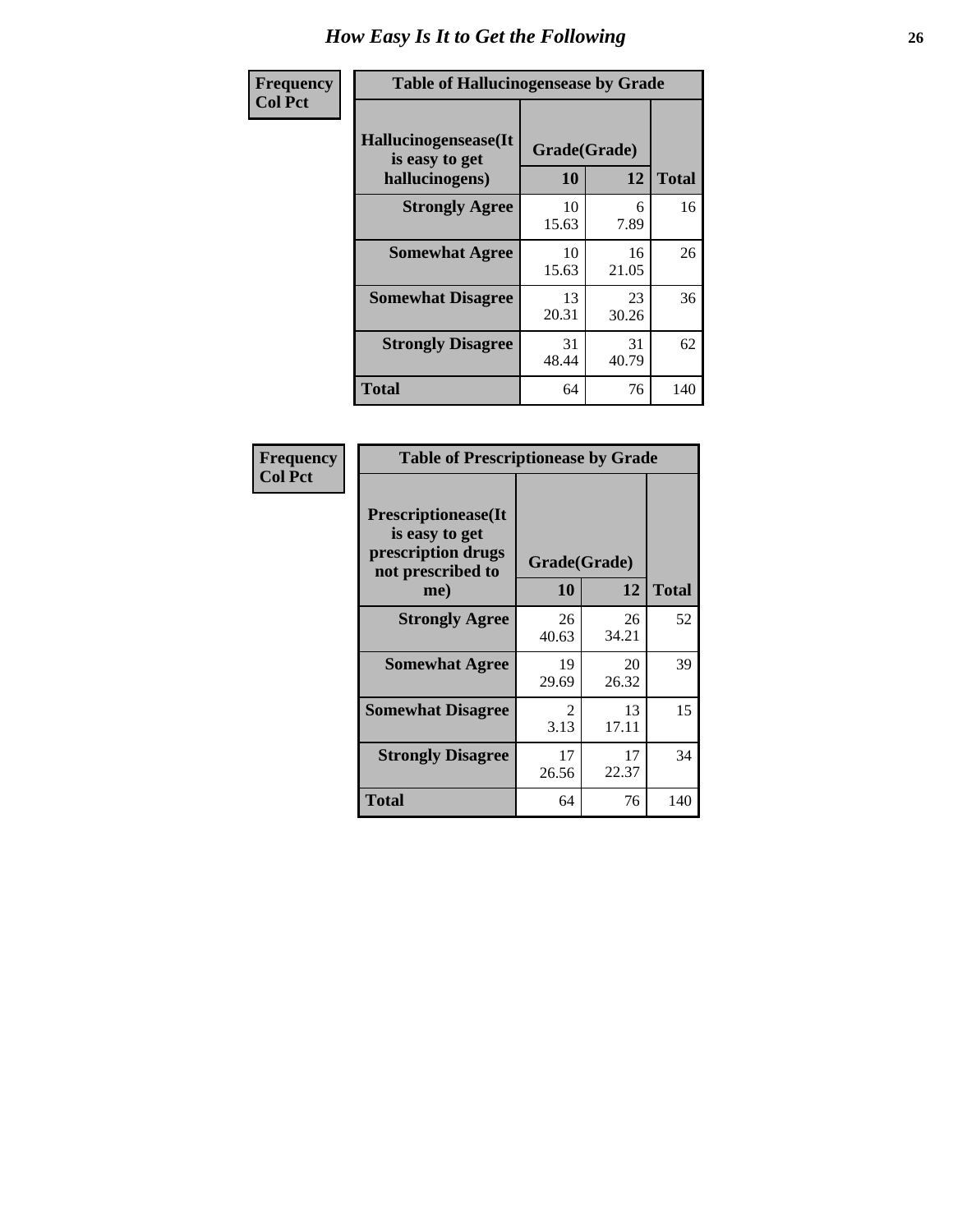*Age at Onset of Use* **27** *Results for "Age at Onset of Use" questions exclude students who said they did not use that substance*

| Frequency      | <b>Table of Grade by Alcoholinit</b> |                        |                                                  |                            |          |           |                          |             |             |             |            |                       |              |
|----------------|--------------------------------------|------------------------|--------------------------------------------------|----------------------------|----------|-----------|--------------------------|-------------|-------------|-------------|------------|-----------------------|--------------|
| <b>Row Pct</b> |                                      |                        | Alcoholinit (I started using alcohol when I was) |                            |          |           |                          |             |             |             |            |                       |              |
|                | Grade(Grade)                         | <b>8 or</b><br>younger | 9                                                | 10                         | 11       | 12        | 13                       | 14          | 15          | 16          | 17         | <b>18 or</b><br>older | <b>Total</b> |
|                | 10                                   | 3.23                   | 3.23                                             | $3.23$ 3.23                |          | 9.68      | 3<br>9.68                | 12<br>38.71 | 16.13       | 4<br>12.90  | 0<br>0.00  | $\theta$<br>0.00      | 31           |
|                | 12                                   | $\Omega$<br>0.00       | $\Omega$<br>$0.00\,$                             | $\Omega$<br>$0.00 \, 0.00$ | $\Omega$ | 3<br>6.52 | 5<br>10.87               | 7<br>15.22  | 10<br>21.74 | 11<br>23.91 | 9<br>19.57 | 2.17                  | 46           |
|                | <b>Total</b>                         |                        |                                                  |                            |          | 6         | 8                        | 19          | 15          | 15          | 9          |                       | 77           |
|                |                                      |                        |                                                  |                            |          |           | Frequency Missing $= 63$ |             |             |             |            |                       |              |

#### **Frequency Row Pct**

| <b>Table of Grade by Cigarettesinit</b> |                        |                                                       |      |                  |                               |            |                         |                         |                  |                  |                       |              |
|-----------------------------------------|------------------------|-------------------------------------------------------|------|------------------|-------------------------------|------------|-------------------------|-------------------------|------------------|------------------|-----------------------|--------------|
|                                         |                        | Cigarettesinit (I started smoking tobacco when I was) |      |                  |                               |            |                         |                         |                  |                  |                       |              |
| Grade(Grade)                            | <b>8 or</b><br>younger | 9                                                     | 10   | 11               | 12                            | 13         | 14                      | 15                      | 16               | 17               | <b>18 or</b><br>older | <b>Total</b> |
| 10                                      | 10.00                  | 5.00                                                  | 5.00 | $\Omega$<br>0.00 | 5<br>25.00                    | 4<br>20.00 | $\overline{2}$<br>10.00 | 5<br>25.00              | $\Omega$<br>0.00 | $\Omega$<br>0.00 | $\theta$<br>0.00      | 20           |
| 12                                      | $\Omega$<br>0.00       | $\theta$<br>0.00                                      | 0.00 | 2<br>9.09        | 4.55                          | 4.55       | 4.55                    | $\overline{4}$<br>18.18 | 22.73            | ⇁<br>31.82       | 4.55                  | 22           |
| <b>Total</b>                            | റ                      |                                                       |      | 2                | 6                             | 5          | 3                       | 9                       | 5                | $\mathcal{I}$    |                       | 42           |
|                                         |                        |                                                       |      |                  | <b>Frequency Missing = 98</b> |            |                         |                         |                  |                  |                       |              |

| <b>Frequency</b> | <b>Table of Grade by Smokelessinit</b> |                  |                                                           |                         |                           |                  |                         |              |  |  |  |  |
|------------------|----------------------------------------|------------------|-----------------------------------------------------------|-------------------------|---------------------------|------------------|-------------------------|--------------|--|--|--|--|
| <b>Row Pct</b>   |                                        |                  | Smokelessinit (I started chewing tobacco<br>when $I$ was) |                         |                           |                  |                         |              |  |  |  |  |
|                  | Grade(Grade)                           | 8 or<br>younger  | <b>11</b>                                                 | 14                      | 15                        | <b>16</b>        | <b>17</b>               | <b>Total</b> |  |  |  |  |
|                  | 10                                     | 14.29            | 14.29                                                     | $\mathfrak{D}$<br>28.57 | 3<br>42.86                | $\Omega$<br>0.00 | 0<br>0.00               |              |  |  |  |  |
|                  | 12                                     | $\theta$<br>0.00 | $\Omega$<br>0.00                                          | $\Omega$<br>0.00        | 28.57                     | 3<br>42.86       | $\mathfrak{D}$<br>28.57 | ┑            |  |  |  |  |
|                  | <b>Total</b>                           |                  |                                                           | $\overline{2}$          | 5                         | 3                | 2                       | 14           |  |  |  |  |
|                  |                                        |                  |                                                           |                         | Frequency Missing $= 126$ |                  |                         |              |  |  |  |  |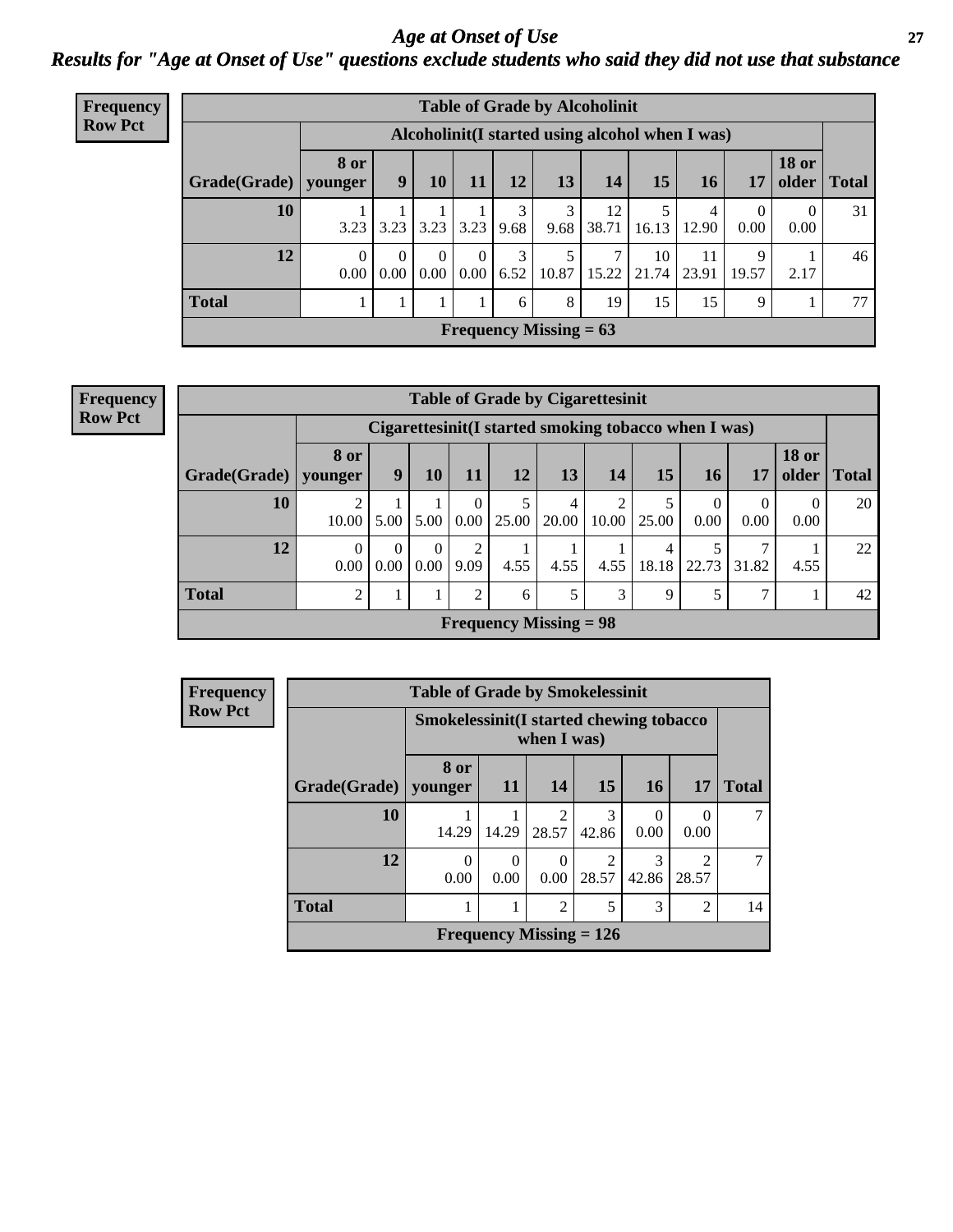### *Age at Onset of Use* **28**

*Results for "Age at Onset of Use" questions exclude students who said they did not use that substance*

| <b>Frequency</b> | <b>Table of Grade by Marijuanainit</b> |                                                      |               |                  |                  |                           |            |            |            |                  |              |  |  |
|------------------|----------------------------------------|------------------------------------------------------|---------------|------------------|------------------|---------------------------|------------|------------|------------|------------------|--------------|--|--|
| <b>Row Pct</b>   |                                        | Marijuanainit (I started using marijuana when I was) |               |                  |                  |                           |            |            |            |                  |              |  |  |
|                  | Grade(Grade)                           | 8 or<br>younger                                      | 9             | 11               | 12               | 13                        | 14         | 15         | 16         | 17               | <b>Total</b> |  |  |
|                  | 10                                     | 7.69                                                 | 0<br>$0.00\,$ | $\Omega$<br>0.00 | $\Omega$<br>0.00 | 3<br>23.08                | 6<br>46.15 | 3<br>23.08 | 0<br>0.00  | $\Omega$<br>0.00 | 13           |  |  |
|                  | 12                                     | 0<br>0.00                                            | 7.69          |                  | 2<br>7.69 15.38  | 7.69                      | 7.69       | 7.69       | 3<br>23.08 | 3<br>23.08       | 13           |  |  |
|                  | <b>Total</b>                           |                                                      |               |                  | $\mathfrak{D}$   | 4                         | 7          | 4          | 3          | 3                | 26           |  |  |
|                  |                                        |                                                      |               |                  |                  | Frequency Missing $= 114$ |            |            |            |                  |              |  |  |

| <b>Frequency</b> | <b>Table of Grade by Cocaineinit</b> |           |                                                          |           |              |
|------------------|--------------------------------------|-----------|----------------------------------------------------------|-----------|--------------|
| <b>Row Pct</b>   |                                      |           | Cocaineinit(I<br>started using<br>cocaine when I<br>was) |           |              |
|                  | Grade(Grade)                         | 12        | 15                                                       | 17        | <b>Total</b> |
|                  | 10                                   | 33.33     | 2<br>66.67                                               | 0<br>0.00 | 3            |
|                  | 12                                   | ∩<br>0.00 | 0<br>0.00                                                | 100.00    |              |
|                  | <b>Total</b>                         |           | 2                                                        |           | 4            |
|                  | Frequency Missing $= 136$            |           |                                                          |           |              |

| Frequency      | <b>Table of Grade by Inhalantsinit</b> |                                                                     |              |  |
|----------------|----------------------------------------|---------------------------------------------------------------------|--------------|--|
| <b>Row Pct</b> |                                        | Inhalantsinit(I<br>started using<br><i>inhalants</i><br>when I was) |              |  |
|                | Grade(Grade)                           | 13                                                                  | <b>Total</b> |  |
|                | 10                                     | ∩                                                                   | ∩            |  |
|                | 12                                     | 100.00                                                              |              |  |
|                | <b>Total</b>                           |                                                                     |              |  |
|                |                                        | <b>Frequency Missing <math>= 139</math></b>                         |              |  |

*For Grade \* Steroidsinit all data are missing since all the levels of variable Steroidsinit are missing.*

*For Grade \* Ecstasyinit all data are missing since all the levels of variable Ecstasyinit are missing.*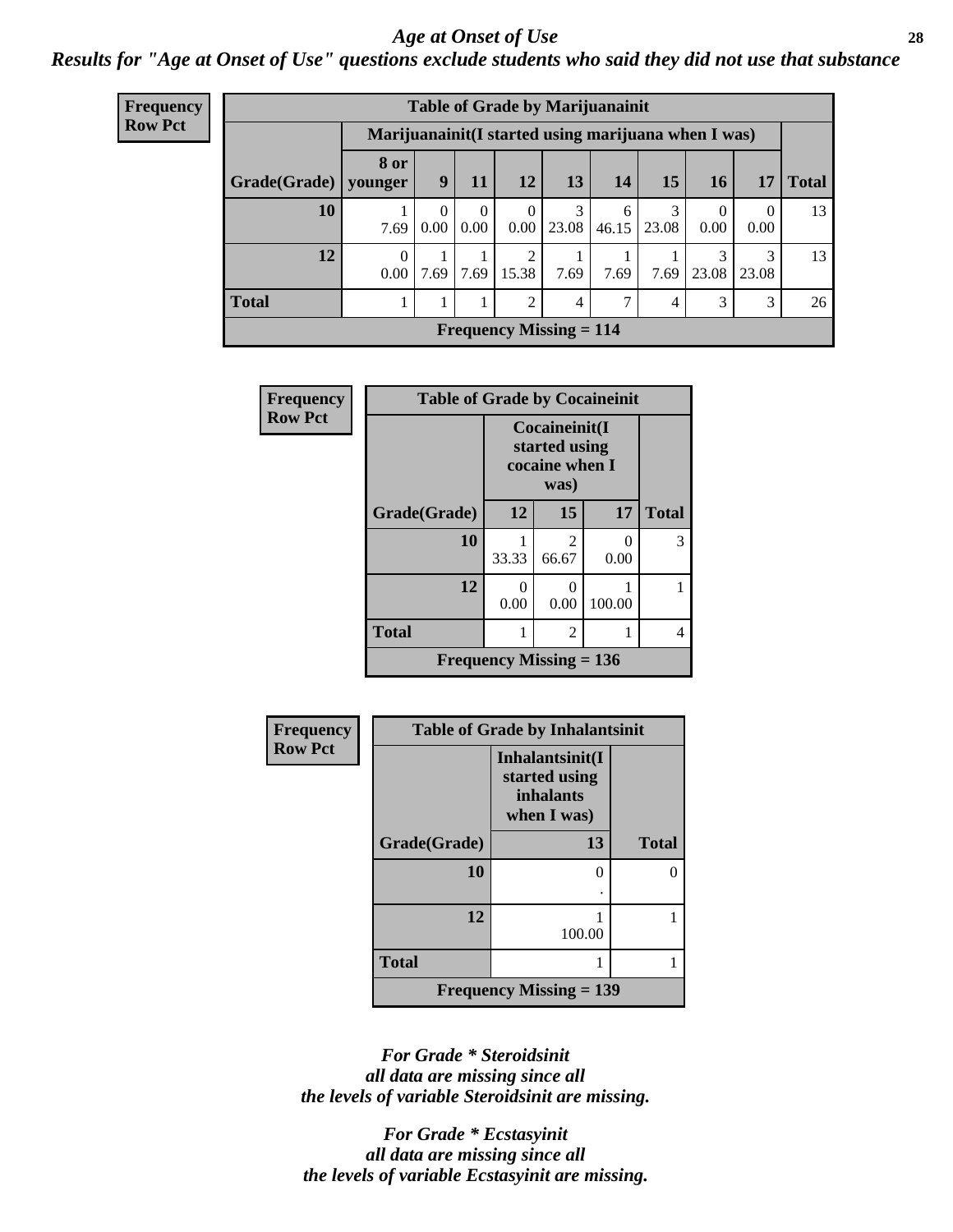#### *Age at Onset of Use* **29**

*Results for "Age at Onset of Use" questions exclude students who said they did not use that substance*

| Frequency      | <b>Table of Grade by Methinit</b> |                                                                       |              |  |
|----------------|-----------------------------------|-----------------------------------------------------------------------|--------------|--|
| <b>Row Pct</b> |                                   | <b>Methinit(I started</b><br>using<br>methamphetamines<br>when I was) |              |  |
|                | Grade(Grade)                      | 16                                                                    | <b>Total</b> |  |
|                | 10                                | 0                                                                     |              |  |
|                | 12                                | 100.00                                                                |              |  |
|                | <b>Total</b>                      |                                                                       |              |  |
|                |                                   | <b>Frequency Missing = 139</b>                                        |              |  |

| <b>Frequency</b> | <b>Table of Grade by Hallucinogensinit</b> |                                                                      |              |  |
|------------------|--------------------------------------------|----------------------------------------------------------------------|--------------|--|
| <b>Row Pct</b>   |                                            | Hallucinogensinit(I<br>started using<br>hallucinogens<br>when I was) |              |  |
|                  | Grade(Grade)                               | 16                                                                   | <b>Total</b> |  |
|                  | 10                                         | 0                                                                    | 0            |  |
|                  | 12                                         | 100.00                                                               |              |  |
|                  | <b>Total</b>                               |                                                                      |              |  |
|                  |                                            | <b>Frequency Missing <math>= 139</math></b>                          |              |  |

| Frequency      | <b>Table of Grade by Prescriptioninit</b> |                                                                                                 |                  |                  |                           |                |                         |                       |                |
|----------------|-------------------------------------------|-------------------------------------------------------------------------------------------------|------------------|------------------|---------------------------|----------------|-------------------------|-----------------------|----------------|
| <b>Row Pct</b> |                                           | <b>Prescriptioninit (I started using prescription</b><br>drugs not prescribed to me when I was) |                  |                  |                           |                |                         |                       |                |
|                | Grade(Grade)                              | <b>10</b>                                                                                       | 11               | 13               | 15                        | 16             | 17                      | <b>18 or</b><br>older | <b>Total</b>   |
|                | 10                                        | 0.00                                                                                            | 16.67            | 16.67            | 2<br>33.33                | 2<br>33.33     | $\theta$<br>0.00        | $\left($<br>0.00      | 6              |
|                | 12                                        | 25.00                                                                                           | $\Omega$<br>0.00 | $\theta$<br>0.00 | $\Omega$<br>0.00          | 0.00           | $\overline{2}$<br>50.00 | 25.00                 | $\overline{4}$ |
|                | <b>Total</b>                              |                                                                                                 |                  |                  | $\overline{2}$            | $\overline{c}$ | $\overline{c}$          |                       | 10             |
|                |                                           |                                                                                                 |                  |                  | Frequency Missing $= 130$ |                |                         |                       |                |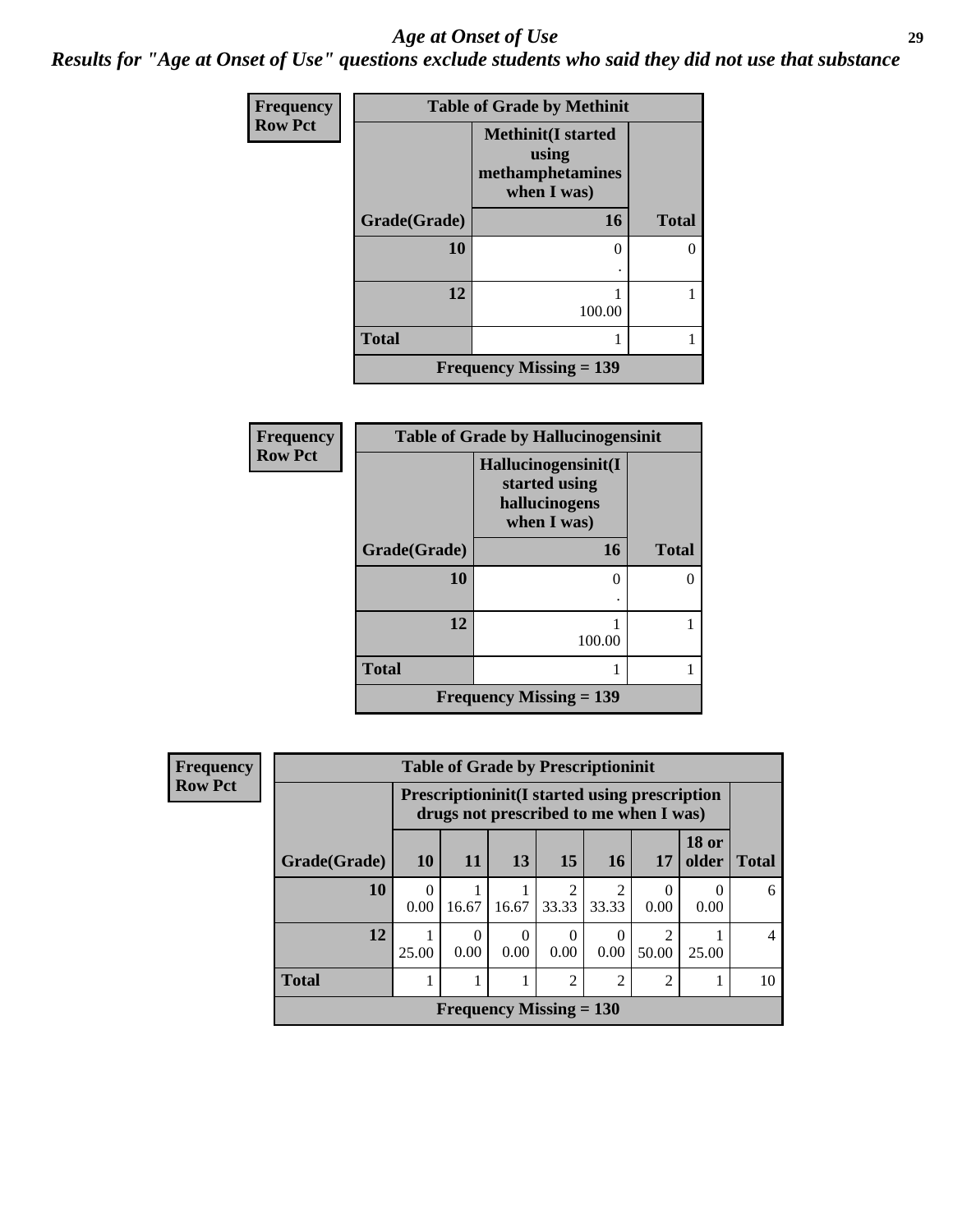| Frequency      | <b>Table of Alcoholharm by Grade</b>          |                    |             |              |
|----------------|-----------------------------------------------|--------------------|-------------|--------------|
| <b>Col Pct</b> | Alcoholharm(I<br>think alcohol is<br>harmful) | Grade(Grade)<br>10 | 12          | <b>Total</b> |
|                | <b>Strongly Agree</b>                         | 37<br>57.81        | 37<br>48.68 | 74           |
|                | <b>Somewhat Agree</b>                         | 12<br>18.75        | 21<br>27.63 | 33           |
|                | <b>Somewhat Disagree</b>                      | 9<br>14.06         | 11<br>14.47 | 20           |
|                | <b>Strongly Disagree</b>                      | 6<br>9.38          | 7<br>9.21   | 13           |
|                | <b>Total</b>                                  | 64                 | 76          | 140          |

| <b>Table of Cigarettesharm by Grade</b>                  |                    |             |              |  |  |
|----------------------------------------------------------|--------------------|-------------|--------------|--|--|
| Cigarettesharm(I<br>think smoking<br>tobacco is harmful) | Grade(Grade)<br>10 | 12          | <b>Total</b> |  |  |
| <b>Strongly Agree</b>                                    | 43<br>67.19        | 57<br>75.00 | 100          |  |  |
| <b>Somewhat Agree</b>                                    | 12<br>18.75        | 9<br>11.84  | 21           |  |  |
| <b>Somewhat Disagree</b>                                 | 6<br>9.38          | 3<br>3.95   | 9            |  |  |
| <b>Strongly Disagree</b>                                 | 3<br>4.69          | 9.21        | 10           |  |  |
| <b>Total</b>                                             | 64                 | 76          | 140          |  |  |

| Frequency      | <b>Table of Smokelessharm by Grade</b>                  |                           |             |              |
|----------------|---------------------------------------------------------|---------------------------|-------------|--------------|
| <b>Col Pct</b> | Smokelessharm(I<br>think chewing<br>tobacco is harmful) | Grade(Grade)<br><b>10</b> | 12          | <b>Total</b> |
|                | <b>Strongly Agree</b>                                   | 50<br>78.13               | 55<br>72.37 | 105          |
|                | <b>Somewhat Agree</b>                                   | 7<br>10.94                | 11<br>14.47 | 18           |
|                | <b>Somewhat Disagree</b>                                | 3<br>4.69                 | 2<br>2.63   | 5            |
|                | <b>Strongly Disagree</b>                                | 4<br>6.25                 | 8<br>10.53  | 12           |
|                | <b>Total</b>                                            | 64                        | 76          | 140          |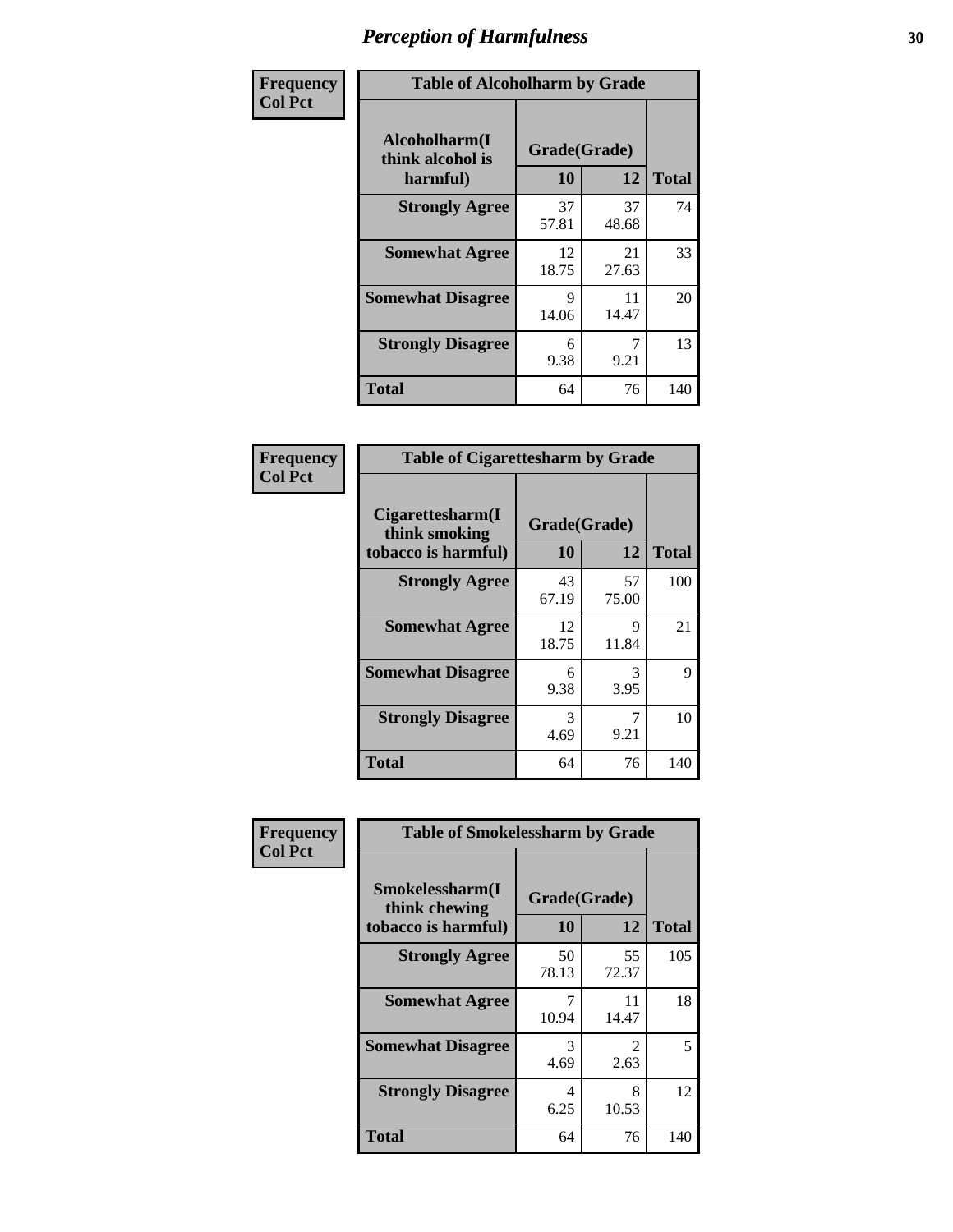| Frequency      | <b>Table of Marijuanaharm by Grade</b>            |                    |             |              |
|----------------|---------------------------------------------------|--------------------|-------------|--------------|
| <b>Col Pct</b> | Marijuanaharm(I<br>think marijuana is<br>harmful) | Grade(Grade)<br>10 | 12          | <b>Total</b> |
|                | <b>Strongly Agree</b>                             | 41<br>64.06        | 45<br>59.21 | 86           |
|                | <b>Somewhat Agree</b>                             | 8<br>12.50         | 9<br>11.84  | 17           |
|                | <b>Somewhat Disagree</b>                          | 7<br>10.94         | 11<br>14.47 | 18           |
|                | <b>Strongly Disagree</b>                          | 8<br>12.50         | 11<br>14.47 | 19           |
|                | <b>Total</b>                                      | 64                 | 76          | 140          |

| <b>Table of Cocaineharm by Grade</b>          |                    |                        |              |  |  |
|-----------------------------------------------|--------------------|------------------------|--------------|--|--|
| Cocaineharm(I<br>think cocaine is<br>harmful) | Grade(Grade)<br>10 | 12                     | <b>Total</b> |  |  |
| <b>Strongly Agree</b>                         | 57<br>89.06        | 65<br>85.53            | 122          |  |  |
| <b>Somewhat Agree</b>                         | 3<br>4.69          | 2<br>2.63              | 5            |  |  |
| <b>Somewhat Disagree</b>                      | 0<br>0.00          | $\mathfrak{D}$<br>2.63 | 2            |  |  |
| <b>Strongly Disagree</b>                      | 4<br>6.25          | 9.21                   | 11           |  |  |
| <b>Total</b>                                  | 64                 | 76                     | 140          |  |  |

| Frequency      | <b>Table of Inhalantsharm by Grade</b>             |                        |                        |              |
|----------------|----------------------------------------------------|------------------------|------------------------|--------------|
| <b>Col Pct</b> | Inhalantsharm(I<br>think inhalants are<br>harmful) | Grade(Grade)<br>10     | 12                     | <b>Total</b> |
|                | <b>Strongly Agree</b>                              | 56<br>87.50            | 66<br>86.84            | 122          |
|                | <b>Somewhat Agree</b>                              | 6<br>9.38              | $\mathfrak{D}$<br>2.63 | 8            |
|                | <b>Somewhat Disagree</b>                           | 0<br>0.00              | 1.32                   |              |
|                | <b>Strongly Disagree</b>                           | $\mathfrak{D}$<br>3.13 | 9.21                   | 9            |
|                | <b>Total</b>                                       | 64                     | 76                     | 140          |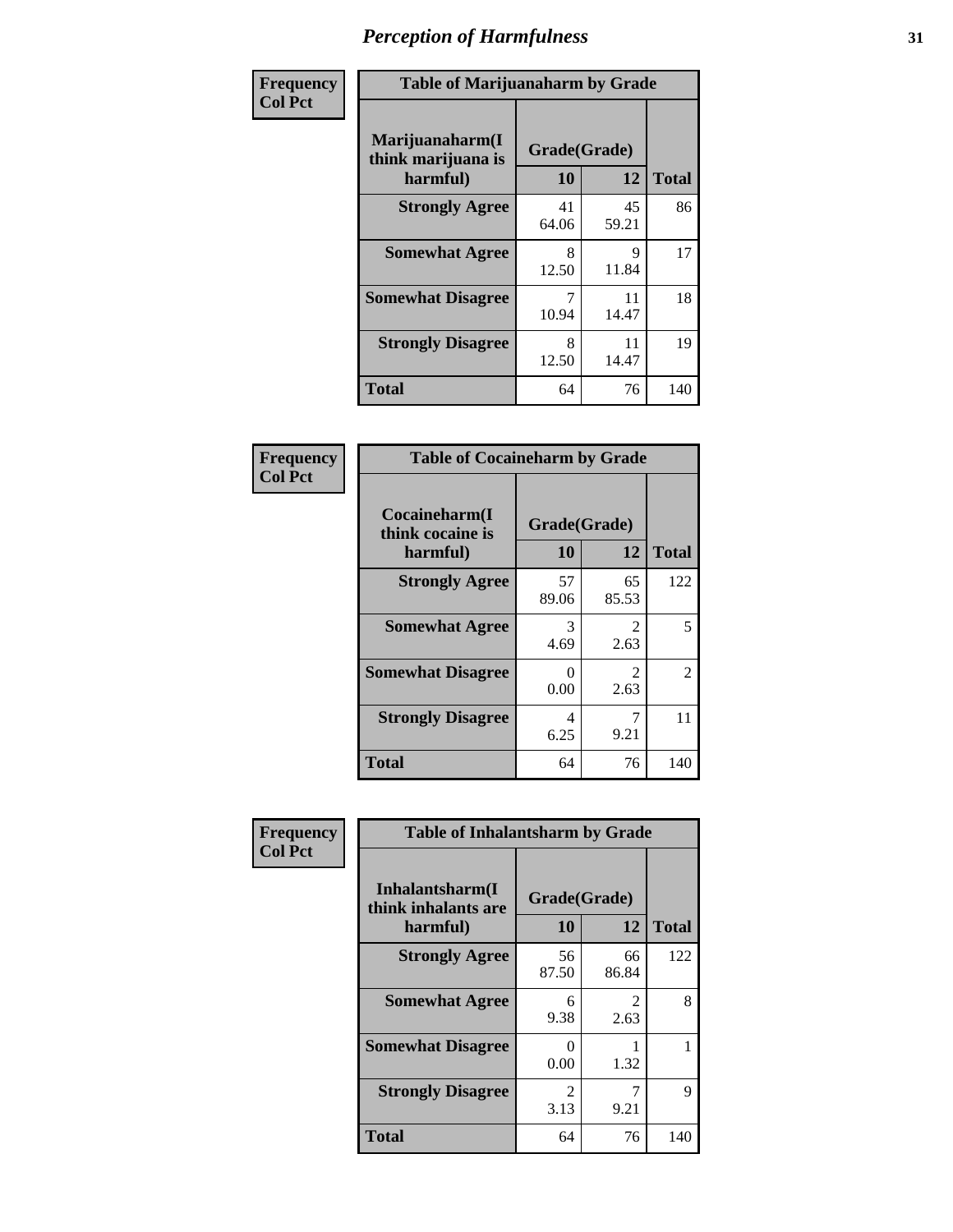| Frequency      | <b>Table of Steroidsharm by Grade</b>            |                                     |             |              |
|----------------|--------------------------------------------------|-------------------------------------|-------------|--------------|
| <b>Col Pct</b> | Steroidsharm(I<br>think steroids are<br>harmful) | Grade(Grade)<br>10                  | 12          | <b>Total</b> |
|                | <b>Strongly Agree</b>                            | 54<br>84.38                         | 61<br>80.26 | 115          |
|                | <b>Somewhat Agree</b>                            | 6<br>9.38                           | 5<br>6.58   | 11           |
|                | <b>Somewhat Disagree</b>                         | $\mathfrak{D}$<br>3.13              | 4<br>5.26   | 6            |
|                | <b>Strongly Disagree</b>                         | $\mathcal{D}_{\mathcal{L}}$<br>3.13 | 6<br>7.89   | 8            |
|                | <b>Total</b>                                     | 64                                  | 76          | 140          |

| <b>Table of Ecstasyharm by Grade</b>          |                          |             |     |  |  |  |
|-----------------------------------------------|--------------------------|-------------|-----|--|--|--|
| Ecstasyharm(I<br>think ecstasy is<br>harmful) | Grade(Grade)<br>10<br>12 |             |     |  |  |  |
| <b>Strongly Agree</b>                         | 56<br>87.50              | 63<br>82.89 | 119 |  |  |  |
| <b>Somewhat Agree</b>                         | $\mathfrak{D}$<br>3.13   | 6<br>7.89   | 8   |  |  |  |
| <b>Somewhat Disagree</b>                      | $\mathfrak{D}$<br>3.13   | 1.32        | 3   |  |  |  |
| <b>Strongly Disagree</b>                      | 4<br>6.25                | 6<br>7.89   | 10  |  |  |  |
| Total                                         | 64                       | 76          | 140 |  |  |  |

| Frequency      | <b>Table of Methharm by Grade</b>            |              |             |              |
|----------------|----------------------------------------------|--------------|-------------|--------------|
| <b>Col Pct</b> | <b>Methharm</b> (I think<br>methamphetamines | Grade(Grade) |             |              |
|                | are harmful)                                 | 10           | 12          | <b>Total</b> |
|                | <b>Strongly Agree</b>                        | 59<br>92.19  | 68<br>89.47 | 127          |
|                | <b>Somewhat Agree</b>                        | 3<br>4.69    | 1.32        | 4            |
|                | <b>Strongly Disagree</b>                     | 2<br>3.13    | 9.21        | 9            |
|                | <b>Total</b>                                 | 64           | 76          | 140          |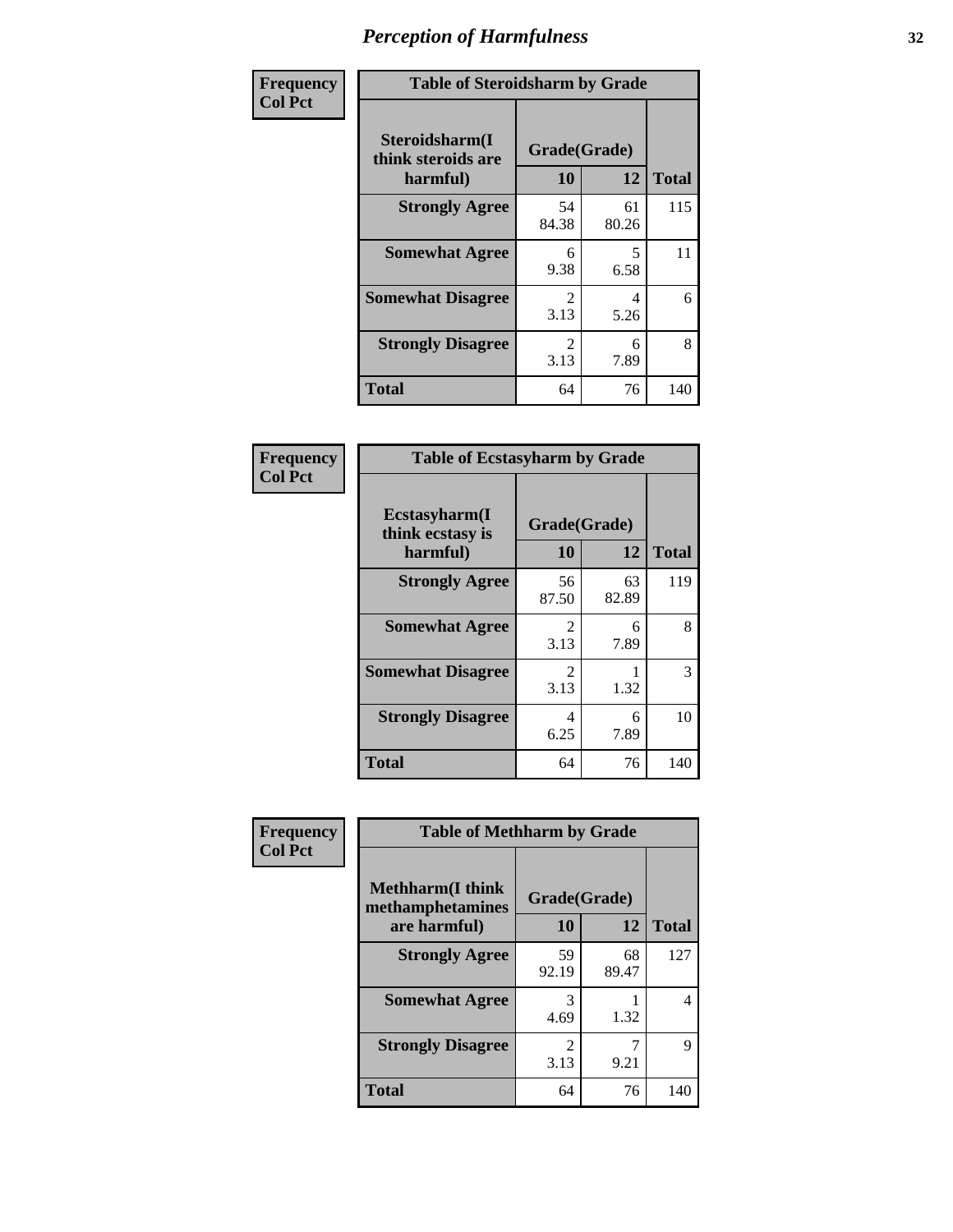| Frequency | <b>Table of Hallucinogensharm by Grade</b>                 |                    |                       |              |
|-----------|------------------------------------------------------------|--------------------|-----------------------|--------------|
| Col Pct   | Hallucinogensharm(I<br>think hallucinogens<br>are harmful) | Grade(Grade)<br>10 | 12                    | <b>Total</b> |
|           | <b>Strongly Agree</b>                                      | 54<br>84.38        | 65<br>85.53           | 119          |
|           | <b>Somewhat Agree</b>                                      | 10.94              | 3<br>3.95             | 10           |
|           | <b>Somewhat Disagree</b>                                   | 1.56               | $\mathcal{L}$<br>2.63 | 3            |
|           | <b>Strongly Disagree</b>                                   | 2<br>3.13          | 6<br>7.89             | 8            |
|           | <b>Total</b>                                               | 64                 | 76                    | 140          |

| <b>Table of Prescriptionharm by Grade</b>                                 |              |                               |              |  |  |
|---------------------------------------------------------------------------|--------------|-------------------------------|--------------|--|--|
| Prescriptionharm(I<br>think prescription<br>drugs not<br>prescribed to me | Grade(Grade) |                               |              |  |  |
| are harmful)                                                              | 10           | 12                            | <b>Total</b> |  |  |
| <b>Strongly Agree</b>                                                     | 46<br>71.88  | 56<br>73.68                   | 102          |  |  |
| <b>Somewhat Agree</b>                                                     | 8<br>12.50   | 12<br>15.79                   | 20           |  |  |
| <b>Somewhat Disagree</b>                                                  | 6<br>9.38    | $\mathcal{D}_{\cdot}$<br>2.63 | 8            |  |  |
| <b>Strongly Disagree</b>                                                  | 4<br>6.25    | 6<br>7.89                     | 10           |  |  |
| Total                                                                     | 64           | 76                            | 140          |  |  |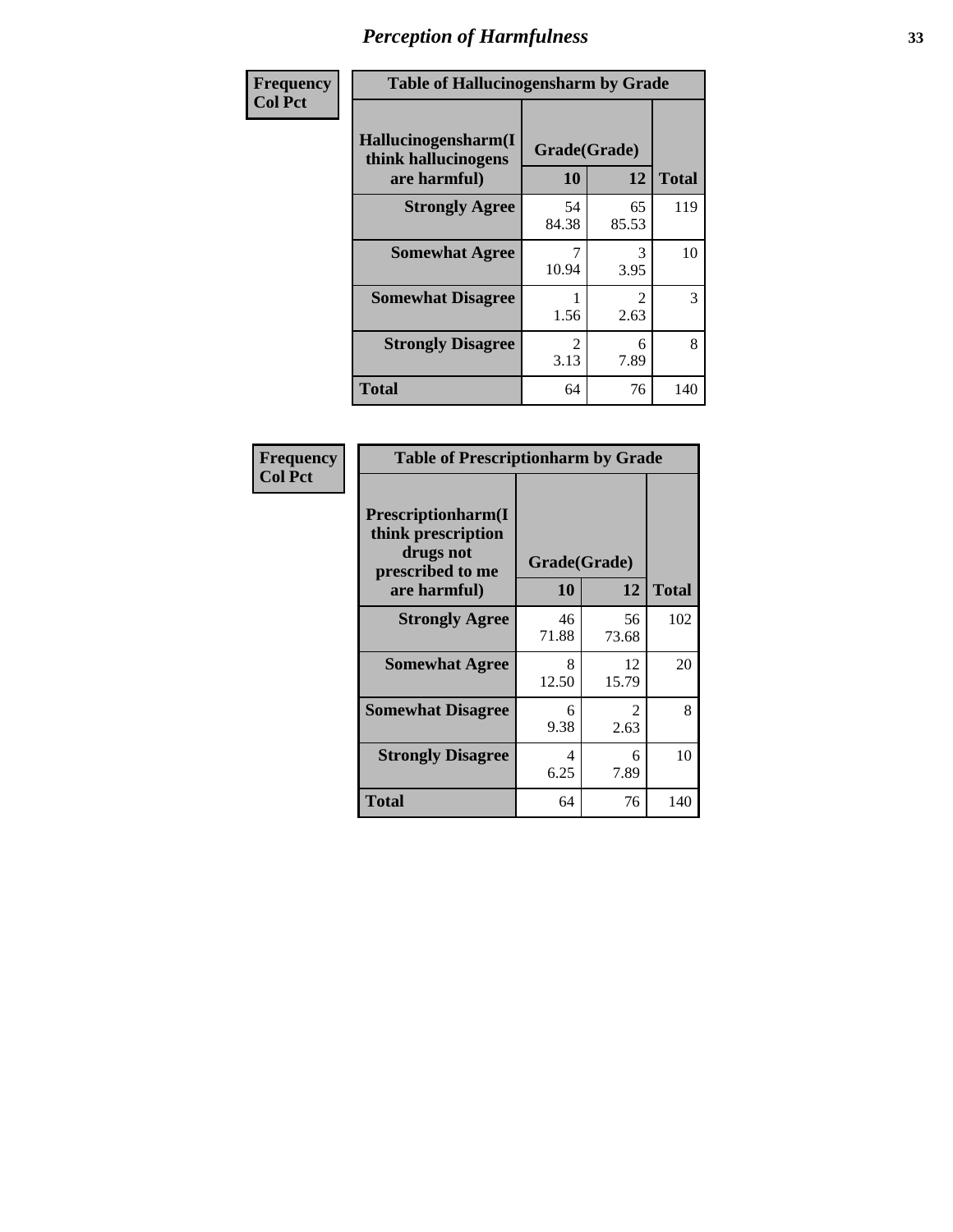# *Disapproval by Adults* **34**

| Frequency      | <b>Table of Alcoholadult by Grade</b>                                 |                    |             |              |  |
|----------------|-----------------------------------------------------------------------|--------------------|-------------|--------------|--|
| <b>Col Pct</b> | <b>Alcoholadult</b> (Adults<br>would disapprove if<br>I used alcohol) | Grade(Grade)<br>10 | 12          | <b>Total</b> |  |
|                | <b>Strongly Agree</b>                                                 | 36<br>56.25        | 31<br>40.79 | 67           |  |
|                | <b>Somewhat Agree</b>                                                 | 21<br>32.81        | 25<br>32.89 | 46           |  |
|                | <b>Somewhat Disagree</b>                                              | 4<br>6.25          | 12<br>15.79 | 16           |  |
|                | <b>Strongly Disagree</b>                                              | 3<br>4.69          | 8<br>10.53  | 11           |  |
|                | <b>Total</b>                                                          | 64                 | 76          | 140          |  |

| <b>Table of Tobaccoadult by Grade</b>                                 |                       |              |     |  |  |  |
|-----------------------------------------------------------------------|-----------------------|--------------|-----|--|--|--|
| <b>Tobaccoadult</b> (Adults<br>would disapprove if<br>I used tobacco) | Grade(Grade)<br>10    | <b>Total</b> |     |  |  |  |
| <b>Strongly Agree</b>                                                 | 48<br>75.00           | 50<br>65.79  | 98  |  |  |  |
| <b>Somewhat Agree</b>                                                 | 11<br>17.19           | 13<br>17.11  | 24  |  |  |  |
| <b>Somewhat Disagree</b>                                              | $\mathcal{L}$<br>3.13 | 4<br>5.26    | 6   |  |  |  |
| <b>Strongly Disagree</b>                                              | 3<br>4.69             | 9<br>11.84   | 12  |  |  |  |
| <b>Total</b>                                                          | 64                    | 76           | 140 |  |  |  |

| Frequency      | <b>Table of Marijuanaadult by Grade</b>                           |                    |             |              |  |
|----------------|-------------------------------------------------------------------|--------------------|-------------|--------------|--|
| <b>Col Pct</b> | Marijuanaadult(Adults<br>would disapprove if I<br>used marijuana) | Grade(Grade)<br>10 | 12          | <b>Total</b> |  |
|                | <b>Strongly Agree</b>                                             | 54<br>84.38        | 58<br>76.32 | 112          |  |
|                | <b>Somewhat Agree</b>                                             | 1.56               | 7<br>9.21   | 8            |  |
|                | <b>Somewhat Disagree</b>                                          | 5<br>7.81          | 3<br>3.95   | 8            |  |
|                | <b>Strongly Disagree</b>                                          | 4<br>6.25          | 8<br>10.53  | 12           |  |
|                | <b>Total</b>                                                      | 64                 | 76          | 140          |  |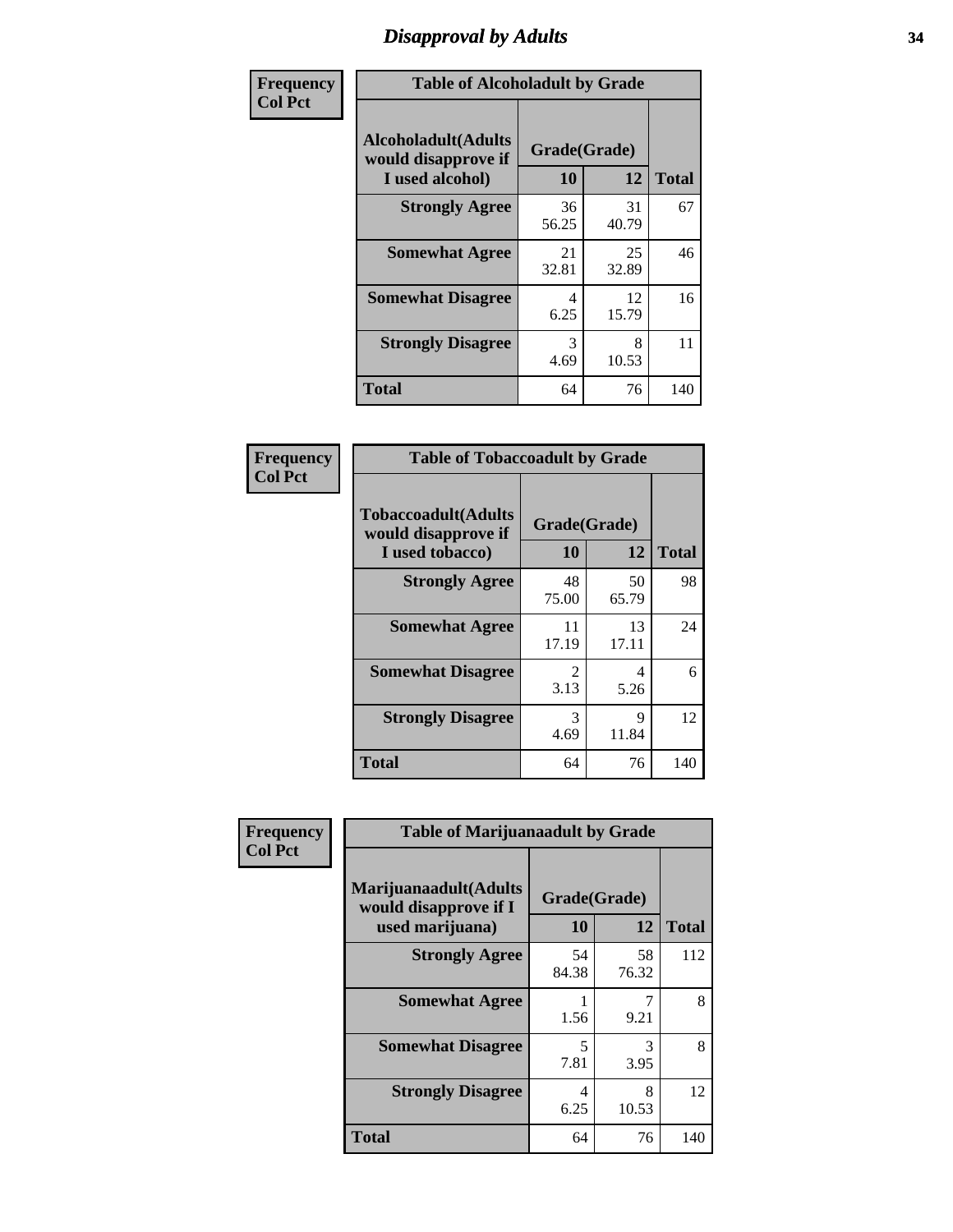# *Disapproval by Adults* **35**

| <b>Frequency</b> | <b>Table of Otherdrugadult by Grade</b>                                     |                    |                                     |                |  |
|------------------|-----------------------------------------------------------------------------|--------------------|-------------------------------------|----------------|--|
| <b>Col Pct</b>   | <b>Otherdrugadult</b> (Adults<br>would disapprove if I<br>used other drugs) | Grade(Grade)<br>10 | 12                                  | <b>Total</b>   |  |
|                  | <b>Strongly Agree</b>                                                       | 60<br>93.75        | 64<br>84.21                         | 124            |  |
|                  | <b>Somewhat Agree</b>                                                       | 1.56               | 3<br>3.95                           | 4              |  |
|                  | <b>Somewhat Disagree</b>                                                    | ∩<br>0.00          | $\mathcal{D}_{\mathcal{L}}$<br>2.63 | $\overline{2}$ |  |
|                  | <b>Strongly Disagree</b>                                                    | 3<br>4.69          | 9.21                                | 10             |  |
|                  | <b>Total</b>                                                                | 64                 | 76                                  | 140            |  |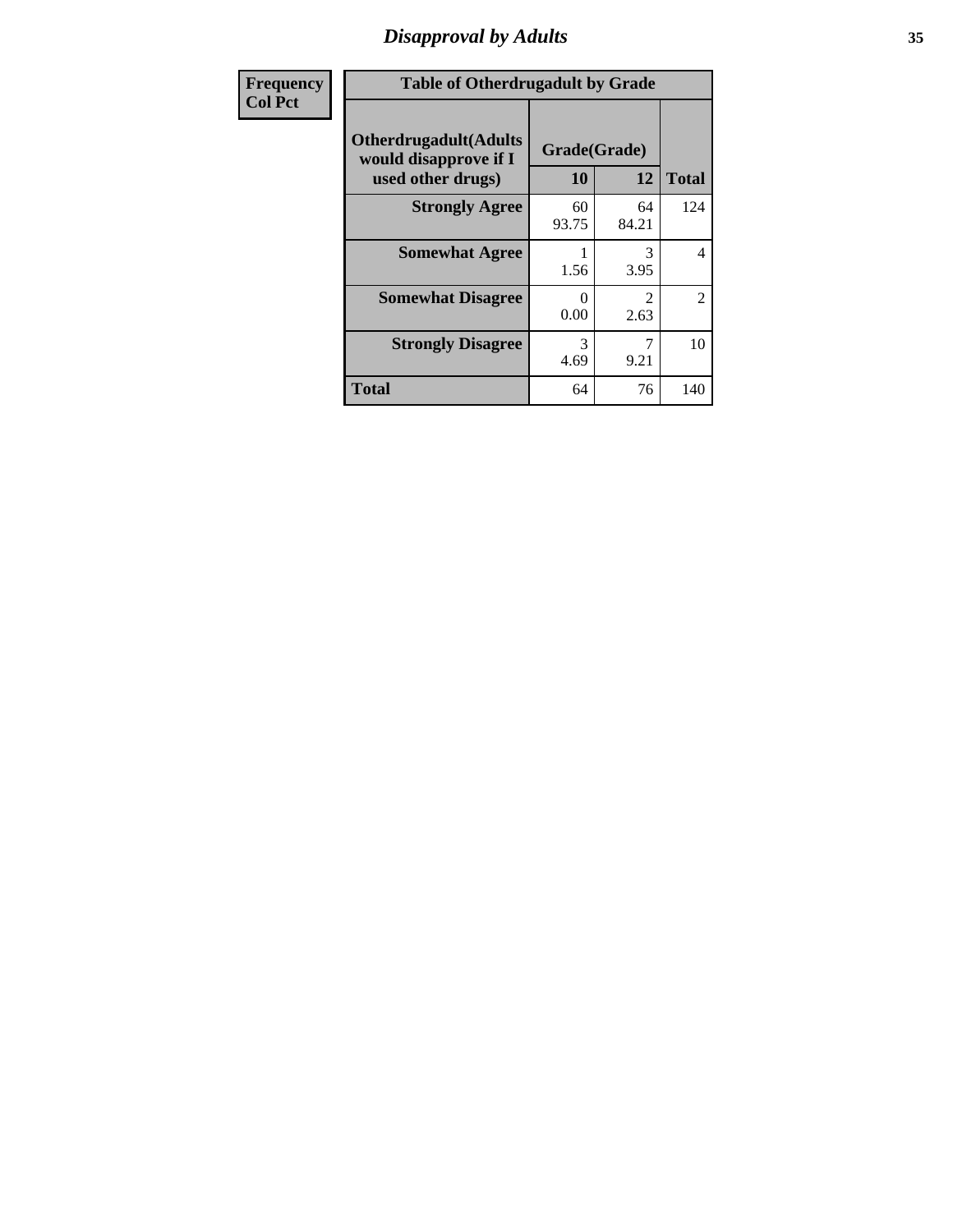# *Disapproval by Peers* **36**

| Frequency      | <b>Table of Alcoholpeer by Grade</b>                    |              |             |              |  |
|----------------|---------------------------------------------------------|--------------|-------------|--------------|--|
| <b>Col Pct</b> | Alcoholpeer(My<br>friends would<br>disapprove if I used | Grade(Grade) |             |              |  |
|                | alcohol)                                                | 10           | 12          | <b>Total</b> |  |
|                | <b>Strongly Agree</b>                                   | 13<br>20.31  | 19<br>25.00 | 32           |  |
|                | <b>Somewhat Agree</b>                                   | 14<br>21.88  | 10<br>13.16 | 24           |  |
|                | <b>Somewhat Disagree</b>                                | 14<br>21.88  | 14<br>18.42 | 28           |  |
|                | <b>Strongly Disagree</b>                                | 23<br>35.94  | 33<br>43.42 | 56           |  |
|                | Total                                                   | 64           | 76          | 140          |  |

| Frequency      | <b>Table of Tobaccopeer by Grade</b>                                |                    |             |              |  |
|----------------|---------------------------------------------------------------------|--------------------|-------------|--------------|--|
| <b>Col Pct</b> | Tobaccopeer(My<br>friends would<br>disapprove if I used<br>tobacco) | Grade(Grade)<br>10 | 12          | <b>Total</b> |  |
|                | <b>Strongly Agree</b>                                               | 28<br>43.75        | 30<br>39.47 | 58           |  |
|                | <b>Somewhat Agree</b>                                               | 13<br>20.31        | 9<br>11.84  | 22           |  |
|                | <b>Somewhat Disagree</b>                                            | 10<br>15.63        | 8<br>10.53  | 18           |  |
|                | <b>Strongly Disagree</b>                                            | 13<br>20.31        | 29<br>38.16 | 42           |  |
|                | Total                                                               | 64                 | 76          | 140          |  |

| Frequency      | <b>Table of Marijuanapeer by Grade</b>                    |              |             |              |  |
|----------------|-----------------------------------------------------------|--------------|-------------|--------------|--|
| <b>Col Pct</b> | Marijuanapeer(My<br>friends would<br>disapprove if I used | Grade(Grade) |             |              |  |
|                | marijuana)                                                | <b>10</b>    | 12          | <b>Total</b> |  |
|                | <b>Strongly Agree</b>                                     | 34<br>53.13  | 31<br>40.79 | 65           |  |
|                | <b>Somewhat Agree</b>                                     | 5<br>7.81    | 10<br>13.16 | 15           |  |
|                | <b>Somewhat Disagree</b>                                  | Q<br>14.06   | 16<br>21.05 | 25           |  |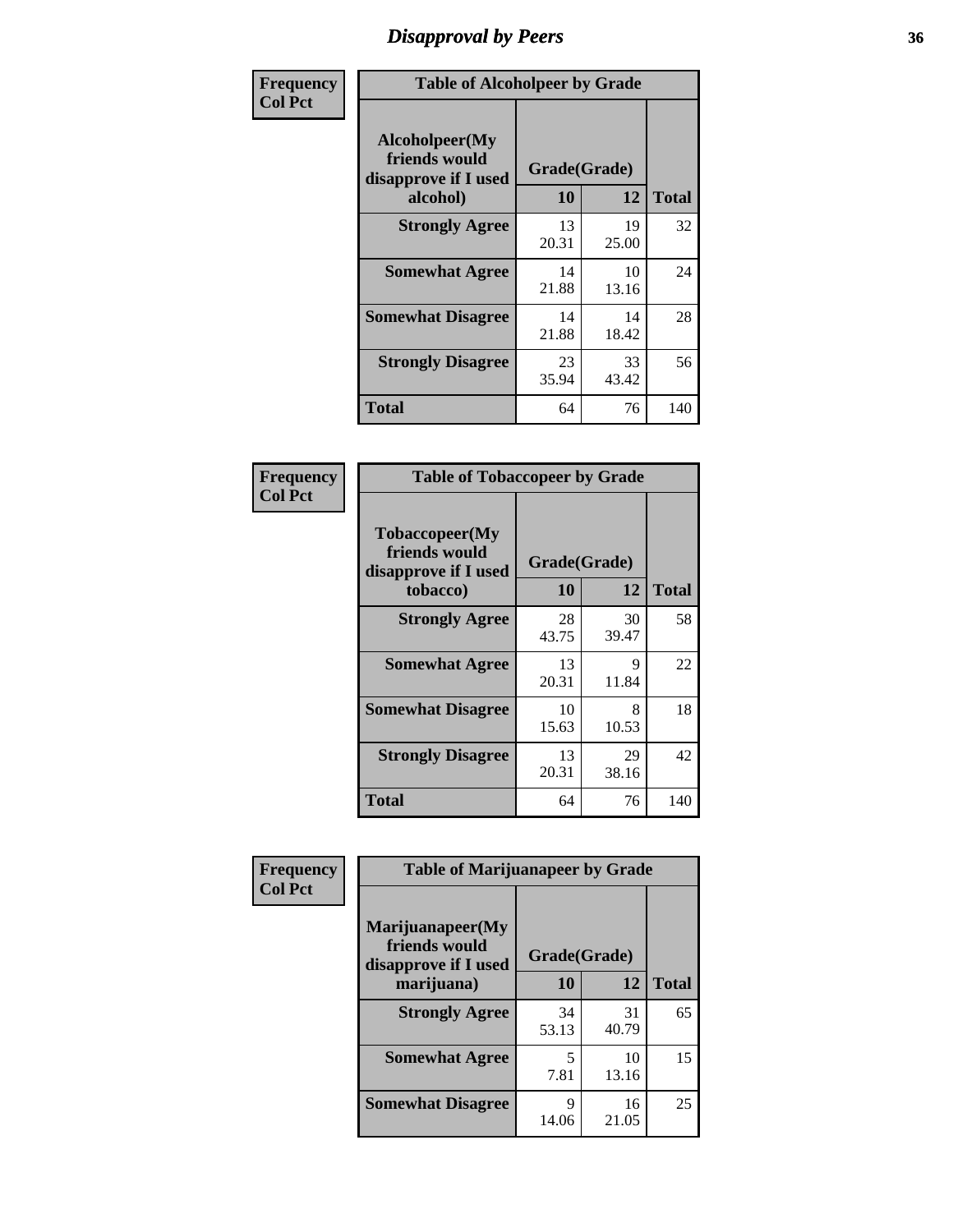# *Disapproval by Peers* **37**

| Frequency<br><b>Col Pct</b> | <b>Table of Marijuanapeer by Grade</b>                                  |                    |             |              |
|-----------------------------|-------------------------------------------------------------------------|--------------------|-------------|--------------|
|                             | Marijuanapeer(My<br>friends would<br>disapprove if I used<br>marijuana) | Grade(Grade)<br>10 | 12          | <b>Total</b> |
|                             | <b>Strongly Disagree</b>                                                | 16<br>25.00        | 19<br>25.00 | 35           |
|                             | Total                                                                   | 64                 | 76          | 140          |

| Frequency      |                                                                           | <b>Table of Otherdrugpeer by Grade</b> |             |              |  |
|----------------|---------------------------------------------------------------------------|----------------------------------------|-------------|--------------|--|
| <b>Col Pct</b> | Otherdrugpeer(My<br>friends would<br>disapprove if I used<br>other drugs) | Grade(Grade)<br>10                     | 12          | <b>Total</b> |  |
|                | <b>Strongly Agree</b>                                                     | 42<br>65.63                            | 47<br>61.84 | 89           |  |
|                | <b>Somewhat Agree</b>                                                     | 6<br>9.38                              | 12<br>15.79 | 18           |  |
|                | <b>Somewhat Disagree</b>                                                  | 4<br>6.25                              | 8<br>10.53  | 12           |  |
|                | <b>Strongly Disagree</b>                                                  | 12<br>18.75                            | 9<br>11.84  | 21           |  |
|                | <b>Total</b>                                                              | 64                                     | 76          | 140          |  |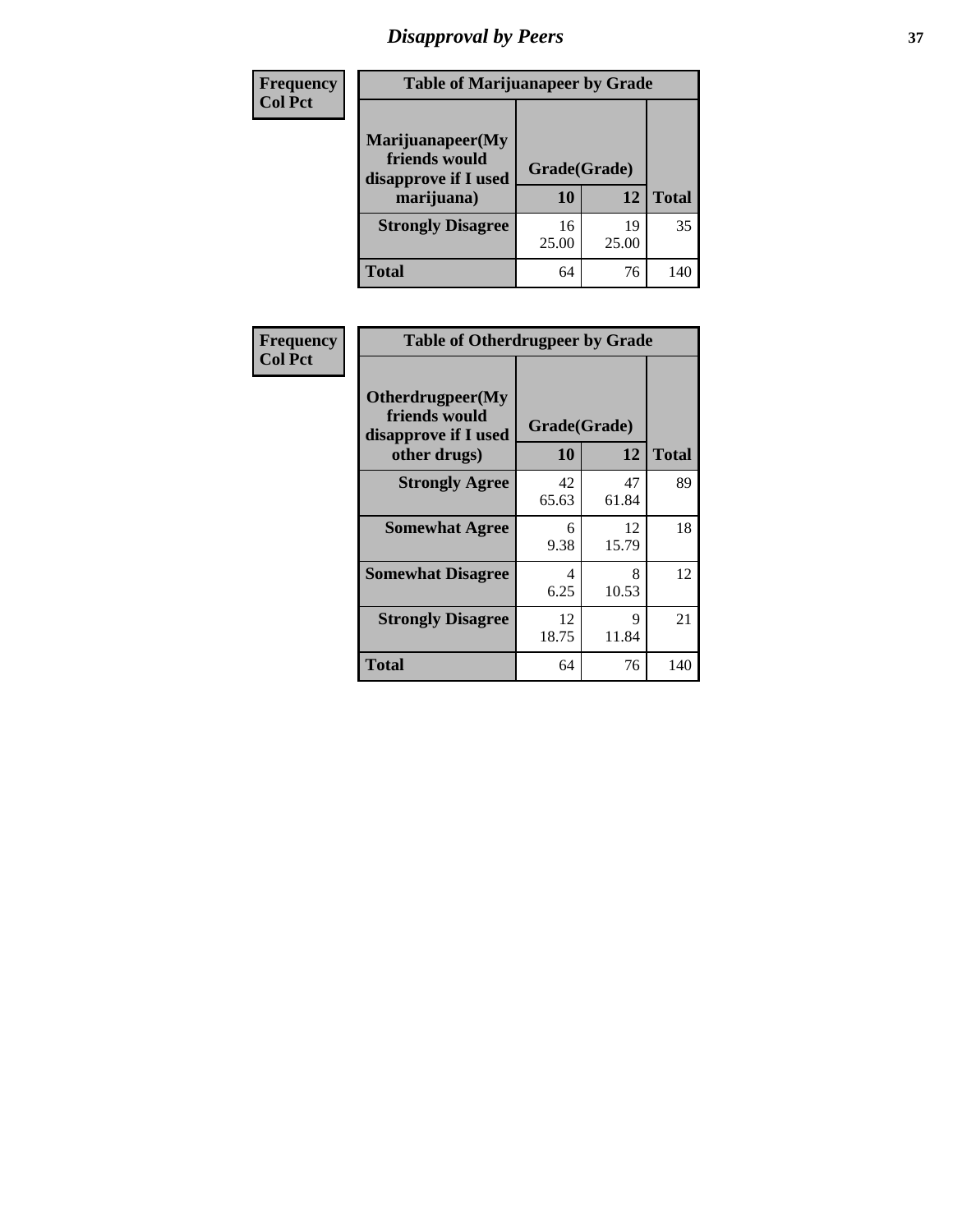| Frequency      | <b>Table of Alcohollocation1 by Grade</b> |              |             |              |
|----------------|-------------------------------------------|--------------|-------------|--------------|
| <b>Col Pct</b> | <b>Alcohollocation1(Places</b>            | Grade(Grade) |             |              |
|                | <b>Friends Use Alcohol)</b>               | 10           | 12          | <b>Total</b> |
|                |                                           | 47<br>73.44  | 59<br>77.63 | 106          |
|                | Do Not Use                                | 17<br>26.56  | 17<br>22.37 | 34           |
|                | <b>Total</b>                              | 64           | 76          | 140          |

| <b>Frequency</b> | <b>Table of Alcohollocation2 by Grade</b>                     |                    |             |              |
|------------------|---------------------------------------------------------------|--------------------|-------------|--------------|
| <b>Col Pct</b>   | <b>Alcohollocation2(Places</b><br><b>Friends Use Alcohol)</b> | Grade(Grade)<br>10 | 12          | <b>Total</b> |
|                  |                                                               | 40<br>62.50        | 53<br>69.74 | 93           |
|                  | Home                                                          | 24<br>37.50        | 23<br>30.26 | 47           |
|                  | <b>Total</b>                                                  | 64                 | 76          | 140          |

| Frequency<br><b>Col Pct</b> | <b>Table of Alcohollocation 3 by Grade</b>                    |                    |             |              |  |
|-----------------------------|---------------------------------------------------------------|--------------------|-------------|--------------|--|
|                             | <b>Alcohollocation3(Places</b><br><b>Friends Use Alcohol)</b> | Grade(Grade)<br>10 | 12          | <b>Total</b> |  |
|                             |                                                               | 61<br>95.31        | 72<br>94.74 | 133          |  |
|                             | <b>School</b>                                                 | 3<br>4.69          | 4<br>5.26   |              |  |
|                             | <b>Total</b>                                                  | 64                 | 76          | 140          |  |

| <b>Frequency</b> | <b>Table of Alcohollocation4 by Grade</b> |              |             |              |  |
|------------------|-------------------------------------------|--------------|-------------|--------------|--|
| <b>Col Pct</b>   | <b>Alcohollocation4(Places</b>            | Grade(Grade) |             |              |  |
|                  | <b>Friends Use Alcohol)</b>               | 10           | 12          | <b>Total</b> |  |
|                  |                                           | 57<br>89.06  | 59<br>77.63 | 116          |  |
|                  | Car                                       | 7<br>10.94   | 17<br>22.37 | 24           |  |
|                  | <b>Total</b>                              | 64           | 76          | 140          |  |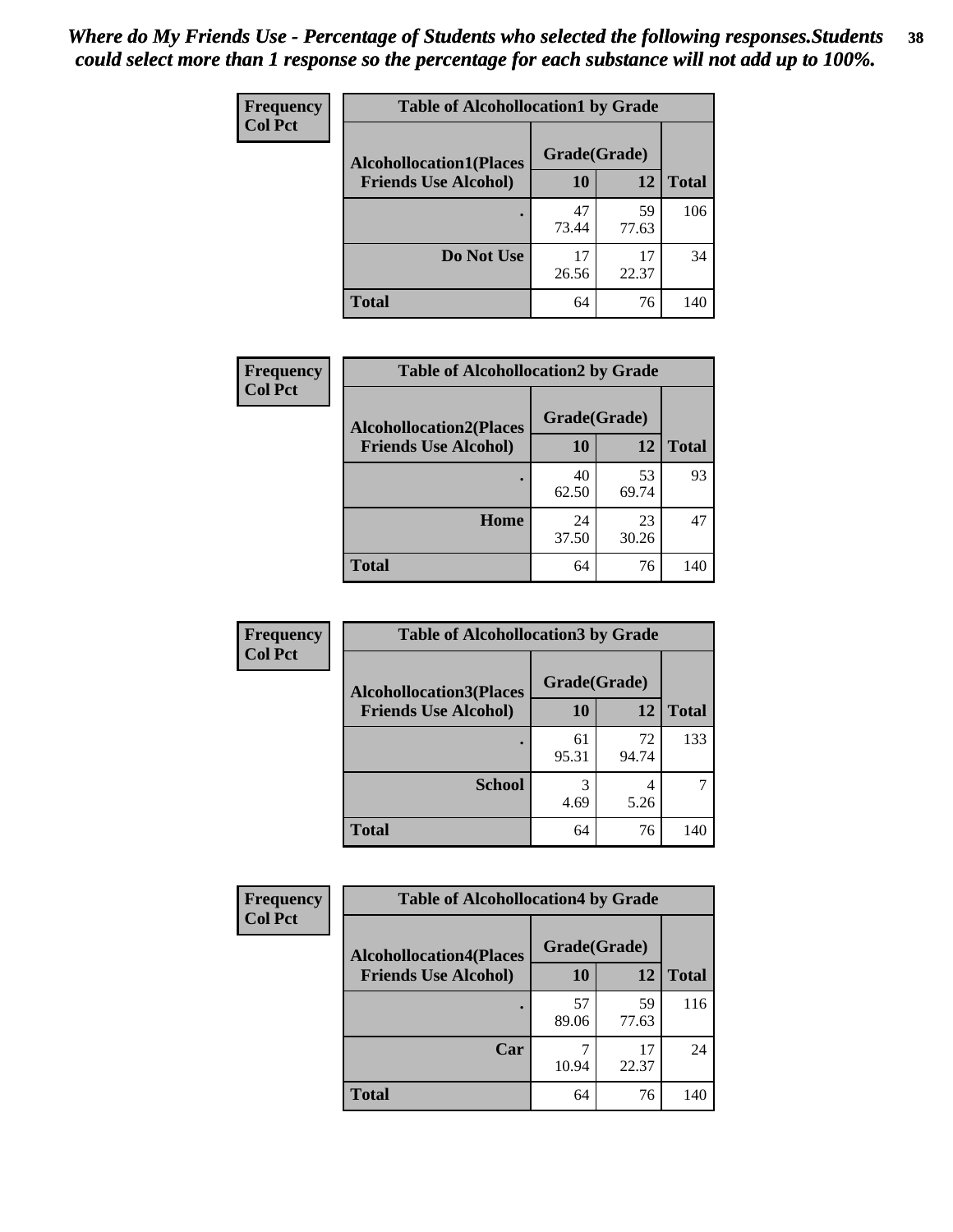| Frequency<br><b>Col Pct</b> | <b>Table of Alcohollocation5 by Grade</b>      |             |             |              |  |
|-----------------------------|------------------------------------------------|-------------|-------------|--------------|--|
|                             | Grade(Grade)<br><b>Alcohollocation5(Places</b> |             |             |              |  |
|                             | <b>Friends Use Alcohol)</b>                    | 10          | 12          | <b>Total</b> |  |
|                             |                                                | 35<br>54.69 | 35<br>46.05 | 70           |  |
|                             | <b>Friend's House</b>                          | 29<br>45.31 | 41<br>53.95 | 70           |  |
|                             | <b>Total</b>                                   | 64          | 76          | 140          |  |

| <b>Frequency</b> | <b>Table of Alcohollocation6 by Grade</b> |              |             |              |
|------------------|-------------------------------------------|--------------|-------------|--------------|
| <b>Col Pct</b>   | <b>Alcohollocation6(Places</b>            | Grade(Grade) |             |              |
|                  | <b>Friends Use Alcohol)</b>               | 10           | 12          | <b>Total</b> |
|                  |                                           | 41<br>64.06  | 43<br>56.58 | 84           |
|                  | <b>Other</b>                              | 23<br>35.94  | 33<br>43.42 | 56           |
|                  | <b>Total</b>                              | 64           | 76          | 140          |

| Frequency      | <b>Table of Tobaccolocation1 by Grade</b> |              |             |              |
|----------------|-------------------------------------------|--------------|-------------|--------------|
| <b>Col Pct</b> | <b>Tobaccolocation1(Places</b>            | Grade(Grade) |             |              |
|                | <b>Friends Use Tobacco)</b>               | 10           | 12          | <b>Total</b> |
|                |                                           | 30<br>46.88  | 47<br>61.84 | 77           |
|                | Do Not Use                                | 34<br>53.13  | 29<br>38.16 | 63           |
|                | <b>Total</b>                              | 64           | 76          | 140          |

| <b>Frequency</b> | <b>Table of Tobaccolocation2 by Grade</b> |              |             |              |  |
|------------------|-------------------------------------------|--------------|-------------|--------------|--|
| <b>Col Pct</b>   | <b>Tobaccolocation2(Places</b>            | Grade(Grade) |             |              |  |
|                  | <b>Friends Use Tobacco)</b>               | 10           | 12          | <b>Total</b> |  |
|                  |                                           | 43<br>67.19  | 47<br>61.84 | 90           |  |
|                  | Home                                      | 21<br>32.81  | 29<br>38.16 | 50           |  |
|                  | <b>Total</b>                              | 64           | 76          | 140          |  |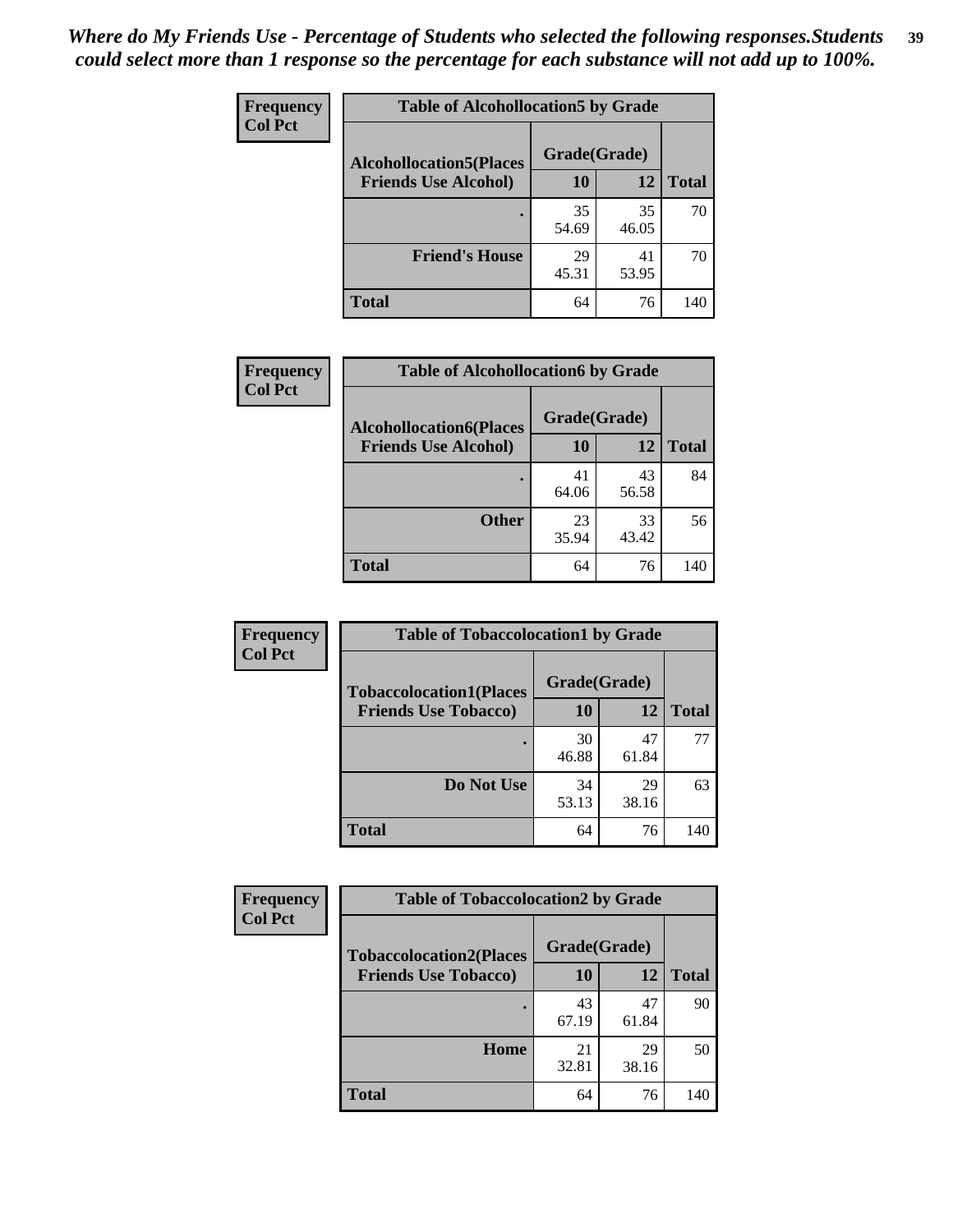| Frequency      | <b>Table of Tobaccolocation 3 by Grade</b> |              |             |              |
|----------------|--------------------------------------------|--------------|-------------|--------------|
| <b>Col Pct</b> | <b>Tobaccolocation3(Places</b>             | Grade(Grade) |             |              |
|                | <b>Friends Use Tobacco)</b>                | 10           | 12          | <b>Total</b> |
|                |                                            | 61<br>95.31  | 65<br>85.53 | 126          |
|                | <b>School</b>                              | 3<br>4.69    | 11<br>14.47 | 14           |
|                | <b>Total</b>                               | 64           | 76          | 140          |

| Frequency      | <b>Table of Tobaccolocation4 by Grade</b> |              |             |              |
|----------------|-------------------------------------------|--------------|-------------|--------------|
| <b>Col Pct</b> | <b>Tobaccolocation4(Places</b>            | Grade(Grade) |             |              |
|                | <b>Friends Use Tobacco)</b>               | <b>10</b>    | 12          | <b>Total</b> |
|                |                                           | 51<br>79.69  | 44<br>57.89 | 95           |
|                | Car                                       | 13<br>20.31  | 32<br>42.11 | 45           |
|                | <b>Total</b>                              | 64           | 76          | 140          |

| Frequency      | <b>Table of Tobaccolocation5 by Grade</b> |              |             |              |
|----------------|-------------------------------------------|--------------|-------------|--------------|
| <b>Col Pct</b> | <b>Tobaccolocation5(Places</b>            | Grade(Grade) |             |              |
|                | <b>Friends Use Tobacco)</b>               | 10           | <b>12</b>   | <b>Total</b> |
|                |                                           | 45<br>70.31  | 49<br>64.47 | 94           |
|                | <b>Friend's House</b>                     | 19<br>29.69  | 27<br>35.53 | 46           |
|                | <b>Total</b>                              | 64           | 76          | 140          |

| <b>Frequency</b> | <b>Table of Tobaccolocation6 by Grade</b> |              |             |              |
|------------------|-------------------------------------------|--------------|-------------|--------------|
| <b>Col Pct</b>   | <b>Tobaccolocation6(Places</b>            | Grade(Grade) |             |              |
|                  | <b>Friends Use Tobacco)</b>               | 10           | 12          | <b>Total</b> |
|                  |                                           | 54<br>84.38  | 45<br>59.21 | 99           |
|                  | <b>Other</b>                              | 10<br>15.63  | 31<br>40.79 | 41           |
|                  | <b>Total</b>                              | 64           | 76          | 140          |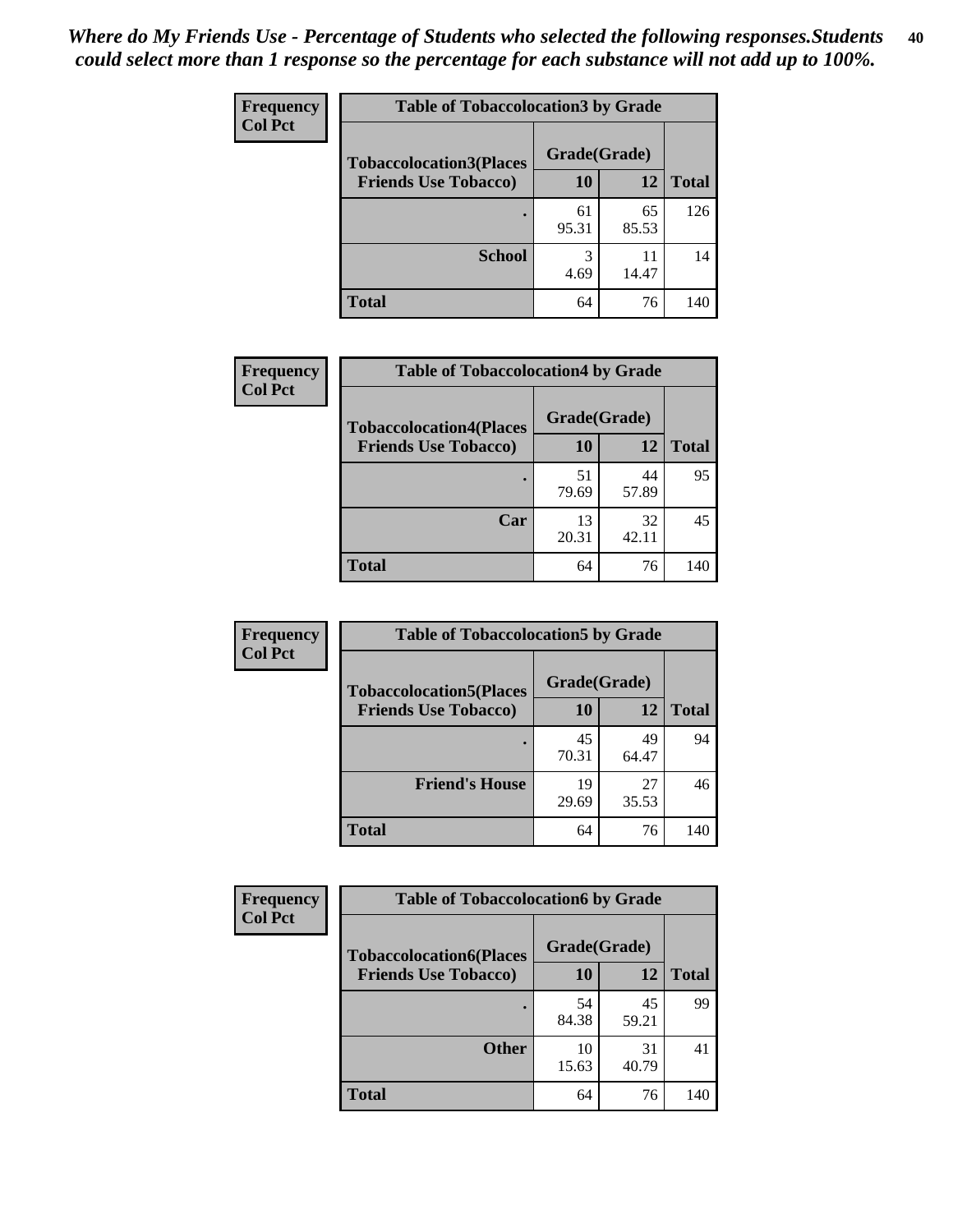| <b>Frequency</b><br><b>Col Pct</b> | <b>Table of Marijuanalocation1 by Grade</b> |              |             |              |
|------------------------------------|---------------------------------------------|--------------|-------------|--------------|
|                                    | <b>Marijuanalocation1(Places</b>            | Grade(Grade) |             |              |
|                                    | <b>Friends Use Marijuana</b> )              | <b>10</b>    | 12          | <b>Total</b> |
|                                    |                                             | 26<br>40.63  | 32<br>42.11 | 58           |
|                                    | Do Not Use                                  | 38<br>59.38  | 44<br>57.89 | 82           |
|                                    | <b>Total</b>                                | 64           | 76          | 140          |

| <b>Frequency</b> | <b>Table of Marijuanalocation2 by Grade</b>                        |                    |             |              |
|------------------|--------------------------------------------------------------------|--------------------|-------------|--------------|
| <b>Col Pct</b>   | <b>Marijuanalocation2(Places</b><br><b>Friends Use Marijuana</b> ) | Grade(Grade)<br>10 | 12          | <b>Total</b> |
|                  |                                                                    | 53<br>82.81        | 61<br>80.26 | 114          |
|                  | Home                                                               | 11<br>17.19        | 15<br>19.74 | 26           |
|                  | <b>Total</b>                                                       | 64                 | 76          | 140          |

| <b>Frequency</b><br><b>Col Pct</b> | <b>Table of Marijuanalocation3 by Grade</b> |              |             |       |
|------------------------------------|---------------------------------------------|--------------|-------------|-------|
|                                    | <b>Marijuanalocation3(Places</b>            | Grade(Grade) |             |       |
|                                    | <b>Friends Use Marijuana</b> )              | 10           | 12          | Total |
|                                    |                                             | 61<br>95.31  | 74<br>97.37 | 135   |
|                                    | <b>School</b>                               | 3<br>4.69    | 2.63        |       |
|                                    | <b>Total</b>                                | 64           | 76          | 140   |

| <b>Frequency</b> | <b>Table of Marijuanalocation4 by Grade</b> |              |             |              |
|------------------|---------------------------------------------|--------------|-------------|--------------|
| <b>Col Pct</b>   | <b>Marijuanalocation4(Places</b>            | Grade(Grade) |             |              |
|                  | <b>Friends Use Marijuana</b> )              | <b>10</b>    | 12          | <b>Total</b> |
|                  |                                             | 52<br>81.25  | 63<br>82.89 | 115          |
|                  | Car                                         | 12<br>18.75  | 13<br>17.11 | 25           |
|                  | <b>Total</b>                                | 64           | 76          | 140          |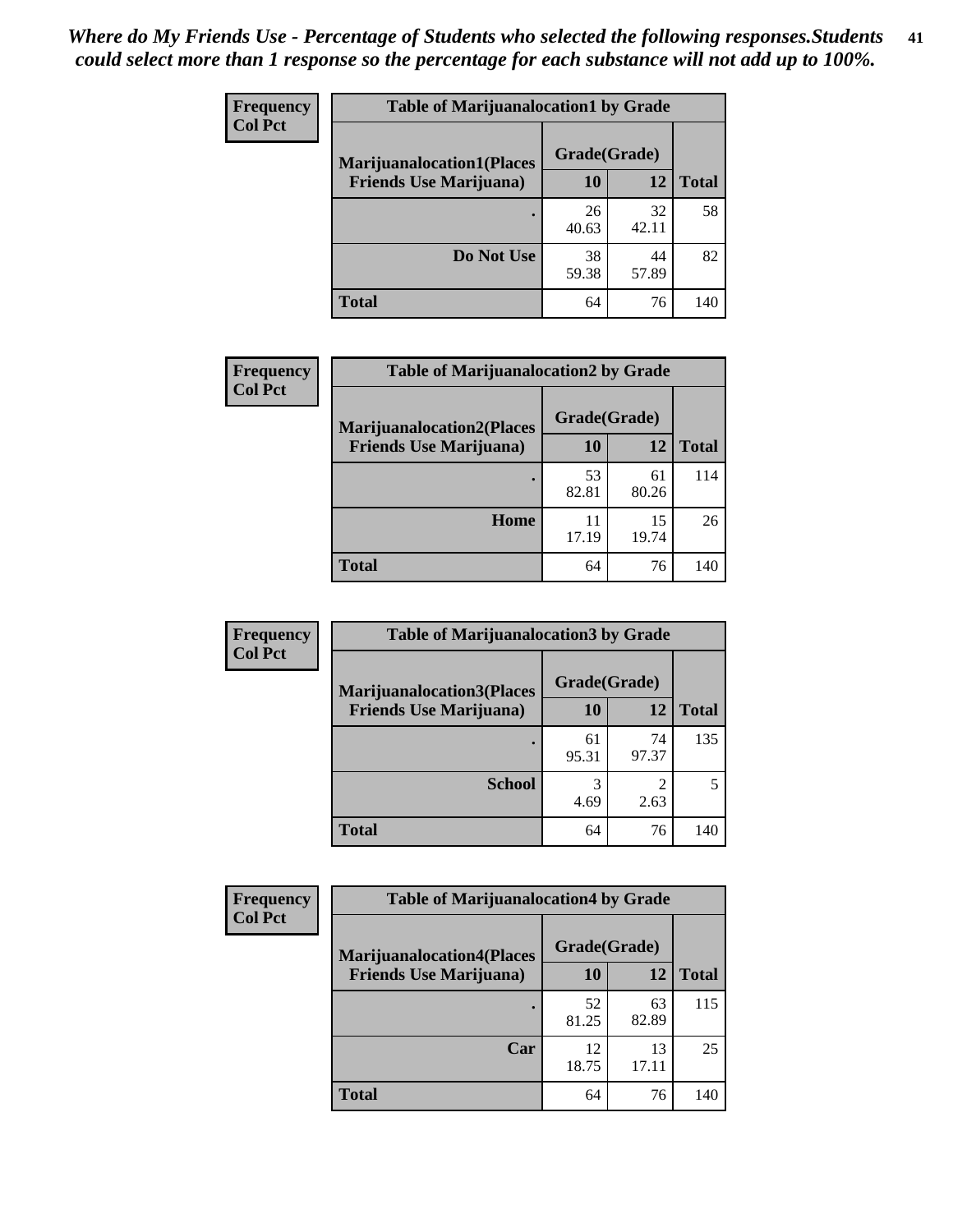| <b>Frequency</b>               | <b>Table of Marijuanalocation5 by Grade</b> |              |              |     |
|--------------------------------|---------------------------------------------|--------------|--------------|-----|
| <b>Col Pct</b>                 | <b>Marijuanalocation5</b> (Places           | Grade(Grade) |              |     |
| <b>Friends Use Marijuana</b> ) | 10                                          | 12           | <b>Total</b> |     |
|                                |                                             | 49<br>76.56  | 55<br>72.37  | 104 |
|                                | <b>Friend's House</b>                       | 15<br>23.44  | 21<br>27.63  | 36  |
|                                | <b>Total</b>                                | 64           | 76           | 140 |

| <b>Frequency</b> | <b>Table of Marijuanalocation6 by Grade</b>                        |                    |             |              |
|------------------|--------------------------------------------------------------------|--------------------|-------------|--------------|
| <b>Col Pct</b>   | <b>Marijuanalocation6(Places</b><br><b>Friends Use Marijuana</b> ) | Grade(Grade)<br>10 | 12          | <b>Total</b> |
|                  |                                                                    | 45<br>70.31        | 56<br>73.68 | 101          |
|                  | <b>Other</b>                                                       | 19<br>29.69        | 20<br>26.32 | 39           |
|                  | <b>Total</b>                                                       | 64                 | 76          | 140          |

| Frequency      | <b>Table of Otherdruglocation1 by Grade</b>                          |              |             |              |
|----------------|----------------------------------------------------------------------|--------------|-------------|--------------|
| <b>Col Pct</b> | <b>Otherdruglocation1(Places</b><br><b>Friends Use Other Illegal</b> | Grade(Grade) |             |              |
|                | Drugs)                                                               | 10           | 12          | <b>Total</b> |
|                |                                                                      | 16<br>25.00  | 24<br>31.58 | 40           |
|                | Do Not Use                                                           | 48<br>75.00  | 52<br>68.42 | 100          |
|                | <b>Total</b>                                                         | 64           | 76          | 140          |

| Frequency      | <b>Table of Otherdruglocation2 by Grade</b>                          |              |             |              |
|----------------|----------------------------------------------------------------------|--------------|-------------|--------------|
| <b>Col Pct</b> | <b>Otherdruglocation2(Places</b><br><b>Friends Use Other Illegal</b> | Grade(Grade) |             |              |
|                | Drugs)                                                               | 10           | 12          | <b>Total</b> |
|                |                                                                      | 56<br>87.50  | 66<br>86.84 | 122          |
|                | Home                                                                 | 8<br>12.50   | 10<br>13.16 | 18           |
|                | <b>Total</b>                                                         | 64           | 76          | 140          |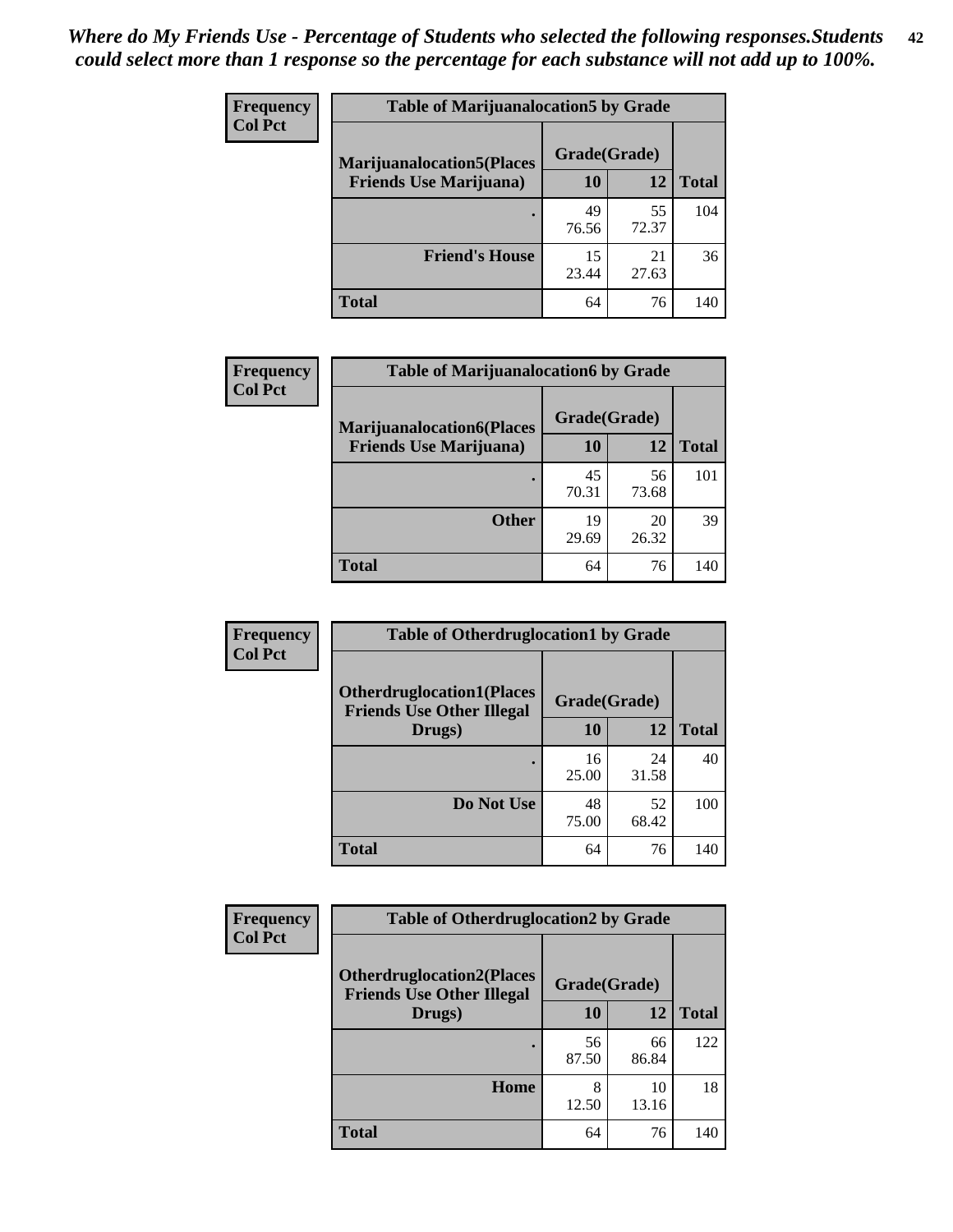| <b>Frequency</b> | <b>Table of Otherdruglocation 3 by Grade</b> |              |              |              |
|------------------|----------------------------------------------|--------------|--------------|--------------|
| <b>Col Pct</b>   | <b>Otherdruglocation3(Places)</b>            | Grade(Grade) |              |              |
|                  | <b>Friends Use Other Illegal</b><br>Drugs)   | 10           | 12           | <b>Total</b> |
|                  |                                              | 61<br>95.31  | 76<br>100.00 | 137          |
|                  | <b>School</b>                                | 3<br>4.69    | 0.00         | 3            |
|                  | <b>Total</b>                                 | 64           | 76           | 140          |

| Frequency      | <b>Table of Otherdruglocation4 by Grade</b>                          |              |             |              |
|----------------|----------------------------------------------------------------------|--------------|-------------|--------------|
| <b>Col Pct</b> | <b>Otherdruglocation4(Places</b><br><b>Friends Use Other Illegal</b> | Grade(Grade) |             |              |
|                | Drugs)                                                               | 10           | 12          | <b>Total</b> |
|                |                                                                      | 57<br>89.06  | 64<br>84.21 | 121          |
|                | Car                                                                  | 10.94        | 12<br>15.79 | 19           |
|                | <b>Total</b>                                                         | 64           | 76          | 140          |

| <b>Frequency</b> | <b>Table of Otherdruglocation5 by Grade</b>                          |              |             |              |
|------------------|----------------------------------------------------------------------|--------------|-------------|--------------|
| <b>Col Pct</b>   | <b>Otherdruglocation5(Places</b><br><b>Friends Use Other Illegal</b> | Grade(Grade) |             |              |
|                  | Drugs)                                                               | <b>10</b>    | 12          | <b>Total</b> |
|                  |                                                                      | 54<br>84.38  | 61<br>80.26 | 115          |
|                  | <b>Friend's House</b>                                                | 10<br>15.63  | 15<br>19.74 | 25           |
|                  | <b>Total</b>                                                         | 64           | 76          | 140          |

| <b>Frequency</b> | <b>Table of Otherdruglocation6 by Grade</b>                           |              |             |              |
|------------------|-----------------------------------------------------------------------|--------------|-------------|--------------|
| <b>Col Pct</b>   | <b>Otherdruglocation6(Places)</b><br><b>Friends Use Other Illegal</b> | Grade(Grade) |             |              |
|                  | Drugs)                                                                | 10           | 12          | <b>Total</b> |
|                  |                                                                       | 54<br>84.38  | 61<br>80.26 | 115          |
|                  | <b>Other</b>                                                          | 10<br>15.63  | 15<br>19.74 | 25           |
|                  | <b>Total</b>                                                          | 64           | 76          | 140          |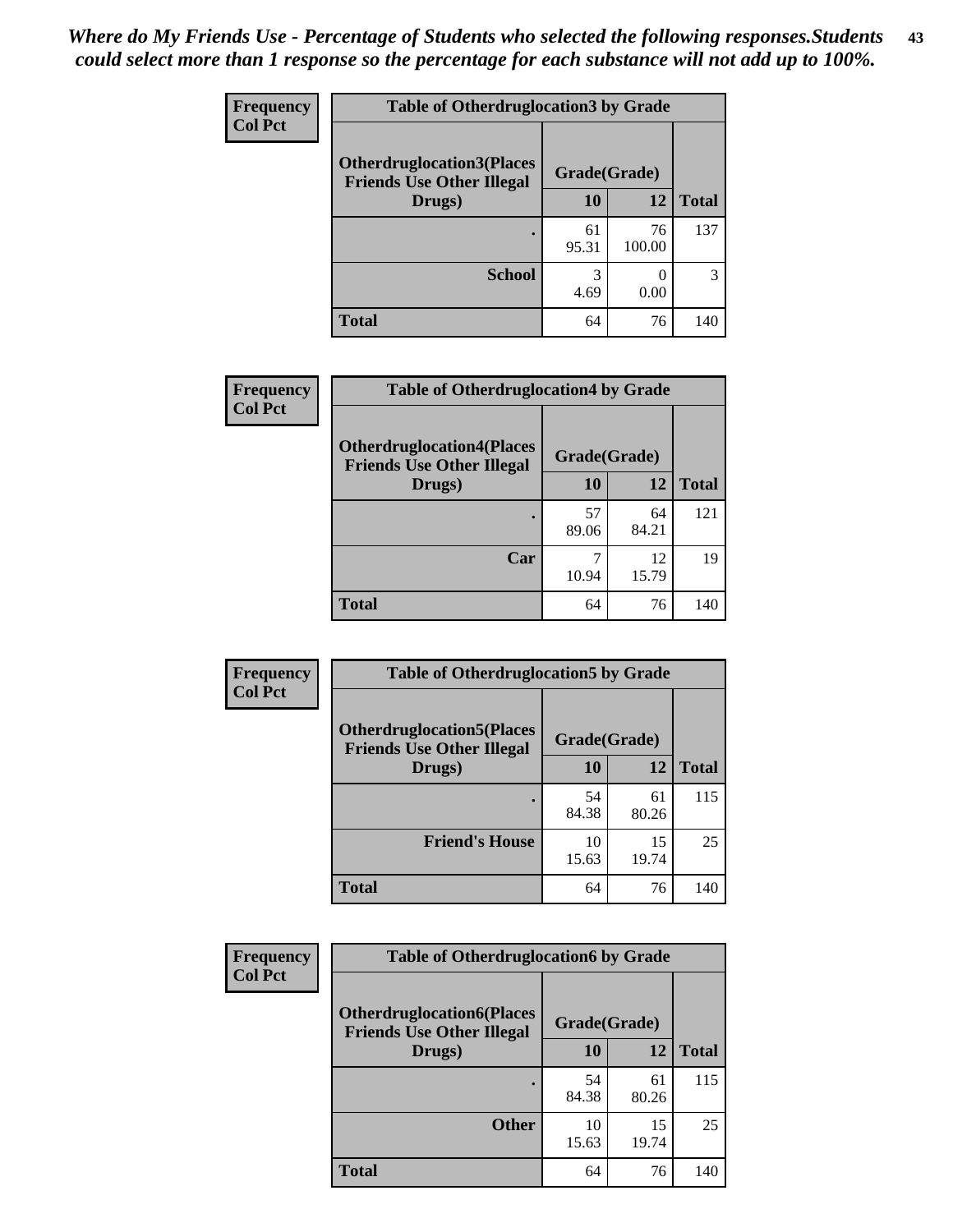| Frequency      | <b>Table of Alcoholtime1 by Grade</b>           |              |             |              |
|----------------|-------------------------------------------------|--------------|-------------|--------------|
| <b>Col Pct</b> | <b>Alcoholtime1(Times</b><br><b>Friends Use</b> | Grade(Grade) |             |              |
|                | Alcohol)                                        | 10           | 12          | <b>Total</b> |
|                |                                                 | 48<br>75.00  | 61<br>80.26 | 109          |
|                | Do Not Use                                      | 16<br>25.00  | 15<br>19.74 | 31           |
|                | <b>Total</b>                                    | 64           | 76          | 140          |

| Frequency      | <b>Table of Alcoholtime2 by Grade</b>           |                        |             |              |
|----------------|-------------------------------------------------|------------------------|-------------|--------------|
| <b>Col Pct</b> | <b>Alcoholtime2(Times</b><br><b>Friends Use</b> | Grade(Grade)           |             |              |
|                | Alcohol)                                        | 10                     | 12          | <b>Total</b> |
|                |                                                 | 62<br>96.88            | 74<br>97.37 | 136          |
|                | <b>On Way to School</b>                         | $\mathfrak{D}$<br>3.13 | 2<br>2.63   |              |
|                | <b>Total</b>                                    | 64                     | 76          | 140          |

| Frequency<br><b>Col Pct</b> | <b>Table of Alcoholtime3 by Grade</b>           |              |             |              |
|-----------------------------|-------------------------------------------------|--------------|-------------|--------------|
|                             | <b>Alcoholtime3(Times</b><br><b>Friends Use</b> | Grade(Grade) |             |              |
|                             | Alcohol)                                        | 10           | 12          | <b>Total</b> |
|                             |                                                 | 63<br>98.44  | 72<br>94.74 | 135          |
|                             | <b>During School</b>                            | 1.56         | 4<br>5.26   | 5            |
|                             | <b>Total</b>                                    | 64           | 76          | 140          |

| <b>Frequency</b> | <b>Table of Alcoholtime4 by Grade</b> |              |             |              |  |
|------------------|---------------------------------------|--------------|-------------|--------------|--|
| <b>Col Pct</b>   | <b>Alcoholtime4(Times</b>             | Grade(Grade) |             |              |  |
|                  | <b>Friends Use Alcohol)</b>           | 10           | 12          | <b>Total</b> |  |
|                  | ٠                                     | 61<br>95.31  | 69<br>90.79 | 130          |  |
|                  | <b>On Way Home From School</b>        | 3<br>4.69    | 9.21        | 10           |  |
|                  | <b>Total</b>                          | 64           | 76          | 140          |  |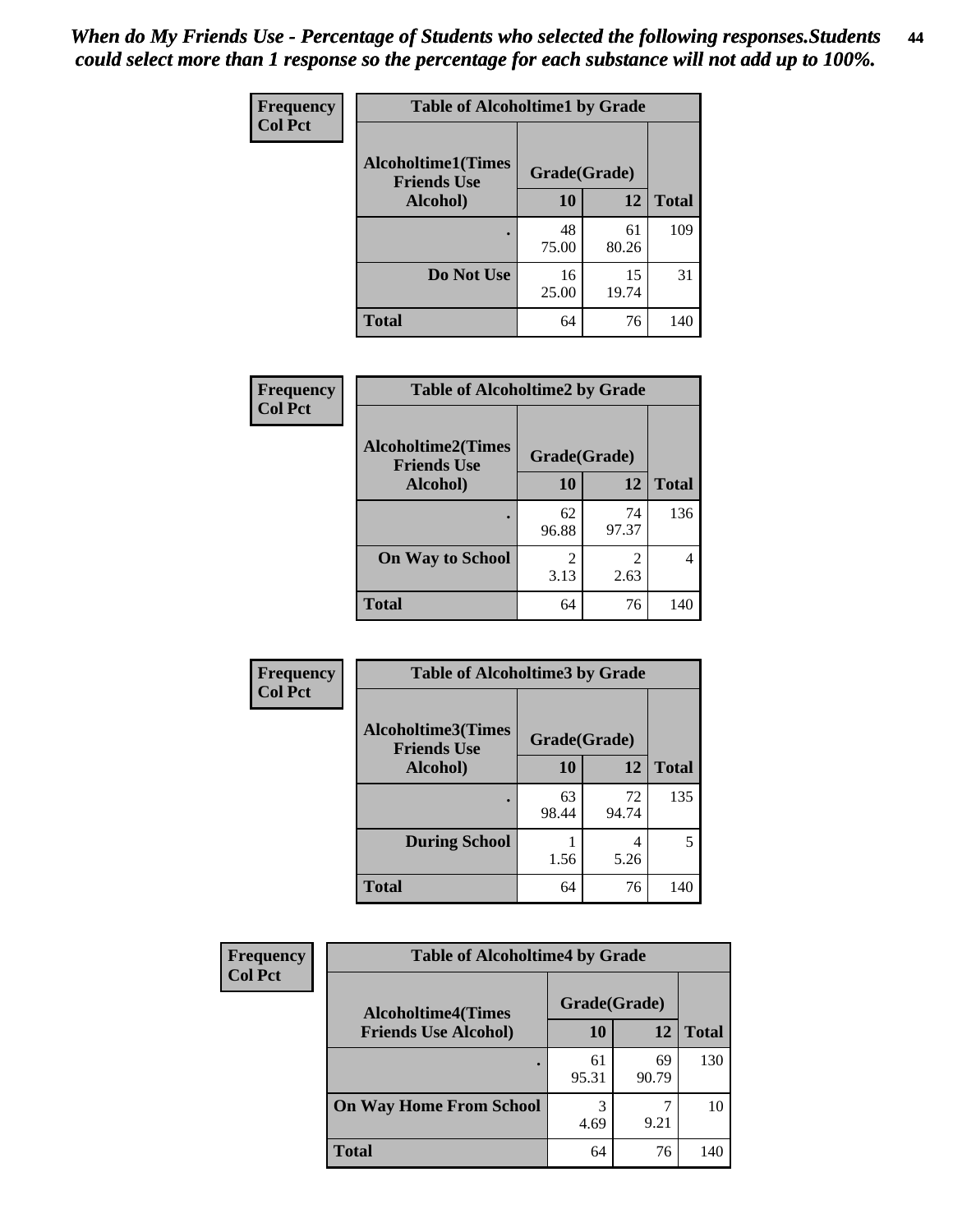*When do My Friends Use - Percentage of Students who selected the following responses.Students could select more than 1 response so the percentage for each substance will not add up to 100%.* **45**

| Frequency      | <b>Table of Alcoholtime5 by Grade</b>           |              |             |              |
|----------------|-------------------------------------------------|--------------|-------------|--------------|
| <b>Col Pct</b> | <b>Alcoholtime5(Times</b><br><b>Friends Use</b> | Grade(Grade) |             |              |
|                | Alcohol)                                        | 10           | 12          | <b>Total</b> |
|                |                                                 | 56<br>87.50  | 55<br>72.37 | 111          |
|                | Weeknights                                      | 8<br>12.50   | 21<br>27.63 | 29           |
|                | <b>Total</b>                                    | 64           | 76          | 140          |

| <b>Frequency</b> | <b>Table of Alcoholtime6 by Grade</b>           |              |             |              |
|------------------|-------------------------------------------------|--------------|-------------|--------------|
| <b>Col Pct</b>   | <b>Alcoholtime6(Times</b><br><b>Friends Use</b> | Grade(Grade) |             |              |
|                  | <b>Alcohol</b> )                                | 10           | 12          | <b>Total</b> |
|                  |                                                 | 16<br>25.00  | 15<br>19.74 | 31           |
|                  | Weekends                                        | 48<br>75.00  | 61<br>80.26 | 109          |
|                  | <b>Total</b>                                    | 64           | 76          | 140          |

| Frequency      | <b>Table of Tobaccotime1 by Grade</b>           |              |             |              |
|----------------|-------------------------------------------------|--------------|-------------|--------------|
| <b>Col Pct</b> | <b>Tobaccotime1(Times</b><br><b>Friends Use</b> | Grade(Grade) |             |              |
|                | <b>Tobacco</b> )                                | 10           | 12          | <b>Total</b> |
|                |                                                 | 32<br>50.00  | 40<br>52.63 | 72           |
|                | Do Not Use                                      | 32<br>50.00  | 36<br>47.37 | 68           |
|                | <b>Total</b>                                    | 64           | 76          | 140          |

| <b>Frequency</b> | <b>Table of Tobaccotime2 by Grade</b>           |              |             |              |
|------------------|-------------------------------------------------|--------------|-------------|--------------|
| <b>Col Pct</b>   | <b>Tobaccotime2(Times</b><br><b>Friends Use</b> | Grade(Grade) |             |              |
|                  | <b>Tobacco</b> )                                | <b>10</b>    | 12          | <b>Total</b> |
|                  |                                                 | 51<br>79.69  | 49<br>64.47 | 100          |
|                  | <b>On Way to School</b>                         | 13<br>20.31  | 27<br>35.53 | 40           |
|                  | <b>Total</b>                                    | 64           | 76          | 140          |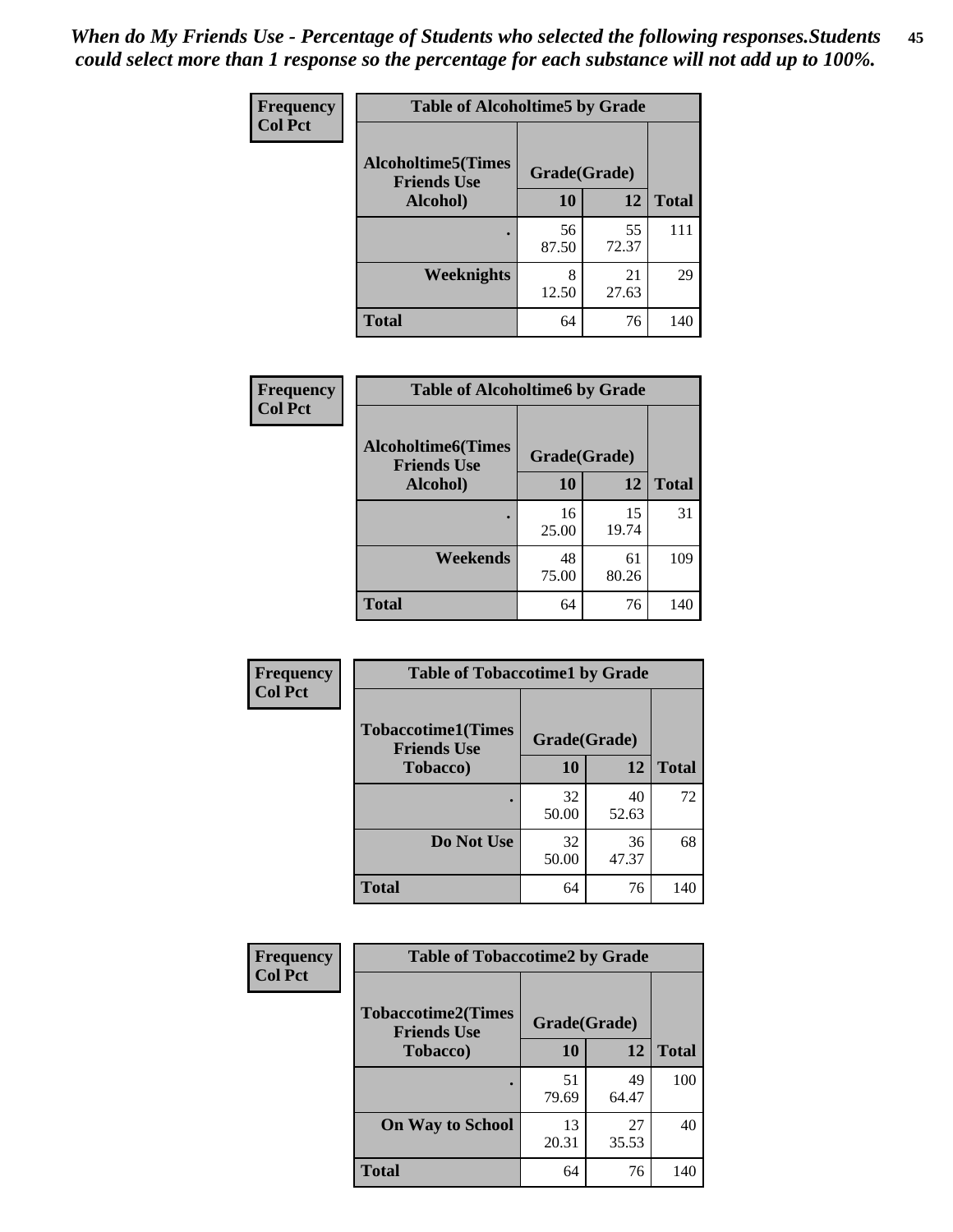| <b>Frequency</b> | <b>Table of Tobaccotime3 by Grade</b>           |              |             |              |  |
|------------------|-------------------------------------------------|--------------|-------------|--------------|--|
| <b>Col Pct</b>   | <b>Tobaccotime3(Times</b><br><b>Friends Use</b> | Grade(Grade) |             |              |  |
|                  | <b>Tobacco</b> )                                | 10           | 12          | <b>Total</b> |  |
|                  |                                                 | 60<br>93.75  | 63<br>82.89 | 123          |  |
|                  | <b>During School</b>                            | 4<br>6.25    | 13<br>17.11 | 17           |  |
|                  | <b>Total</b>                                    | 64           | 76          | 140          |  |

| Frequency<br><b>Col Pct</b> | <b>Table of Tobaccotime4 by Grade</b> |              |             |              |  |
|-----------------------------|---------------------------------------|--------------|-------------|--------------|--|
|                             | <b>Tobaccotime4(Times</b>             | Grade(Grade) |             |              |  |
|                             | <b>Friends Use Tobacco)</b>           | 10           | 12          | <b>Total</b> |  |
|                             |                                       | 61<br>95.31  | 69<br>90.79 | 130          |  |
|                             | <b>On Way Home From School</b>        | 3<br>4.69    | 9.21        | 10           |  |
|                             | Total                                 | 64           | 76          | 140          |  |

| <b>Frequency</b> | <b>Table of Tobaccotime5 by Grade</b>           |              |             |              |
|------------------|-------------------------------------------------|--------------|-------------|--------------|
| <b>Col Pct</b>   | <b>Tobaccotime5(Times</b><br><b>Friends Use</b> | Grade(Grade) |             |              |
|                  | <b>Tobacco</b> )                                | 10           | 12          | <b>Total</b> |
|                  |                                                 | 47<br>73.44  | 46<br>60.53 | 93           |
|                  | Weeknights                                      | 17<br>26.56  | 30<br>39.47 | 47           |
|                  | <b>Total</b>                                    | 64           | 76          | 140          |

| Frequency<br><b>Col Pct</b> | <b>Table of Tobaccotime6 by Grade</b>                           |             |             |              |
|-----------------------------|-----------------------------------------------------------------|-------------|-------------|--------------|
|                             | <b>Tobaccotime6(Times</b><br>Grade(Grade)<br><b>Friends Use</b> |             |             |              |
|                             | <b>Tobacco</b> )                                                | 10          | 12          | <b>Total</b> |
|                             | ٠                                                               | 35<br>54.69 | 42<br>55.26 | 77           |
|                             | Weekends                                                        | 29<br>45.31 | 34<br>44.74 | 63           |
|                             | <b>Total</b>                                                    | 64          | 76          | 140          |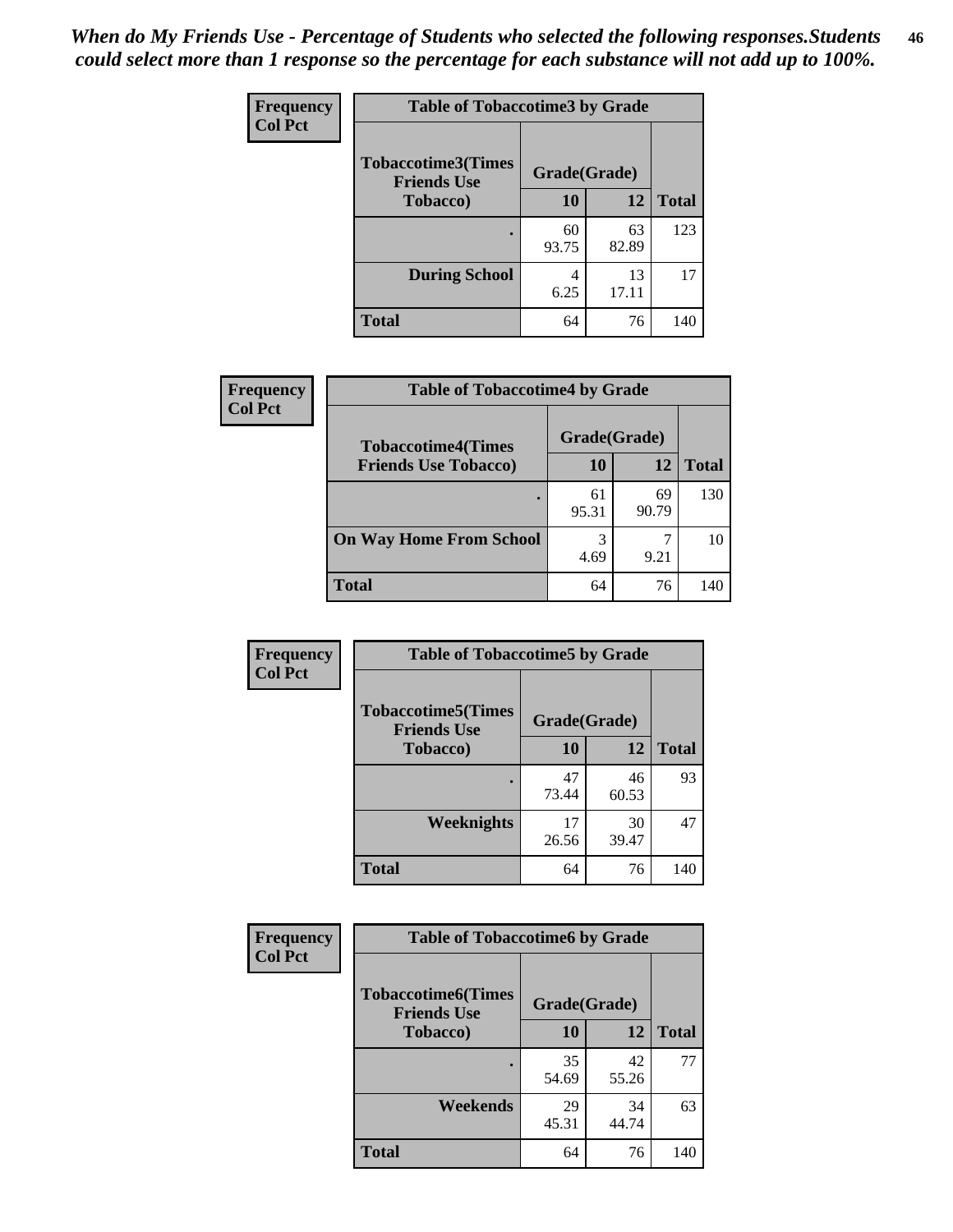| Frequency      | <b>Table of Marijuanatime1 by Grade</b>           |              |             |              |  |
|----------------|---------------------------------------------------|--------------|-------------|--------------|--|
| <b>Col Pct</b> | <b>Marijuanatime1(Times</b><br><b>Friends Use</b> | Grade(Grade) |             |              |  |
|                | Marijuana)                                        | 10           | 12          | <b>Total</b> |  |
|                |                                                   | 26<br>40.63  | 37<br>48.68 | 63           |  |
|                | Do Not Use                                        | 38<br>59.38  | 39<br>51.32 | 77           |  |
|                | <b>Total</b>                                      | 64           | 76          | 140          |  |

| Frequency      | <b>Table of Marijuanatime2 by Grade</b>           |              |             |              |
|----------------|---------------------------------------------------|--------------|-------------|--------------|
| <b>Col Pct</b> | <b>Marijuanatime2(Times</b><br><b>Friends Use</b> | Grade(Grade) |             |              |
|                | Marijuana)                                        | 10           | 12          | <b>Total</b> |
|                |                                                   | 61<br>95.31  | 68<br>89.47 | 129          |
|                | <b>On Way to School</b>                           | 3<br>4.69    | 8<br>10.53  | 11           |
|                | <b>Total</b>                                      | 64           | 76          | 140          |

| Frequency      | <b>Table of Marijuanatime3 by Grade</b>    |              |                        |              |
|----------------|--------------------------------------------|--------------|------------------------|--------------|
| <b>Col Pct</b> | Marijuanatime3(Times<br><b>Friends Use</b> | Grade(Grade) |                        |              |
|                | Marijuana)                                 | 10           | 12                     | <b>Total</b> |
|                |                                            | 61<br>95.31  | 74<br>97.37            | 135          |
|                | <b>During School</b>                       | 3<br>4.69    | $\mathfrak{D}$<br>2.63 | 5            |
|                | <b>Total</b>                               | 64           | 76                     | 140          |

| <b>Frequency</b><br><b>Col Pct</b> | <b>Table of Marijuanatime4 by Grade</b> |              |             |              |  |
|------------------------------------|-----------------------------------------|--------------|-------------|--------------|--|
|                                    | <b>Marijuanatime4</b> (Times            | Grade(Grade) |             |              |  |
|                                    | <b>Friends Use Marijuana</b> )          | 10           | 12          | <b>Total</b> |  |
|                                    |                                         | 56<br>87.50  | 67<br>88.16 | 123          |  |
|                                    | <b>On Way Home From School</b>          | 8<br>12.50   | Q<br>11.84  | 17           |  |
|                                    | Total                                   | 64           | 76          | 140          |  |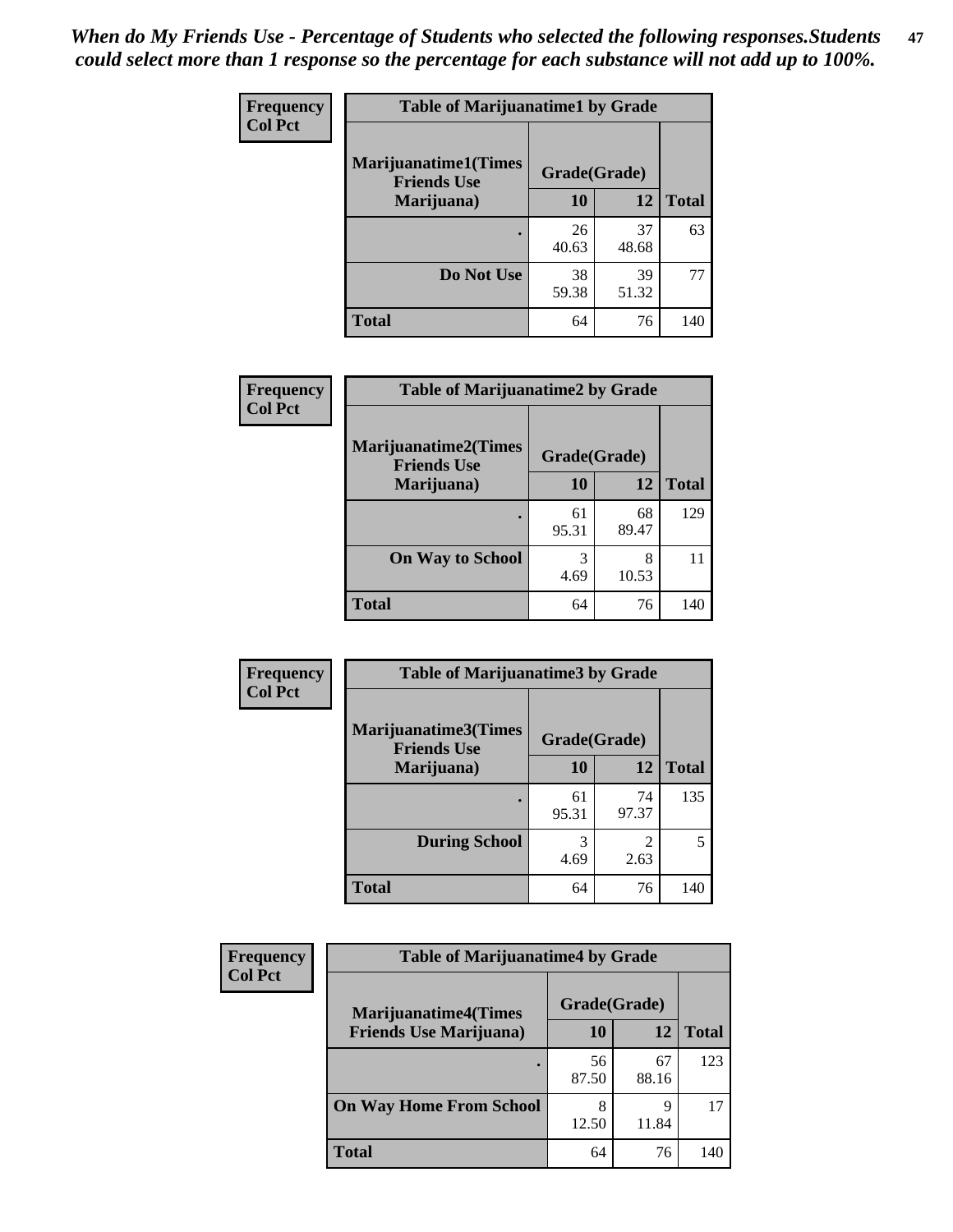| Frequency      | <b>Table of Marijuanatime5 by Grade</b>            |              |             |              |  |
|----------------|----------------------------------------------------|--------------|-------------|--------------|--|
| <b>Col Pct</b> | <b>Marijuanatime5</b> (Times<br><b>Friends Use</b> | Grade(Grade) |             |              |  |
|                | Marijuana)                                         | 10           | 12          | <b>Total</b> |  |
|                |                                                    | 51<br>79.69  | 57<br>75.00 | 108          |  |
|                | Weeknights                                         | 13<br>20.31  | 19<br>25.00 | 32           |  |
|                | <b>Total</b>                                       | 64           | 76          | 140          |  |

| Frequency      | <b>Table of Marijuanatime6 by Grade</b>            |              |             |              |
|----------------|----------------------------------------------------|--------------|-------------|--------------|
| <b>Col Pct</b> | <b>Marijuanatime6</b> (Times<br><b>Friends Use</b> | Grade(Grade) |             |              |
|                | Marijuana)                                         | 10           | 12          | <b>Total</b> |
|                |                                                    | 37<br>57.81  | 40<br>52.63 | 77           |
|                | Weekends                                           | 27<br>42.19  | 36<br>47.37 | 63           |
|                | <b>Total</b>                                       | 64           | 76          | 140          |

| Frequency      | <b>Table of Otherdrugtime1 by Grade</b>                 |              |             |              |
|----------------|---------------------------------------------------------|--------------|-------------|--------------|
| <b>Col Pct</b> | <b>Otherdrugtime1(Times</b><br><b>Friends Use Other</b> | Grade(Grade) |             |              |
|                | <b>Illegal Drugs</b> )                                  | 10           | 12          | <b>Total</b> |
|                |                                                         | 12<br>18.75  | 20<br>26.32 | 32           |
|                | Do Not Use                                              | 52<br>81.25  | 56<br>73.68 | 108          |
|                | <b>Total</b>                                            | 64           | 76          | 140          |

| <b>Frequency</b> | <b>Table of Otherdrugtime2 by Grade</b>                 |              |              |              |
|------------------|---------------------------------------------------------|--------------|--------------|--------------|
| <b>Col Pct</b>   | <b>Otherdrugtime2(Times</b><br><b>Friends Use Other</b> | Grade(Grade) |              |              |
|                  | <b>Illegal Drugs</b> )                                  | 10           | 12           | <b>Total</b> |
|                  |                                                         | 61<br>95.31  | 76<br>100.00 | 137          |
|                  | <b>On Way to School</b>                                 | 3<br>4.69    | 0.00         | 3            |
|                  | Total                                                   | 64           | 76           | 140          |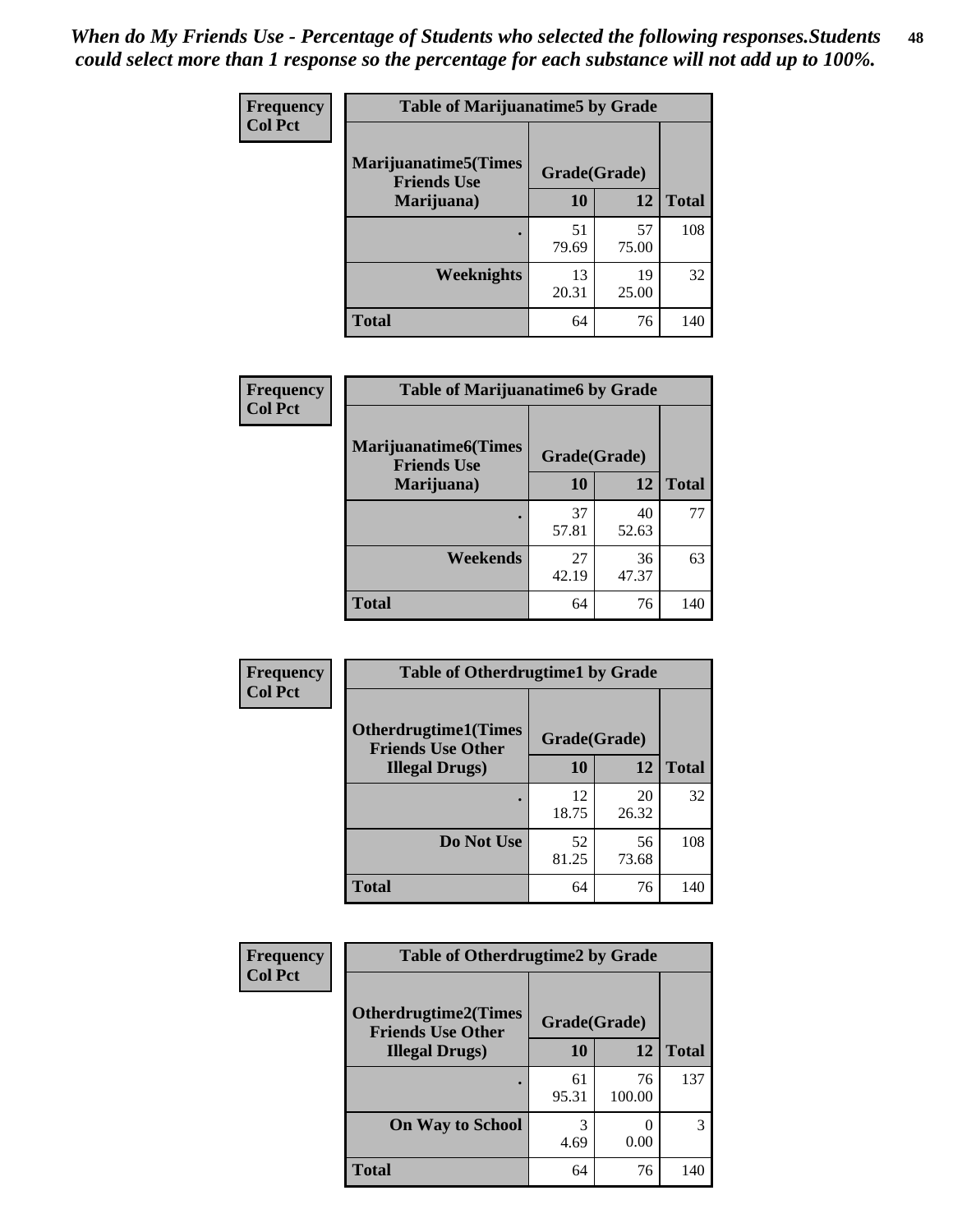| <b>Frequency</b>       | <b>Table of Otherdrugtime3 by Grade</b>          |              |                |                             |
|------------------------|--------------------------------------------------|--------------|----------------|-----------------------------|
| <b>Col Pct</b>         | Otherdrugtime3(Times<br><b>Friends Use Other</b> | Grade(Grade) |                |                             |
| <b>Illegal Drugs</b> ) | 10                                               | 12           | <b>Total</b>   |                             |
|                        |                                                  | 62<br>96.88  | 76<br>100.00   | 138                         |
|                        | <b>During School</b>                             | 2<br>3.13    | $\cup$<br>0.00 | $\mathcal{D}_{\mathcal{A}}$ |
|                        | <b>Total</b>                                     | 64           | 76             | 140                         |

| Frequency      | <b>Table of Otherdrugtime4 by Grade</b>                         |              |             |              |
|----------------|-----------------------------------------------------------------|--------------|-------------|--------------|
| <b>Col Pct</b> | <b>Otherdrugtime4(Times</b><br><b>Friends Use Other Illegal</b> | Grade(Grade) |             |              |
|                | Drugs)                                                          | 10           | 12          | <b>Total</b> |
|                | ٠                                                               | 60<br>93.75  | 75<br>98.68 | 135          |
|                | <b>On Way Home From School</b>                                  | 4<br>6.25    | 1.32        |              |
|                | <b>Total</b>                                                    | 64           | 76          | 140          |

| <b>Frequency</b> | <b>Table of Otherdrugtime5 by Grade</b>                  |              |             |              |
|------------------|----------------------------------------------------------|--------------|-------------|--------------|
| <b>Col Pct</b>   | <b>Otherdrugtime5</b> (Times<br><b>Friends Use Other</b> | Grade(Grade) |             |              |
|                  | <b>Illegal Drugs</b> )                                   | 10           | 12          | <b>Total</b> |
|                  |                                                          | 56<br>87.50  | 67<br>88.16 | 123          |
|                  | Weeknights                                               | 8<br>12.50   | 9<br>11.84  | 17           |
|                  | <b>Total</b>                                             | 64           | 76          | 140          |

| <b>Frequency</b> | <b>Table of Otherdrugtime6 by Grade</b>                 |              |             |              |  |  |
|------------------|---------------------------------------------------------|--------------|-------------|--------------|--|--|
| <b>Col Pct</b>   | <b>Otherdrugtime6(Times</b><br><b>Friends Use Other</b> | Grade(Grade) |             |              |  |  |
|                  | <b>Illegal Drugs</b> )                                  | 10           | 12          | <b>Total</b> |  |  |
|                  |                                                         | 52<br>81.25  | 55<br>72.37 | 107          |  |  |
|                  | Weekends                                                | 12<br>18.75  | 21<br>27.63 | 33           |  |  |
|                  | Total                                                   | 64           | 76          | 140          |  |  |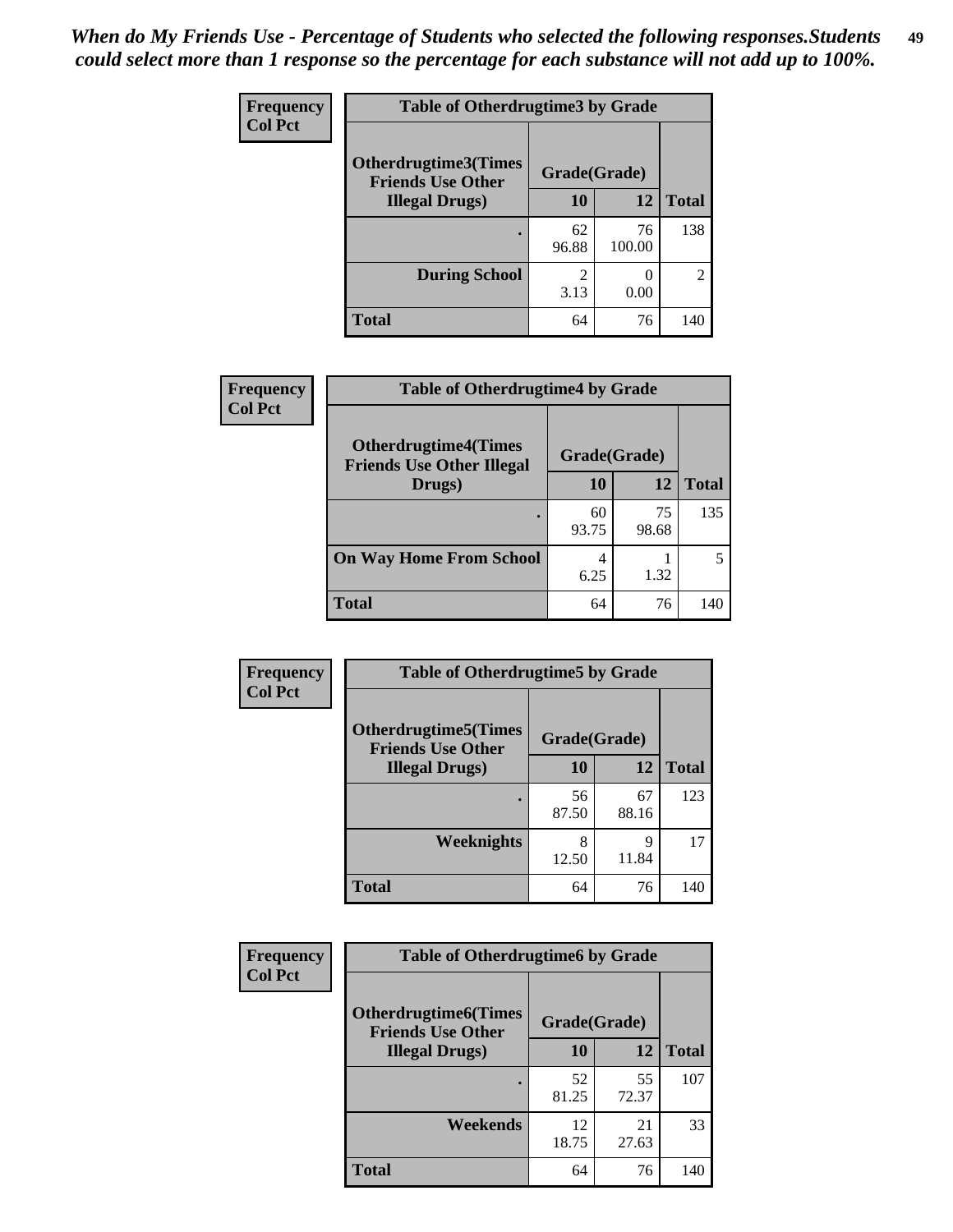| Frequency      | <b>Table of Educationalcohol by Grade</b>                                                                  |              |             |              |
|----------------|------------------------------------------------------------------------------------------------------------|--------------|-------------|--------------|
| <b>Col Pct</b> | Educationalcohol(I<br>have been taught<br>about alcohol,<br>tobacco,<br>and other drugs<br>within the last | Grade(Grade) |             |              |
|                | year at school)                                                                                            | 10           | 12          | <b>Total</b> |
|                | Yes                                                                                                        | 52<br>81.25  | 40<br>52.63 | 92           |
|                | N <sub>0</sub>                                                                                             | 12<br>18.75  | 36<br>47.37 | 48           |
|                | <b>Total</b>                                                                                               | 64           | 76          | 140          |

| Frequency      | <b>Table of Eversmoked by Grade</b> |             |             |              |  |  |
|----------------|-------------------------------------|-------------|-------------|--------------|--|--|
| <b>Col Pct</b> | Eversmoked(I<br>have smoked         |             |             |              |  |  |
|                | a cigarette)                        | 10          | 12          | <b>Total</b> |  |  |
|                | <b>Yes</b>                          | 31<br>48.44 | 37<br>48.68 | 68           |  |  |
|                | N <sub>0</sub>                      | 33<br>51.56 | 39<br>51.32 | 72           |  |  |
|                | <b>Total</b>                        | 64          | 76          | 140          |  |  |

| Frequency      | <b>Table of Drovedrinking by Grade</b>                                                                              |                    |             |              |
|----------------|---------------------------------------------------------------------------------------------------------------------|--------------------|-------------|--------------|
| <b>Col Pct</b> | Drovedrinking(In<br>the past 30 days I<br>have driven a car<br>or other vehicle<br>while I was<br>drinking alcohol) | Grade(Grade)<br>10 | 12          | <b>Total</b> |
|                | Yes                                                                                                                 | 2<br>3.13          | 11<br>14.47 | 13           |
|                | N <sub>0</sub>                                                                                                      | 62<br>96.88        | 65<br>85.53 | 127          |
|                | <b>Total</b>                                                                                                        | 64                 | 76          | 140          |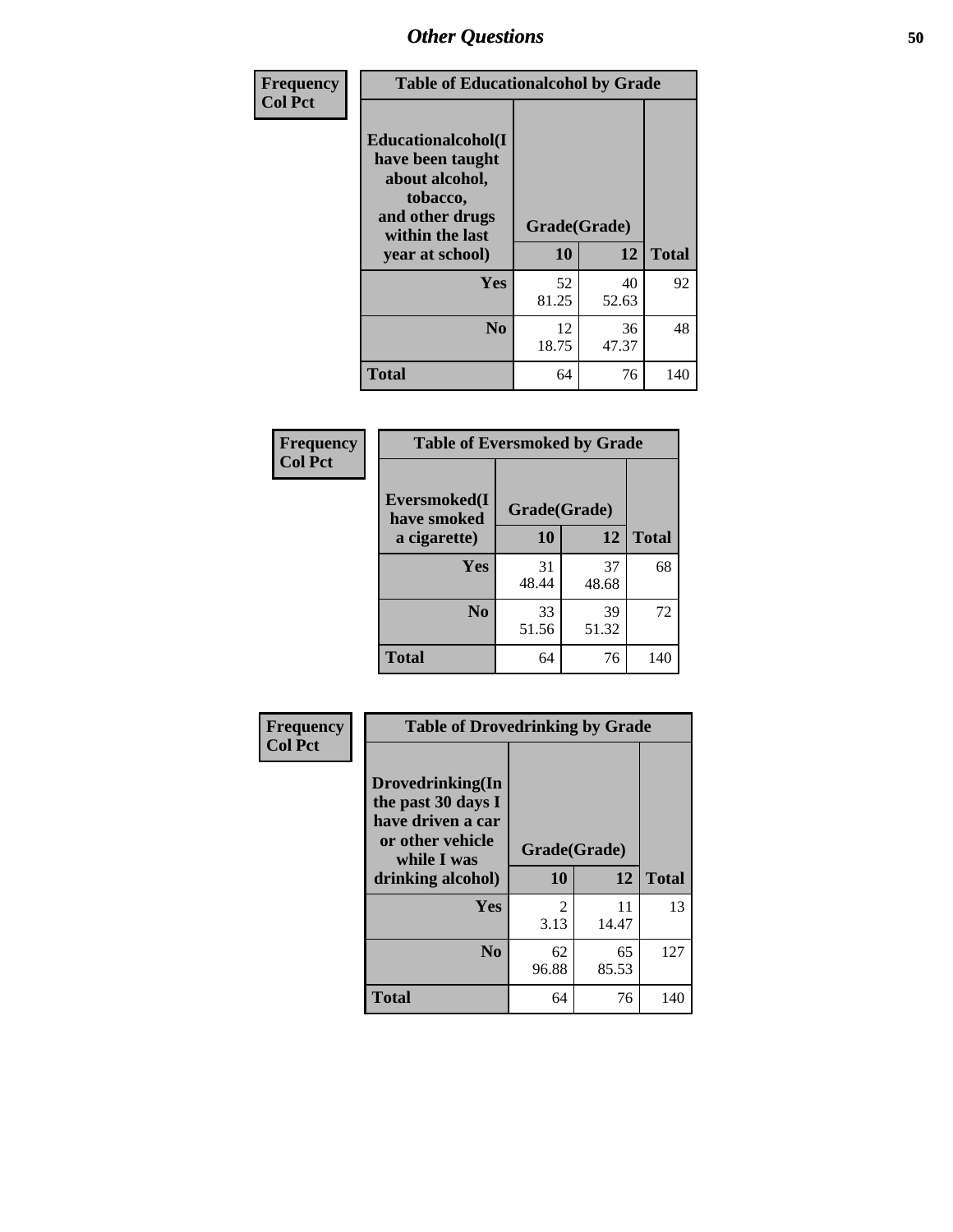| Frequency      | <b>Table of Rodedrinking by Grade</b>                                                                                  |                    |             |              |  |  |  |
|----------------|------------------------------------------------------------------------------------------------------------------------|--------------------|-------------|--------------|--|--|--|
| <b>Col Pct</b> | Rodedrinking(In<br>the past 30 days<br>I have ridden in<br>a car with a<br>driver who had<br>been drinking<br>alcohol) | Grade(Grade)<br>10 | 12          | <b>Total</b> |  |  |  |
|                | <b>Yes</b>                                                                                                             | 20<br>31.25        | 15<br>19.74 | 35           |  |  |  |
|                | N <sub>0</sub>                                                                                                         | 44<br>68.75        | 61<br>80.26 | 105          |  |  |  |
|                | <b>Total</b>                                                                                                           | 64                 | 76          | 140          |  |  |  |

#### **Frequency Col Pct**

| <b>Table of Drugsschool by Grade</b>                                                                                      |                    |             |              |
|---------------------------------------------------------------------------------------------------------------------------|--------------------|-------------|--------------|
| <b>Drugsschool</b> (During<br>the past 12 months,<br>I have been offered,<br>sold,<br>or given illegal<br>drugs on school | Grade(Grade)<br>10 | 12          | <b>Total</b> |
| property)                                                                                                                 |                    |             |              |
| Yes                                                                                                                       | 11<br>17.19        | 14<br>18.42 | 25           |
| N <sub>0</sub>                                                                                                            | 53<br>82.81        | 62<br>81.58 | 115          |
| Total                                                                                                                     |                    |             |              |

| Frequency<br><b>Col Pct</b> | <b>Table of Helpbullied by Grade</b>                 |              |             |              |  |  |  |
|-----------------------------|------------------------------------------------------|--------------|-------------|--------------|--|--|--|
|                             | $Helpb$ ullied $(I$<br>would help<br>someone who was | Grade(Grade) |             |              |  |  |  |
|                             | being bullied)                                       | <b>10</b>    | 12          | <b>Total</b> |  |  |  |
|                             | <b>Strongly Agree</b>                                | 33<br>51.56  | 40<br>52.63 | 73           |  |  |  |
|                             | <b>Somewhat Agree</b>                                | 24<br>37.50  | 25<br>32.89 | 49           |  |  |  |
|                             | <b>Somewhat Disagree</b>                             | 3<br>4.69    | 3<br>3.95   | 6            |  |  |  |
|                             | <b>Strongly Disagree</b>                             | 4<br>6.25    | 8<br>10.53  | 12           |  |  |  |
|                             | <b>Total</b>                                         | 64           | 76          | 140          |  |  |  |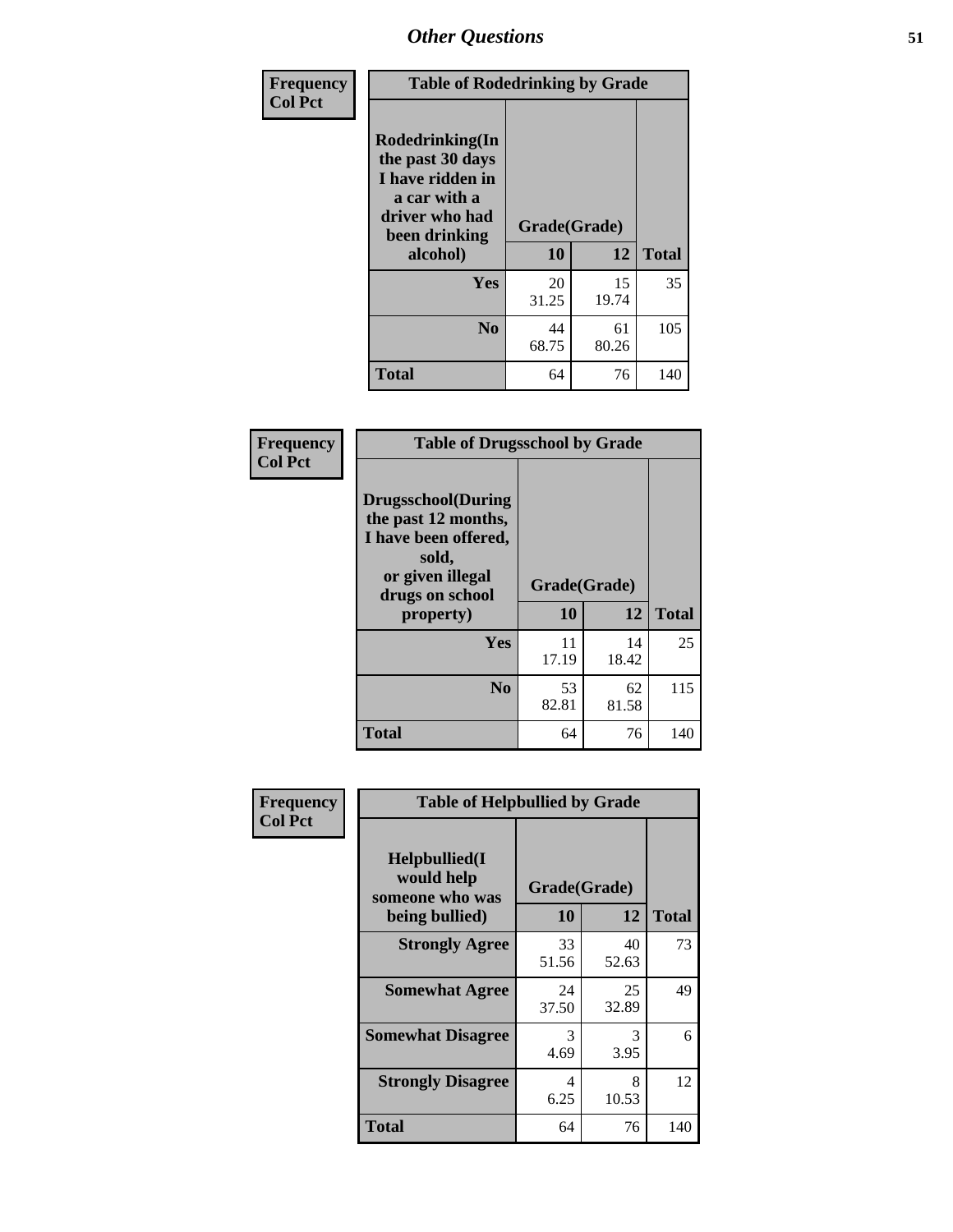| <b>Frequency</b> | <b>Table of Grade by Bingedrinking</b> |              |                                |                                                                                        |                          |                               |                               |                          |              |
|------------------|----------------------------------------|--------------|--------------------------------|----------------------------------------------------------------------------------------|--------------------------|-------------------------------|-------------------------------|--------------------------|--------------|
| <b>Row Pct</b>   |                                        |              |                                | Bingedrinking(I have drunk five or more<br>drinks of alcohol at one sitting during the | last 30 days)            |                               |                               |                          |              |
|                  | <b>Grade</b> (Grade)   Days            | $\mathbf{0}$ | 1 or<br>$\overline{2}$<br>days | 3 <sub>to</sub><br>5<br>days                                                           | <b>6 to</b><br>9<br>days | <b>10</b><br>to<br>19<br>days | <b>20</b><br>to<br>29<br>days | <b>All</b><br>30<br>days | <b>Total</b> |
|                  | 10                                     | 56<br>87.50  | 1<br>1.56                      | 2<br>3.13                                                                              | $\Omega$<br>0.00         | 3<br>4.69                     | 1.56                          | 1.56                     | 64           |
|                  | 12                                     | 55<br>72.37  | 7<br>9.21                      | 6<br>7.89                                                                              | 4<br>5.26                | $\mathfrak{D}$<br>2.63        | $\mathfrak{D}$<br>2.63        | 0<br>0.00                | 76           |
|                  | <b>Total</b>                           | 111          | 8                              | 8                                                                                      | 4                        | 5                             | 3                             |                          | 140          |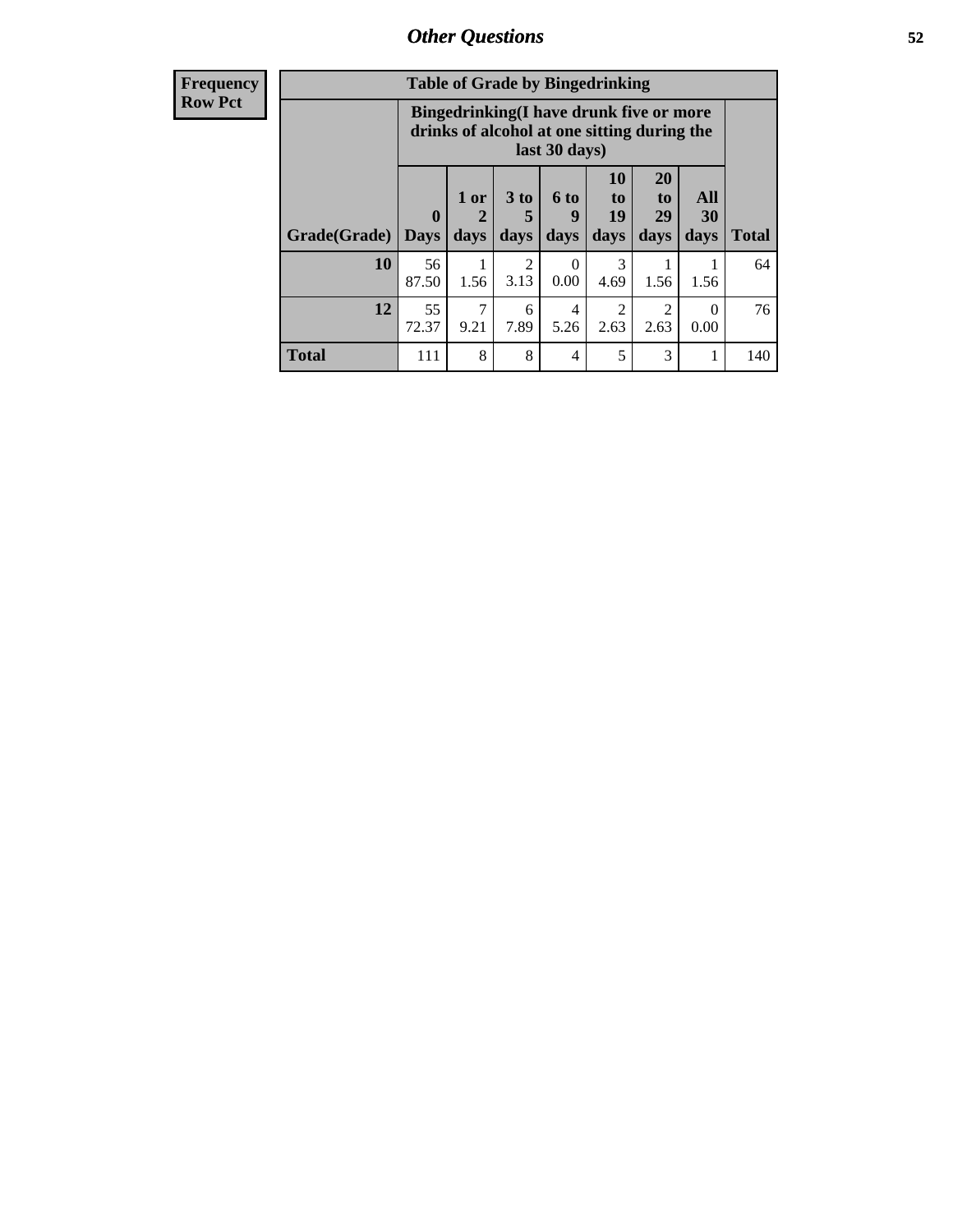## *Nutrition* **53**

| <b>Frequency</b><br>Row Pct |
|-----------------------------|
|                             |

| <b>Table of Grade by Dairy</b> |                          |                                                                                                          |             |             |     |  |  |
|--------------------------------|--------------------------|----------------------------------------------------------------------------------------------------------|-------------|-------------|-----|--|--|
|                                |                          | Dairy (I eat at least 3 servings of dairy<br>products each day)                                          |             |             |     |  |  |
| Grade(Grade)                   | <b>Strongly</b><br>Agree | Somewhat  <br><b>Somewhat</b><br><b>Strongly</b><br><b>Disagree</b><br>Disagree<br><b>Total</b><br>Agree |             |             |     |  |  |
| 10                             | 29<br>45.31              | 16<br>25.00                                                                                              | ┑<br>10.94  | 12<br>18.75 | 64  |  |  |
| 12                             | 17<br>22.37              | 24<br>31.58                                                                                              | 22<br>28.95 | 13<br>17.11 | 76  |  |  |
| <b>Total</b>                   | 46                       | 40                                                                                                       | 29          | 25          | 140 |  |  |

| <b>Frequency</b> |  |
|------------------|--|
| <b>Row Pct</b>   |  |

| $\overline{\mathbf{y}}$ | <b>Table of Grade by Fruitveg</b> |                          |                                                                          |                                    |                                    |              |  |
|-------------------------|-----------------------------------|--------------------------|--------------------------------------------------------------------------|------------------------------------|------------------------------------|--------------|--|
|                         |                                   |                          | Fruitveg(I eat at least 5 servings of fruits<br>and vegetables each day) |                                    |                                    |              |  |
|                         | Grade(Grade)                      | <b>Strongly</b><br>Agree | Somewhat  <br>Agree                                                      | <b>Somewhat</b><br><b>Disagree</b> | <b>Strongly</b><br><b>Disagree</b> | <b>Total</b> |  |
|                         | 10                                | 11<br>17.19              | 25<br>39.06                                                              | 15<br>23.44                        | 13<br>20.31                        | 64           |  |
|                         | 12                                | 3<br>3.95                | 20<br>26.32                                                              | 34<br>44.74                        | 19<br>25.00                        | 76           |  |
|                         | <b>Total</b>                      | 14                       | 45                                                                       | 49                                 | 32                                 | 140          |  |

| <b>Frequency</b> | <b>Table of Grade by Cafeteriahealthy</b> |                                                                       |             |                                        |                                    |              |
|------------------|-------------------------------------------|-----------------------------------------------------------------------|-------------|----------------------------------------|------------------------------------|--------------|
| <b>Row Pct</b>   |                                           | Cafeteriahealthy (School meals in my<br>school cafeteria are healthy) |             |                                        |                                    |              |
|                  | Grade(Grade)                              | <b>Strongly</b><br>Agree                                              | Agree       | Somewhat   Somewhat<br><b>Disagree</b> | <b>Strongly</b><br><b>Disagree</b> | <b>Total</b> |
|                  | 10                                        | 10.94                                                                 | 23<br>35.94 | 16<br>25.00                            | 18<br>28.13                        | 64           |
|                  | 12                                        | 6<br>7.89                                                             | 24<br>31.58 | 27<br>35.53                            | 19<br>25.00                        | 76           |
|                  | Total                                     | 13                                                                    | 47          | 43                                     | 37                                 | 140          |

| <b>Frequency</b> |
|------------------|
| <b>Row Pct</b>   |

| <b>Table of Grade by Cafeterianutrition</b> |                          |                                                                                           |                                    |                                    |              |  |  |
|---------------------------------------------|--------------------------|-------------------------------------------------------------------------------------------|------------------------------------|------------------------------------|--------------|--|--|
|                                             |                          | <b>Cafeterianutrition</b> (Facts about nutrition<br>are available in my school cafeteria) |                                    |                                    |              |  |  |
| Grade(Grade)                                | <b>Strongly</b><br>Agree | Somewhat  <br>Agree                                                                       | <b>Somewhat</b><br><b>Disagree</b> | <b>Strongly</b><br><b>Disagree</b> | <b>Total</b> |  |  |
| 10                                          | 21<br>32.81              | 26<br>40.63                                                                               | q<br>14.06                         | 8<br>12.50                         | 64           |  |  |
| 12                                          | 25<br>32.89              | 30<br>39.47                                                                               | 12<br>15.79                        | 9<br>11.84                         | 76           |  |  |
| Total                                       | 46                       | 56                                                                                        | 21                                 | 17                                 | 140          |  |  |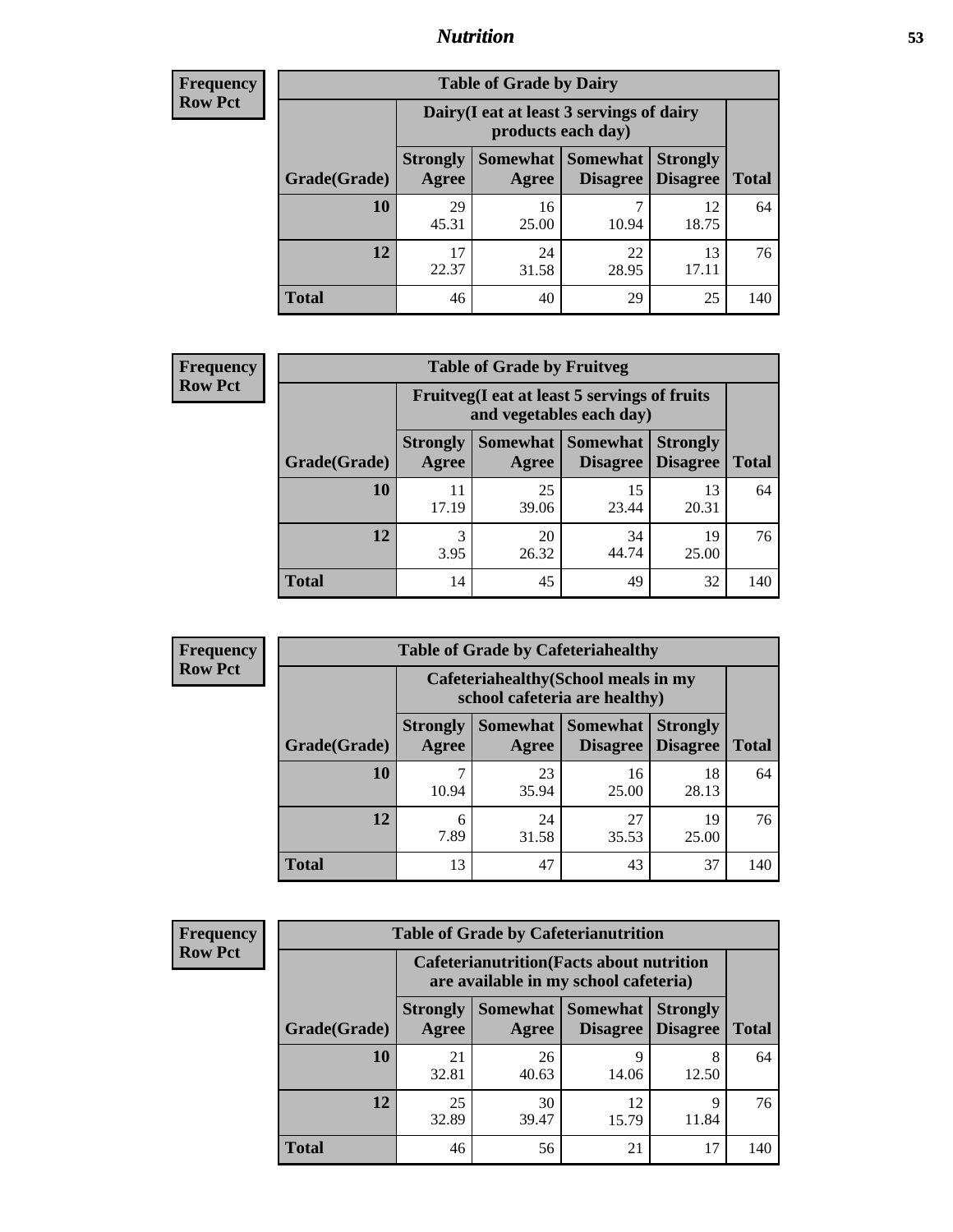## *Nutrition* **54**

| <b>Frequency</b> |
|------------------|
| Row Pct          |

| <b>Table of Grade by Schoollunch</b> |                                                                                                                              |                                                                 |           |            |     |  |  |
|--------------------------------------|------------------------------------------------------------------------------------------------------------------------------|-----------------------------------------------------------------|-----------|------------|-----|--|--|
|                                      |                                                                                                                              | Schoollunch(I eat school lunch three or<br>more times per week) |           |            |     |  |  |
| Grade(Grade)                         | Somewhat   Somewhat  <br><b>Strongly</b><br><b>Strongly</b><br><b>Disagree</b><br>Agree<br>Disagree<br><b>Total</b><br>Agree |                                                                 |           |            |     |  |  |
| 10                                   | 42<br>65.63                                                                                                                  | 10<br>15.63                                                     | 4<br>6.25 | 8<br>12.50 | 64  |  |  |
| 12                                   | 47<br>61.84                                                                                                                  | 14<br>18.42                                                     | 6<br>7.89 | 9<br>11.84 | 76  |  |  |
| <b>Total</b>                         | 89                                                                                                                           | 24                                                              | 10        | 17         | 140 |  |  |

| <b>Frequency</b> |  |
|------------------|--|
| <b>Row Pct</b>   |  |

| <b>Table of Grade by Foodchoices</b> |                                                                            |             |                                   |                                    |              |  |
|--------------------------------------|----------------------------------------------------------------------------|-------------|-----------------------------------|------------------------------------|--------------|--|
|                                      | <b>Foodchoices</b> (I make healthy food choices in<br>my school cafeteria) |             |                                   |                                    |              |  |
| Grade(Grade)                         | <b>Strongly</b><br>Agree                                                   | Agree       | Somewhat   Somewhat  <br>Disagree | <b>Strongly</b><br><b>Disagree</b> | <b>Total</b> |  |
| 10                                   | 17<br>26.56                                                                | 20<br>31.25 | 13<br>20.31                       | 14<br>21.88                        | 64           |  |
| 12                                   | 10<br>13.16                                                                | 35<br>46.05 | 19<br>25.00                       | 12<br>15.79                        | 76           |  |
| <b>Total</b>                         | 27                                                                         | 55          | 32                                | 26                                 | 140          |  |

| <b>Frequency</b> | <b>Table of Grade by Wholewheat</b> |                          |                                                                                                             |                                 |                                    |              |  |  |  |
|------------------|-------------------------------------|--------------------------|-------------------------------------------------------------------------------------------------------------|---------------------------------|------------------------------------|--------------|--|--|--|
| <b>Row Pct</b>   |                                     |                          | Wholewheat (There are whole wheat and<br>multigrain breads and cereals available in<br>my school cafeteria) |                                 |                                    |              |  |  |  |
|                  | Grade(Grade)                        | <b>Strongly</b><br>Agree | Agree                                                                                                       | Somewhat   Somewhat<br>Disagree | <b>Strongly</b><br><b>Disagree</b> | <b>Total</b> |  |  |  |
|                  | 10                                  | 17<br>26.56              | 24<br>37.50                                                                                                 | 10<br>15.63                     | 13<br>20.31                        | 64           |  |  |  |
|                  | 12                                  | 12<br>15.79              | 30<br>39.47                                                                                                 | 13<br>17.11                     | 21<br>27.63                        | 76           |  |  |  |
|                  | <b>Total</b>                        | 29                       | 54                                                                                                          | 23                              | 34                                 | 140          |  |  |  |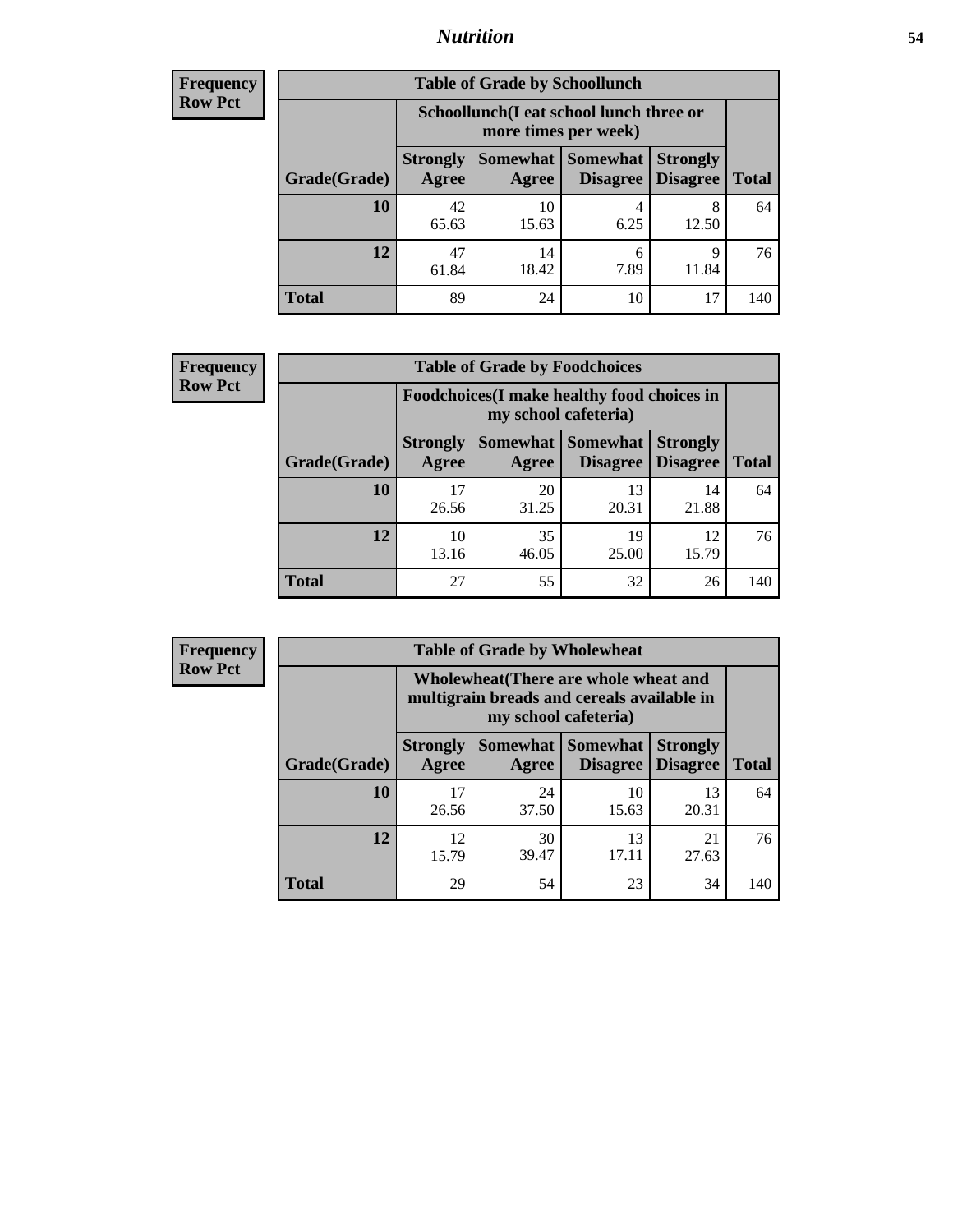## *Nutrition* **55**

**Frequency Row Pct**

| <b>Table of Grade by Healthyvending</b> |                                                                                                                                               |             |                                        |                                    |              |  |  |
|-----------------------------------------|-----------------------------------------------------------------------------------------------------------------------------------------------|-------------|----------------------------------------|------------------------------------|--------------|--|--|
|                                         | Healthyvending (If only healthy snacks and<br>beverages were available in the vending<br>machines during the school day,<br>I would buy them) |             |                                        |                                    |              |  |  |
| Grade(Grade)                            | <b>Strongly</b><br>Agree                                                                                                                      | Agree       | Somewhat   Somewhat<br><b>Disagree</b> | <b>Strongly</b><br><b>Disagree</b> | <b>Total</b> |  |  |
| 10                                      | 18<br>28.13                                                                                                                                   | 16<br>25.00 | 12<br>18.75                            | 18<br>28.13                        | 64           |  |  |
| 12                                      | 15<br>19.74                                                                                                                                   | 27<br>35.53 | 18<br>23.68                            | 16<br>21.05                        | 76           |  |  |
| <b>Total</b>                            | 33                                                                                                                                            | 43          | 30                                     | 34                                 | 140          |  |  |

**Frequency Row Pct**

| <b>Table of Grade by Schoolbreakfast</b> |                          |                                                                                                                                         |                                        |                                     |              |  |  |
|------------------------------------------|--------------------------|-----------------------------------------------------------------------------------------------------------------------------------------|----------------------------------------|-------------------------------------|--------------|--|--|
|                                          |                          | Schoolbreakfast (If breakfast were<br>available at school,<br>but outside the cafeteria,<br>I would eat breakfast at school more often) |                                        |                                     |              |  |  |
| Grade(Grade)                             | <b>Strongly</b><br>Agree | Agree                                                                                                                                   | Somewhat   Somewhat<br><b>Disagree</b> | <b>Strongly</b><br>$\vert$ Disagree | <b>Total</b> |  |  |
| 10                                       | 33<br>51.56              | 19<br>29.69                                                                                                                             | 5<br>7.81                              | 10.94                               | 64           |  |  |
| 12                                       | 26<br>34.21              | 16<br>21.05                                                                                                                             | 14<br>18.42                            | 20<br>26.32                         | 76           |  |  |
| <b>Total</b>                             | 59                       | 35                                                                                                                                      | 19                                     | 27                                  | 140          |  |  |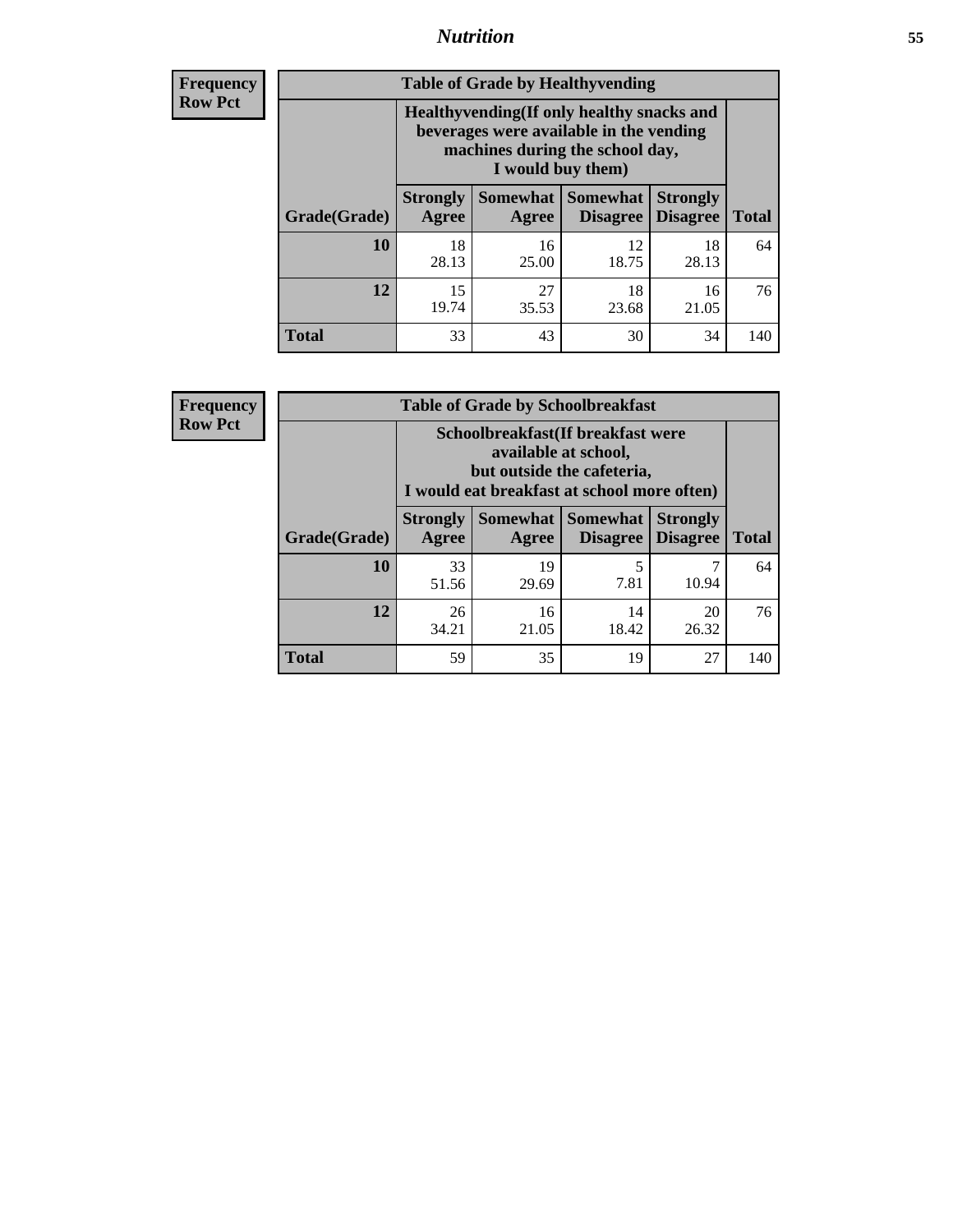| Frequency<br><b>Col Pct</b> | <b>Table of Educationaids by Grade</b>                                                      |              |             |              |  |  |
|-----------------------------|---------------------------------------------------------------------------------------------|--------------|-------------|--------------|--|--|
|                             | <b>Educationaids</b> (I<br>have been<br>taught about<br><b>HIV/AIDS</b> at<br>school in the | Grade(Grade) |             |              |  |  |
|                             | past year)                                                                                  | 10           | 12          | <b>Total</b> |  |  |
|                             | Yes                                                                                         | 50<br>78.13  | 42<br>55.26 | 92           |  |  |
|                             | N <sub>0</sub>                                                                              | 14<br>21.88  | 34<br>44.74 | 48           |  |  |
|                             | <b>Total</b>                                                                                | 64           | 76          | 140          |  |  |

| Frequency      | <b>Table of Educationcharacter by Grade</b>                 |              |             |              |  |  |
|----------------|-------------------------------------------------------------|--------------|-------------|--------------|--|--|
| <b>Col Pct</b> | Educationcharacter(I<br>have been taught<br>about character | Grade(Grade) |             |              |  |  |
|                | education in the past<br>year at school)                    | 10           | 12          | <b>Total</b> |  |  |
|                | Yes                                                         | 56<br>87.50  | 41<br>53.95 | 97           |  |  |
|                | N <sub>0</sub>                                              | 8<br>12.50   | 35<br>46.05 | 43           |  |  |
|                | <b>Total</b>                                                | 64           | 76          | 140          |  |  |

| Frequency      | <b>Table of Gradcoach1 by Grade</b> |              |             |              |
|----------------|-------------------------------------|--------------|-------------|--------------|
| <b>Col Pct</b> | Gradcoach1(I<br>know who my         | Grade(Grade) |             |              |
|                | <b>Graduation</b><br>Coach is)      | 10           | 12          | <b>Total</b> |
|                | Yes                                 | 8<br>12.50   | 43<br>56.58 | 51           |
|                | N <sub>0</sub>                      | 56<br>87.50  | 33<br>43.42 | 89           |
|                | <b>Total</b>                        | 64           | 76          | 140          |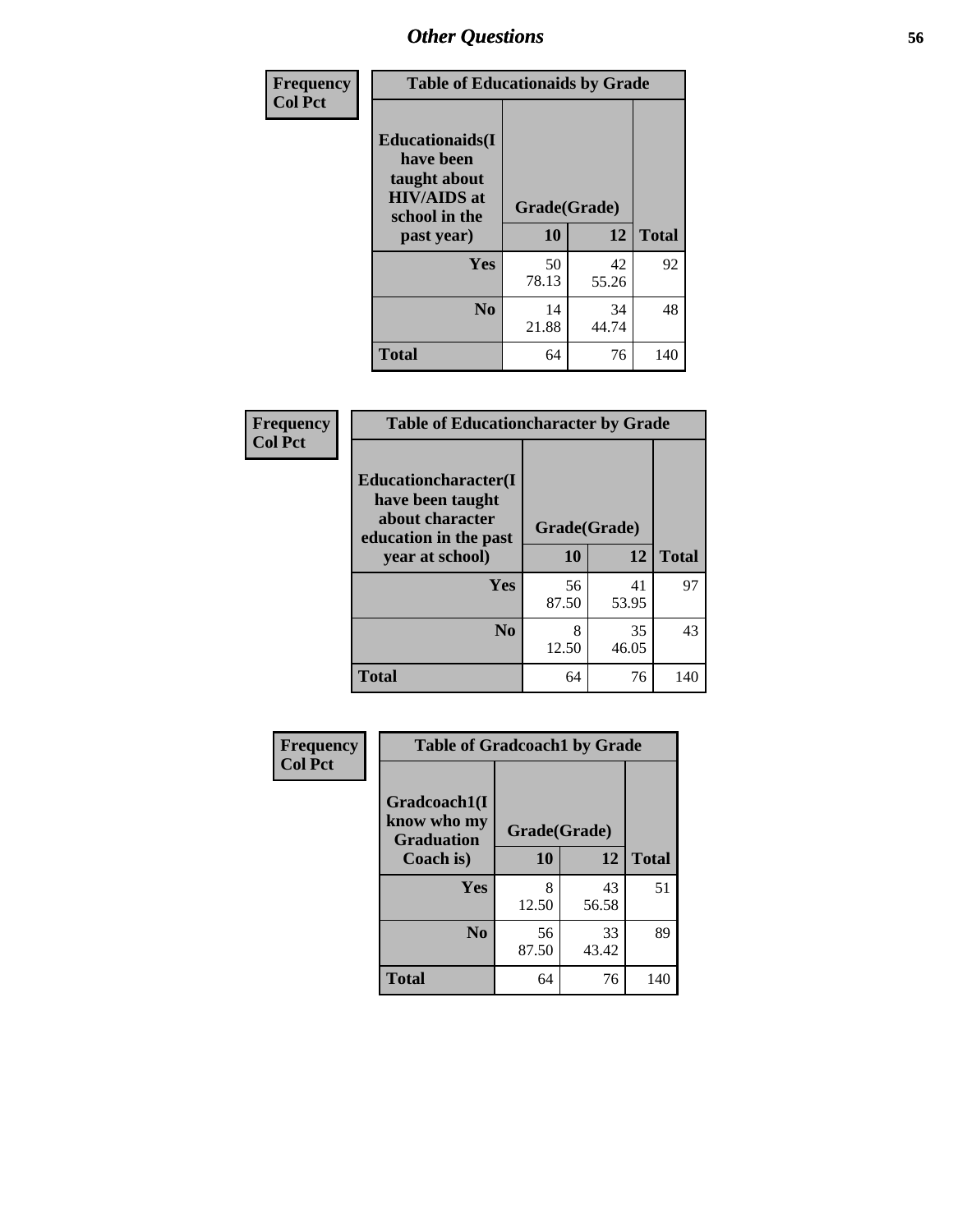| Frequency      | <b>Table of Gradcoach2 by Grade</b> |              |             |              |
|----------------|-------------------------------------|--------------|-------------|--------------|
| <b>Col Pct</b> | Gradcoach2(I<br>have                |              |             |              |
|                | contacted my<br><b>Graduation</b>   | Grade(Grade) |             |              |
|                | Coach)                              | 10           | 12          | <b>Total</b> |
|                | Yes                                 | 5<br>7.81    | 18<br>23.68 | 23           |
|                | N <sub>0</sub>                      | 59<br>92.19  | 58<br>76.32 | 117          |
|                | <b>Total</b>                        | 64           | 76          | 140          |

| <b>Frequency</b><br><b>Col Pct</b> | <b>Table of Gradcoach3 by Grade</b>                                         |              |             |              |
|------------------------------------|-----------------------------------------------------------------------------|--------------|-------------|--------------|
|                                    | Gradcoach3(I<br>have received<br>assistance<br>from my<br><b>Graduation</b> | Grade(Grade) |             |              |
|                                    | Coach)                                                                      | 10           | 12          | <b>Total</b> |
|                                    | Yes                                                                         | 4<br>6.25    | 17<br>22.37 | 21           |
|                                    | N <sub>0</sub>                                                              | 22<br>34.38  | 19<br>25.00 | 41           |
|                                    | Don't know                                                                  | 38<br>59.38  | 40<br>52.63 | 78           |
|                                    | <b>Total</b>                                                                | 64           | 76          | 140          |

| Frequency      | <b>Table of Selfharm by Grade</b>                                                                                                                                                      |                    |             |              |
|----------------|----------------------------------------------------------------------------------------------------------------------------------------------------------------------------------------|--------------------|-------------|--------------|
| <b>Col Pct</b> | <b>Selfharm</b> (During<br>the past 12<br>months,<br>I harmed myself<br>on purpose<br><b>Suicideconsider</b><br>During the past<br>12 months,<br>I seriously<br>considered<br>suicide) | Grade(Grade)<br>10 | 12          | <b>Total</b> |
|                | Yes                                                                                                                                                                                    | 5<br>7.81          | 7<br>9.21   | 12           |
|                | N <sub>0</sub>                                                                                                                                                                         | 59<br>92.19        | 69<br>90.79 | 128          |
|                | Total                                                                                                                                                                                  | 64                 | 76          | 140          |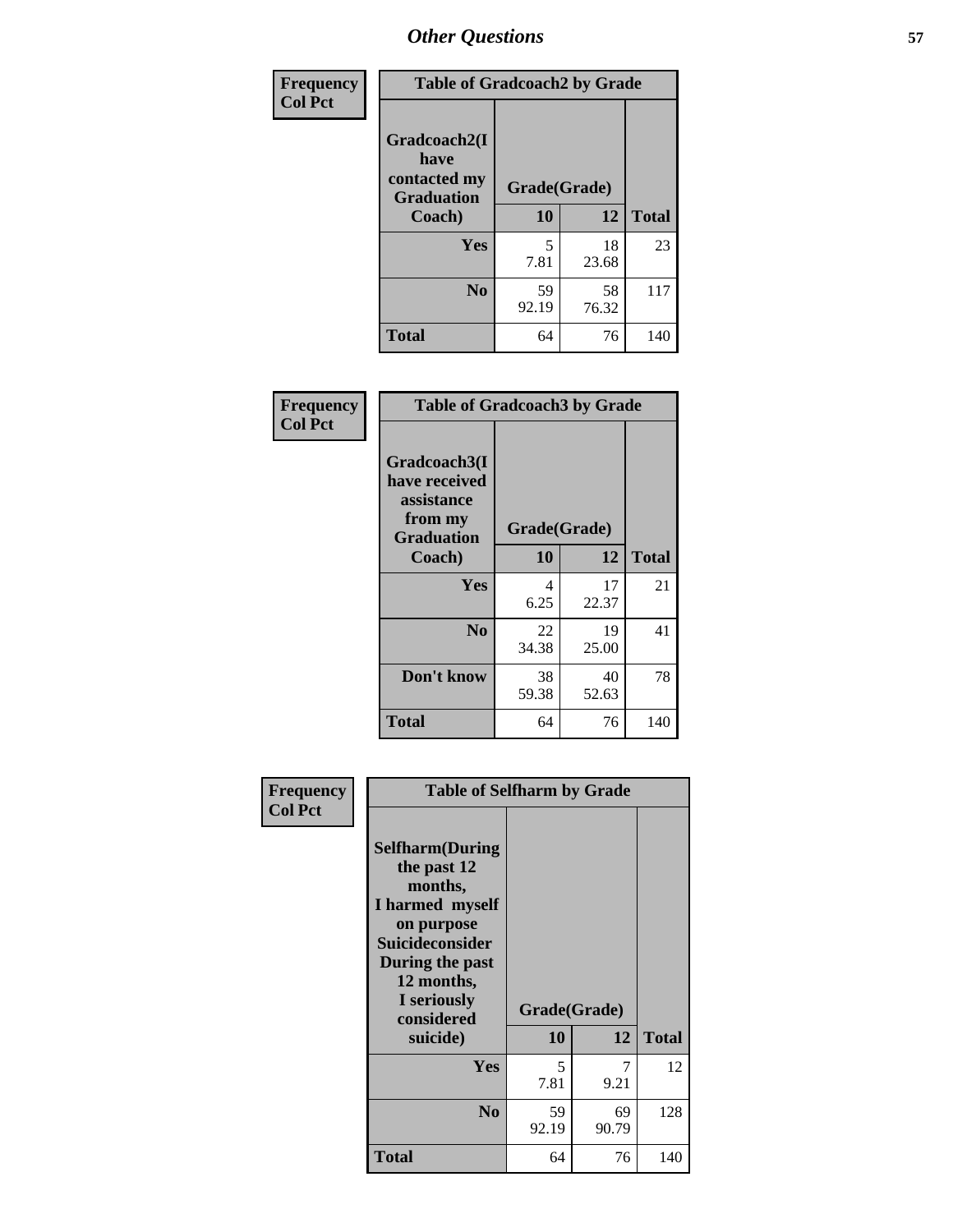| <b>Frequency</b> | <b>Table of Suicideconsider by Grade</b> |              |             |              |  |
|------------------|------------------------------------------|--------------|-------------|--------------|--|
| <b>Col Pct</b>   |                                          | Grade(Grade) |             |              |  |
|                  | Suicideconsider                          | <b>10</b>    | 12          | <b>Total</b> |  |
|                  | Yes                                      | 6<br>9.38    | 4<br>5.26   | 10           |  |
|                  | N <sub>0</sub>                           | 58<br>90.63  | 72<br>94.74 | 130          |  |
|                  | <b>Total</b>                             | 64           | 76          | 140          |  |

| Frequency      | <b>Table of Suicideattempt by Grade</b>              |              |             |              |
|----------------|------------------------------------------------------|--------------|-------------|--------------|
| <b>Col Pct</b> | Suicideattempt(I<br>have attempted<br>suicide in the | Grade(Grade) |             |              |
|                | last year)                                           | 10           | 12          | <b>Total</b> |
|                | Yes                                                  | 5<br>7.81    | 3<br>3.95   | 8            |
|                | N <sub>0</sub>                                       | 59<br>92.19  | 73<br>96.05 | 132          |
|                | <b>Total</b>                                         | 64           | 76          | 140          |

| Frequency      | <b>Table of Instantmessaged by Grade</b>                       |              |             |              |
|----------------|----------------------------------------------------------------|--------------|-------------|--------------|
| <b>Col Pct</b> | <b>Instantmessaged</b> (I<br>have instant<br>messaged people I | Grade(Grade) |             |              |
|                | do not even know)                                              | 10           | 12          | <b>Total</b> |
|                | Yes                                                            | 35<br>54.69  | 33<br>43.42 | 68           |
|                | N <sub>0</sub>                                                 | 29<br>45.31  | 43<br>56.58 | 72           |
|                | <b>Total</b>                                                   | 64           | 76          | 140          |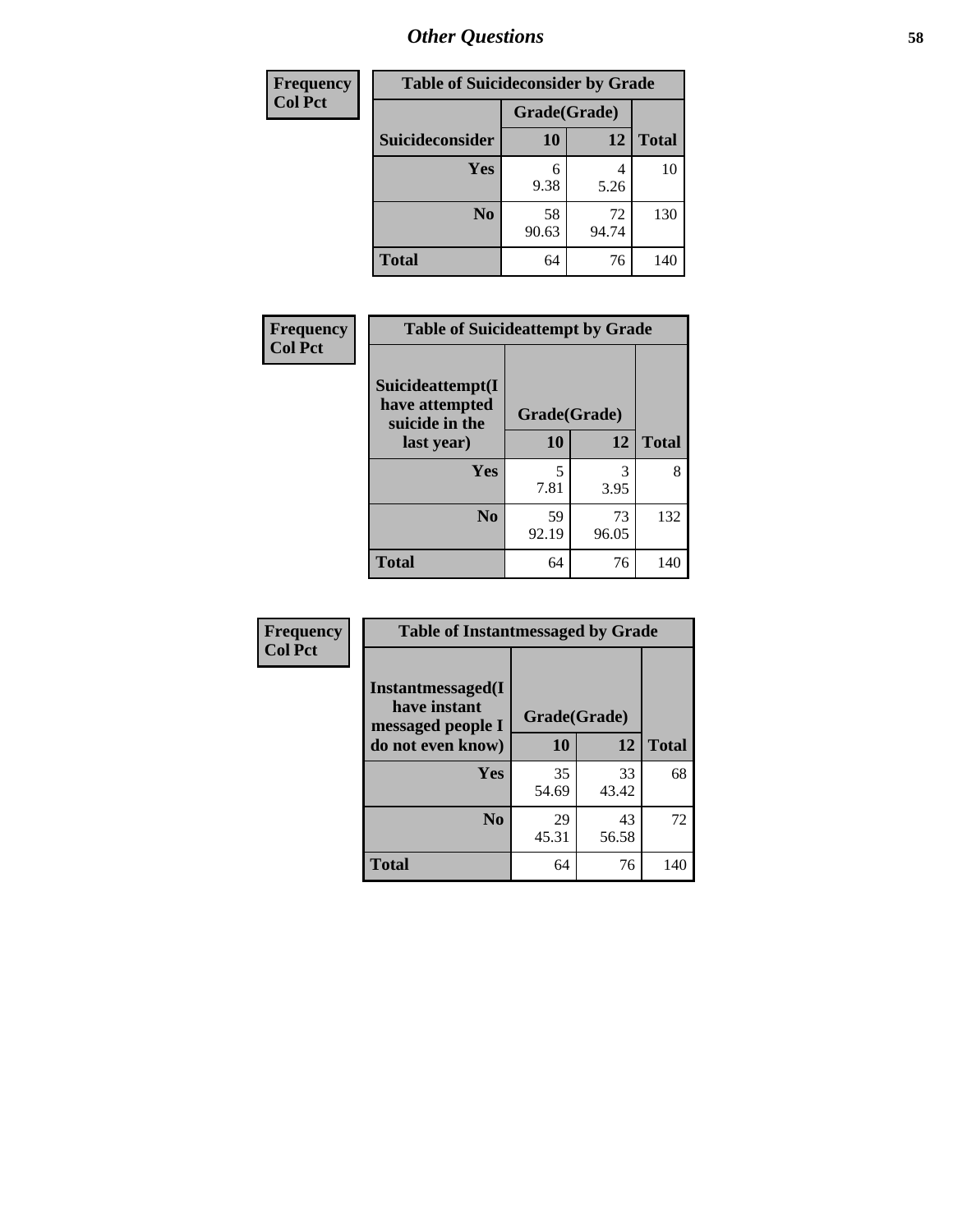| Frequency      | <b>Table of Getsalong by Grade</b>                          |              |             |              |  |
|----------------|-------------------------------------------------------------|--------------|-------------|--------------|--|
| <b>Col Pct</b> | <b>Getsalong</b> (I get<br>along with other<br>students and | Grade(Grade) |             |              |  |
|                | adults)                                                     | 10           | 12          | <b>Total</b> |  |
|                | <b>Strongly Agree</b>                                       | 35<br>54.69  | 39<br>51.32 | 74           |  |
|                | <b>Somewhat Agree</b>                                       | 25<br>39.06  | 30<br>39.47 | 55           |  |
|                | <b>Somewhat Disagree</b>                                    | 1.56         | 3<br>3.95   | 4            |  |
|                | <b>Strongly Disagree</b>                                    | 3<br>4.69    | 4<br>5.26   | 7            |  |
|                | <b>Total</b>                                                | 64           | 76          | 140          |  |

| Frequency      | <b>Table of Safehome by Grade</b> |                           |             |              |  |
|----------------|-----------------------------------|---------------------------|-------------|--------------|--|
| <b>Col Pct</b> | Safehome(I feel<br>safe at home)  | Grade(Grade)<br><b>10</b> | 12          | <b>Total</b> |  |
|                | <b>Strongly Agree</b>             | 48<br>75.00               | 61<br>80.26 | 109          |  |
|                | <b>Somewhat Agree</b>             | 11<br>17.19               | 8<br>10.53  | 19           |  |
|                | <b>Somewhat Disagree</b>          | 4<br>6.25                 | 4<br>5.26   | 8            |  |
|                | <b>Strongly Disagree</b>          | 1.56                      | 3<br>3.95   | 4            |  |
|                | <b>Total</b>                      | 64                        | 76          | 140          |  |

| Frequency      | <b>Table of Adulttalk by Grade</b>                                                  |              |             |              |  |
|----------------|-------------------------------------------------------------------------------------|--------------|-------------|--------------|--|
| <b>Col Pct</b> | <b>Adulttalk(I</b><br>know an<br>adult at<br>school that<br>I can talk<br>with if I | Grade(Grade) |             |              |  |
|                | need help)                                                                          | 10           | 12          | <b>Total</b> |  |
|                | <b>Yes</b>                                                                          | 51<br>79.69  | 66<br>86.84 | 117          |  |
|                | N <sub>0</sub>                                                                      | 13<br>20.31  | 10<br>13.16 | 23           |  |
|                | <b>Total</b>                                                                        | 64           | 76          | 140          |  |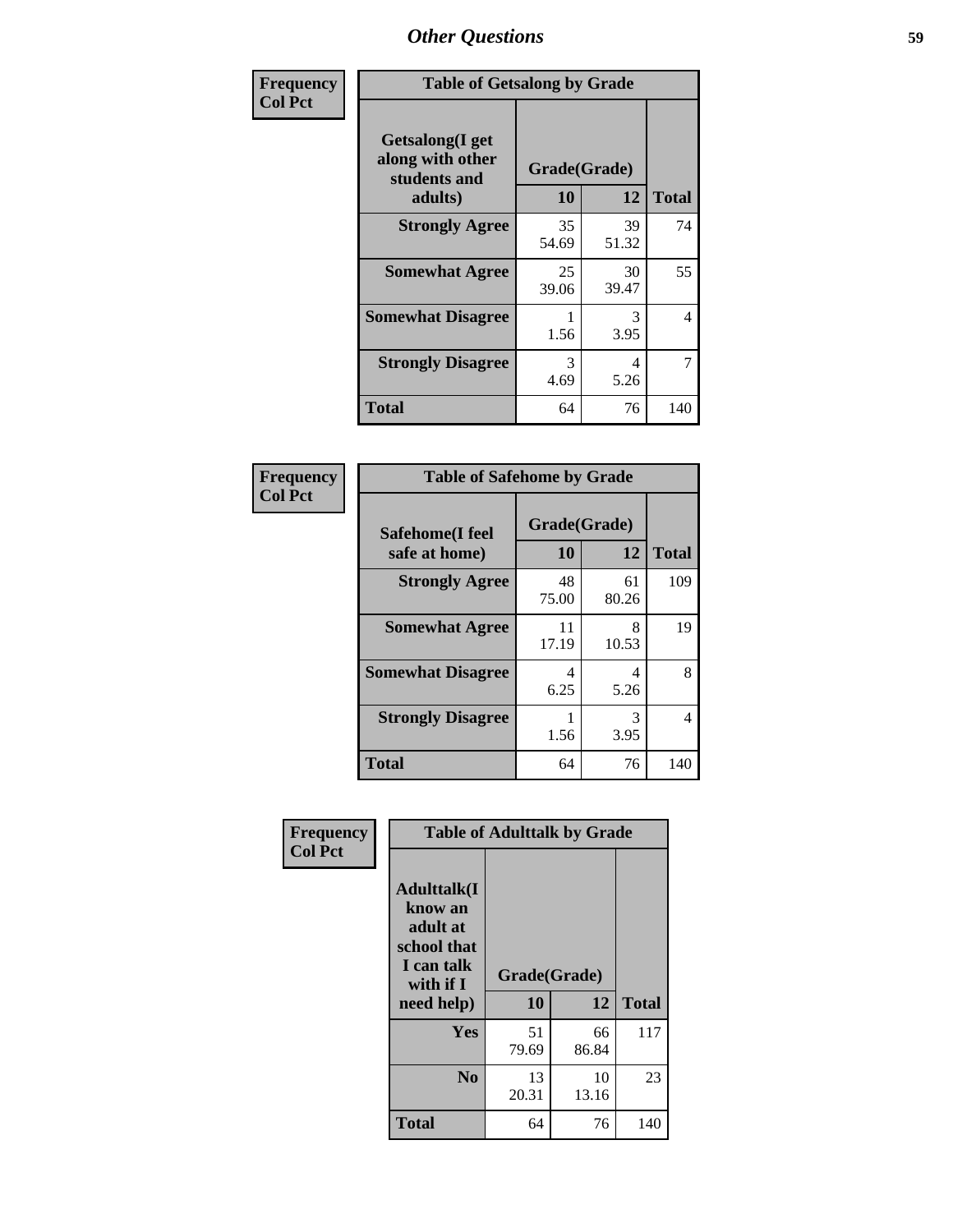**Frequency Row Pct**

| <b>Table of Grade by Tvtime</b> |             |                                                                                         |             |                      |                       |             |              |
|---------------------------------|-------------|-----------------------------------------------------------------------------------------|-------------|----------------------|-----------------------|-------------|--------------|
|                                 |             | Tvtime (On an average school day,<br>how much unsupervised time do I spend watching TV) |             |                      |                       |             |              |
|                                 |             | <b>Less that</b><br>$2 - 3$<br>$4 - 5$<br>$6+$                                          |             |                      |                       |             |              |
| Grade(Grade)   None   hour/day  |             |                                                                                         |             | hour/day   hours/day | hours/day   hours/day |             | <b>Total</b> |
| 10                              | 15<br>23.44 | 12<br>18.75                                                                             | 12.50       | 14<br>21.88          | 7.81                  | 10<br>15.63 | 64           |
| 12                              | 24<br>31.58 | 10<br>13.16                                                                             | 17<br>22.37 | 16<br>21.05          | 6<br>7.89             | 3.95        | 76           |
| <b>Total</b>                    | 39          | 22                                                                                      | 25          | 30                   |                       | 13          | 140          |

**Frequency Row Pct**

| <b>Table of Grade by Computertime</b> |             |                                                                                                                               |            |             |           |      |     |  |  |
|---------------------------------------|-------------|-------------------------------------------------------------------------------------------------------------------------------|------------|-------------|-----------|------|-----|--|--|
|                                       |             | Computertime (On an average school day,<br>how much unsupervised time do I spend on the computer)                             |            |             |           |      |     |  |  |
| Grade(Grade)                          | None        | <b>Less that</b><br>$4 - 5$<br>$2 - 3$<br>$6+$<br>hour/day<br>hours/day<br>hour/day<br>hours/day<br>hours/day<br><b>Total</b> |            |             |           |      |     |  |  |
| 10                                    | 26<br>40.63 | 10<br>15.63                                                                                                                   | 8<br>12.50 | 14<br>21.88 | 4<br>6.25 | 3.13 | 64  |  |  |
| 12                                    | 19<br>25.00 | 19<br>16<br>16<br>1.32<br>21.05<br>25.00<br>21.05<br>6.58                                                                     |            |             |           |      |     |  |  |
| <b>Total</b>                          | 45          | 26                                                                                                                            | 27         | 30          |           |      | 140 |  |  |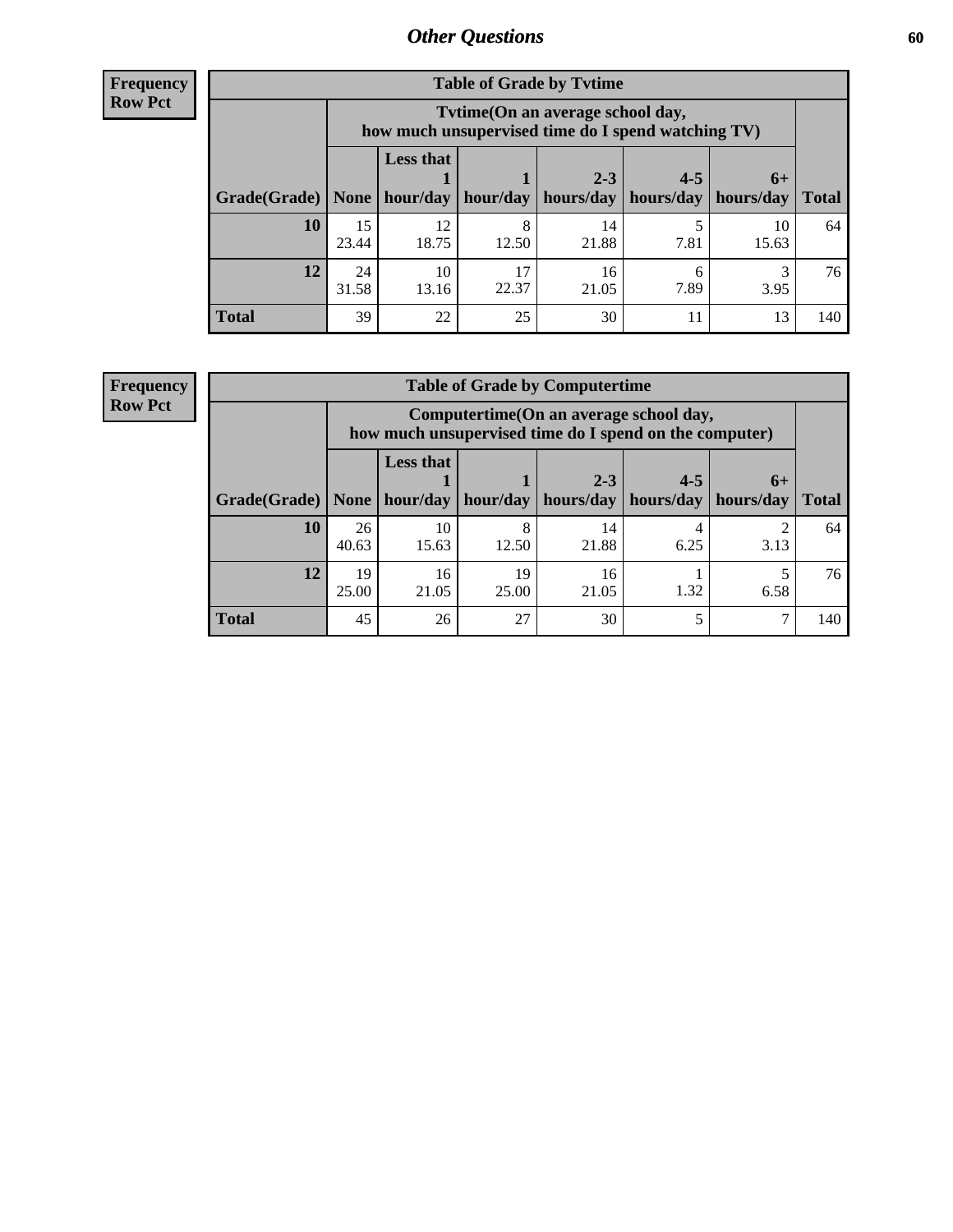#### *Questions about Driving Laws* **61** *Driving Questions were asked only of high school students.*

| <b>Frequency</b> |
|------------------|
| <b>Row Pct</b>   |

| <b>Table of Grade by License1</b> |                                                                     |                                                                                                                                           |                |             |               |              |  |  |  |
|-----------------------------------|---------------------------------------------------------------------|-------------------------------------------------------------------------------------------------------------------------------------------|----------------|-------------|---------------|--------------|--|--|--|
|                                   |                                                                     | License1(During the first 6 months of driving<br>with a provisional license,<br>the only passengers who can ride with the<br>driver are:) |                |             |               |              |  |  |  |
| Grade(Grade)                      | <b>Parent or</b><br><b>Guardian</b>                                 | Family<br><b>Members</b>                                                                                                                  | <b>Friends</b> | Anyone      | Don't<br>Know | <b>Total</b> |  |  |  |
| 10                                | 16<br>25.00                                                         | 30<br>46.88                                                                                                                               | 1.56           | 11<br>17.19 | 6<br>9.38     | 64           |  |  |  |
| 12                                | 35<br>2<br>5<br>10<br>24<br>31.58<br>46.05<br>6.58<br>2.63<br>13.16 |                                                                                                                                           |                |             |               |              |  |  |  |
| <b>Total</b>                      | 40                                                                  | 65                                                                                                                                        | 3              | 16          | 16            | 140          |  |  |  |

| Frequency      |              | <b>Table of Grade by License2</b>                                                                        |                              |                  |                                                      |                      |              |  |  |  |  |
|----------------|--------------|----------------------------------------------------------------------------------------------------------|------------------------------|------------------|------------------------------------------------------|----------------------|--------------|--|--|--|--|
| <b>Row Pct</b> |              | License2(17 yr old drivers with a<br>provisional driver's license cannot<br>drive between the hours of:) |                              |                  |                                                      |                      |              |  |  |  |  |
|                | Grade(Grade) | <b>Midnight</b><br>to 6am                                                                                | 1am<br>t <sub>0</sub><br>5am | 1am<br>to<br>6am | N <sub>0</sub><br>curfew<br>for $17$<br>year<br>olds | Don't<br><b>Know</b> | <b>Total</b> |  |  |  |  |
|                | 10           | 24<br>37.50                                                                                              | 5<br>7.81                    | 5<br>7.81        | 12<br>18.75                                          | 18<br>28.13          | 64           |  |  |  |  |
|                | 12           | 47<br>61.84                                                                                              | 3<br>3.95                    | 8<br>10.53       | 4<br>5.26                                            | 14<br>18.42          | 76           |  |  |  |  |
|                | <b>Total</b> | 71                                                                                                       | 8                            | 13               | 16                                                   | 32                   | 140          |  |  |  |  |

| Frequency      | <b>Table of Grade by License3</b> |                      |                                                                                        |            |                        |            |               |              |  |
|----------------|-----------------------------------|----------------------|----------------------------------------------------------------------------------------|------------|------------------------|------------|---------------|--------------|--|
| <b>Row Pct</b> |                                   |                      | License3(For drivers under the age of 21,<br>what level of alcohol is considered DUI?) |            |                        |            |               |              |  |
|                | Grade(Grade)                      | Any<br><b>Amount</b> | 0.02                                                                                   | 0.04       | 0.06                   | 0.08       | Don't<br>know | <b>Total</b> |  |
|                | <b>10</b>                         | 17<br>26.56          | 19<br>29.69                                                                            | 3<br>4.69  | $\mathfrak{D}$<br>3.13 | 9<br>14.06 | 14<br>21.88   | 64           |  |
|                | 12                                | 13<br>17.11          | 32<br>42.11                                                                            | 8<br>10.53 | 3<br>3.95              | 3.95       | 17<br>22.37   | 76           |  |
|                | <b>Total</b>                      | 30                   | 51                                                                                     | 11         | 5                      | 12         | 31            | 140          |  |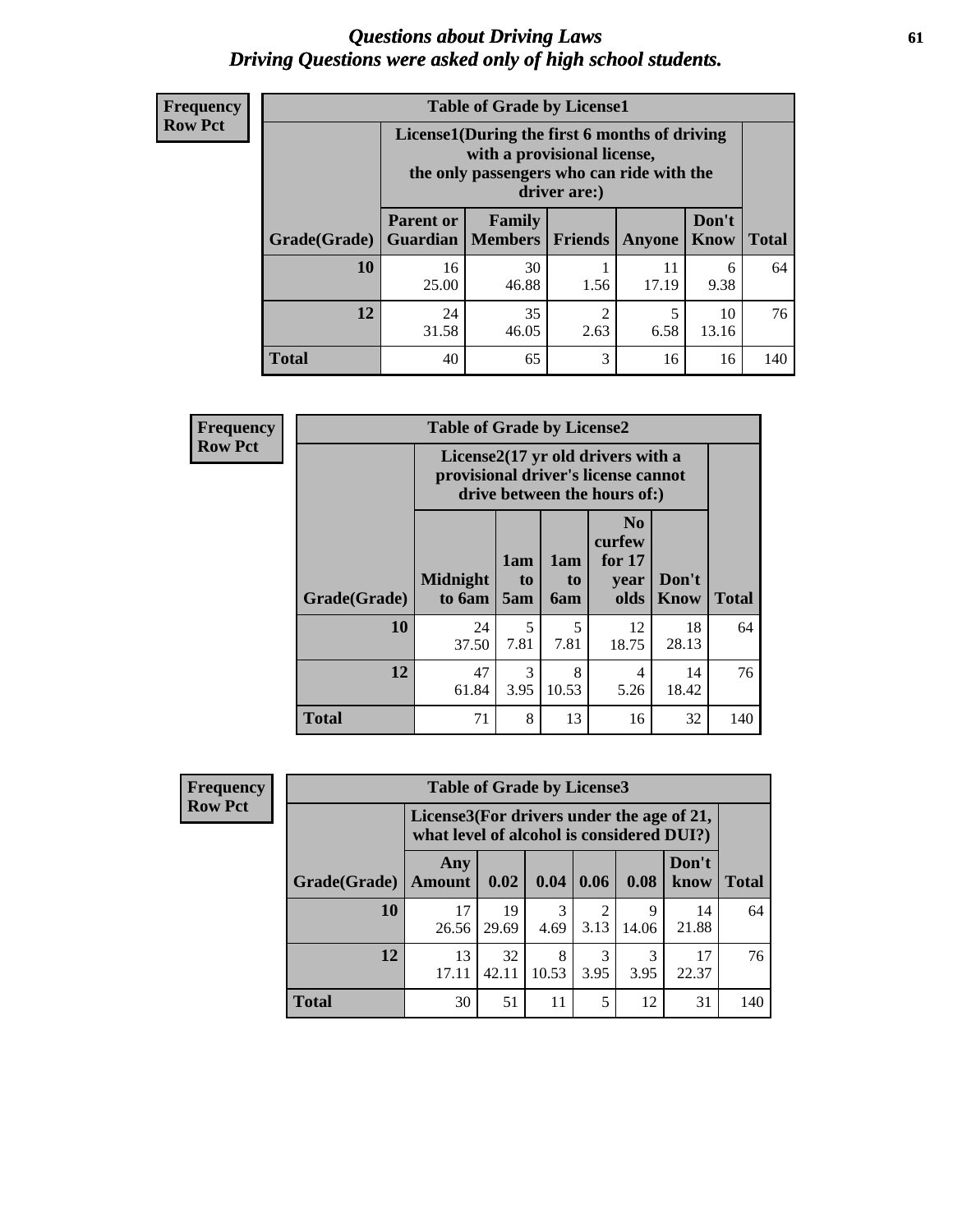#### *Questions about Driving Laws* **62** *Driving Questions were asked only of high school students.*

**Frequency Row Pct**

| <b>Table of Grade by License4</b> |             |                                                                                                                                                                                                                                                                                |             |            |           |             |     |  |
|-----------------------------------|-------------|--------------------------------------------------------------------------------------------------------------------------------------------------------------------------------------------------------------------------------------------------------------------------------|-------------|------------|-----------|-------------|-----|--|
|                                   |             | License4(A driver under 21 automatically<br>loses his/her license if caught exceeding the<br>posted speet limit by:)<br>Can't<br>lose<br><b>Depends</b><br>license<br>$15+$<br>$25+$<br>$35+$<br>Don't<br>for<br>on<br><b>Total</b><br>mph<br>mph<br>speeding<br>know<br>judge |             |            |           |             |     |  |
| Grade(Grade)                      | mph         |                                                                                                                                                                                                                                                                                |             |            |           |             |     |  |
| 10                                | 13<br>20.31 | 13<br>20.31                                                                                                                                                                                                                                                                    | 12<br>18.75 | 5<br>7.81  | 3<br>4.69 | 18<br>28.13 | 64  |  |
| 12                                | 21<br>27.63 | 13<br>17.11                                                                                                                                                                                                                                                                    | 7<br>9.21   | 8<br>10.53 | 1.32      | 26<br>34.21 | 76  |  |
| <b>Total</b>                      | 34          | 26                                                                                                                                                                                                                                                                             | 19          | 13         | 4         | 44          | 140 |  |

| Frequency      | <b>Table of Grade by License5</b> |                                                                                                                                                             |                |               |              |
|----------------|-----------------------------------|-------------------------------------------------------------------------------------------------------------------------------------------------------------|----------------|---------------|--------------|
| <b>Row Pct</b> |                                   | License5(A)<br>Georgia teenager<br>with family<br>connections or a<br>good lawyer can<br>break a teen<br>driving law and<br>keep their driver's<br>license) |                |               |              |
|                | Grade(Grade)                      | <b>Yes</b>                                                                                                                                                  | N <sub>0</sub> | Don't<br>know | <b>Total</b> |
|                | 10                                | 17<br>26.56                                                                                                                                                 | 23<br>35.94    | 24<br>37.50   | 64           |
|                | 12                                | 37<br>48.68                                                                                                                                                 | 19<br>25.00    | 20<br>26.32   | 76           |
|                | Total                             | 54                                                                                                                                                          | 42             | 44            | 140          |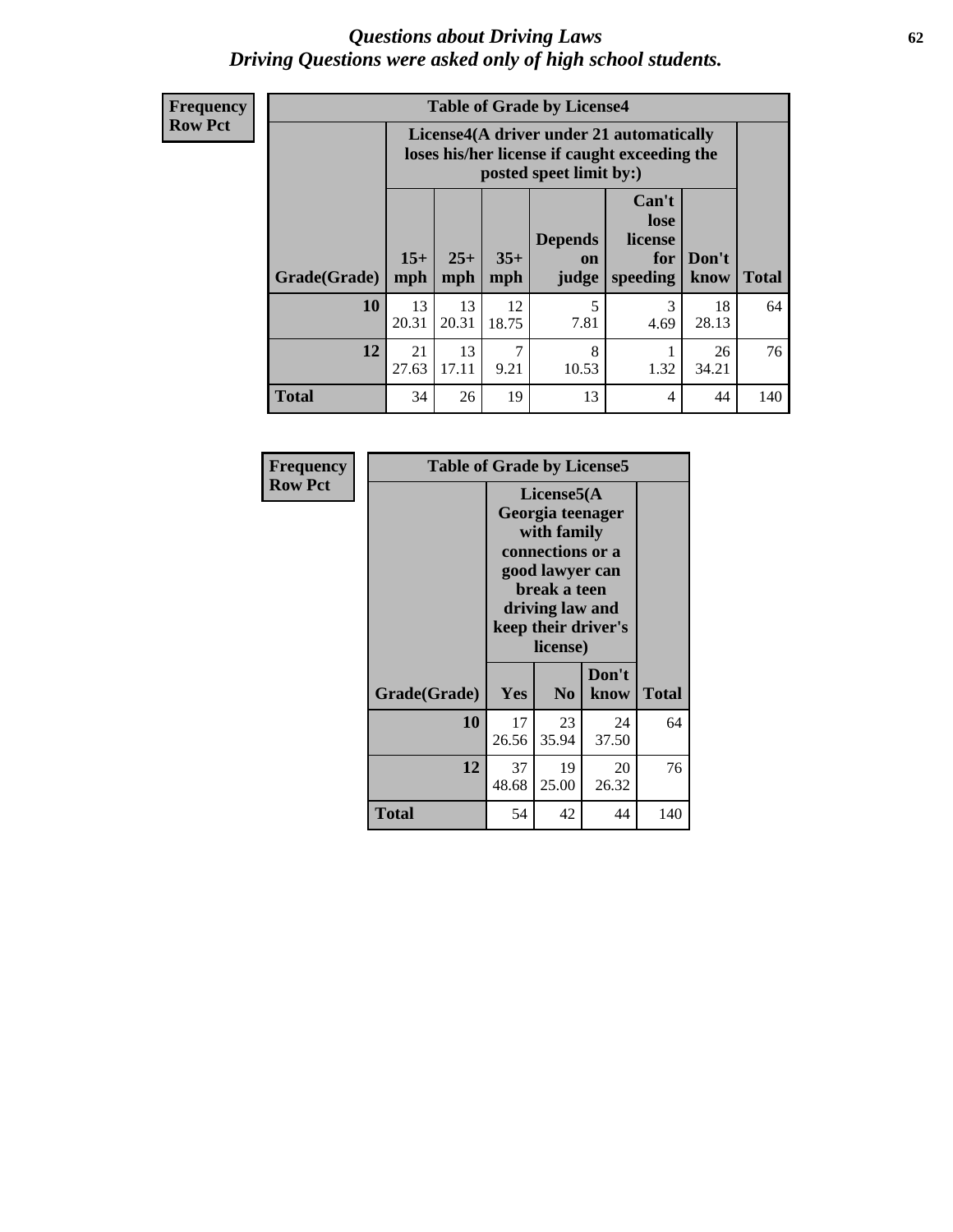### *Questions about Driving Laws* **63** *Driving Questions were asked only of high school students.*

| <b>Frequency</b><br><b>Row Pct</b> | <b>Table of Grade by License6</b> |                                                                                                                                                 |                |               |              |  |
|------------------------------------|-----------------------------------|-------------------------------------------------------------------------------------------------------------------------------------------------|----------------|---------------|--------------|--|
|                                    |                                   | License <sub>6</sub> (I know a<br>friend or<br>classmate that<br>broke a teen<br>driving law,<br>but was allowed to<br>keep his/her<br>license) |                |               |              |  |
|                                    | Grade(Grade)                      | Yes                                                                                                                                             | N <sub>0</sub> | Don't<br>know | <b>Total</b> |  |
|                                    | 10                                | 21<br>32.81                                                                                                                                     | 26<br>40.63    | 17<br>26.56   | 64           |  |
|                                    | 12                                | 42<br>55.26                                                                                                                                     | 15<br>19.74    | 19<br>25.00   | 76           |  |
|                                    | <b>Total</b>                      | 63                                                                                                                                              | 41             | 36            | 140          |  |

| <b>Frequency</b> | <b>Table of Grade by License7</b> |                                                                             |                                   |                                                                                               |                        |              |  |  |  |  |
|------------------|-----------------------------------|-----------------------------------------------------------------------------|-----------------------------------|-----------------------------------------------------------------------------------------------|------------------------|--------------|--|--|--|--|
| <b>Row Pct</b>   |                                   |                                                                             |                                   | License7(A student under the age of 18 cam loser<br>his/her driving privileges if he or she:) |                        |              |  |  |  |  |
|                  | Grade(Grade)                      | <b>Have</b><br>more than<br>10<br>unexcused<br>absences<br>per school<br>yr | Drop out<br>without<br>graduating | Bring<br>alcohol/drugs/weapon<br>to school                                                    | All of<br>the<br>above | <b>Total</b> |  |  |  |  |
|                  | 10                                | 14<br>21.88                                                                 | 9<br>14.06                        | 3.13                                                                                          | 39<br>60.94            | 64           |  |  |  |  |
|                  | 12                                | 16<br>21.05                                                                 | 8<br>10.53                        | 6<br>7.89                                                                                     | 46<br>60.53            | 76           |  |  |  |  |
|                  | <b>Total</b>                      | 30                                                                          | 17                                | 8                                                                                             | 85                     | 140          |  |  |  |  |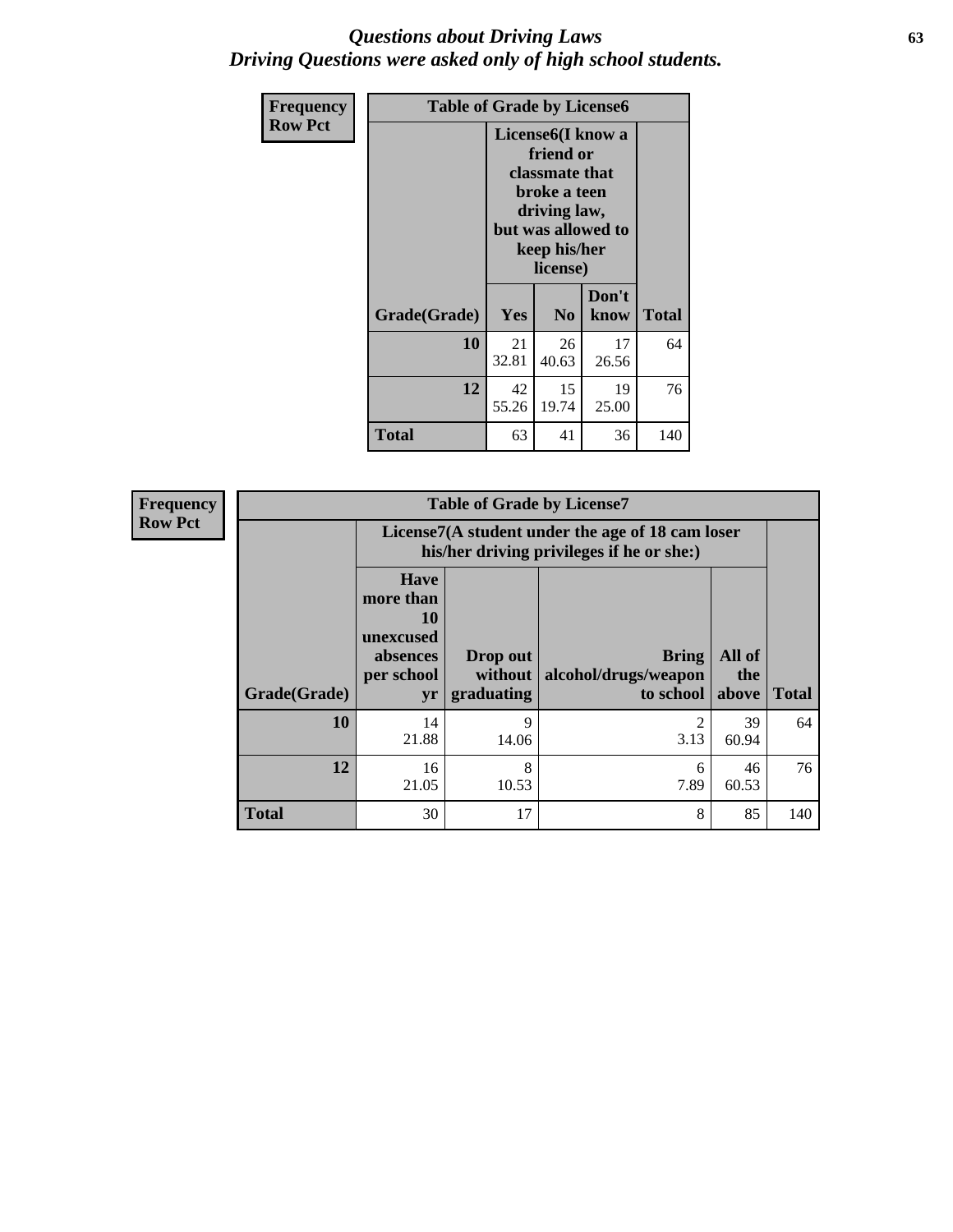# *Select Results by Gender* **64**

| Frequency      | <b>Table of SchoolClimate2 by Gender</b>          |                                 |             |              |  |  |  |
|----------------|---------------------------------------------------|---------------------------------|-------------|--------------|--|--|--|
| <b>Col Pct</b> | SchoolClimate2(I<br>feel successful at<br>school) | Gender(Gender)<br><b>Female</b> | <b>Male</b> | <b>Total</b> |  |  |  |
|                | <b>Strongly Agree</b>                             | 30<br>41.10                     | 21<br>31.34 | 51           |  |  |  |
|                | <b>Somewhat Agree</b>                             | 32<br>43.84                     | 37<br>55.22 | 69           |  |  |  |
|                | <b>Somewhat Disagree</b>                          | 8<br>10.96                      | 8<br>11.94  | 16           |  |  |  |
|                | <b>Strongly Disagree</b>                          | 3<br>4.11                       | 1.49        | 4            |  |  |  |
|                | <b>Total</b>                                      | 73                              | 67          | 140          |  |  |  |

| Frequency      | <b>Table of SchoolClimate6 by Gender</b>                 |             |                               |              |  |  |  |  |
|----------------|----------------------------------------------------------|-------------|-------------------------------|--------------|--|--|--|--|
| <b>Col Pct</b> | <b>SchoolClimate6(Teachers</b><br>treat me with respect) | Female      | Gender(Gender)<br><b>Male</b> | <b>Total</b> |  |  |  |  |
|                | <b>Strongly Agree</b>                                    | 27<br>36.99 | 28<br>41.79                   | 55           |  |  |  |  |
|                | <b>Somewhat Agree</b>                                    | 27<br>36.99 | 21<br>31.34                   | 48           |  |  |  |  |
|                | <b>Somewhat Disagree</b>                                 | 11<br>15.07 | 12<br>17.91                   | 23           |  |  |  |  |
|                | <b>Strongly Disagree</b>                                 | 8<br>10.96  | 6<br>8.96                     | 14           |  |  |  |  |
|                | <b>Total</b>                                             | 73          | 67                            | 140          |  |  |  |  |

| Frequency      | <b>Table of SchoolClimate8 by Gender</b>                                |                |             |              |  |  |
|----------------|-------------------------------------------------------------------------|----------------|-------------|--------------|--|--|
| <b>Col Pct</b> | <b>SchoolClimate8(Students</b><br>are frequently<br>recognized for good | Gender(Gender) |             |              |  |  |
|                | behavior)                                                               | <b>Female</b>  | <b>Male</b> | <b>Total</b> |  |  |
|                | <b>Strongly Agree</b>                                                   | 12<br>16.44    | 10<br>14.93 | 22           |  |  |
|                | <b>Somewhat Agree</b>                                                   | 22<br>30.14    | 28<br>41.79 | 50           |  |  |
|                | <b>Somewhat Disagree</b>                                                | 28<br>38.36    | 16<br>23.88 | 44           |  |  |
|                | <b>Strongly Disagree</b>                                                | 11<br>15.07    | 13<br>19.40 | 24           |  |  |
|                | Total                                                                   | 73             | 67          | 140          |  |  |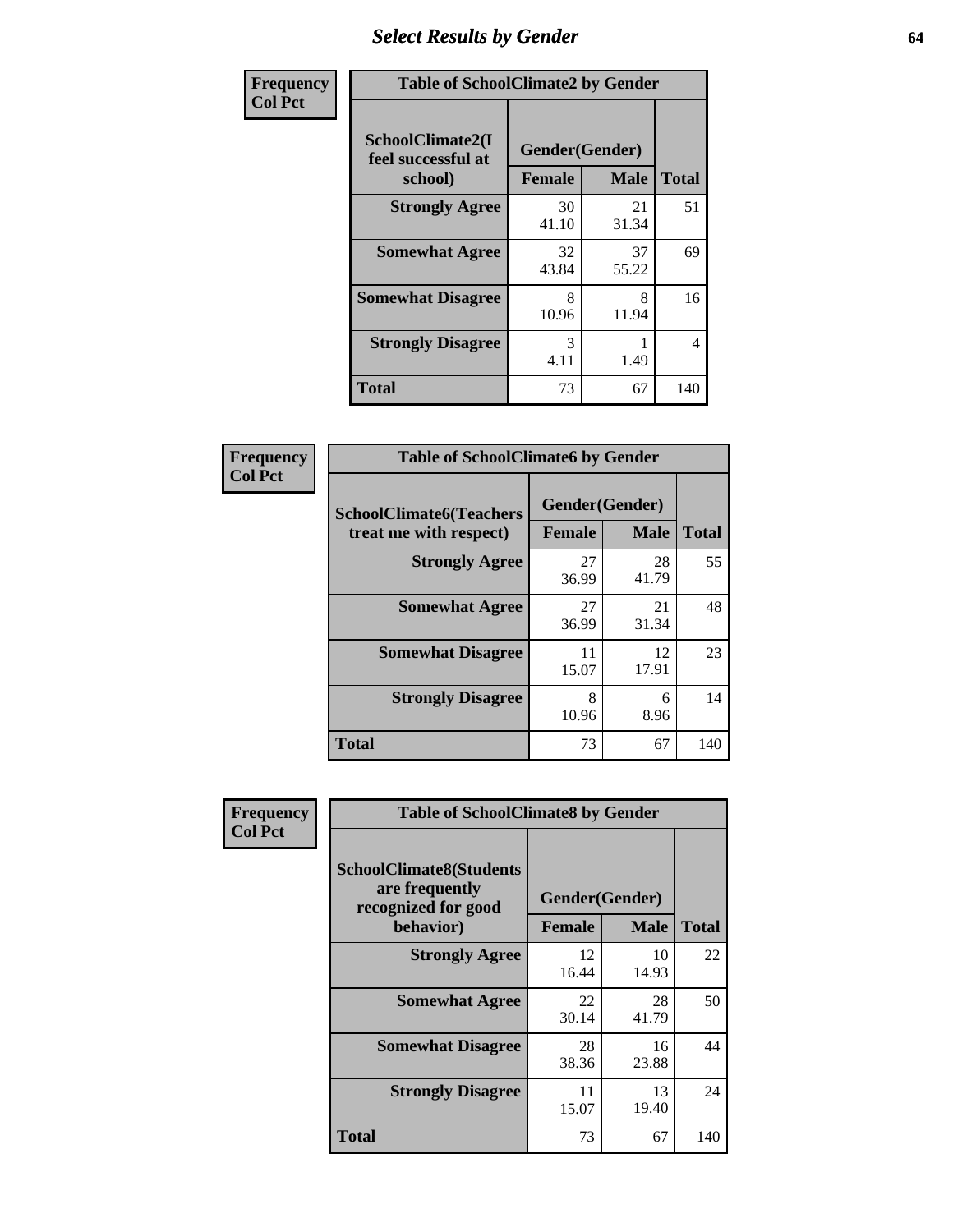# *Select Results by Gender* **65**

| <b>Frequency</b> | <b>Table of Gender by Dropout</b> |                                                                        |                |              |
|------------------|-----------------------------------|------------------------------------------------------------------------|----------------|--------------|
| <b>Row Pct</b>   |                                   | Dropout(I<br>have<br>thought<br>about<br>dropping<br>out of<br>school) |                |              |
|                  | Gender(Gender)                    | Yes                                                                    | N <sub>0</sub> | <b>Total</b> |
|                  | <b>Female</b>                     | 21<br>28.77                                                            | 52<br>71.23    | 73           |
|                  | <b>Male</b>                       | 24<br>35.82                                                            | 43<br>64.18    | 67           |
|                  | <b>Total</b>                      | 45                                                                     | 95             | 140          |

| <b>Frequency</b> | <b>Table of Gender by Dropoutreason</b> |                                                                     |              |                                 |                                |              |              |
|------------------|-----------------------------------------|---------------------------------------------------------------------|--------------|---------------------------------|--------------------------------|--------------|--------------|
| <b>Row Pct</b>   |                                         | Dropoutreason (If I dropped out the<br>reason would most likely be) |              |                                 |                                |              |              |
|                  | Gender(Gender)                          | Won't<br>Drop<br>out                                                | <b>Bored</b> | <b>Family</b><br><b>Reasons</b> | <b>Being</b><br><b>Bullied</b> | <b>Other</b> | <b>Total</b> |
|                  | Female                                  | 42<br>57.53                                                         | 10<br>13.70  | 6.85                            | 2.74                           | 14<br>19.18  | 73           |
|                  | <b>Male</b>                             | 34<br>50.75                                                         | 9<br>13.43   | 8<br>11.94                      | 0.00                           | 16<br>23.88  | 67           |
|                  | <b>Total</b>                            | 76                                                                  | 19           | 13                              | $\overline{c}$                 | 30           | 140          |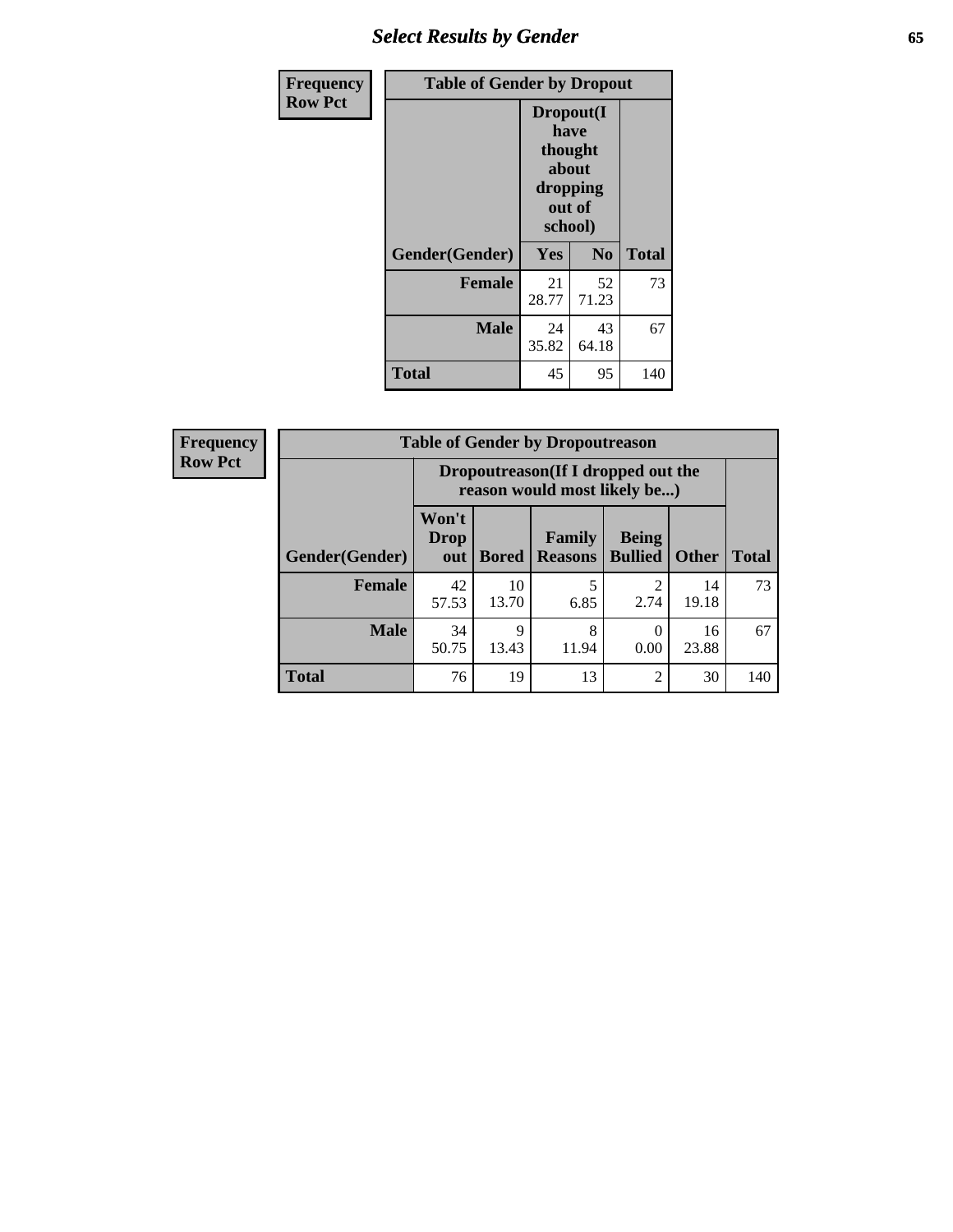*School Safety* **66**

| Frequency      | <b>Table of Gender by Bullied2</b> |                 |                |              |
|----------------|------------------------------------|-----------------|----------------|--------------|
| <b>Row Pct</b> |                                    | <b>Bullied2</b> |                |              |
|                | Gender(Gender)                     | Yes             | N <sub>0</sub> | <b>Total</b> |
|                | <b>Female</b>                      | 6<br>8.22       | 67<br>91.78    | 73           |
|                | <b>Male</b>                        | 10<br>14.93     | 57<br>85.07    | 67           |
|                | <b>Total</b>                       | 16              | 124            | 140          |

| <b>Frequency</b> | <b>Table of Gender by Bulliedothers2</b> |                       |                |              |
|------------------|------------------------------------------|-----------------------|----------------|--------------|
| <b>Row Pct</b>   |                                          | <b>Bulliedothers2</b> |                |              |
|                  | Gender(Gender)                           | <b>Yes</b>            | N <sub>0</sub> | <b>Total</b> |
|                  | <b>Female</b>                            | 4<br>5.48             | 69<br>94.52    | 73           |
|                  | <b>Male</b>                              | 10.45                 | 60<br>89.55    | 67           |
|                  | Total                                    |                       | 129            | 140          |

| Frequency      | <b>Table of Gender by Weaponschool2</b> |                      |                |              |
|----------------|-----------------------------------------|----------------------|----------------|--------------|
| <b>Row Pct</b> |                                         | <b>Weaponschool2</b> |                |              |
|                | Gender(Gender)                          | Yes                  | N <sub>0</sub> | <b>Total</b> |
|                | <b>Female</b>                           | 0.00                 | 73<br>100.00   | 73           |
|                | <b>Male</b>                             | 5.97                 | 63<br>94.03    | 67           |
|                | <b>Total</b>                            | 4                    | 136            | 140          |

| Frequency      | <b>Table of Gender by Absentunsafe2</b> |                |                |              |
|----------------|-----------------------------------------|----------------|----------------|--------------|
| <b>Row Pct</b> |                                         | Absentunsafe2  |                |              |
|                | Gender(Gender)                          | Yes            | N <sub>0</sub> | <b>Total</b> |
|                | <b>Female</b>                           | 1.37           | 72<br>98.63    | 73           |
|                | <b>Male</b>                             | 1.49           | 66<br>98.51    | 67           |
|                | <b>Total</b>                            | $\overline{2}$ | 138            | 140          |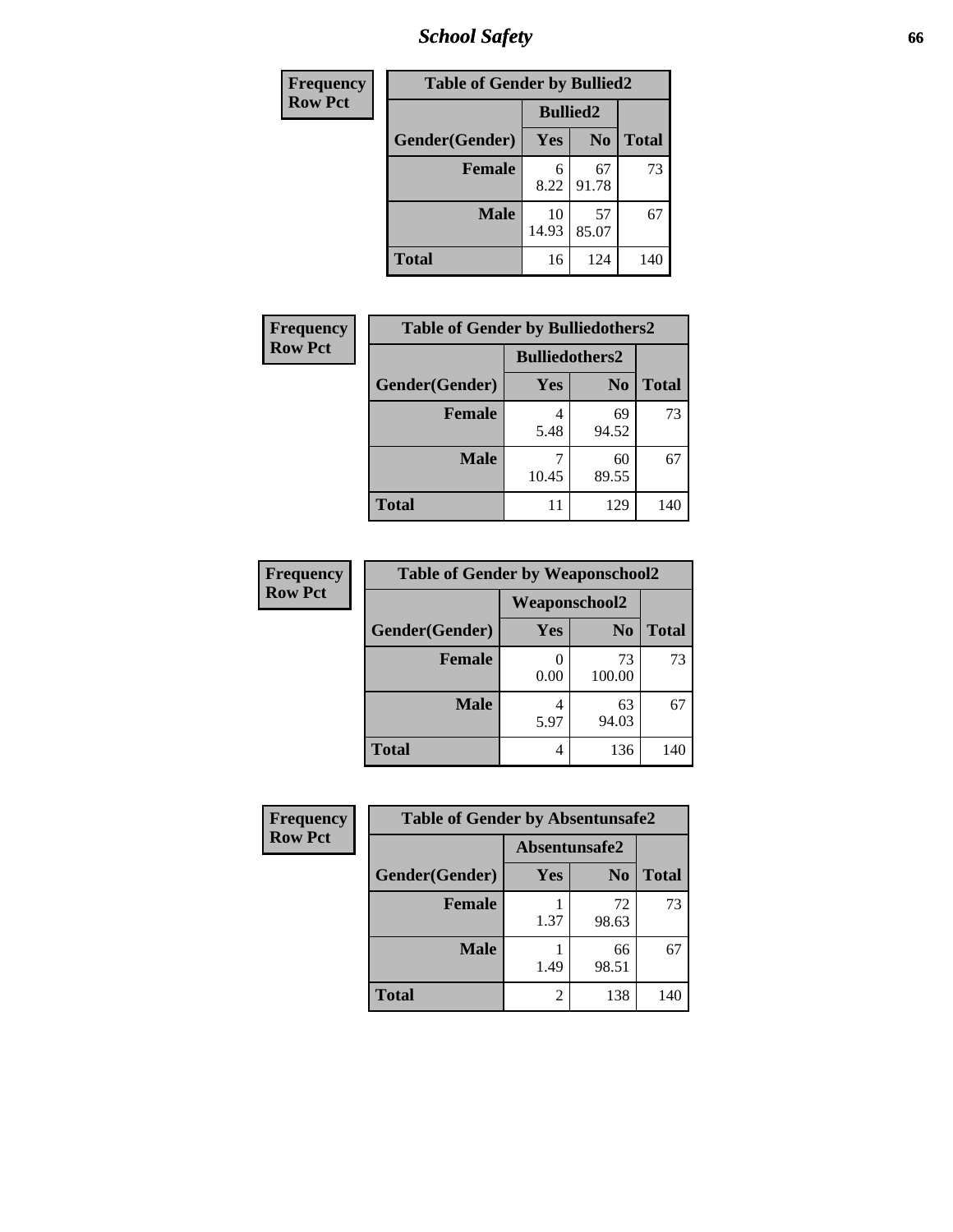*School Safety* **67**

| Frequency      | <b>Table of Gender by Gangself</b> |                                                                                                |                |              |
|----------------|------------------------------------|------------------------------------------------------------------------------------------------|----------------|--------------|
| <b>Row Pct</b> |                                    | Gangself(I<br>have<br>participated<br>in illegal gang<br>activities in<br>the past 30<br>days) |                |              |
|                | Gender(Gender)                     | Yes                                                                                            | N <sub>0</sub> | <b>Total</b> |
|                | <b>Female</b>                      | 4<br>5.48                                                                                      | 69<br>94.52    | 73           |
|                | <b>Male</b>                        | 3<br>4.48                                                                                      | 64<br>95.52    | 67           |
|                | <b>Total</b>                       | 7                                                                                              | 133            | 140          |

| Frequency      | <b>Table of Gender by Gangpeers</b> |                                                                                                                             |                |              |
|----------------|-------------------------------------|-----------------------------------------------------------------------------------------------------------------------------|----------------|--------------|
| <b>Row Pct</b> |                                     | <b>Gangpeers</b> (I<br>have friends<br>who have<br>participated<br>in illegal gang<br>activities in<br>the past 30<br>days) |                |              |
|                | Gender(Gender)                      | Yes                                                                                                                         | N <sub>0</sub> | <b>Total</b> |
|                | <b>Female</b>                       | 12<br>16.44                                                                                                                 | 61<br>83.56    | 73           |
|                | <b>Male</b>                         | 7<br>10.45                                                                                                                  | 60<br>89.55    | 67           |
|                | Total                               | 19                                                                                                                          | 121            | 140          |

| Frequency      | <b>Table of Gender by Pickedon2</b> |             |                |              |
|----------------|-------------------------------------|-------------|----------------|--------------|
| <b>Row Pct</b> |                                     | Pickedon2   |                |              |
|                | Gender(Gender)                      | <b>Yes</b>  | N <sub>0</sub> | <b>Total</b> |
|                | <b>Female</b>                       | 29<br>39.73 | 44<br>60.27    | 73           |
|                | <b>Male</b>                         | 22<br>32.84 | 45<br>67.16    | 67           |
|                | <b>Total</b>                        | 51          | 89             | 140          |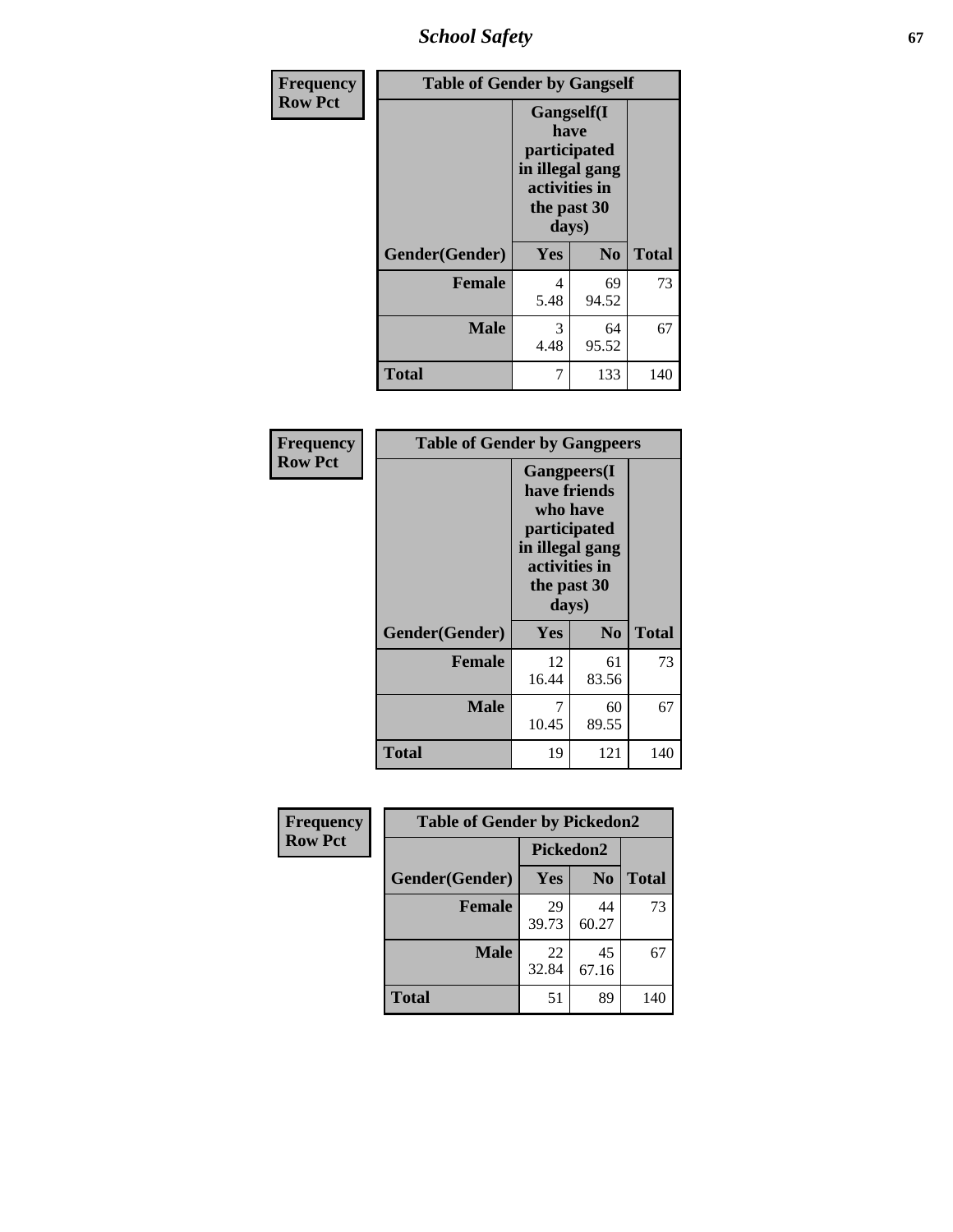*School Safety* **68**

| Frequency      | <b>Table of Gender by Safeschool2</b> |             |                |              |
|----------------|---------------------------------------|-------------|----------------|--------------|
| <b>Row Pct</b> |                                       | Safeschool2 |                |              |
|                | Gender(Gender)                        | Yes         | N <sub>0</sub> | <b>Total</b> |
|                | <b>Female</b>                         | 55<br>75.34 | 18<br>24.66    | 73           |
|                | <b>Male</b>                           | 46<br>68.66 | 21<br>31.34    | 67           |
|                | <b>Total</b>                          | 101         | 39             | 140          |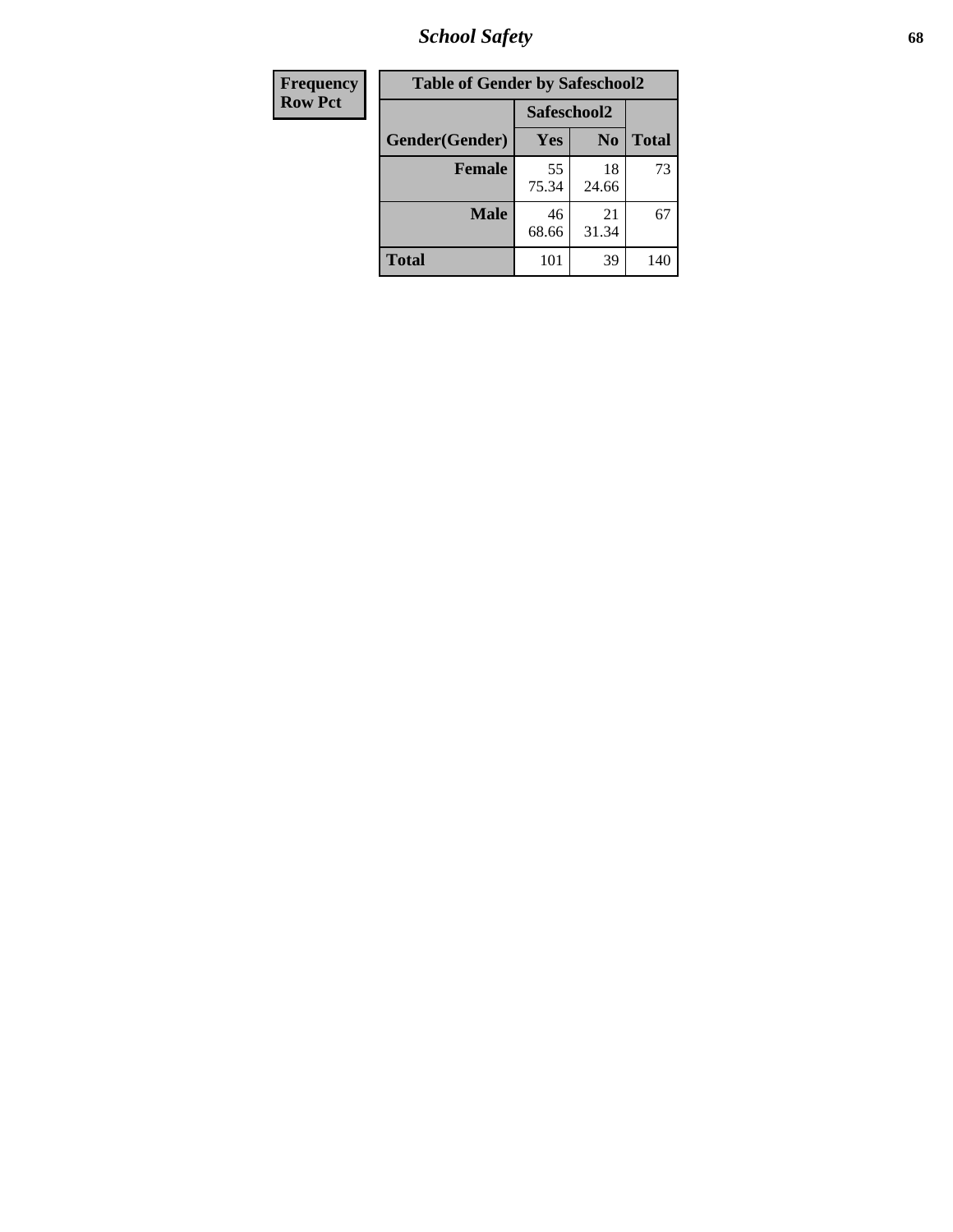# *Incidence of Drug Use* 69

| <b>Frequency</b> | <b>Table of Gender by AlcoholAlt</b> |                                          |                |              |  |
|------------------|--------------------------------------|------------------------------------------|----------------|--------------|--|
| <b>Row Pct</b>   |                                      | AlcoholAlt(Alcohol<br>use, past 30 days) |                |              |  |
|                  | Gender(Gender)                       | <b>Yes</b>                               | N <sub>0</sub> | <b>Total</b> |  |
|                  | <b>Female</b>                        | 15<br>20.55                              | 58<br>79.45    | 73           |  |
|                  | <b>Male</b>                          | 24<br>35.82                              | 43<br>64.18    | 67           |  |
|                  | <b>Total</b>                         | 39                                       | 101            | 140          |  |

| Frequency      | <b>Table of Gender by TobaccoAny</b> |                                          |                |              |  |
|----------------|--------------------------------------|------------------------------------------|----------------|--------------|--|
| <b>Row Pct</b> |                                      | TobaccoAny(Tobacco<br>use, past 30 days) |                |              |  |
|                | Gender(Gender)                       | Yes                                      | N <sub>0</sub> | <b>Total</b> |  |
|                | <b>Female</b>                        | 13<br>17.81                              | 60<br>82.19    | 73           |  |
|                | <b>Male</b>                          | 19<br>28.36                              | 48<br>71.64    | 67           |  |
|                | <b>Total</b>                         | 32                                       | 108            | 140          |  |

| <b>Frequency</b> | <b>Table of Gender by MarijuanaAlt</b> |                                              |                |              |
|------------------|----------------------------------------|----------------------------------------------|----------------|--------------|
| <b>Row Pct</b>   |                                        | MarijuanaAlt(Marijuana<br>use, past 30 days) |                |              |
|                  | Gender(Gender)                         | <b>Yes</b>                                   | N <sub>0</sub> | <b>Total</b> |
|                  | Female                                 | 2<br>2.74                                    | 71<br>97.26    | 73           |
|                  | <b>Male</b>                            | 10<br>14.93                                  | 57<br>85.07    | 67           |
|                  | <b>Total</b>                           | 12                                           | 128            | 140          |

| <b>Frequency</b> | <b>Table of Gender by OtherDrugAny</b> |                                                      |                |              |
|------------------|----------------------------------------|------------------------------------------------------|----------------|--------------|
| <b>Row Pct</b>   |                                        | <b>OtherDrugAny(Other</b><br>drug use, past 30 days) |                |              |
|                  | Gender(Gender)                         | <b>Yes</b>                                           | N <sub>0</sub> | <b>Total</b> |
|                  | <b>Female</b>                          | 6<br>8.22                                            | 67<br>91.78    | 73           |
|                  | <b>Male</b>                            | 4<br>5.97                                            | 63<br>94.03    | 67           |
|                  | <b>Total</b>                           | 10                                                   | 130            | 140          |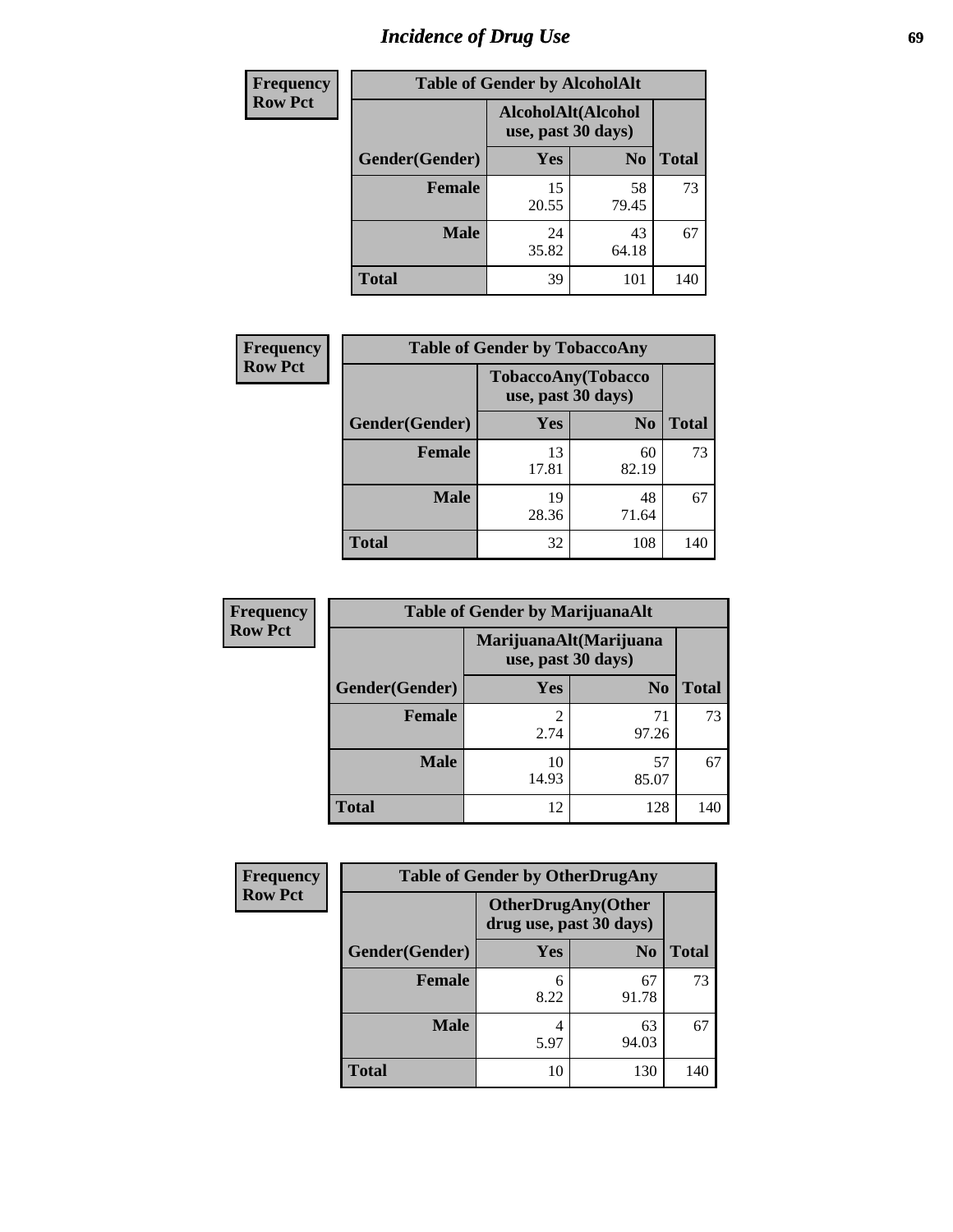## *Average Age at Onset of Use* 70 *Results for "Average Age at Onset of Use" questions exclude students who said they did not use that substance*

#### **Gender=Female**

| <b>Variable</b>    | <b>Label</b>                                                       | <b>Mean</b> |
|--------------------|--------------------------------------------------------------------|-------------|
| Alcoholinit2       | I started using alcohol when I was                                 | 14.39       |
| Cigarettesinit2    | I started smoking tobacco when I was                               | 14.47       |
| Smokelessinit2     | I started chewing tobacco when I was                               |             |
| Marijuanainit2     | I started using marijuana when I was                               | 13.90       |
| Cocaineinit2       | I started using cocaine when I was                                 | 15.00       |
| Inhalantsinit2     | I started using inhalants when I was                               | 13.00       |
| Steroidsinit2      | I started using steroids when I was                                |             |
| Ecstasyinit2       | I started using ecstasy when I was                                 |             |
| Methinit2          | I started using methamphetamines when I was                        | 16.00       |
| Hallucinogensinit2 | I started using hallucinogens when I was                           |             |
| Prescription in t2 | I started using prescription drugs not prescribed to me when I was | 14.50       |

#### **Gender=Male**

| <b>Variable</b>                                                                                                                        | Label                                                                                                                                                                                                                                                                                                                 | <b>Mean</b>                               |
|----------------------------------------------------------------------------------------------------------------------------------------|-----------------------------------------------------------------------------------------------------------------------------------------------------------------------------------------------------------------------------------------------------------------------------------------------------------------------|-------------------------------------------|
| Alcoholinit2<br>Cigarettesinit2<br>Smokelessinit2<br>Marijuanainit2<br>Cocaineinit2<br>Inhalantsinit2<br>Steroidsinit2<br>Ecstasyinit2 | I started using alcohol when I was<br>I started smoking tobacco when I was<br>I started chewing tobacco when I was<br>I started using marijuana when I was<br>I started using cocaine when I was<br>I started using inhalants when I was<br>I started using steroids when I was<br>I started using ecstasy when I was | 14.61<br>13.61<br>14.57<br>13.88<br>14.50 |
| Methinit <sub>2</sub><br>Hallucinogensinit2<br>Prescriptioninit2                                                                       | I started using methamphetamines when I was<br>I started using hallucinogens when I was<br>I started using prescription drugs not prescribed to me when I was                                                                                                                                                         | 16.00<br>15.25                            |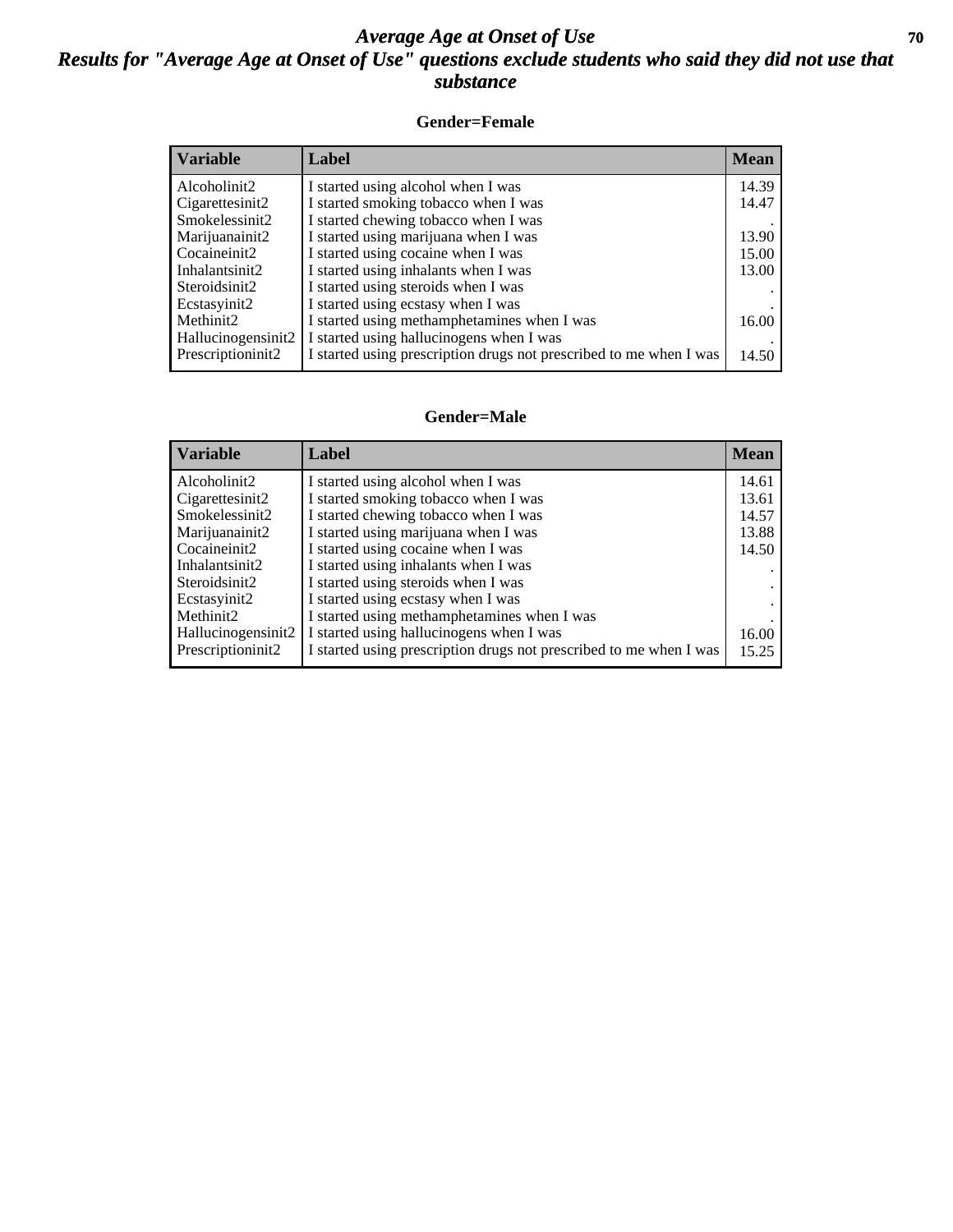# *I Think These Drugs are Harmful* **71**

| <b>Frequency</b> | <b>Table of Gender by Alcoholharmdich</b> |                                                   |                |              |
|------------------|-------------------------------------------|---------------------------------------------------|----------------|--------------|
| <b>Row Pct</b>   |                                           | Alcoholharmdich(I<br>think alcohol is<br>harmful) |                |              |
|                  | Gender(Gender)                            | <b>Yes</b>                                        | N <sub>0</sub> | <b>Total</b> |
|                  | Female                                    | 54<br>73.97                                       | 19<br>26.03    | 73           |
|                  | <b>Male</b>                               | 53<br>79.10                                       | 14<br>20.90    | 67           |
|                  | <b>Total</b>                              | 107                                               | 33             | 140          |

| Frequency      | <b>Table of Gender by Tobaccoharmdich</b> |                              |                   |              |
|----------------|-------------------------------------------|------------------------------|-------------------|--------------|
| <b>Row Pct</b> |                                           | think tobacco is<br>harmful) | Tobaccoharmdich(I |              |
|                | Gender(Gender)                            | Yes                          | N <sub>0</sub>    | <b>Total</b> |
|                | <b>Female</b>                             | 68<br>93.15                  | 5<br>6.85         | 73           |
|                | <b>Male</b>                               | 56<br>83.58                  | 11<br>16.42       | 67           |
|                | <b>Total</b>                              | 124                          | 16                | 140          |

| Frequency      | <b>Table of Gender by Marijuanaharmdich</b> |                                |                     |              |  |
|----------------|---------------------------------------------|--------------------------------|---------------------|--------------|--|
| <b>Row Pct</b> |                                             | think marijuana is<br>harmful) | Marijuanaharmdich(I |              |  |
|                | Gender(Gender)                              | <b>Yes</b>                     | N <sub>0</sub>      | <b>Total</b> |  |
|                | <b>Female</b>                               | 57<br>78.08                    | 16<br>21.92         | 73           |  |
|                | <b>Male</b>                                 | 46<br>68.66                    | 21<br>31.34         | 67           |  |
|                | <b>Total</b>                                | 103                            | 37                  | 140          |  |

| Frequency      | <b>Table of Gender by Otherdrugharmdich</b> |                                   |                     |              |
|----------------|---------------------------------------------|-----------------------------------|---------------------|--------------|
| <b>Row Pct</b> |                                             | think other drugs are<br>harmful) | Otherdrugharmdich(I |              |
|                | Gender(Gender)                              | <b>Yes</b>                        | N <sub>0</sub>      | <b>Total</b> |
|                | <b>Female</b>                               | 69<br>94.52                       | 4<br>5.48           | 73           |
|                | <b>Male</b>                                 | 64<br>95.52                       | 3<br>4.48           | 67           |
|                | <b>Total</b>                                | 133                               | 7                   | 140          |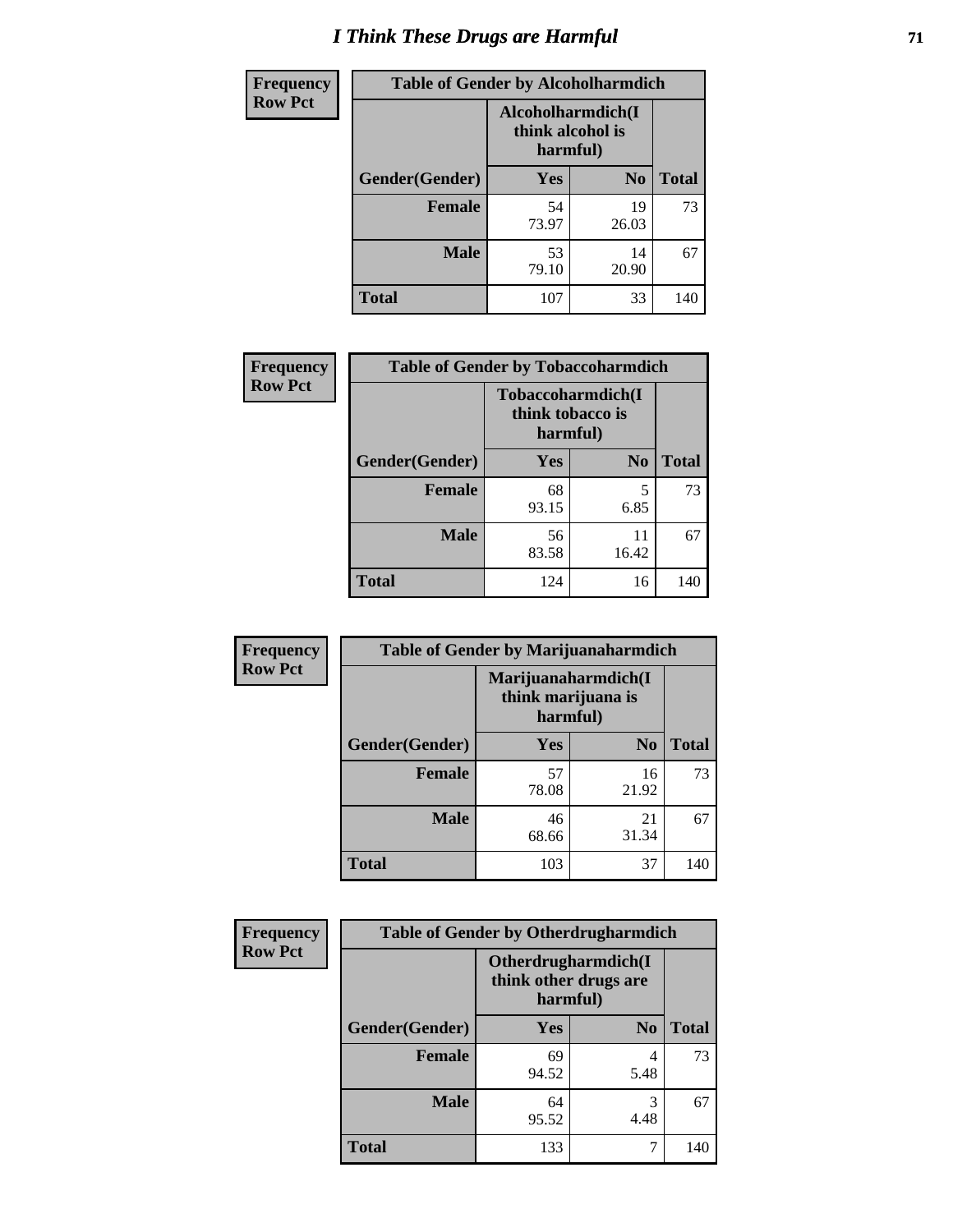| <b>Frequency</b> | <b>Table of Gender by Alcohollocation1</b> |                                                               |             |              |
|------------------|--------------------------------------------|---------------------------------------------------------------|-------------|--------------|
| <b>Row Pct</b>   |                                            | <b>Alcohollocation1(Places</b><br><b>Friends Use Alcohol)</b> |             |              |
|                  | Gender(Gender)                             |                                                               | Do Not Use  | <b>Total</b> |
|                  | <b>Female</b>                              | 55<br>75.34                                                   | 18<br>24.66 | 73           |
|                  | <b>Male</b>                                | 51<br>76.12                                                   | 16<br>23.88 | 67           |
|                  | Total                                      | 106                                                           | 34          | 140          |

| <b>Frequency</b> | <b>Table of Gender by Alcohollocation2</b> |                                |                             |              |
|------------------|--------------------------------------------|--------------------------------|-----------------------------|--------------|
| <b>Row Pct</b>   |                                            | <b>Alcohollocation2(Places</b> | <b>Friends Use Alcohol)</b> |              |
|                  | Gender(Gender)                             |                                | Home                        | <b>Total</b> |
|                  | <b>Female</b>                              | 48<br>65.75                    | 25<br>34.25                 | 73           |
|                  | <b>Male</b>                                | 45<br>67.16                    | 22<br>32.84                 | 67           |
|                  | <b>Total</b>                               | 93                             | 47                          | 140          |

| Frequency      | <b>Table of Gender by Alcohollocation3</b> |                                                               |               |              |
|----------------|--------------------------------------------|---------------------------------------------------------------|---------------|--------------|
| <b>Row Pct</b> |                                            | <b>Alcohollocation3(Places</b><br><b>Friends Use Alcohol)</b> |               |              |
|                | Gender(Gender)                             |                                                               | <b>School</b> | <b>Total</b> |
|                | <b>Female</b>                              | 70<br>95.89                                                   | 3<br>4.11     | 73           |
|                | <b>Male</b>                                | 63<br>94.03                                                   | 5.97          | 67           |
|                | <b>Total</b>                               | 133                                                           |               | 140          |

| <b>Frequency</b> | <b>Table of Gender by Alcohollocation4</b> |             |                                                               |              |  |
|------------------|--------------------------------------------|-------------|---------------------------------------------------------------|--------------|--|
| <b>Row Pct</b>   |                                            |             | <b>Alcohollocation4(Places</b><br><b>Friends Use Alcohol)</b> |              |  |
|                  | Gender(Gender)                             |             | Car                                                           | <b>Total</b> |  |
|                  | <b>Female</b>                              | 60<br>82.19 | 13<br>17.81                                                   | 73           |  |
|                  | <b>Male</b>                                | 56<br>83.58 | 11<br>16.42                                                   | 67           |  |
|                  | <b>Total</b>                               | 116         | 24                                                            | 140          |  |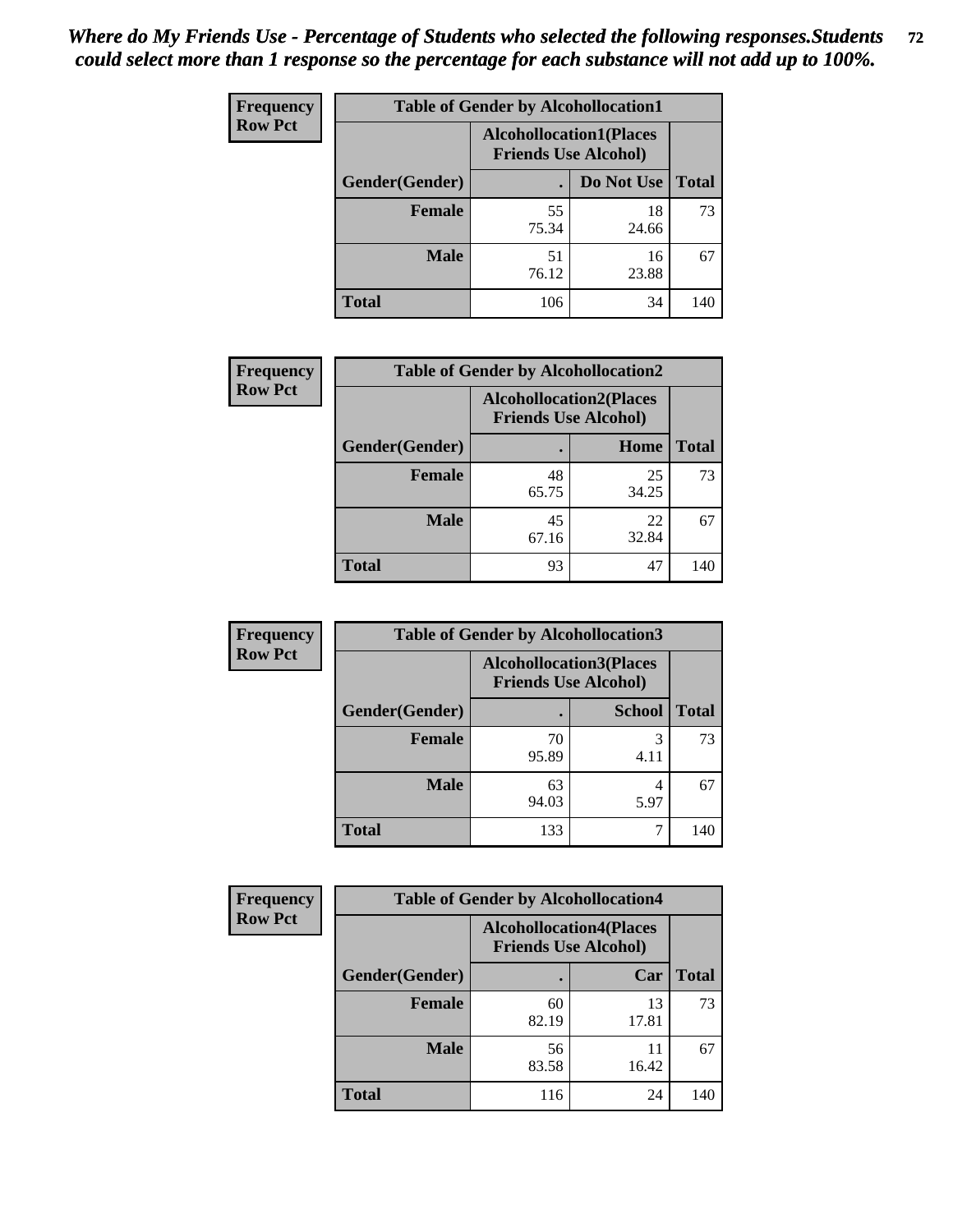| <b>Frequency</b> | <b>Table of Gender by Alcohollocation5</b> |                                                                |                          |              |
|------------------|--------------------------------------------|----------------------------------------------------------------|--------------------------|--------------|
| <b>Row Pct</b>   |                                            | <b>Alcohollocation5</b> (Places<br><b>Friends Use Alcohol)</b> |                          |              |
|                  | Gender(Gender)                             | $\bullet$                                                      | <b>Friend's</b><br>House | <b>Total</b> |
|                  | <b>Female</b>                              | 31<br>42.47                                                    | 42<br>57.53              | 73           |
|                  | <b>Male</b>                                | 39<br>58.21                                                    | 28<br>41.79              | 67           |
|                  | <b>Total</b>                               | 70                                                             | 70                       | 140          |

| Frequency      |                | <b>Table of Gender by Alcohollocation6</b>                    |              |              |
|----------------|----------------|---------------------------------------------------------------|--------------|--------------|
| <b>Row Pct</b> |                | <b>Alcohollocation6(Places</b><br><b>Friends Use Alcohol)</b> |              |              |
|                | Gender(Gender) |                                                               | <b>Other</b> | <b>Total</b> |
|                | <b>Female</b>  | 44<br>60.27                                                   | 29<br>39.73  | 73           |
|                | <b>Male</b>    | 40<br>59.70                                                   | 27<br>40.30  | 67           |
|                | <b>Total</b>   | 84                                                            | 56           | 140          |

| Frequency      | <b>Table of Gender by Tobaccolocation1</b> |                                                               |             |              |  |
|----------------|--------------------------------------------|---------------------------------------------------------------|-------------|--------------|--|
| <b>Row Pct</b> |                                            | <b>Tobaccolocation1(Places</b><br><b>Friends Use Tobacco)</b> |             |              |  |
|                | Gender(Gender)                             |                                                               | Do Not Use  | <b>Total</b> |  |
|                | Female                                     | 39<br>53.42                                                   | 34<br>46.58 | 73           |  |
|                | <b>Male</b>                                | 38<br>56.72                                                   | 29<br>43.28 | 67           |  |
|                | <b>Total</b>                               | 77                                                            | 63          | 140          |  |

| Frequency      | <b>Table of Gender by Tobaccolocation2</b> |                                                               |             |              |
|----------------|--------------------------------------------|---------------------------------------------------------------|-------------|--------------|
| <b>Row Pct</b> |                                            | <b>Tobaccolocation2(Places</b><br><b>Friends Use Tobacco)</b> |             |              |
|                | <b>Gender</b> (Gender)                     |                                                               | Home        | <b>Total</b> |
|                | Female                                     | 48<br>65.75                                                   | 25<br>34.25 | 73           |
|                | <b>Male</b>                                | 42<br>62.69                                                   | 25<br>37.31 | 67           |
|                | <b>Total</b>                               | 90                                                            | 50          | 140          |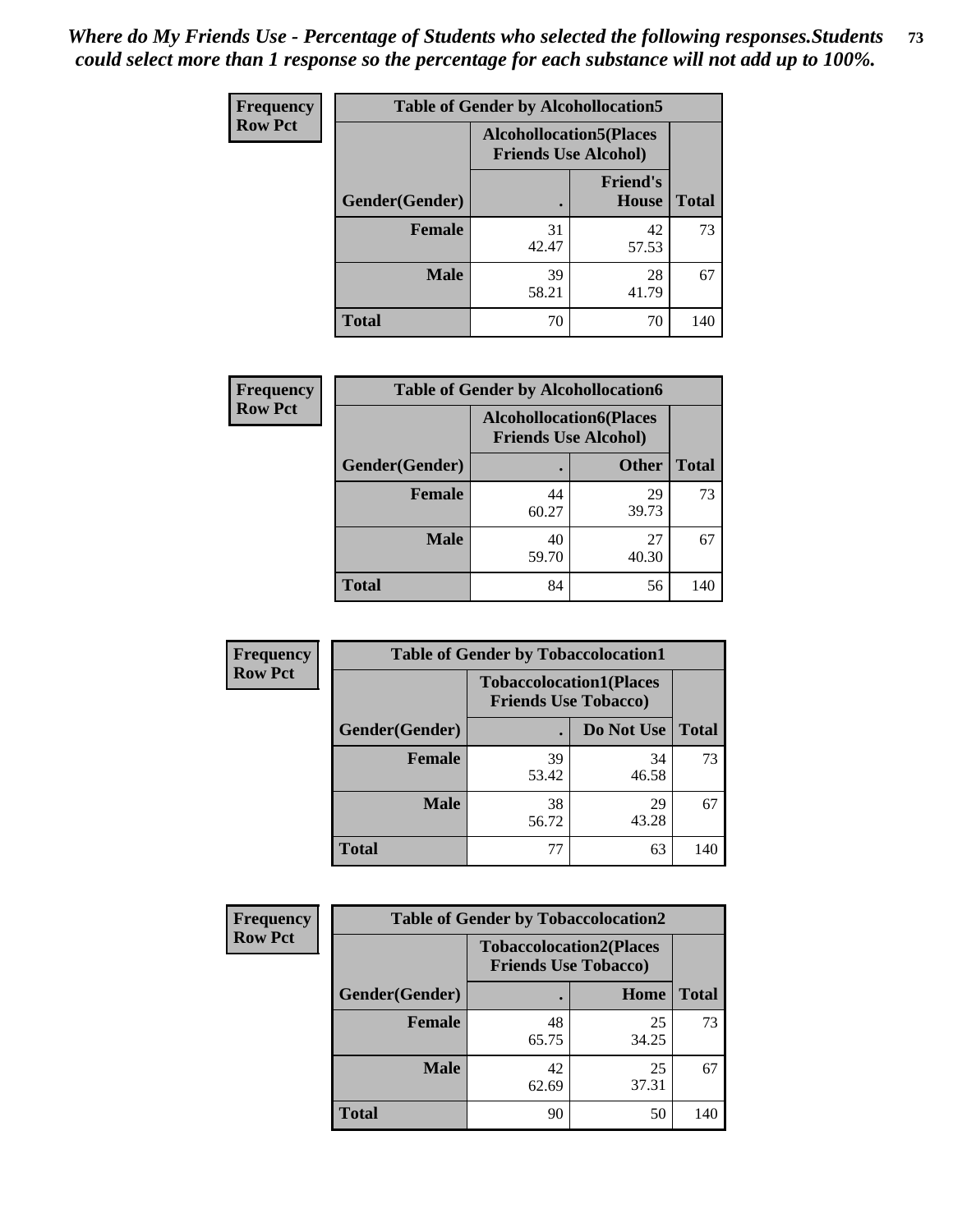| <b>Frequency</b> | <b>Table of Gender by Tobaccolocation3</b> |                                                               |               |              |
|------------------|--------------------------------------------|---------------------------------------------------------------|---------------|--------------|
| <b>Row Pct</b>   |                                            | <b>Tobaccolocation3(Places</b><br><b>Friends Use Tobacco)</b> |               |              |
|                  | Gender(Gender)                             |                                                               | <b>School</b> | <b>Total</b> |
|                  | <b>Female</b>                              | 69<br>94.52                                                   | 5.48          | 73           |
|                  | <b>Male</b>                                | 57<br>85.07                                                   | 10<br>14.93   | 67           |
|                  | Total                                      | 126                                                           | 14            | 140          |

| <b>Frequency</b> | <b>Table of Gender by Tobaccolocation4</b> |             |                                                               |              |
|------------------|--------------------------------------------|-------------|---------------------------------------------------------------|--------------|
| <b>Row Pct</b>   |                                            |             | <b>Tobaccolocation4(Places</b><br><b>Friends Use Tobacco)</b> |              |
|                  | Gender(Gender)                             |             | Car                                                           | <b>Total</b> |
|                  | <b>Female</b>                              | 46<br>63.01 | 27<br>36.99                                                   | 73           |
|                  | <b>Male</b>                                | 49<br>73.13 | 18<br>26.87                                                   | 67           |
|                  | <b>Total</b>                               | 95          | 45                                                            | 140          |

| <b>Frequency</b> | <b>Table of Gender by Tobaccolocation5</b> |                             |                                 |              |
|------------------|--------------------------------------------|-----------------------------|---------------------------------|--------------|
| <b>Row Pct</b>   |                                            | <b>Friends Use Tobacco)</b> | <b>Tobaccolocation5(Places</b>  |              |
|                  | <b>Gender</b> (Gender)                     |                             | <b>Friend's</b><br><b>House</b> | <b>Total</b> |
|                  | <b>Female</b>                              | 47<br>64.38                 | 26<br>35.62                     | 73           |
|                  | <b>Male</b>                                | 47<br>70.15                 | 20<br>29.85                     | 67           |
|                  | <b>Total</b>                               | 94                          | 46                              | 140          |

| <b>Frequency</b> | <b>Table of Gender by Tobaccolocation6</b> |                                                               |              |              |
|------------------|--------------------------------------------|---------------------------------------------------------------|--------------|--------------|
| <b>Row Pct</b>   |                                            | <b>Tobaccolocation6(Places</b><br><b>Friends Use Tobacco)</b> |              |              |
|                  | Gender(Gender)                             |                                                               | <b>Other</b> | <b>Total</b> |
|                  | Female                                     | 54<br>73.97                                                   | 19<br>26.03  | 73           |
|                  | <b>Male</b>                                | 45<br>67.16                                                   | 22<br>32.84  | 67           |
|                  | <b>Total</b>                               | 99                                                            | 41           | 140          |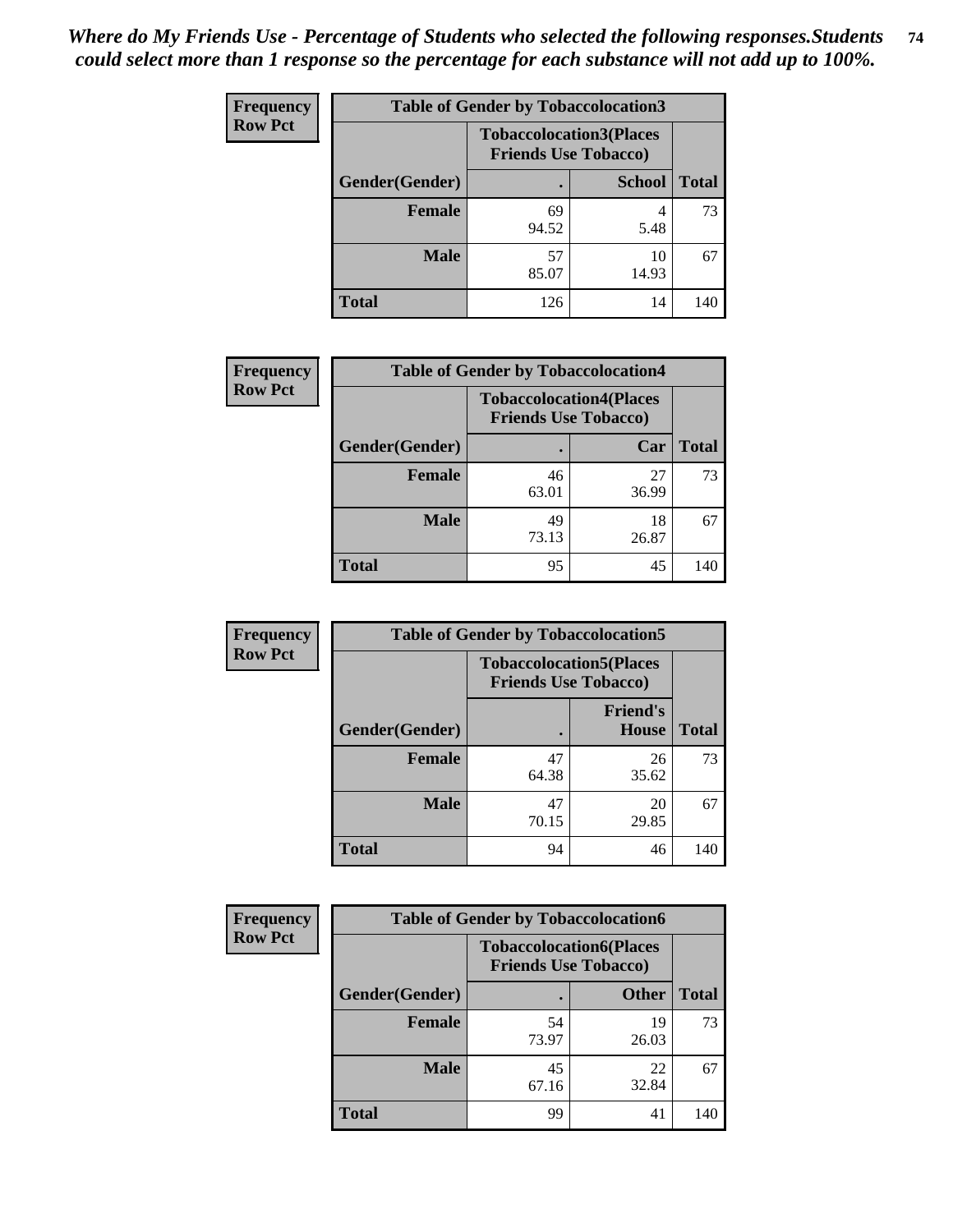| <b>Frequency</b> | <b>Table of Gender by Marijuanalocation1</b> |                                                                    |             |              |  |
|------------------|----------------------------------------------|--------------------------------------------------------------------|-------------|--------------|--|
| <b>Row Pct</b>   |                                              | <b>Marijuanalocation1(Places</b><br><b>Friends Use Marijuana</b> ) |             |              |  |
|                  | Gender(Gender)                               |                                                                    | Do Not Use  | <b>Total</b> |  |
|                  | <b>Female</b>                                | 29<br>39.73                                                        | 44<br>60.27 | 73           |  |
|                  | <b>Male</b>                                  | 29<br>43.28                                                        | 38<br>56.72 | 67           |  |
|                  | <b>Total</b>                                 | 58                                                                 | 82          | 140          |  |

| <b>Frequency</b> | <b>Table of Gender by Marijuanalocation2</b> |                                                                    |             |              |
|------------------|----------------------------------------------|--------------------------------------------------------------------|-------------|--------------|
| <b>Row Pct</b>   |                                              | <b>Marijuanalocation2(Places</b><br><b>Friends Use Marijuana</b> ) |             |              |
|                  | Gender(Gender)                               |                                                                    | Home        | <b>Total</b> |
|                  | <b>Female</b>                                | 61<br>83.56                                                        | 12<br>16.44 | 73           |
|                  | <b>Male</b>                                  | 53<br>79.10                                                        | 14<br>20.90 | 67           |
|                  | <b>Total</b>                                 | 114                                                                | 26          | 140          |

| Frequency      | <b>Table of Gender by Marijuanalocation3</b> |                                                                    |               |              |
|----------------|----------------------------------------------|--------------------------------------------------------------------|---------------|--------------|
| <b>Row Pct</b> |                                              | <b>Marijuanalocation3(Places</b><br><b>Friends Use Marijuana</b> ) |               |              |
|                | Gender(Gender)                               |                                                                    | <b>School</b> | <b>Total</b> |
|                | Female                                       | 72<br>98.63                                                        | 1.37          | 73           |
|                | <b>Male</b>                                  | 63<br>94.03                                                        | 4<br>5.97     | 67           |
|                | <b>Total</b>                                 | 135                                                                | 5             | 140          |

| <b>Frequency</b> | <b>Table of Gender by Marijuanalocation4</b> |                                                                    |             |              |  |
|------------------|----------------------------------------------|--------------------------------------------------------------------|-------------|--------------|--|
| <b>Row Pct</b>   |                                              | <b>Marijuanalocation4(Places</b><br><b>Friends Use Marijuana</b> ) |             |              |  |
|                  | Gender(Gender)                               |                                                                    | Car         | <b>Total</b> |  |
|                  | <b>Female</b>                                | 61<br>83.56                                                        | 12<br>16.44 | 73           |  |
|                  | <b>Male</b>                                  | 54<br>80.60                                                        | 13<br>19.40 | 67           |  |
|                  | <b>Total</b>                                 | 115                                                                | 25          | 140          |  |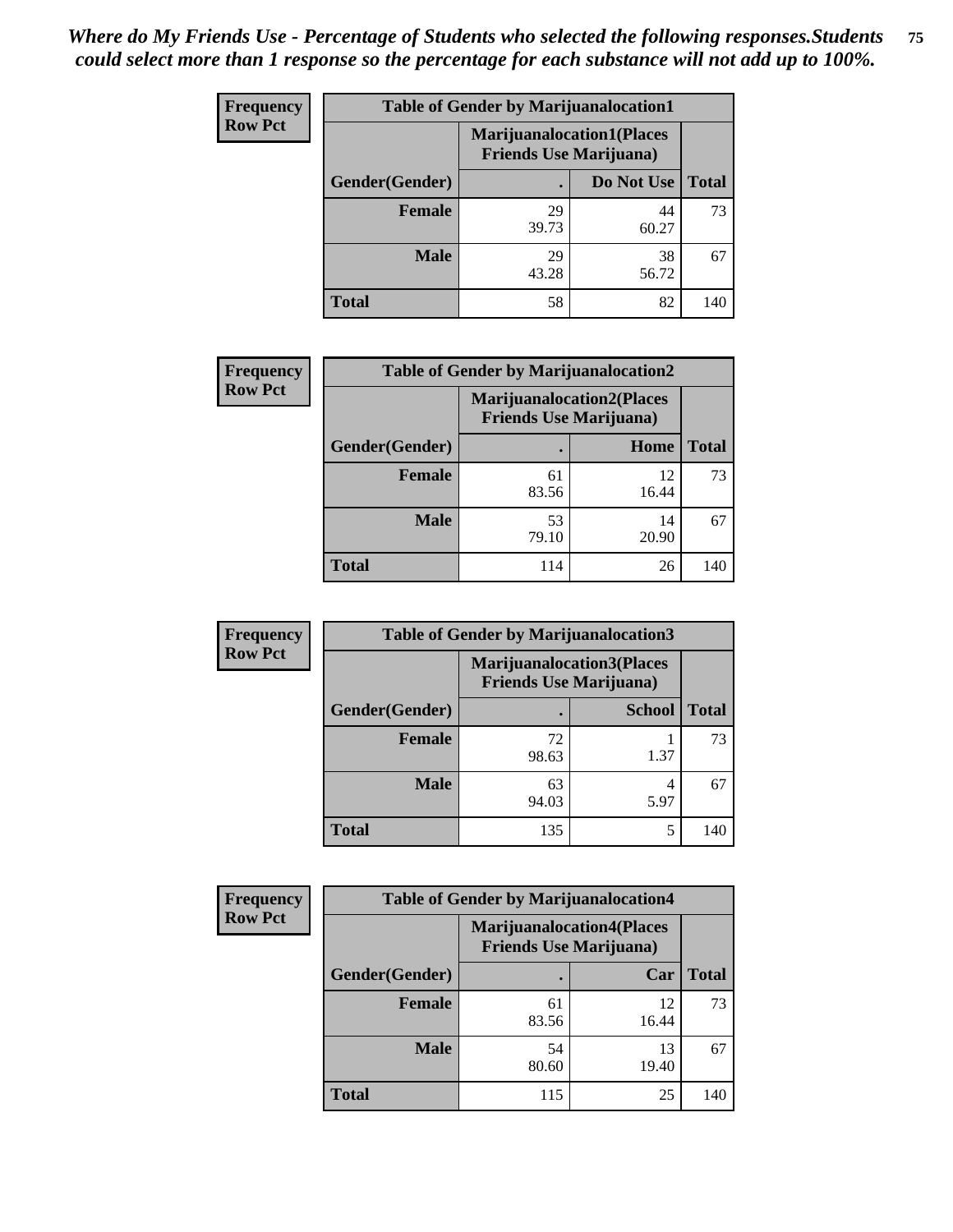| Frequency      | <b>Table of Gender by Marijuanalocation5</b> |                                                                    |                                 |              |
|----------------|----------------------------------------------|--------------------------------------------------------------------|---------------------------------|--------------|
| <b>Row Pct</b> |                                              | <b>Marijuanalocation5(Places</b><br><b>Friends Use Marijuana</b> ) |                                 |              |
|                | Gender(Gender)                               |                                                                    | <b>Friend's</b><br><b>House</b> | <b>Total</b> |
|                | <b>Female</b>                                | 53<br>72.60                                                        | 20<br>27.40                     | 73           |
|                | <b>Male</b>                                  | 51<br>76.12                                                        | 16<br>23.88                     | 67           |
|                | <b>Total</b>                                 | 104                                                                | 36                              | 140          |

| <b>Frequency</b> | <b>Table of Gender by Marijuanalocation6</b> |                                |                                  |              |
|------------------|----------------------------------------------|--------------------------------|----------------------------------|--------------|
| <b>Row Pct</b>   |                                              | <b>Friends Use Marijuana</b> ) | <b>Marijuanalocation6(Places</b> |              |
|                  | <b>Gender</b> (Gender)                       |                                | <b>Other</b>                     | <b>Total</b> |
|                  | <b>Female</b>                                | 56<br>76.71                    | 23.29                            | 73           |
|                  | <b>Male</b>                                  | 45<br>67.16                    | 22<br>32.84                      | 67           |
|                  | <b>Total</b>                                 | 101                            | 39                               | 140          |

| <b>Frequency</b> | <b>Table of Gender by Otherdruglocation1</b> |                                            |                                  |              |
|------------------|----------------------------------------------|--------------------------------------------|----------------------------------|--------------|
| <b>Row Pct</b>   |                                              | <b>Friends Use Other Illegal</b><br>Drugs) | <b>Otherdruglocation1(Places</b> |              |
|                  | Gender(Gender)                               |                                            | Do Not Use                       | <b>Total</b> |
|                  | Female                                       | 25<br>34.25                                | 48<br>65.75                      | 73           |
|                  | <b>Male</b>                                  | 15<br>22.39                                | 52<br>77.61                      | 67           |
|                  | <b>Total</b>                                 | 40                                         | 100                              | 140          |

| <b>Frequency</b> | <b>Table of Gender by Otherdruglocation2</b> |                                                                                |             |              |
|------------------|----------------------------------------------|--------------------------------------------------------------------------------|-------------|--------------|
| <b>Row Pct</b>   |                                              | <b>Otherdruglocation2(Places</b><br><b>Friends Use Other Illegal</b><br>Drugs) |             |              |
|                  | Gender(Gender)                               |                                                                                | Home        | <b>Total</b> |
|                  | Female                                       | 63<br>86.30                                                                    | 10<br>13.70 | 73           |
|                  | <b>Male</b>                                  | 59<br>88.06                                                                    | 8<br>11.94  | 67           |
|                  | <b>Total</b>                                 | 122                                                                            | 18          | 140          |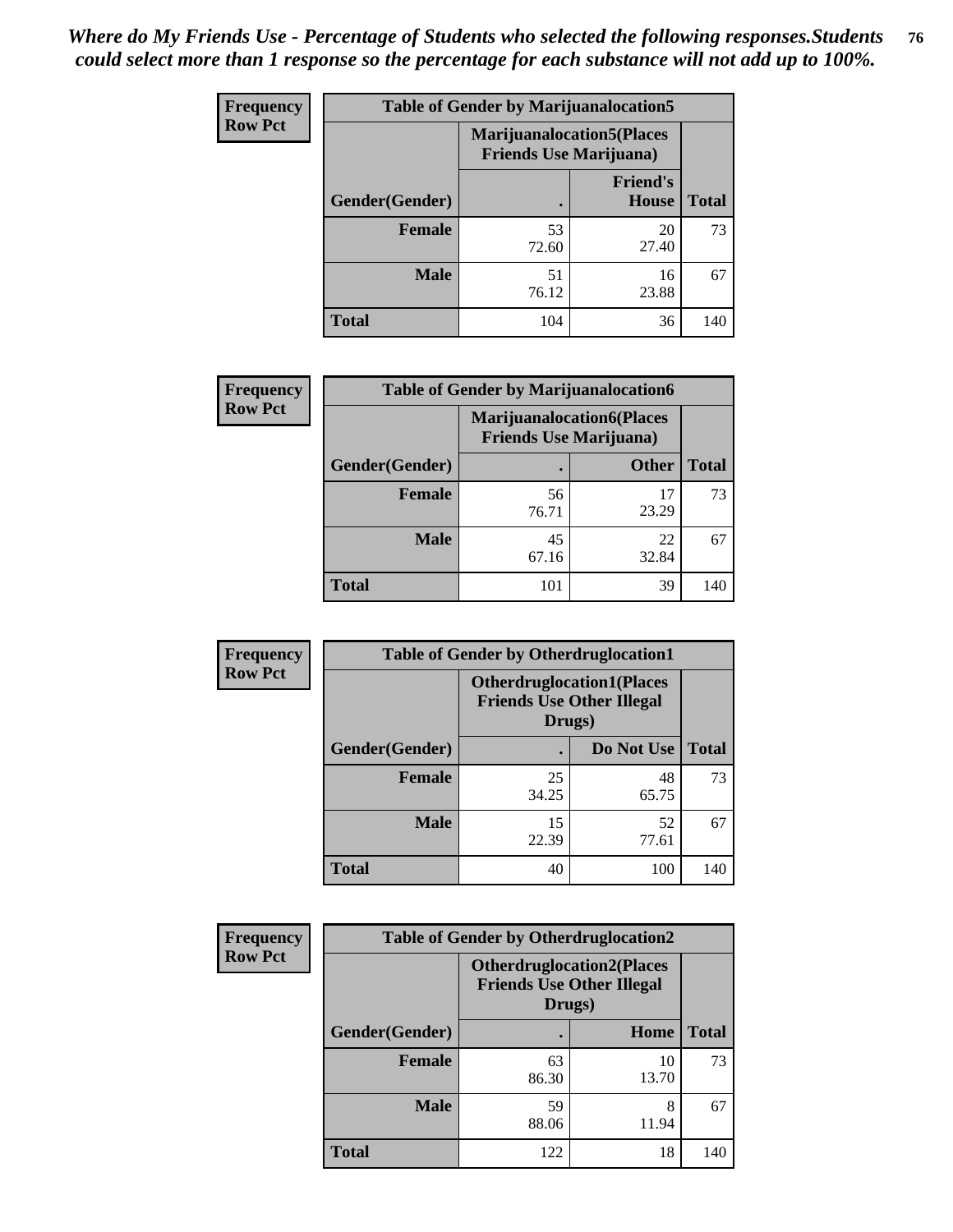| <b>Frequency</b> | <b>Table of Gender by Otherdruglocation3</b> |                                                                                |               |              |
|------------------|----------------------------------------------|--------------------------------------------------------------------------------|---------------|--------------|
| <b>Row Pct</b>   |                                              | <b>Otherdruglocation3(Places</b><br><b>Friends Use Other Illegal</b><br>Drugs) |               |              |
|                  | Gender(Gender)                               |                                                                                | <b>School</b> | <b>Total</b> |
|                  | Female                                       | 73<br>100.00                                                                   | 0.00          | 73           |
|                  | <b>Male</b>                                  | 64<br>95.52                                                                    | 3<br>4.48     | 67           |
|                  | <b>Total</b>                                 | 137                                                                            | 3             | 140          |

| Frequency      | <b>Table of Gender by Otherdruglocation4</b> |                                            |                                  |              |
|----------------|----------------------------------------------|--------------------------------------------|----------------------------------|--------------|
| <b>Row Pct</b> |                                              | <b>Friends Use Other Illegal</b><br>Drugs) | <b>Otherdruglocation4(Places</b> |              |
|                | Gender(Gender)                               |                                            | Car                              | <b>Total</b> |
|                | <b>Female</b>                                | 61<br>83.56                                | 12<br>16.44                      | 73           |
|                | <b>Male</b>                                  | 60<br>89.55                                | 10.45                            | 67           |
|                | <b>Total</b>                                 | 121                                        | 19                               | 140          |

| <b>Frequency</b> |                | <b>Table of Gender by Otherdruglocation5</b> |                                  |              |
|------------------|----------------|----------------------------------------------|----------------------------------|--------------|
| <b>Row Pct</b>   |                | <b>Friends Use Other Illegal</b><br>Drugs)   | <b>Otherdruglocation5(Places</b> |              |
|                  | Gender(Gender) |                                              | <b>Friend's</b><br><b>House</b>  | <b>Total</b> |
|                  | <b>Female</b>  | 57<br>78.08                                  | 16<br>21.92                      | 73           |
|                  | <b>Male</b>    | 58<br>86.57                                  | q<br>13.43                       | 67           |
|                  | <b>Total</b>   | 115                                          | 25                               | 140          |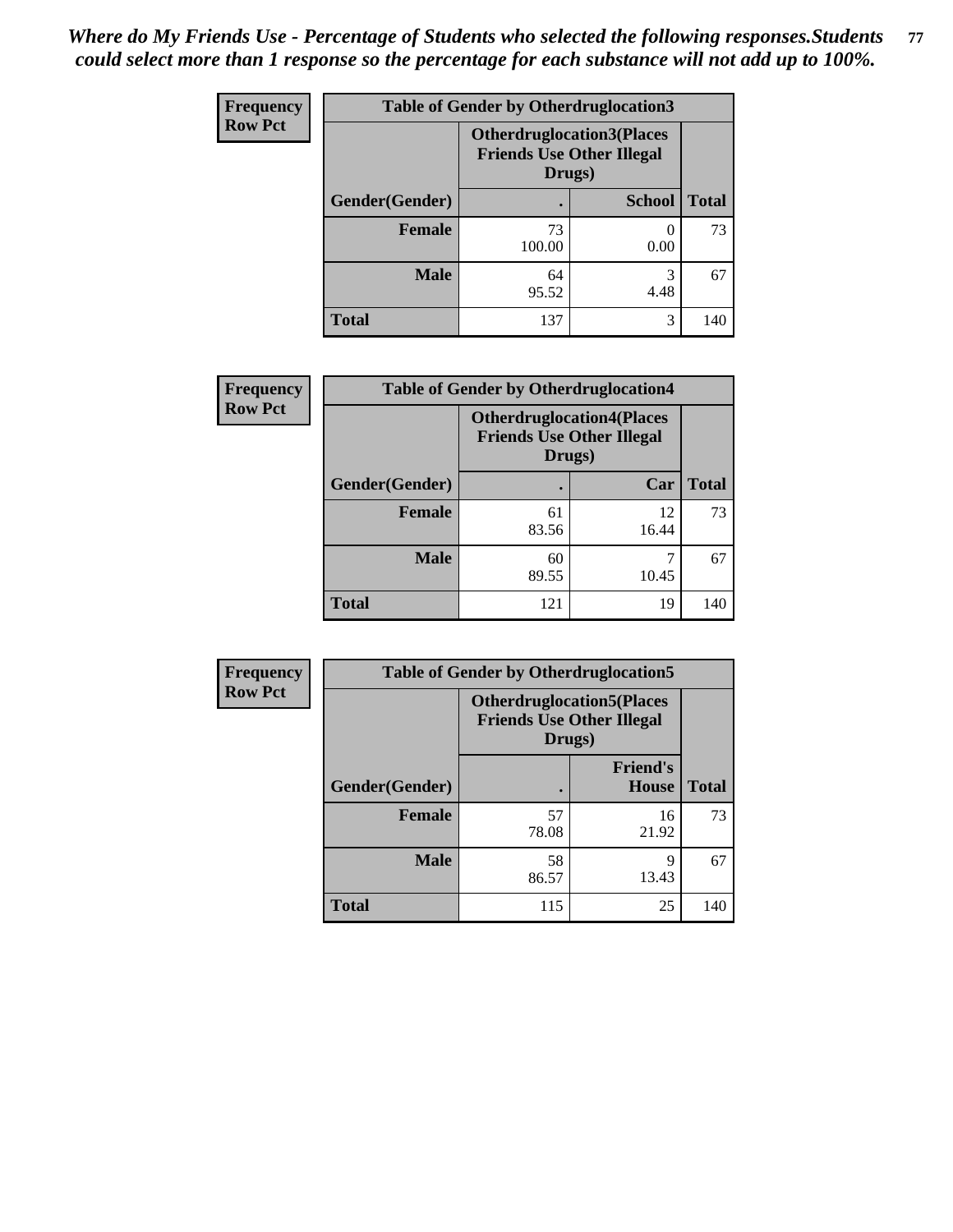| <b>Frequency</b> | <b>Table of Gender by Otherdruglocation6</b> |             |                                                                                |              |
|------------------|----------------------------------------------|-------------|--------------------------------------------------------------------------------|--------------|
| <b>Row Pct</b>   |                                              |             | <b>Otherdruglocation6(Places</b><br><b>Friends Use Other Illegal</b><br>Drugs) |              |
|                  | Gender(Gender)                               |             | <b>Other</b>                                                                   | <b>Total</b> |
|                  | <b>Female</b>                                | 59<br>80.82 | 14<br>19.18                                                                    | 73           |
|                  | <b>Male</b>                                  | 56<br>83.58 | 11<br>16.42                                                                    | 67           |
|                  | <b>Total</b>                                 | 115         | 25                                                                             | 140          |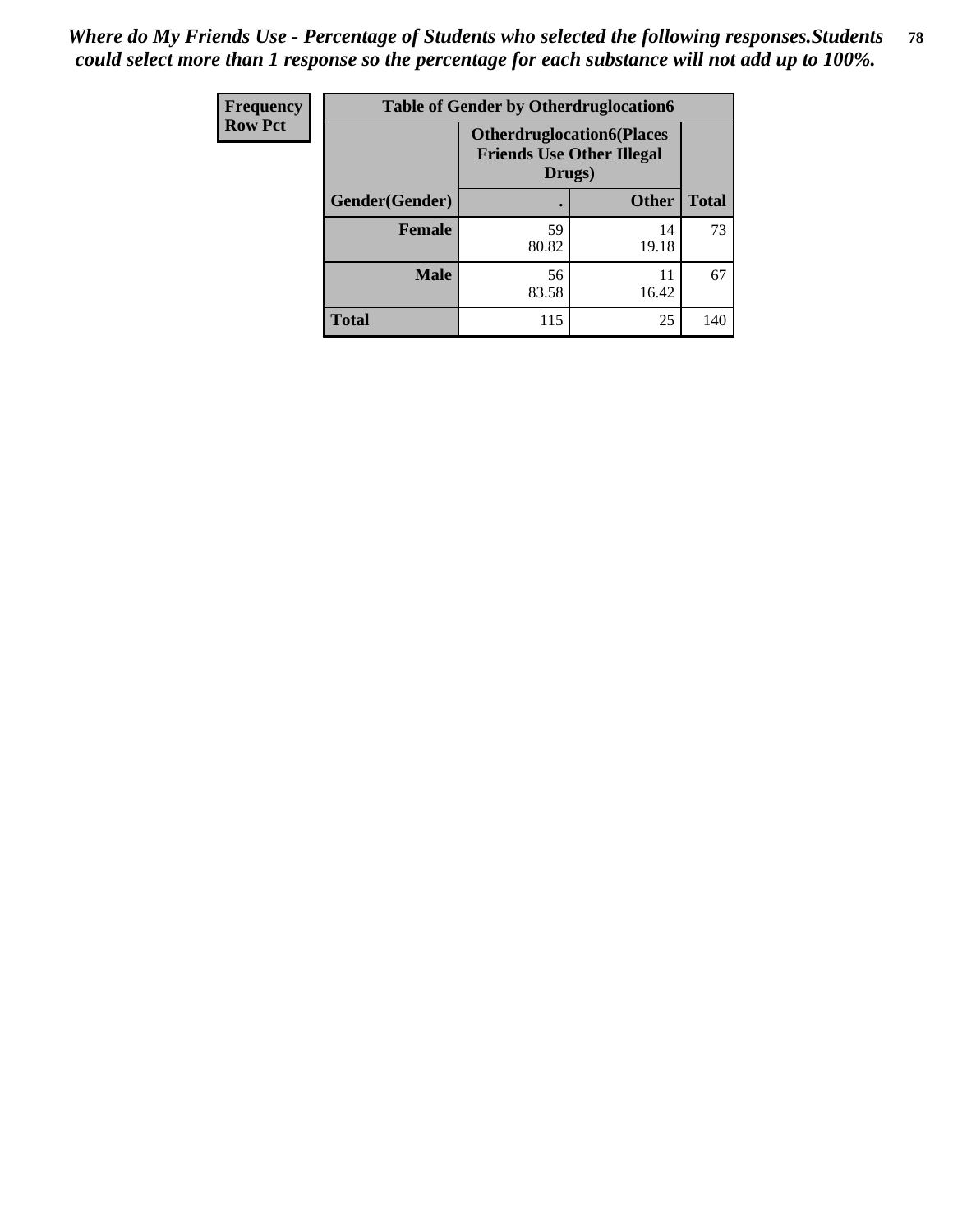| Frequency      | <b>Table of Gender by Alcoholtime1</b> |                                                          |                      |              |
|----------------|----------------------------------------|----------------------------------------------------------|----------------------|--------------|
| <b>Row Pct</b> |                                        | <b>Alcoholtime1(Times</b><br><b>Friends Use Alcohol)</b> |                      |              |
|                | Gender(Gender)                         | $\bullet$                                                | Do Not<br><b>Use</b> | <b>Total</b> |
|                | <b>Female</b>                          | 56<br>76.71                                              | 17<br>23.29          | 73           |
|                | <b>Male</b>                            | 53<br>79.10                                              | 14<br>20.90          | 67           |
|                | <b>Total</b>                           | 109                                                      | 31                   | 140          |

| <b>Frequency</b> | <b>Table of Gender by Alcoholtime2</b> |                                                          |                            |              |
|------------------|----------------------------------------|----------------------------------------------------------|----------------------------|--------------|
| <b>Row Pct</b>   |                                        | <b>Alcoholtime2(Times</b><br><b>Friends Use Alcohol)</b> |                            |              |
|                  | Gender(Gender)                         |                                                          | <b>On Way</b><br>to School | <b>Total</b> |
|                  | <b>Female</b>                          | 71<br>97.26                                              | 2<br>2.74                  | 73           |
|                  | <b>Male</b>                            | 65<br>97.01                                              | 2<br>2.99                  | 67           |
|                  | <b>Total</b>                           | 136                                                      | 4                          | 140          |

| Frequency      | <b>Table of Gender by Alcoholtime3</b> |                                                   |                                |              |
|----------------|----------------------------------------|---------------------------------------------------|--------------------------------|--------------|
| <b>Row Pct</b> |                                        | Alcoholtime3(Times<br><b>Friends Use Alcohol)</b> |                                |              |
|                | Gender(Gender)                         |                                                   | <b>During</b><br><b>School</b> | <b>Total</b> |
|                | Female                                 | 70<br>95.89                                       | 3<br>4.11                      | 73           |
|                | <b>Male</b>                            | 65<br>97.01                                       | 2<br>2.99                      | 67           |
|                | <b>Total</b>                           | 135                                               | 5                              | 140          |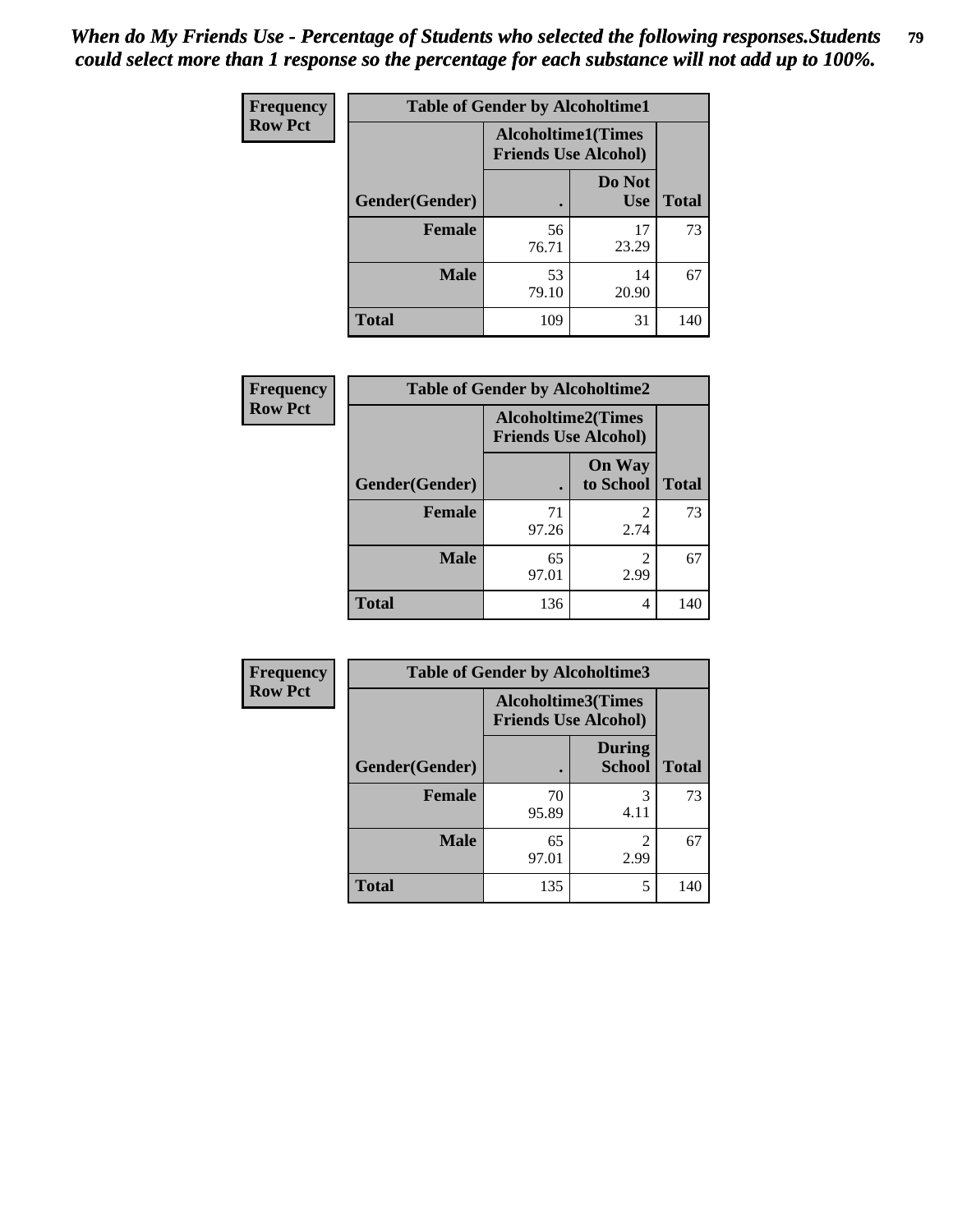*When do My Friends Use - Percentage of Students who selected the following responses.Students could select more than 1 response so the percentage for each substance will not add up to 100%.* **80**

| <b>Frequency</b> | <b>Table of Gender by Alcoholtime4</b> |                                                          |                                                |              |
|------------------|----------------------------------------|----------------------------------------------------------|------------------------------------------------|--------------|
| <b>Row Pct</b>   |                                        | <b>Alcoholtime4(Times</b><br><b>Friends Use Alcohol)</b> |                                                |              |
|                  | Gender(Gender)                         |                                                          | <b>On Way</b><br>Home<br>From<br><b>School</b> | <b>Total</b> |
|                  | <b>Female</b>                          | 68<br>93.15                                              | 5<br>6.85                                      | 73           |
|                  | <b>Male</b>                            | 62<br>92.54                                              | 5<br>7.46                                      | 67           |
|                  | <b>Total</b>                           | 130                                                      | 10                                             | 140          |

| <b>Frequency</b> | <b>Table of Gender by Alcoholtime5</b> |                                                           |                   |              |
|------------------|----------------------------------------|-----------------------------------------------------------|-------------------|--------------|
| <b>Row Pct</b>   |                                        | <b>Alcoholtime5</b> (Times<br><b>Friends Use Alcohol)</b> |                   |              |
|                  | Gender(Gender)                         |                                                           | <b>Weeknights</b> | <b>Total</b> |
|                  | <b>Female</b>                          | 57<br>78.08                                               | 16<br>21.92       | 73           |
|                  | <b>Male</b>                            | 54<br>80.60                                               | 13<br>19.40       | 67           |
|                  | <b>Total</b>                           | 111                                                       | 29                | 140          |

| <b>Frequency</b> |                | <b>Table of Gender by Alcoholtime6</b> |                                                          |              |
|------------------|----------------|----------------------------------------|----------------------------------------------------------|--------------|
| <b>Row Pct</b>   |                |                                        | <b>Alcoholtime6(Times</b><br><b>Friends Use Alcohol)</b> |              |
|                  | Gender(Gender) |                                        | <b>Weekends</b>                                          | <b>Total</b> |
|                  | Female         | 17<br>23.29                            | 56<br>76.71                                              | 73           |
|                  | <b>Male</b>    | 14<br>20.90                            | 53<br>79.10                                              | 67           |
|                  | <b>Total</b>   | 31                                     | 109                                                      | 140          |

| Frequency      | <b>Table of Gender by Tobaccotime1</b> |                                                          |                      |              |
|----------------|----------------------------------------|----------------------------------------------------------|----------------------|--------------|
| <b>Row Pct</b> |                                        | <b>Tobaccotime1(Times</b><br><b>Friends Use Tobacco)</b> |                      |              |
|                | Gender(Gender)                         |                                                          | Do Not<br><b>Use</b> | <b>Total</b> |
|                | <b>Female</b>                          | 37<br>50.68                                              | 36<br>49.32          | 73           |
|                | <b>Male</b>                            | 35<br>52.24                                              | 32<br>47.76          | 67           |
|                | <b>Total</b>                           | 72                                                       | 68                   | 140          |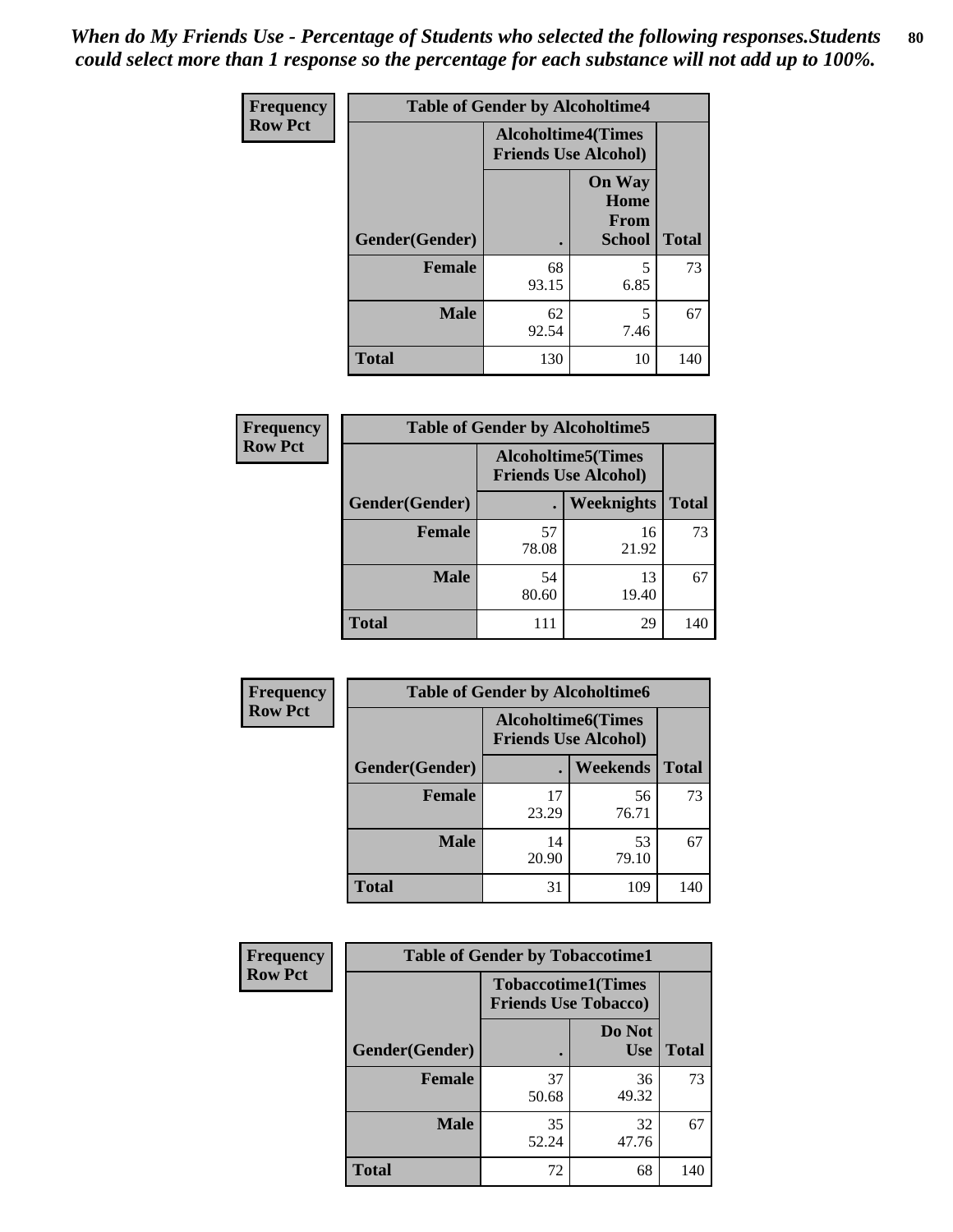*When do My Friends Use - Percentage of Students who selected the following responses.Students could select more than 1 response so the percentage for each substance will not add up to 100%.* **81**

| <b>Frequency</b> | <b>Table of Gender by Tobaccotime2</b> |                                                          |                            |              |
|------------------|----------------------------------------|----------------------------------------------------------|----------------------------|--------------|
| <b>Row Pct</b>   |                                        | <b>Tobaccotime2(Times</b><br><b>Friends Use Tobacco)</b> |                            |              |
|                  | Gender(Gender)                         | $\bullet$                                                | <b>On Way</b><br>to School | <b>Total</b> |
|                  | Female                                 | 52<br>71.23                                              | 21<br>28.77                | 73           |
|                  | <b>Male</b>                            | 48<br>71.64                                              | 19<br>28.36                | 67           |
|                  | <b>Total</b>                           | 100                                                      | 40                         | 140          |

| Frequency      | <b>Table of Gender by Tobaccotime3</b> |                             |                                |              |
|----------------|----------------------------------------|-----------------------------|--------------------------------|--------------|
| <b>Row Pct</b> |                                        | <b>Friends Use Tobacco)</b> | <b>Tobaccotime3(Times</b>      |              |
|                | Gender(Gender)                         |                             | <b>During</b><br><b>School</b> | <b>Total</b> |
|                | <b>Female</b>                          | 65<br>89.04                 | 8<br>10.96                     | 73           |
|                | <b>Male</b>                            | 58<br>86.57                 | 9<br>13.43                     | 67           |
|                | <b>Total</b>                           | 123                         | 17                             | 140          |

| <b>Frequency</b> | <b>Table of Gender by Tobaccotime4</b> |                                                          |                                                |              |
|------------------|----------------------------------------|----------------------------------------------------------|------------------------------------------------|--------------|
| <b>Row Pct</b>   |                                        | <b>Tobaccotime4(Times</b><br><b>Friends Use Tobacco)</b> |                                                |              |
|                  | Gender(Gender)                         |                                                          | <b>On Way</b><br>Home<br>From<br><b>School</b> | <b>Total</b> |
|                  | <b>Female</b>                          | 68<br>93.15                                              | 5<br>6.85                                      | 73           |
|                  | <b>Male</b>                            | 62<br>92.54                                              | 5<br>7.46                                      | 67           |
|                  | <b>Total</b>                           | 130                                                      | 10                                             | 140          |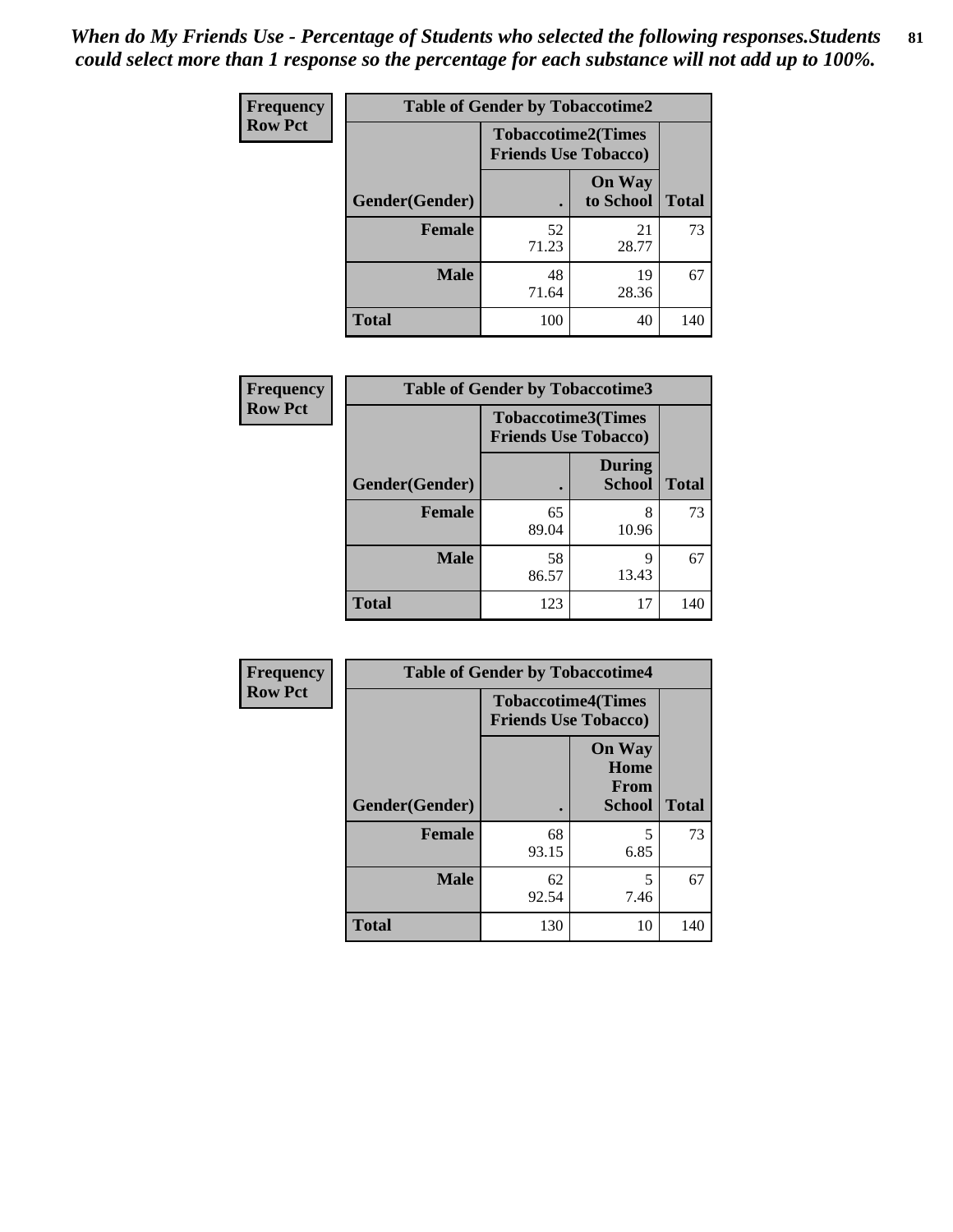| <b>Frequency</b> | <b>Table of Gender by Tobaccotime5</b> |                                                           |                   |              |  |
|------------------|----------------------------------------|-----------------------------------------------------------|-------------------|--------------|--|
| <b>Row Pct</b>   |                                        | <b>Tobaccotime5</b> (Times<br><b>Friends Use Tobacco)</b> |                   |              |  |
|                  | Gender(Gender)                         |                                                           | <b>Weeknights</b> | <b>Total</b> |  |
|                  | <b>Female</b>                          | 48<br>65.75                                               | 25<br>34.25       | 73           |  |
|                  | <b>Male</b>                            | 45<br>67.16                                               | 22<br>32.84       | 67           |  |
|                  | Total                                  | 93                                                        | 47                | 140          |  |

| <b>Frequency</b> |                | <b>Table of Gender by Tobaccotime6</b>                   |                 |              |
|------------------|----------------|----------------------------------------------------------|-----------------|--------------|
| <b>Row Pct</b>   |                | <b>Tobaccotime6(Times</b><br><b>Friends Use Tobacco)</b> |                 |              |
|                  | Gender(Gender) |                                                          | <b>Weekends</b> | <b>Total</b> |
|                  | Female         | 40<br>54.79                                              | 33<br>45.21     | 73           |
|                  | <b>Male</b>    | 37<br>55.22                                              | 30<br>44.78     | 67           |
|                  | <b>Total</b>   | 77                                                       | 63              | 140          |

| <b>Frequency</b> | <b>Table of Gender by Marijuanatime1</b> |                                |                             |              |
|------------------|------------------------------------------|--------------------------------|-----------------------------|--------------|
| <b>Row Pct</b>   |                                          | <b>Friends Use Marijuana</b> ) | <b>Marijuanatime1(Times</b> |              |
|                  | Gender(Gender)                           |                                | Do Not Use                  | <b>Total</b> |
|                  | <b>Female</b>                            | 32<br>43.84                    | 41<br>56.16                 | 73           |
|                  | <b>Male</b>                              | 31<br>46.27                    | 36<br>53.73                 | 67           |
|                  | <b>Total</b>                             | 63                             | 77                          | 140          |

| <b>Frequency</b> | <b>Table of Gender by Marijuanatime2</b>                      |             |                            |              |
|------------------|---------------------------------------------------------------|-------------|----------------------------|--------------|
| <b>Row Pct</b>   | <b>Marijuanatime2(Times</b><br><b>Friends Use Marijuana</b> ) |             |                            |              |
|                  | Gender(Gender)                                                |             | On Way to<br><b>School</b> | <b>Total</b> |
|                  | <b>Female</b>                                                 | 68<br>93.15 | 5<br>6.85                  | 73           |
|                  | <b>Male</b>                                                   | 61<br>91.04 | 6<br>8.96                  | 67           |
|                  | <b>Total</b>                                                  | 129         | 11                         | 140          |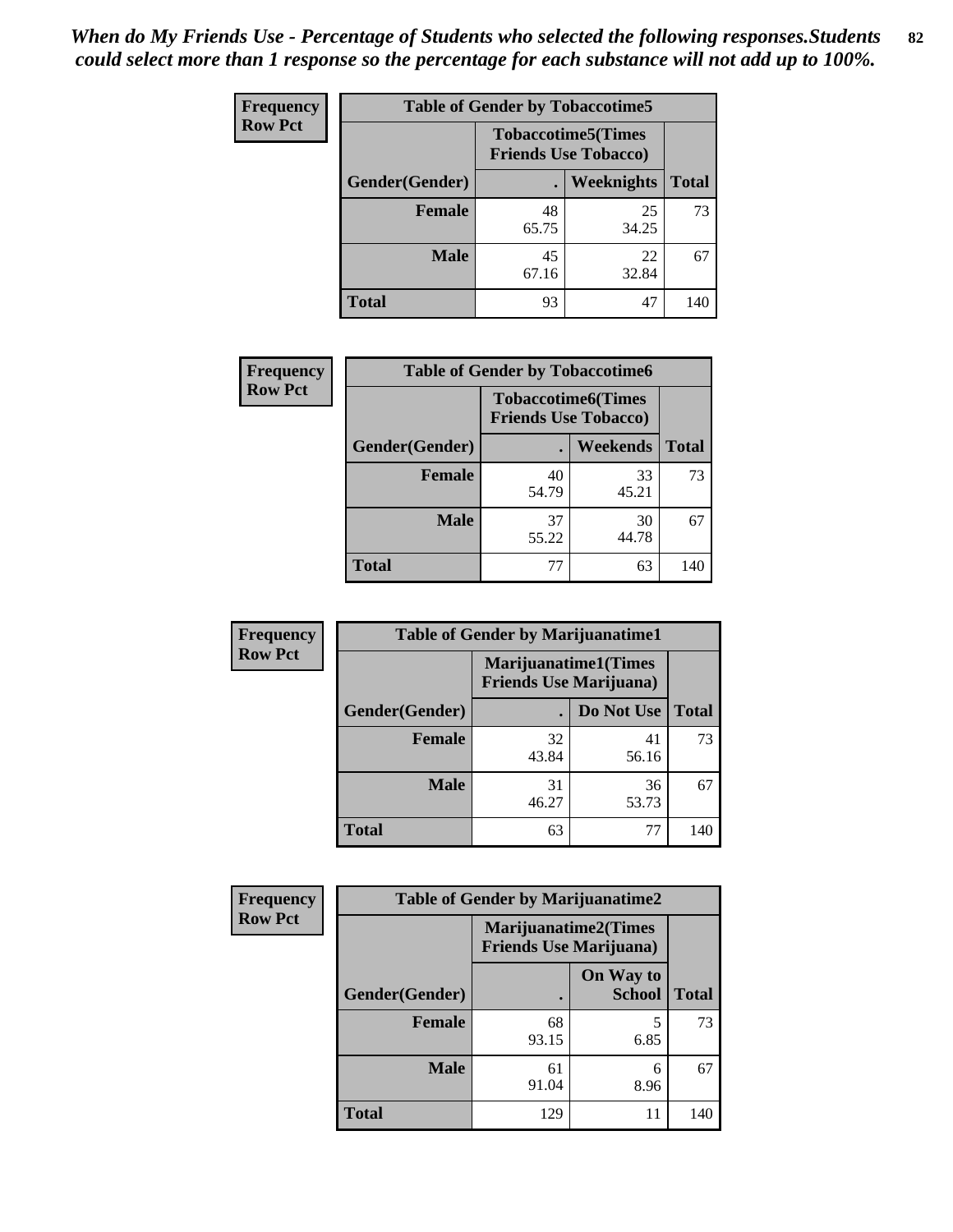*When do My Friends Use - Percentage of Students who selected the following responses.Students could select more than 1 response so the percentage for each substance will not add up to 100%.* **83**

| <b>Frequency</b> | <b>Table of Gender by Marijuanatime3</b> |                                |                                |              |
|------------------|------------------------------------------|--------------------------------|--------------------------------|--------------|
| <b>Row Pct</b>   |                                          | <b>Friends Use Marijuana</b> ) | Marijuanatime3(Times           |              |
|                  | Gender(Gender)                           |                                | <b>During</b><br><b>School</b> | <b>Total</b> |
|                  | Female                                   | 70<br>95.89                    | 3<br>4.11                      | 73           |
|                  | <b>Male</b>                              | 65<br>97.01                    | 2.99                           | 67           |
|                  | <b>Total</b>                             | 135                            | 5                              | 140          |

| Frequency      |                | <b>Table of Gender by Marijuanatime4</b>                      |                                                |              |
|----------------|----------------|---------------------------------------------------------------|------------------------------------------------|--------------|
| <b>Row Pct</b> |                | <b>Marijuanatime4(Times</b><br><b>Friends Use Marijuana</b> ) |                                                |              |
|                | Gender(Gender) |                                                               | <b>On Way</b><br>Home<br>From<br><b>School</b> | <b>Total</b> |
|                | <b>Female</b>  | 66<br>90.41                                                   | 9.59                                           | 73           |
|                | <b>Male</b>    | 57<br>85.07                                                   | 10<br>14.93                                    | 67           |
|                | <b>Total</b>   | 123                                                           | 17                                             | 140          |

| Frequency      | <b>Table of Gender by Marijuanatime5</b> |                                                                |             |              |
|----------------|------------------------------------------|----------------------------------------------------------------|-------------|--------------|
| <b>Row Pct</b> |                                          | <b>Marijuanatime5</b> (Times<br><b>Friends Use Marijuana</b> ) |             |              |
|                | Gender(Gender)                           |                                                                | Weeknights  | <b>Total</b> |
|                | <b>Female</b>                            | 56<br>76.71                                                    | 17<br>23.29 | 73           |
|                | <b>Male</b>                              | 52<br>77.61                                                    | 15<br>22.39 | 67           |
|                | <b>Total</b>                             | 108                                                            | 32          | 140          |

| Frequency      | <b>Table of Gender by Marijuanatime6</b>                      |             |                 |              |
|----------------|---------------------------------------------------------------|-------------|-----------------|--------------|
| <b>Row Pct</b> | <b>Marijuanatime6(Times</b><br><b>Friends Use Marijuana</b> ) |             |                 |              |
|                | Gender(Gender)                                                |             | <b>Weekends</b> | <b>Total</b> |
|                | <b>Female</b>                                                 | 40<br>54.79 | 33<br>45.21     | 73           |
|                | <b>Male</b>                                                   | 37<br>55.22 | 30<br>44.78     | 67           |
|                | <b>Total</b>                                                  | 77          | 63              | 140          |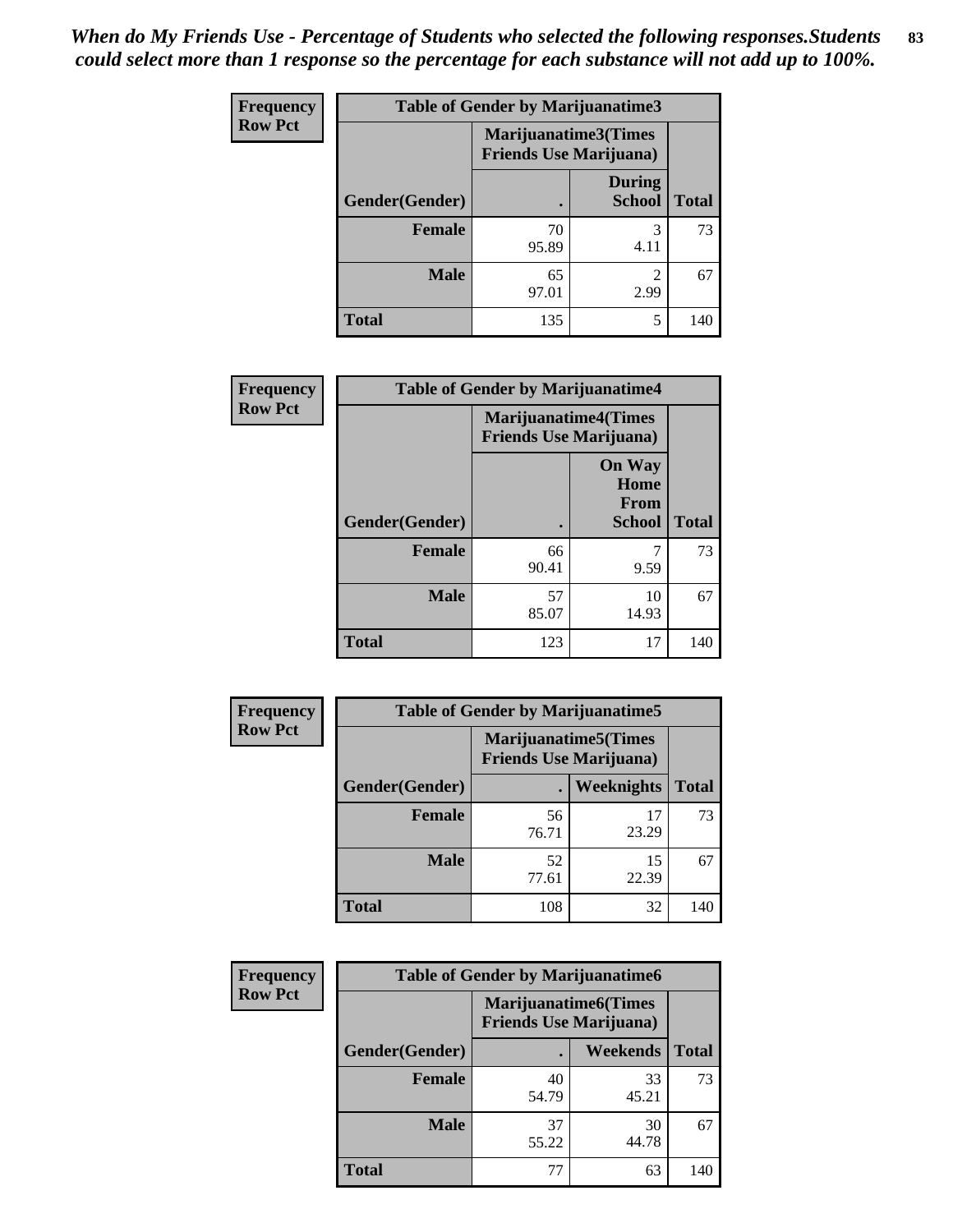*When do My Friends Use - Percentage of Students who selected the following responses.Students could select more than 1 response so the percentage for each substance will not add up to 100%.* **84**

| <b>Frequency</b> | <b>Table of Gender by Otherdrugtime1</b> |                                                                                    |                    |     |
|------------------|------------------------------------------|------------------------------------------------------------------------------------|--------------------|-----|
| <b>Row Pct</b>   |                                          | <b>Otherdrugtime1</b> (Times<br><b>Friends Use Other</b><br><b>Illegal Drugs</b> ) |                    |     |
|                  | Gender(Gender)                           |                                                                                    | Do Not Use   Total |     |
|                  | <b>Female</b>                            | 18<br>24.66                                                                        | 55<br>75.34        | 73  |
|                  | <b>Male</b>                              | 14<br>20.90                                                                        | 53<br>79.10        | 67  |
|                  | <b>Total</b>                             | 32                                                                                 | 108                | 140 |

| <b>Frequency</b> | <b>Table of Gender by Otherdrugtime2</b> |                                                                                   |                            |              |  |
|------------------|------------------------------------------|-----------------------------------------------------------------------------------|----------------------------|--------------|--|
| <b>Row Pct</b>   |                                          | <b>Otherdrugtime2(Times</b><br><b>Friends Use Other</b><br><b>Illegal Drugs</b> ) |                            |              |  |
|                  | Gender(Gender)                           |                                                                                   | On Way to<br><b>School</b> | <b>Total</b> |  |
|                  | <b>Female</b>                            | 70<br>95.89                                                                       | 3<br>4.11                  | 73           |  |
|                  | <b>Male</b>                              | 67<br>100.00                                                                      | 0.00                       | 67           |  |
|                  | <b>Total</b>                             | 137                                                                               | 3                          | 140          |  |

| <b>Frequency</b> | <b>Table of Gender by Otherdrugtime3</b> |                        |                                                  |              |
|------------------|------------------------------------------|------------------------|--------------------------------------------------|--------------|
| <b>Row Pct</b>   |                                          | <b>Illegal Drugs</b> ) | Otherdrugtime3(Times<br><b>Friends Use Other</b> |              |
|                  | Gender(Gender)                           |                        | <b>During</b><br><b>School</b>                   | <b>Total</b> |
|                  | <b>Female</b>                            | 73<br>100.00           | 0<br>0.00                                        | 73           |
|                  | <b>Male</b>                              | 65<br>97.01            | 2<br>2.99                                        | 67           |
|                  | <b>Total</b>                             | 138                    | $\overline{c}$                                   | 140          |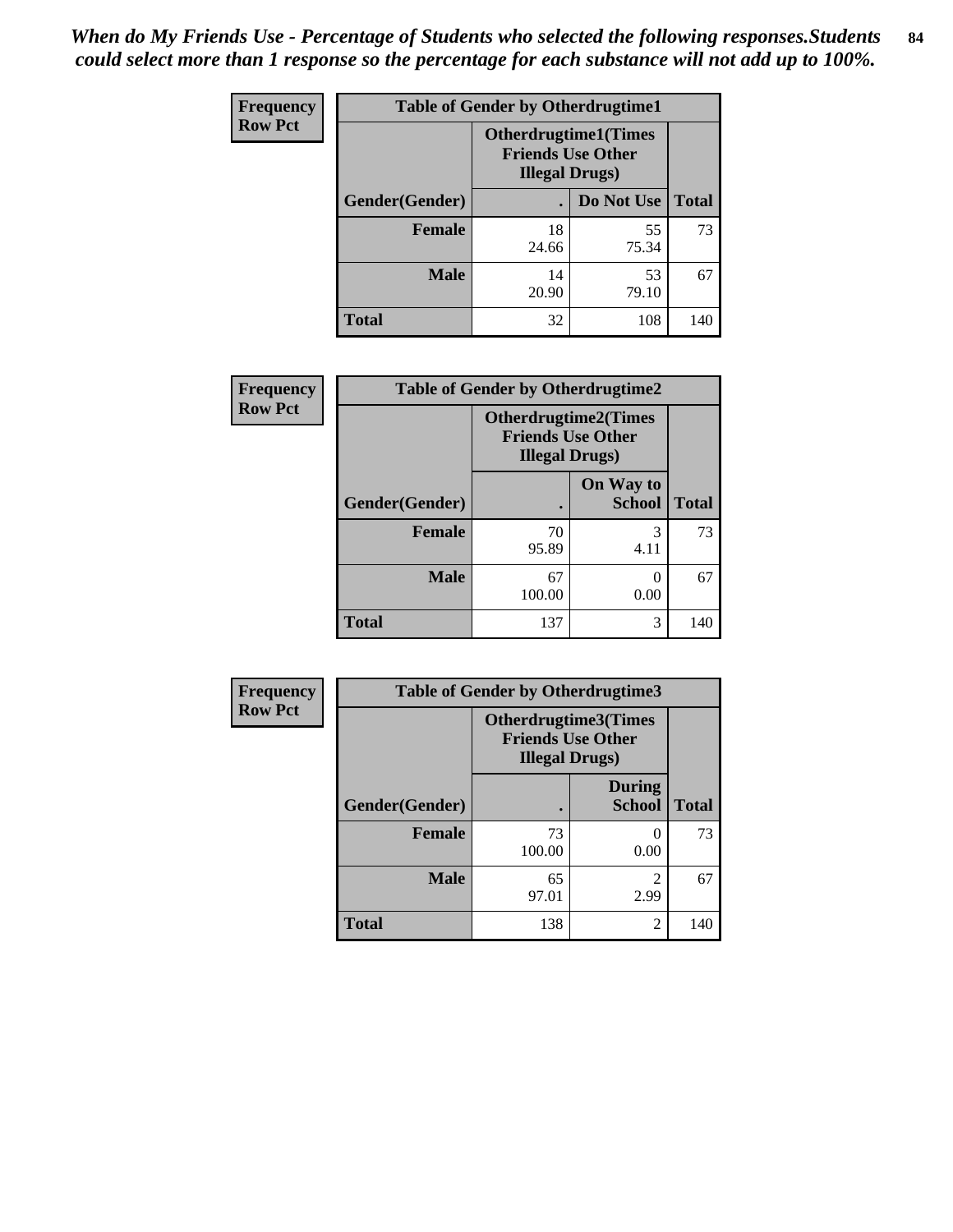*When do My Friends Use - Percentage of Students who selected the following responses.Students could select more than 1 response so the percentage for each substance will not add up to 100%.* **85**

| Frequency      | <b>Table of Gender by Otherdrugtime4</b> |             |                                                                                   |              |  |
|----------------|------------------------------------------|-------------|-----------------------------------------------------------------------------------|--------------|--|
| <b>Row Pct</b> |                                          |             | <b>Otherdrugtime4(Times</b><br><b>Friends Use Other</b><br><b>Illegal Drugs</b> ) |              |  |
|                | <b>Gender</b> (Gender)                   |             | <b>On Way</b><br>Home<br>From<br>School                                           | <b>Total</b> |  |
|                | <b>Female</b>                            | 70<br>95.89 | 3<br>4.11                                                                         | 73           |  |
|                | <b>Male</b>                              | 65<br>97.01 | $\mathfrak{D}$<br>2.99                                                            | 67           |  |
|                | <b>Total</b>                             | 135         | 5                                                                                 | 140          |  |

| <b>Frequency</b> | <b>Table of Gender by Otherdrugtime5</b>                                           |                |            |              |
|------------------|------------------------------------------------------------------------------------|----------------|------------|--------------|
| <b>Row Pct</b>   | <b>Otherdrugtime5</b> (Times<br><b>Friends Use Other</b><br><b>Illegal Drugs</b> ) |                |            |              |
|                  | Gender(Gender)                                                                     | $\blacksquare$ | Weeknights | <b>Total</b> |
|                  | Female                                                                             | 64<br>87.67    | Q<br>12.33 | 73           |
|                  | <b>Male</b>                                                                        | 59<br>88.06    | 8<br>11.94 | 67           |
|                  | <b>Total</b>                                                                       | 123            | 17         | 140          |

| <b>Frequency</b> | <b>Table of Gender by Otherdrugtime6</b> |                                                                                   |             |              |
|------------------|------------------------------------------|-----------------------------------------------------------------------------------|-------------|--------------|
| <b>Row Pct</b>   |                                          | <b>Otherdrugtime6(Times</b><br><b>Friends Use Other</b><br><b>Illegal Drugs</b> ) |             |              |
|                  | Gender(Gender)                           |                                                                                   | Weekends    | <b>Total</b> |
|                  | <b>Female</b>                            | 55<br>75.34                                                                       | 18<br>24.66 | 73           |
|                  | <b>Male</b>                              | 52<br>77.61                                                                       | 15<br>22.39 | 67           |
|                  | <b>Total</b>                             | 107                                                                               | 33          | 140          |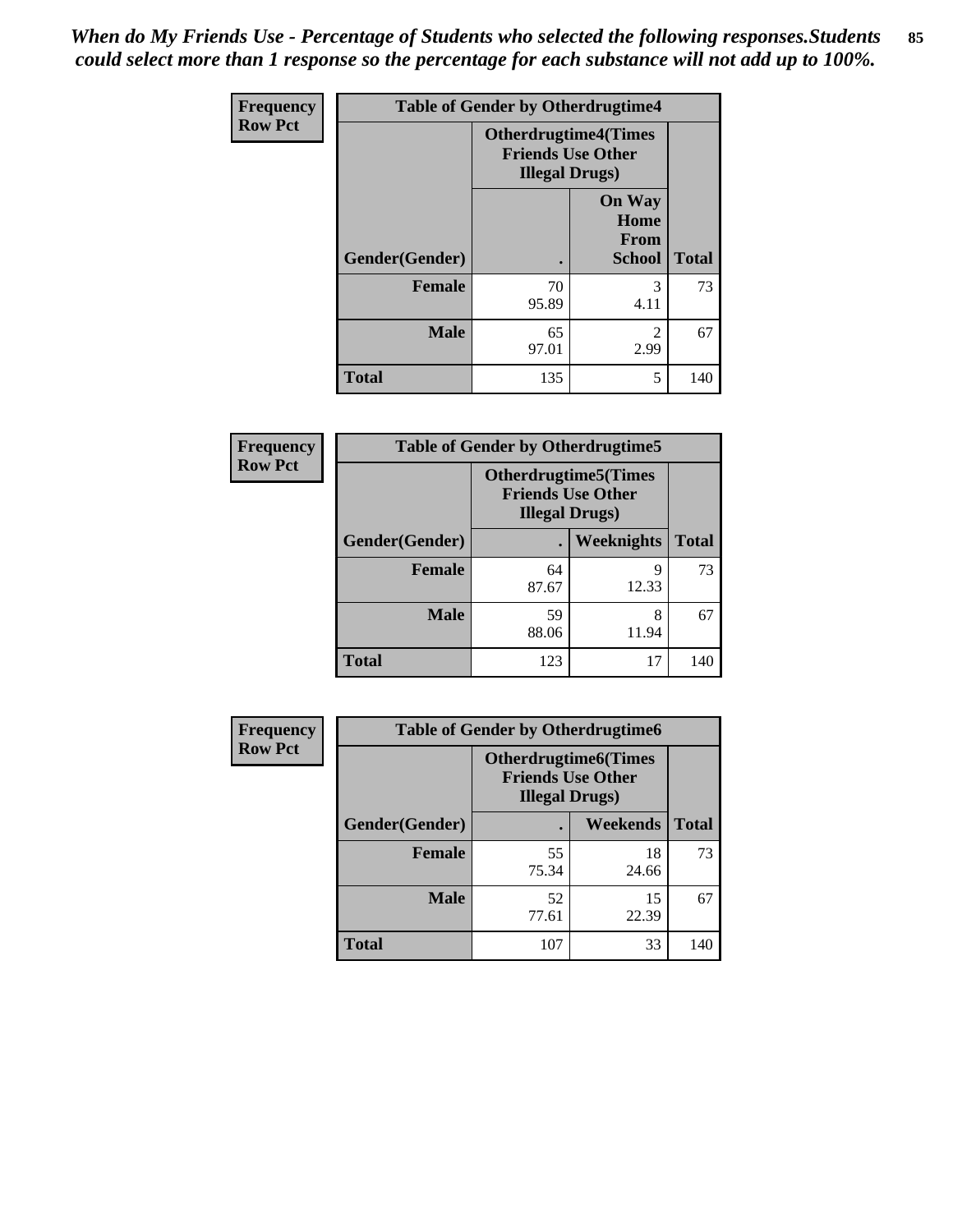# *Other Questions* **86**

| Frequency      |                | <b>Table of Gender by Educationalcohol</b>                                                                                    |                |              |  |
|----------------|----------------|-------------------------------------------------------------------------------------------------------------------------------|----------------|--------------|--|
| <b>Row Pct</b> |                | Educationalcohol(I<br>have been taught<br>about alcohol,<br>tobacco,<br>and other drugs<br>within the last year<br>at school) |                |              |  |
|                | Gender(Gender) | <b>Yes</b>                                                                                                                    | N <sub>0</sub> | <b>Total</b> |  |
|                | <b>Female</b>  | 44<br>60.27                                                                                                                   | 29<br>39.73    | 73           |  |
|                | <b>Male</b>    | 48<br>71.64                                                                                                                   | 19<br>28.36    | 67           |  |
|                | <b>Total</b>   | 92                                                                                                                            | 48             | 140          |  |

| Frequency      | <b>Table of Gender by Rodedrinking</b> |                                                                                                                     |                |              |  |
|----------------|----------------------------------------|---------------------------------------------------------------------------------------------------------------------|----------------|--------------|--|
| <b>Row Pct</b> |                                        | Rodedrinking(In<br>the past 30 days I<br>have ridden in a<br>car with a driver<br>who had been<br>drinking alcohol) |                |              |  |
|                | Gender(Gender)                         | Yes                                                                                                                 | N <sub>0</sub> | <b>Total</b> |  |
|                | <b>Female</b>                          | 18<br>24.66                                                                                                         | 55<br>75.34    | 73           |  |
|                | <b>Male</b>                            | 17<br>25.37                                                                                                         | 50<br>74.63    | 67           |  |
|                | <b>Total</b>                           | 35                                                                                                                  | 105            | 140          |  |

| Frequency      | <b>Table of Gender by Drugsschool</b> |                                                                                                                                     |                |              |
|----------------|---------------------------------------|-------------------------------------------------------------------------------------------------------------------------------------|----------------|--------------|
| <b>Row Pct</b> |                                       | <b>Drugsschool</b> (During<br>the past 12 months,<br>I have been offered,<br>sold,<br>or given illegal drugs<br>on school property) |                |              |
|                | Gender(Gender)                        | <b>Yes</b>                                                                                                                          | N <sub>0</sub> | <b>Total</b> |
|                | <b>Female</b>                         | 10<br>13.70                                                                                                                         | 63<br>86.30    | 73           |
|                | <b>Male</b>                           | 15<br>22.39                                                                                                                         | 52<br>77.61    | 67           |
|                | <b>Total</b>                          | 25                                                                                                                                  | 115            | 140          |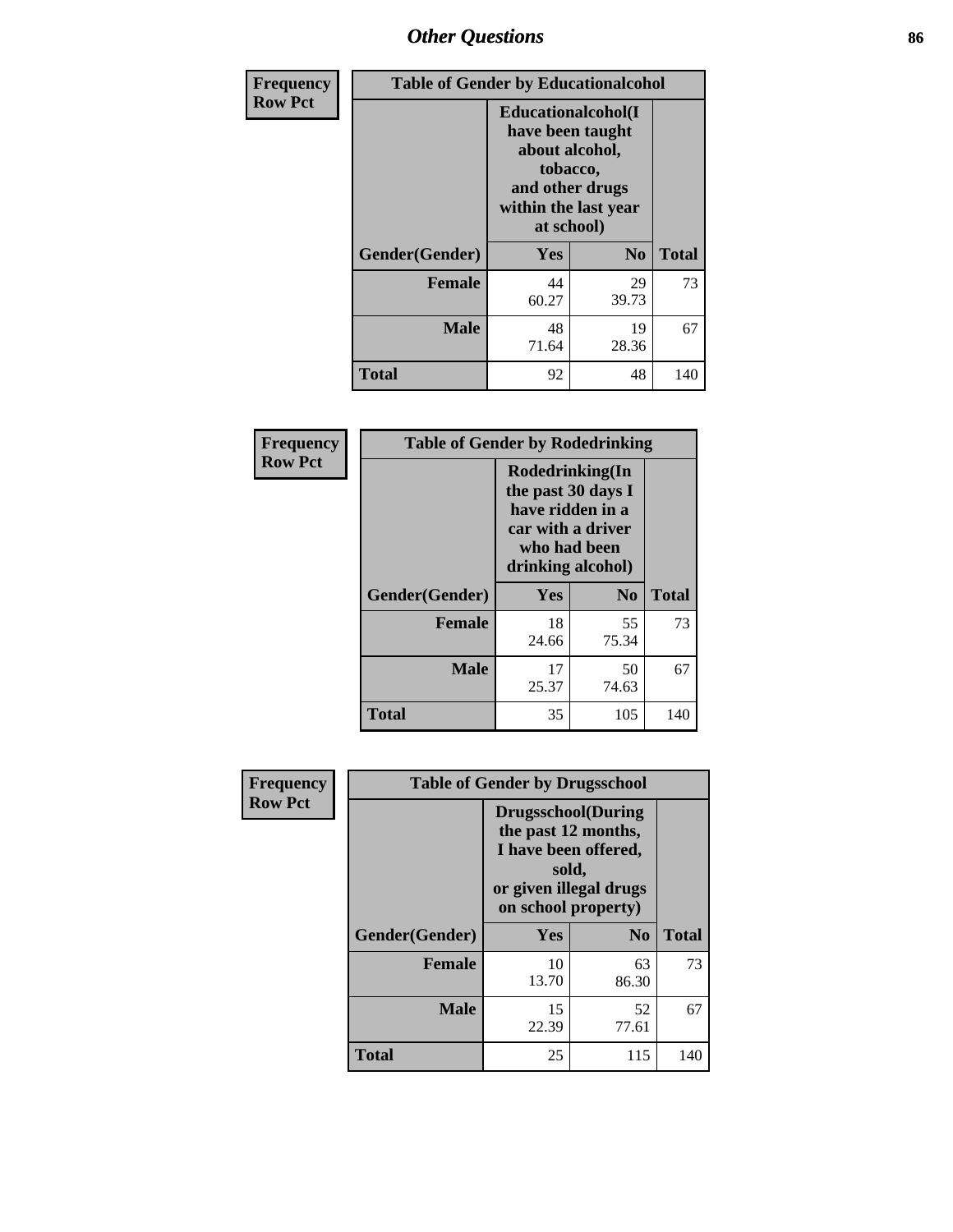## *Other Questions* **87**

**Frequency Row Pct**

| <b>Table of Gender by Bingedrinking</b> |                         |                                                                                                         |                   |                          |                        |                               |                   |              |
|-----------------------------------------|-------------------------|---------------------------------------------------------------------------------------------------------|-------------------|--------------------------|------------------------|-------------------------------|-------------------|--------------|
|                                         |                         | Bingedrinking(I have drunk five or more<br>drinks of alcohol at one sitting during the<br>last 30 days) |                   |                          |                        |                               |                   |              |
| <b>Gender</b> (Gender)                  | $\bf{0}$<br><b>Days</b> | $1$ or<br>days                                                                                          | 3 to<br>5<br>days | <b>6 to</b><br>9<br>days | 10<br>to<br>19<br>days | <b>20</b><br>to<br>29<br>days | All<br>30<br>days | <b>Total</b> |
| <b>Female</b>                           | 60                      | 5                                                                                                       | $\overline{2}$    |                          | 3                      |                               |                   | 73           |
|                                         | 82.19                   | 6.85                                                                                                    | 2.74              | 1.37                     | 4.11                   | 1.37                          | 1.37              |              |
| <b>Male</b>                             | 51<br>76.12             | 3<br>4.48                                                                                               | 6<br>8.96         | 3<br>4.48                | $\overline{2}$<br>2.99 | 2<br>2.99                     | $\theta$<br>0.00  | 67           |

| Frequency      | <b>Table of Gender by Educationaids</b> |                                                                                                 |                |              |
|----------------|-----------------------------------------|-------------------------------------------------------------------------------------------------|----------------|--------------|
| <b>Row Pct</b> |                                         | <b>Educationaids</b> (I<br>have been taught<br>about HIV/AIDS<br>at school in the<br>past year) |                |              |
|                | Gender(Gender)                          | Yes                                                                                             | N <sub>0</sub> | <b>Total</b> |
|                | <b>Female</b>                           | 44<br>60.27                                                                                     | 29<br>39.73    | 73           |
|                | <b>Male</b>                             | 48<br>71.64                                                                                     | 19<br>28.36    | 67           |
|                | <b>Total</b>                            | 92                                                                                              | 48             | 140          |

| <b>Frequency</b> | <b>Table of Gender by Suicideconsider</b> |                 |                |              |
|------------------|-------------------------------------------|-----------------|----------------|--------------|
| <b>Row Pct</b>   |                                           | Suicideconsider |                |              |
|                  | Gender(Gender)                            | Yes             | N <sub>0</sub> | <b>Total</b> |
|                  | <b>Female</b>                             | 9.59            | 66<br>90.41    | 73           |
|                  | <b>Male</b>                               | 3<br>4.48       | 64<br>95.52    | 67           |
|                  | <b>Total</b>                              | 10              | 130            | 140          |